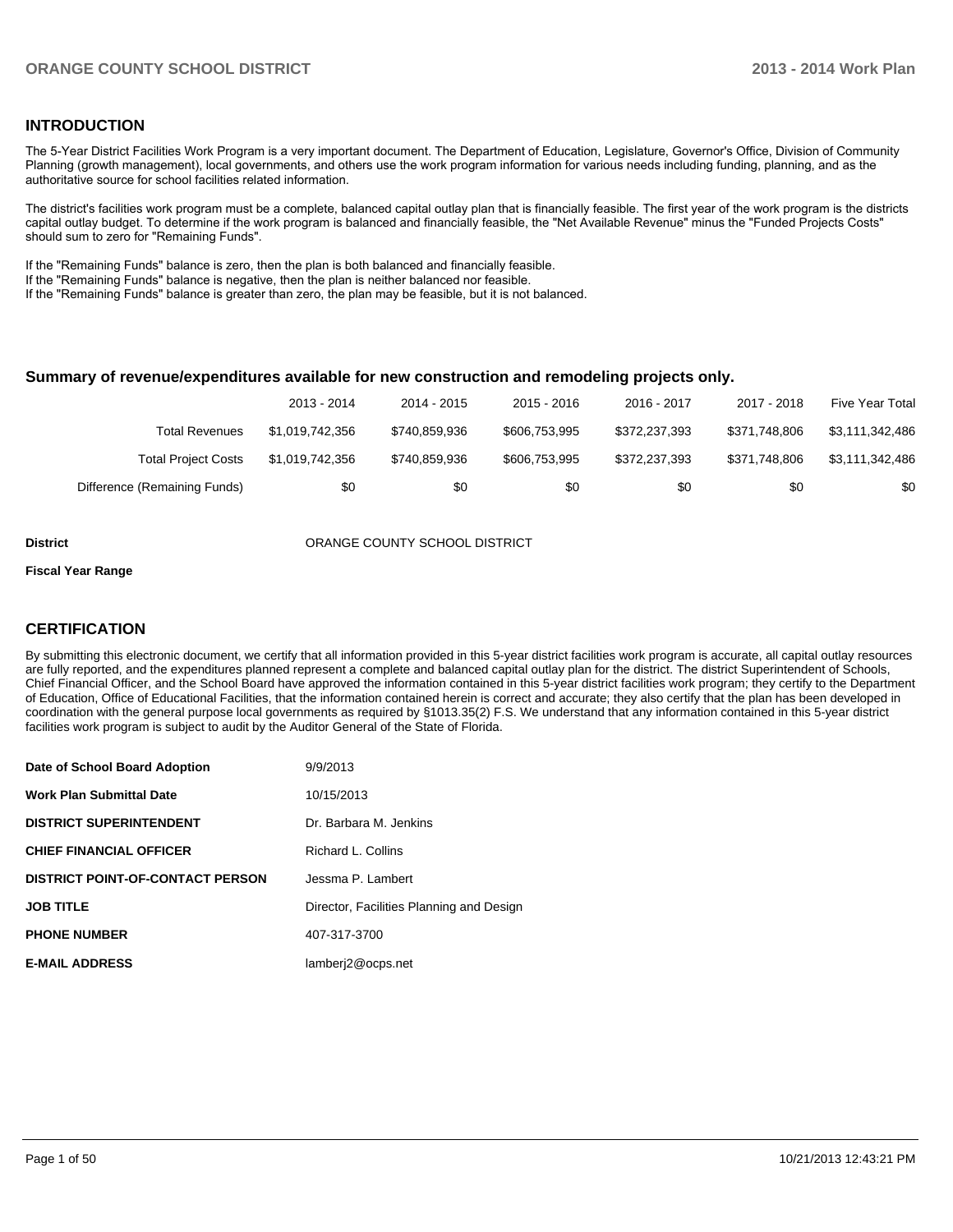## **Expenditures**

#### **Expenditure for Maintenance, Repair and Renovation from 1.50-Mills and PECO**

Annually, prior to the adoption of the district school budget, each school board must prepare a tentative district facilities work program that includes a schedule of major repair and renovation projects necessary to maintain the educational and ancillary facilities of the district.

|                | Item                                          | 2013 - 2014<br><b>Actual Budget</b> | $2014 - 2015$<br>Projected | $2015 - 2016$<br>Projected | 2016 - 2017<br>Projected | $2017 - 2018$<br>Projected | <b>Total</b> |
|----------------|-----------------------------------------------|-------------------------------------|----------------------------|----------------------------|--------------------------|----------------------------|--------------|
| <b>HVAC</b>    |                                               | \$0                                 | \$0                        | \$0                        | \$0                      | \$0                        | \$0          |
|                | Locations: No Locations for this expenditure. |                                     |                            |                            |                          |                            |              |
| Flooring       |                                               | \$0                                 | \$0                        | \$0                        | \$0                      | \$0                        | \$0          |
|                | Locations: No Locations for this expenditure. |                                     |                            |                            |                          |                            |              |
| Roofing        |                                               | \$0                                 | \$0                        | \$0                        | \$0                      | \$0                        | \$0          |
|                | Locations: No Locations for this expenditure. |                                     |                            |                            |                          |                            |              |
| Safety to Life |                                               | \$8,169,795                         | \$2,080,813                | \$2,080,813                | \$2,080,813              | \$2,080,813                | \$16,493,047 |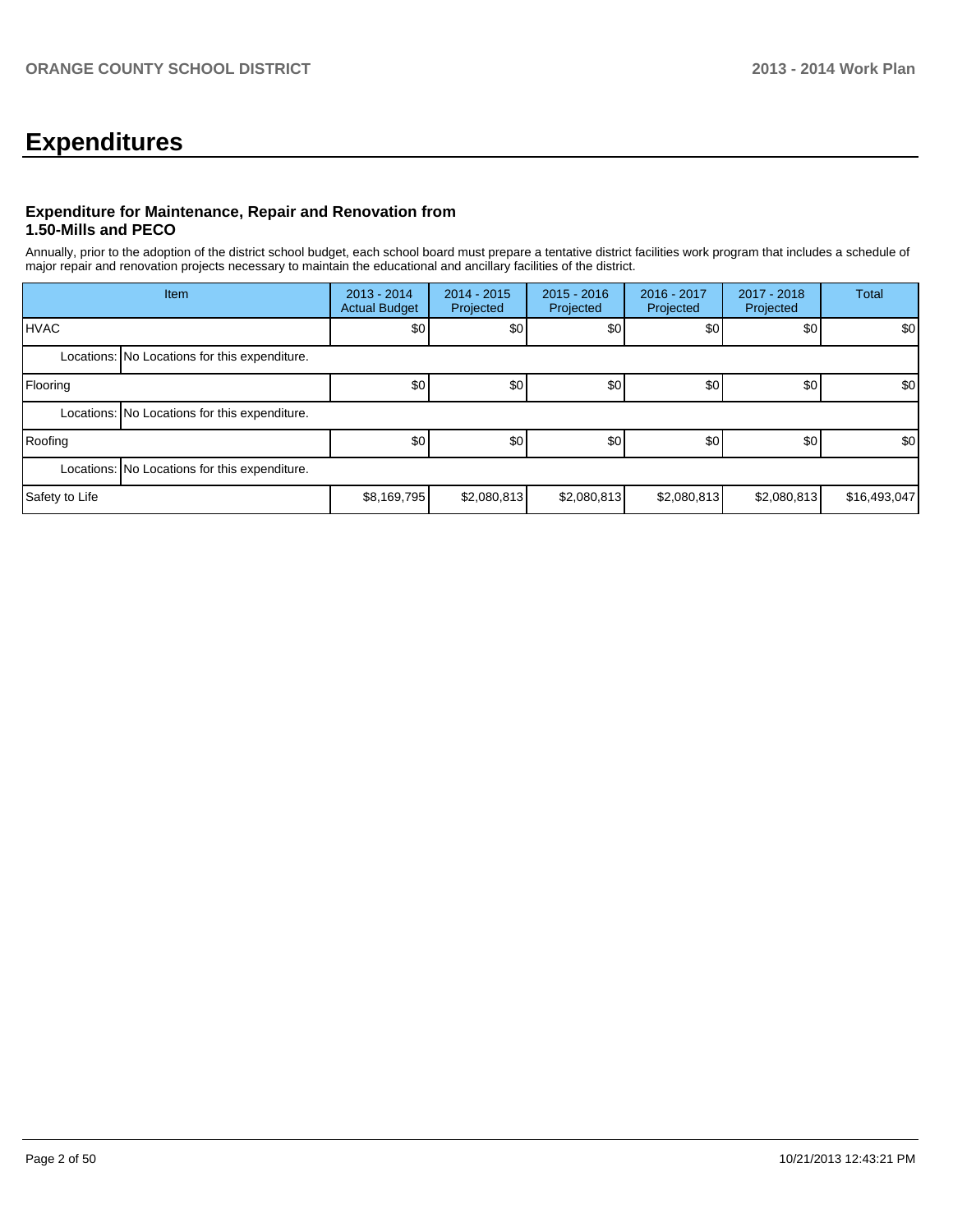|                           | Locations: ACCELERATION ACADEMY WEST, ALOMA ELEMENTARY, ANDOVER ELEMENTARY SCHOOL, APOPKA 9TH GRADE CENTER,<br>APOPKA ELEMENTARY, APOPKA MIDDLE, APOPKA SENIOR HIGH, ARBOR RIDGE SCHOOL, AUDUBON PARK ELEMENTARY (OLD),<br>AUDUBON PARK ELEMENTARY SCHOOL RELIEF, AVALON CENTER FOR TECHNICAL EXCELLENCE, AVALON ELEMENTARY,<br>AVALON MIDDLE SCHOOL, AZALEA PARK ELEMENTARY, BAYMEADOWS ELEMENTARY, BLANKNER K-8 SCHOOL, BONNEVILLE<br>ELEMENTARY, BOONE SENIOR HIGH, BRIDGEWATER MIDDLE SCHOOL, BROOKSHIRE ELEMENTARY, CAMELOT ELEMENTARY,<br>CARVER MIDDLE, CASTLE CREEK ELEMENTARY, CATALINA ELEMENTARY OLD), CATALINA ELEMENTARY SCHOOL (NEW), CHAIN<br>OF LAKES MIDDLE, CHENEY ELEMENTARY, CHEROKEE SCHOOL, CHICKASAW ELEMENTARY, CITRUS ELEMENTARY, CLARCONA<br>ELEMENTARY, CLAY SPRINGS ELEMENTARY, COLONIAL 9TH GRADE CENTER, COLONIAL SENIOR HIGH, COLUMBIA ELEMENTARY<br>SCHOOL (NEW), COMMUNITY EDUCATION PARTNERS-EAST (SEMORAN), COMMUNITY EDUCATION PARTNERS-WEST(OBT),<br>CONWAY ELEMENTARY, CONWAY MIDDLE, CORNER LAKE MIDDLE, CYPRESS CREEK SENIOR HIGH, CYPRESS PARK<br>ELEMENTARY, CYPRESS SPRINGS ELEMENTARY, DEERWOOD ELEMENTARY, DILLARD STREET ELEMENTARY, DISCOVERY<br>MIDDLE, DOMMERICH ELEMENTARY, DOVER SHORES ELEMENTARY, DR PHILLIPS ELEMENTARY, DR PHILLIPS SENIOR HIGH,<br>DREAM LAKE ELEMENTARY, DURRANCE ELEMENTARY, EAGLE'S NEST ELEMENTARY, EAST LAKE ELEMENTARY SCHOOL, EAST<br>RIVER HIGH SCHOOL, ECCLESTON ELEMENTARY, EDGEWATER SENIOR HIGH, ENDEAVOR ELEMENTARY, ENGELWOOD<br>ELEMENTARY, EVANS SENIOR HIGH, EXCEPTIONAL EDUCATION ADMINISTRATION CENTER, FACILITIES SERVICE, FERN CREEK<br>ELEMENTARY, FORSYTH WOODS ELEMENTARY, FORT GATLIN ADMINISTRATIVE CENTER, FREEDOM MIDDLE SCHOOL, FREEDOM<br>SENIOR HIGH, GATEWAY SCHOOL, GLENRIDGE MIDDLE, GOTHA MIDDLE, GRAND AVENUE PRIMARY LEARNING CENTER,<br>HACKNEY PRAIRIE ELEMENTARY SCHOOL, HANGING MOSS TRANSPORTATION FACILITY, HERNDON WAREHOUSE, HIAWASSEE<br>ELEMENTARY, HIDDEN OAKS ELEMENTARY, HILLCREST ELEMENTARY, HOWARD MIDDLE, HUNGERFORD ELEMENTARY,<br>HUNTERS CREEK ELEMENTARY, HUNTERS CREEK MIDDLE, IVEY LANE ELEMENTARY, JACKSON MIDDLE, JOHN YOUNG<br>ELEMENTARY, JONES SENIOR HIGH, KALEY ELEMENTARY, KEENE'S CROSSING ELEMENTARY SCHOOL, KILLARNEY<br>ELEMENTARY, LAKE COMO ELEMENTARY, LAKE GEM ELEMENTARY, LAKE GEORGE ELEMENTARY, LAKE NONA BUS COMPOUND,<br>LAKE NONA HIGH SCHOOL, LAKE NONA MIDDLE SCHOOL, LAKE SILVER ELEMENTARY, LAKE SYBELIA ELEMENTARY, LAKE<br>WESTON ELEMENTARY, LAKE WHITNEY ELEMENTARY, LAKEMONT ELEMENTARY, LAKEVIEW MIDDLE, LAKEVILLE ELEMENTARY,<br>LANCASTER ELEMENTARY, LAWTON CHILES ELEMENTARY, LEE MIDDLE, LEGACY MIDDLE, LIBERTY MIDDLE, LITTLE RIVER<br>ELEMENTARY, LOCKHART ELEMENTARY, LOCKHART MIDDLE, LOVELL ELEMENTARY, MAGNOLIA EXCEPTIONAL STUDENT<br>EDUCATION CENTER, MAITLAND MIDDLE, MAXEY ELEMENTARY, MCCOY ELEMENTARY, MEADOW WOODS ELEMENTARY,<br>MEADOW WOODS MIDDLE, MEADOWBROOK MIDDLE SCHOOL, MEMORIAL MIDDLE SCHOOL, METRO WEST ELEMENTARY, MID-<br>FLORIDA TECHNICAL INSTITUTE, MILLENNIA ELEMENTARY, MOLLIE RAY ELEMENTARY, MOSS PARK ELEMENTARY SCHOOL,<br>NORTHLAKE PARK ELEMENTARY, OAK HILL ELEMENTARY, OAK RIDGE SENIOR HIGH, OAKSHIRE ELEMENTARY, OCOEE<br>ELEMENTARY, OCOEE HIGH SCHOOL, OCOEE MIDDLE, ODYSSEY MIDDLE, OLYMPIA SENIOR HIGH, ORANGE CENTER<br>ELEMENTARY, ORLANDO VOCATIONAL-TECHNICAL CENTER, ORLO VISTA ELEMENTARY, PALM LAKE ELEMENTARY, PALMETTO<br>ELEMENTARY, PERSHING ELEMENTARY, PIEDMONT LAKES MIDDLE, PINAR ELEMENTARY, PINE CASTLE ELEMENTARY, PINE<br>HILLS ELEMENTARY, PINE HILLS TRANSPORTATION, PINELOCH ELEMENTARY, PINEWOOD ELEMENTARY, PRINCETON<br>ELEMENTARY, RICHMOND HEIGHTS ELEMENTARY, RIDGEWOOD PARK ELEMENTARY, RIVERDALE ELEMENTARY, RIVERSIDE<br>ELEMENTARY, ROBERT F HUNGERFORD PREPARATORY HIGH SCHOOL, ROBINSWOOD MIDDLE, ROCK LAKE ELEMENTARY, ROCK<br>SPRINGS ELEMENTARY, ROLLING HILLS ELEMENTARY, RONALD BLOCKER EDUCATIONAL LEADERSHIP CENTER, ROSEMONT<br>ELEMENTARY, SADLER ELEMENTARY, SAND LAKE ELEMENTARY, SHENANDOAH ELEMENTARY, SHINGLE CREEK ELEMENTARY,<br>SILVER STAR CENTER, SOUTH CREEK MIDDLE, SOUTHWEST MIDDLE, SOUTHWOOD ELEMENTARY, SPRING LAKE ELEMENTARY,<br>STONE LAKES ELEMENTARY, SUN BLAZE ELEMENTARY, SUNRIDGE ELEMENTARY, SUNRIDGE MIDDLE, SUNRISE ELEMENTARY,<br>SUNSET PARK ELEMENTARY SCHOOL, TAMPA AVENUE CENTER, TANGELO PARK ELEMENTARY, THORNEBROOKE ELEMENTARY,<br>THREE POINTS ELEMENTARY, TILDENVILLE ELEMENTARY, TIMBER CREEK SENIOR HIGH, TIMBER LAKES ELEMENTARY, UNION<br>PARK ELEMENTARY, UNION PARK MIDDLE, UNIVERSITY SENIOR HIGH, VENTURA ELEMENTARY, VISTA LAKES ELEMENTARY,<br>WALKER MIDDLE, WASHINGTON SHORES ELEMENTARY, WATERBRIDGE ELEMENTARY, WATERFORD ELEMENTARY, WEKIVA HIGH<br>SCHOOL, WEST CREEK ELEMENTARY, WEST OAKS ELEMENTARY, WEST ORANGE 9TH GRADE CENTER, WEST ORANGE SENIOR<br>HIGH, WESTBROOKE ELEMENTARY SCHOOL, WESTRIDGE MIDDLE, WESTSIDE VOCATIONAL-TECHNICAL CENTER, WETHERBEE<br>ELEMENTARY SCHOOL, WHEATLEY ELEMENTARY, WHISPERING OAK ELEMENTARY SCHOOL, WILLIAM FRANGUS ELEMENTARY,<br>WINDERMERE ELEMENTARY, WINDY RIDGE SCHOOL, WINEGARD ELEMENTARY, WINTER PARK 9TH GRADE CENTER, WINTER<br>PARK ADULT VOCATIONAL CENTER, WINTER PARK SENIOR HIGH, WOLF LAKE ELEMENTARY, WOLF LAKE MIDDLE, WYNDHAM<br>LAKES ELEMENTARY, ZELLWOOD ELEMENTARY |     |     |      |     |     |     |
|---------------------------|-----------------------------------------------------------------------------------------------------------------------------------------------------------------------------------------------------------------------------------------------------------------------------------------------------------------------------------------------------------------------------------------------------------------------------------------------------------------------------------------------------------------------------------------------------------------------------------------------------------------------------------------------------------------------------------------------------------------------------------------------------------------------------------------------------------------------------------------------------------------------------------------------------------------------------------------------------------------------------------------------------------------------------------------------------------------------------------------------------------------------------------------------------------------------------------------------------------------------------------------------------------------------------------------------------------------------------------------------------------------------------------------------------------------------------------------------------------------------------------------------------------------------------------------------------------------------------------------------------------------------------------------------------------------------------------------------------------------------------------------------------------------------------------------------------------------------------------------------------------------------------------------------------------------------------------------------------------------------------------------------------------------------------------------------------------------------------------------------------------------------------------------------------------------------------------------------------------------------------------------------------------------------------------------------------------------------------------------------------------------------------------------------------------------------------------------------------------------------------------------------------------------------------------------------------------------------------------------------------------------------------------------------------------------------------------------------------------------------------------------------------------------------------------------------------------------------------------------------------------------------------------------------------------------------------------------------------------------------------------------------------------------------------------------------------------------------------------------------------------------------------------------------------------------------------------------------------------------------------------------------------------------------------------------------------------------------------------------------------------------------------------------------------------------------------------------------------------------------------------------------------------------------------------------------------------------------------------------------------------------------------------------------------------------------------------------------------------------------------------------------------------------------------------------------------------------------------------------------------------------------------------------------------------------------------------------------------------------------------------------------------------------------------------------------------------------------------------------------------------------------------------------------------------------------------------------------------------------------------------------------------------------------------------------------------------------------------------------------------------------------------------------------------------------------------------------------------------------------------------------------------------------------------------------------------------------------------------------------------------------------------------------------------------------------------------------------------------------------------------------------------------------------------------------------------------------------------------------------------------------------------------------------------------------------------------------------------------------------------------------------------------------------------------------------------------------------------------------------------------------------------------------------------------------------------------------------------------------------------------------------------------------------------------------------------------------------------------------------------------------|-----|-----|------|-----|-----|-----|
| Fencing                   |                                                                                                                                                                                                                                                                                                                                                                                                                                                                                                                                                                                                                                                                                                                                                                                                                                                                                                                                                                                                                                                                                                                                                                                                                                                                                                                                                                                                                                                                                                                                                                                                                                                                                                                                                                                                                                                                                                                                                                                                                                                                                                                                                                                                                                                                                                                                                                                                                                                                                                                                                                                                                                                                                                                                                                                                                                                                                                                                                                                                                                                                                                                                                                                                                                                                                                                                                                                                                                                                                                                                                                                                                                                                                                                                                                                                                                                                                                                                                                                                                                                                                                                                                                                                                                                                                                                                                                                                                                                                                                                                                                                                                                                                                                                                                                                                                                                                                                                                                                                                                                                                                                                                                                                                                                                                                                                                                                 | \$0 | \$0 | \$0] | \$0 | \$0 | \$0 |
| Parking                   | Locations: No Locations for this expenditure.                                                                                                                                                                                                                                                                                                                                                                                                                                                                                                                                                                                                                                                                                                                                                                                                                                                                                                                                                                                                                                                                                                                                                                                                                                                                                                                                                                                                                                                                                                                                                                                                                                                                                                                                                                                                                                                                                                                                                                                                                                                                                                                                                                                                                                                                                                                                                                                                                                                                                                                                                                                                                                                                                                                                                                                                                                                                                                                                                                                                                                                                                                                                                                                                                                                                                                                                                                                                                                                                                                                                                                                                                                                                                                                                                                                                                                                                                                                                                                                                                                                                                                                                                                                                                                                                                                                                                                                                                                                                                                                                                                                                                                                                                                                                                                                                                                                                                                                                                                                                                                                                                                                                                                                                                                                                                                                   | \$0 | \$0 | \$0  | \$0 | \$0 | \$0 |
|                           | Locations: No Locations for this expenditure.                                                                                                                                                                                                                                                                                                                                                                                                                                                                                                                                                                                                                                                                                                                                                                                                                                                                                                                                                                                                                                                                                                                                                                                                                                                                                                                                                                                                                                                                                                                                                                                                                                                                                                                                                                                                                                                                                                                                                                                                                                                                                                                                                                                                                                                                                                                                                                                                                                                                                                                                                                                                                                                                                                                                                                                                                                                                                                                                                                                                                                                                                                                                                                                                                                                                                                                                                                                                                                                                                                                                                                                                                                                                                                                                                                                                                                                                                                                                                                                                                                                                                                                                                                                                                                                                                                                                                                                                                                                                                                                                                                                                                                                                                                                                                                                                                                                                                                                                                                                                                                                                                                                                                                                                                                                                                                                   |     |     |      |     |     |     |
| Electrical                |                                                                                                                                                                                                                                                                                                                                                                                                                                                                                                                                                                                                                                                                                                                                                                                                                                                                                                                                                                                                                                                                                                                                                                                                                                                                                                                                                                                                                                                                                                                                                                                                                                                                                                                                                                                                                                                                                                                                                                                                                                                                                                                                                                                                                                                                                                                                                                                                                                                                                                                                                                                                                                                                                                                                                                                                                                                                                                                                                                                                                                                                                                                                                                                                                                                                                                                                                                                                                                                                                                                                                                                                                                                                                                                                                                                                                                                                                                                                                                                                                                                                                                                                                                                                                                                                                                                                                                                                                                                                                                                                                                                                                                                                                                                                                                                                                                                                                                                                                                                                                                                                                                                                                                                                                                                                                                                                                                 | \$0 | \$0 | \$0  | \$0 | \$0 | \$0 |
|                           |                                                                                                                                                                                                                                                                                                                                                                                                                                                                                                                                                                                                                                                                                                                                                                                                                                                                                                                                                                                                                                                                                                                                                                                                                                                                                                                                                                                                                                                                                                                                                                                                                                                                                                                                                                                                                                                                                                                                                                                                                                                                                                                                                                                                                                                                                                                                                                                                                                                                                                                                                                                                                                                                                                                                                                                                                                                                                                                                                                                                                                                                                                                                                                                                                                                                                                                                                                                                                                                                                                                                                                                                                                                                                                                                                                                                                                                                                                                                                                                                                                                                                                                                                                                                                                                                                                                                                                                                                                                                                                                                                                                                                                                                                                                                                                                                                                                                                                                                                                                                                                                                                                                                                                                                                                                                                                                                                                 |     |     |      |     |     |     |
| Fire Alarm                | Locations: No Locations for this expenditure.                                                                                                                                                                                                                                                                                                                                                                                                                                                                                                                                                                                                                                                                                                                                                                                                                                                                                                                                                                                                                                                                                                                                                                                                                                                                                                                                                                                                                                                                                                                                                                                                                                                                                                                                                                                                                                                                                                                                                                                                                                                                                                                                                                                                                                                                                                                                                                                                                                                                                                                                                                                                                                                                                                                                                                                                                                                                                                                                                                                                                                                                                                                                                                                                                                                                                                                                                                                                                                                                                                                                                                                                                                                                                                                                                                                                                                                                                                                                                                                                                                                                                                                                                                                                                                                                                                                                                                                                                                                                                                                                                                                                                                                                                                                                                                                                                                                                                                                                                                                                                                                                                                                                                                                                                                                                                                                   | \$0 | \$0 | \$0  | \$0 | \$0 | \$0 |
|                           | Locations: No Locations for this expenditure.                                                                                                                                                                                                                                                                                                                                                                                                                                                                                                                                                                                                                                                                                                                                                                                                                                                                                                                                                                                                                                                                                                                                                                                                                                                                                                                                                                                                                                                                                                                                                                                                                                                                                                                                                                                                                                                                                                                                                                                                                                                                                                                                                                                                                                                                                                                                                                                                                                                                                                                                                                                                                                                                                                                                                                                                                                                                                                                                                                                                                                                                                                                                                                                                                                                                                                                                                                                                                                                                                                                                                                                                                                                                                                                                                                                                                                                                                                                                                                                                                                                                                                                                                                                                                                                                                                                                                                                                                                                                                                                                                                                                                                                                                                                                                                                                                                                                                                                                                                                                                                                                                                                                                                                                                                                                                                                   |     |     |      |     |     |     |
| Telephone/Intercom System |                                                                                                                                                                                                                                                                                                                                                                                                                                                                                                                                                                                                                                                                                                                                                                                                                                                                                                                                                                                                                                                                                                                                                                                                                                                                                                                                                                                                                                                                                                                                                                                                                                                                                                                                                                                                                                                                                                                                                                                                                                                                                                                                                                                                                                                                                                                                                                                                                                                                                                                                                                                                                                                                                                                                                                                                                                                                                                                                                                                                                                                                                                                                                                                                                                                                                                                                                                                                                                                                                                                                                                                                                                                                                                                                                                                                                                                                                                                                                                                                                                                                                                                                                                                                                                                                                                                                                                                                                                                                                                                                                                                                                                                                                                                                                                                                                                                                                                                                                                                                                                                                                                                                                                                                                                                                                                                                                                 | \$0 | \$0 | \$0] | \$0 | \$0 | \$0 |
|                           |                                                                                                                                                                                                                                                                                                                                                                                                                                                                                                                                                                                                                                                                                                                                                                                                                                                                                                                                                                                                                                                                                                                                                                                                                                                                                                                                                                                                                                                                                                                                                                                                                                                                                                                                                                                                                                                                                                                                                                                                                                                                                                                                                                                                                                                                                                                                                                                                                                                                                                                                                                                                                                                                                                                                                                                                                                                                                                                                                                                                                                                                                                                                                                                                                                                                                                                                                                                                                                                                                                                                                                                                                                                                                                                                                                                                                                                                                                                                                                                                                                                                                                                                                                                                                                                                                                                                                                                                                                                                                                                                                                                                                                                                                                                                                                                                                                                                                                                                                                                                                                                                                                                                                                                                                                                                                                                                                                 |     |     |      |     |     |     |
|                           | Locations: No Locations for this expenditure.                                                                                                                                                                                                                                                                                                                                                                                                                                                                                                                                                                                                                                                                                                                                                                                                                                                                                                                                                                                                                                                                                                                                                                                                                                                                                                                                                                                                                                                                                                                                                                                                                                                                                                                                                                                                                                                                                                                                                                                                                                                                                                                                                                                                                                                                                                                                                                                                                                                                                                                                                                                                                                                                                                                                                                                                                                                                                                                                                                                                                                                                                                                                                                                                                                                                                                                                                                                                                                                                                                                                                                                                                                                                                                                                                                                                                                                                                                                                                                                                                                                                                                                                                                                                                                                                                                                                                                                                                                                                                                                                                                                                                                                                                                                                                                                                                                                                                                                                                                                                                                                                                                                                                                                                                                                                                                                   |     |     |      |     |     |     |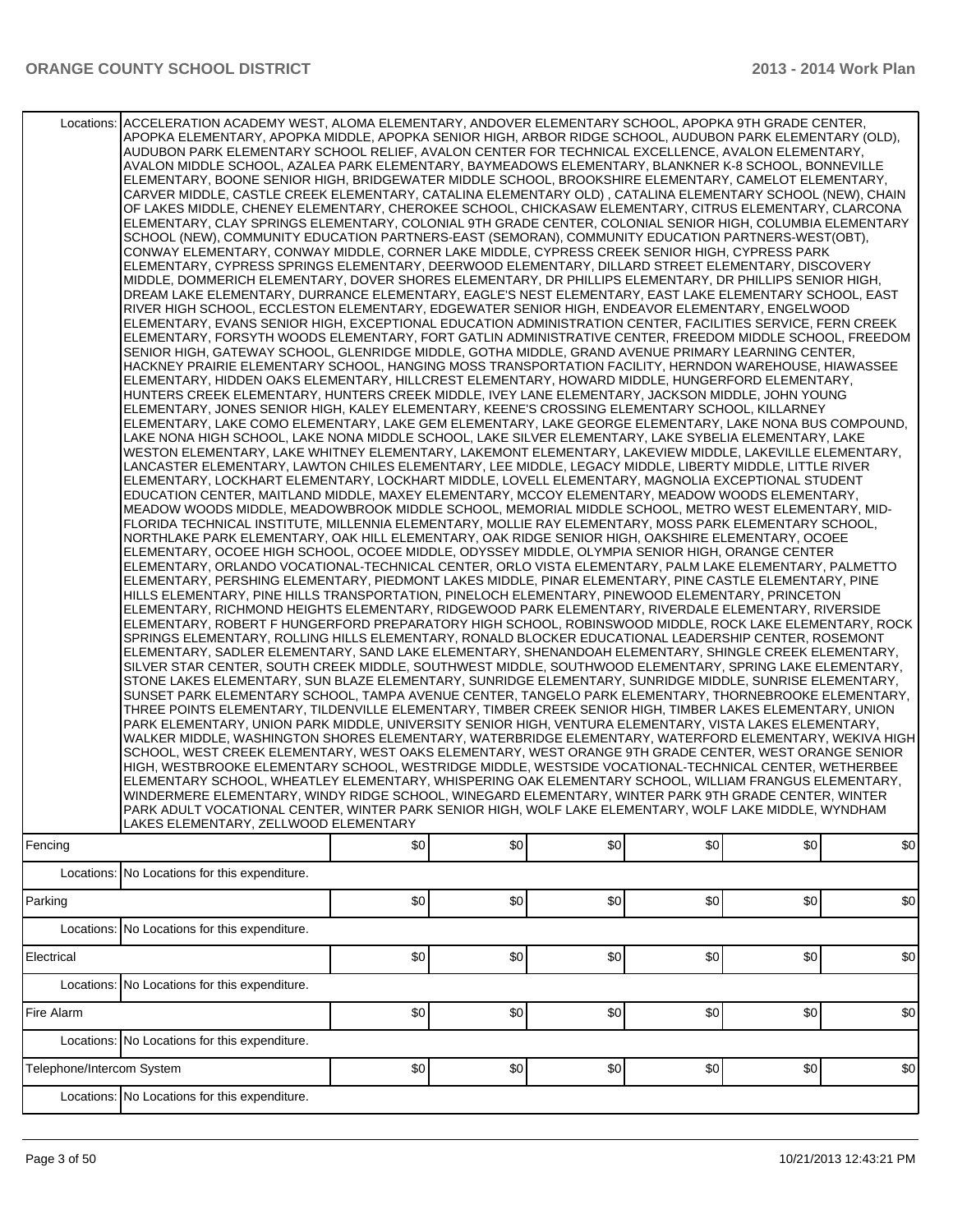| <b>Closed Circuit Television</b> |                                                                                                                                                                                                                                                                                                                                                                                                                                                                                                                                                                                                                                                                                                                                                                                                                                                                                                                                                                                                                                                                                                                                                                                                                                                                                                                                                                                                                                                                                                                                                                                                                                                                                                                                                                                                                                                                                                                                                                                                                                                                                                                                                                                                                                                                                                                                                                                                                                                                                                                                                                                                                                                                                                                                                                                                                                                                                                                                                                                                                                                                                                                                                                                                                                                                                                                                                                                                                                                                                                                                                                                                                                                                                                                                                                                                                                                                                                                                                                                                                                                                                                                                                                                                                                                                                                                                                                                                                                                                                                                                                                                                                                                                                                                                                                                                                                                                                                                                                                                                                                                                                                                                                                                                                                                                                                                                                       | \$0          | \$0         | 30          | \$0         | \$0         | \$0          |
|----------------------------------|-------------------------------------------------------------------------------------------------------------------------------------------------------------------------------------------------------------------------------------------------------------------------------------------------------------------------------------------------------------------------------------------------------------------------------------------------------------------------------------------------------------------------------------------------------------------------------------------------------------------------------------------------------------------------------------------------------------------------------------------------------------------------------------------------------------------------------------------------------------------------------------------------------------------------------------------------------------------------------------------------------------------------------------------------------------------------------------------------------------------------------------------------------------------------------------------------------------------------------------------------------------------------------------------------------------------------------------------------------------------------------------------------------------------------------------------------------------------------------------------------------------------------------------------------------------------------------------------------------------------------------------------------------------------------------------------------------------------------------------------------------------------------------------------------------------------------------------------------------------------------------------------------------------------------------------------------------------------------------------------------------------------------------------------------------------------------------------------------------------------------------------------------------------------------------------------------------------------------------------------------------------------------------------------------------------------------------------------------------------------------------------------------------------------------------------------------------------------------------------------------------------------------------------------------------------------------------------------------------------------------------------------------------------------------------------------------------------------------------------------------------------------------------------------------------------------------------------------------------------------------------------------------------------------------------------------------------------------------------------------------------------------------------------------------------------------------------------------------------------------------------------------------------------------------------------------------------------------------------------------------------------------------------------------------------------------------------------------------------------------------------------------------------------------------------------------------------------------------------------------------------------------------------------------------------------------------------------------------------------------------------------------------------------------------------------------------------------------------------------------------------------------------------------------------------------------------------------------------------------------------------------------------------------------------------------------------------------------------------------------------------------------------------------------------------------------------------------------------------------------------------------------------------------------------------------------------------------------------------------------------------------------------------------------------------------------------------------------------------------------------------------------------------------------------------------------------------------------------------------------------------------------------------------------------------------------------------------------------------------------------------------------------------------------------------------------------------------------------------------------------------------------------------------------------------------------------------------------------------------------------------------------------------------------------------------------------------------------------------------------------------------------------------------------------------------------------------------------------------------------------------------------------------------------------------------------------------------------------------------------------------------------------------------------------------------------------------------------------------|--------------|-------------|-------------|-------------|-------------|--------------|
|                                  | Locations: No Locations for this expenditure.                                                                                                                                                                                                                                                                                                                                                                                                                                                                                                                                                                                                                                                                                                                                                                                                                                                                                                                                                                                                                                                                                                                                                                                                                                                                                                                                                                                                                                                                                                                                                                                                                                                                                                                                                                                                                                                                                                                                                                                                                                                                                                                                                                                                                                                                                                                                                                                                                                                                                                                                                                                                                                                                                                                                                                                                                                                                                                                                                                                                                                                                                                                                                                                                                                                                                                                                                                                                                                                                                                                                                                                                                                                                                                                                                                                                                                                                                                                                                                                                                                                                                                                                                                                                                                                                                                                                                                                                                                                                                                                                                                                                                                                                                                                                                                                                                                                                                                                                                                                                                                                                                                                                                                                                                                                                                                         |              |             |             |             |             |              |
| Paint                            |                                                                                                                                                                                                                                                                                                                                                                                                                                                                                                                                                                                                                                                                                                                                                                                                                                                                                                                                                                                                                                                                                                                                                                                                                                                                                                                                                                                                                                                                                                                                                                                                                                                                                                                                                                                                                                                                                                                                                                                                                                                                                                                                                                                                                                                                                                                                                                                                                                                                                                                                                                                                                                                                                                                                                                                                                                                                                                                                                                                                                                                                                                                                                                                                                                                                                                                                                                                                                                                                                                                                                                                                                                                                                                                                                                                                                                                                                                                                                                                                                                                                                                                                                                                                                                                                                                                                                                                                                                                                                                                                                                                                                                                                                                                                                                                                                                                                                                                                                                                                                                                                                                                                                                                                                                                                                                                                                       | \$3,505,500  | \$3,500,000 | \$3,500,000 | \$3,500,000 | \$3,500,000 | \$17,505,500 |
| Locations:                       | ACCELERATION ACADEMY WEST, ALOMA ELEMENTARY, ANDOVER ELEMENTARY SCHOOL, APOPKA 9TH GRADE CENTER,<br>APOPKA ELEMENTARY, APOPKA MIDDLE, APOPKA SENIOR HIGH, ARBOR RIDGE SCHOOL, AUDUBON PARK ELEMENTARY (OLD),<br>AUDUBON PARK ELEMENTARY SCHOOL RELIEF, AVALON CENTER FOR TECHNICAL EXCELLENCE, AVALON ELEMENTARY,<br>AVALON MIDDLE SCHOOL, AZALEA PARK ELEMENTARY, BAYMEADOWS ELEMENTARY, BLANKNER K-8 SCHOOL, BONNEVILLE<br>ELEMENTARY, BOONE SENIOR HIGH, BRIDGEWATER MIDDLE SCHOOL, BROOKSHIRE ELEMENTARY, CAMELOT ELEMENTARY,<br>CARVER MIDDLE, CASTLE CREEK ELEMENTARY, CATALINA ELEMENTARY OLD), CATALINA ELEMENTARY SCHOOL (NEW), CHAIN<br>OF LAKES MIDDLE, CHENEY ELEMENTARY, CHEROKEE SCHOOL, CHICKASAW ELEMENTARY, CITRUS ELEMENTARY, CLARCONA<br>ELEMENTARY, CLAY SPRINGS ELEMENTARY, COLONIAL 9TH GRADE CENTER, COLONIAL SENIOR HIGH, COLUMBIA ELEMENTARY<br>SCHOOL (NEW), COMMUNITY EDUCATION PARTNERS-EAST (SEMORAN), COMMUNITY EDUCATION PARTNERS-WEST(OBT),<br>CONWAY ELEMENTARY, CONWAY MIDDLE, CORNER LAKE MIDDLE, CYPRESS CREEK SENIOR HIGH, CYPRESS PARK<br>ELEMENTARY, CYPRESS SPRINGS ELEMENTARY, DEERWOOD ELEMENTARY, DILLARD STREET ELEMENTARY, DISCOVERY<br>MIDDLE, DOMMERICH ELEMENTARY, DOVER SHORES ELEMENTARY, DR PHILLIPS ELEMENTARY, DR PHILLIPS SENIOR HIGH,<br>DREAM LAKE ELEMENTARY, DURRANCE ELEMENTARY, EAGLE'S NEST ELEMENTARY, EAST LAKE ELEMENTARY SCHOOL, EAST<br>RIVER HIGH SCHOOL, ECCLESTON ELEMENTARY, EDGEWATER SENIOR HIGH, ENDEAVOR ELEMENTARY, ENGELWOOD<br>ELEMENTARY, EVANS SENIOR HIGH, EXCEPTIONAL EDUCATION ADMINISTRATION CENTER, FACILITIES SERVICE, FERN CREEK<br>IELEMENTARY, FORSYTH WOODS ELEMENTARY, FORT GATLIN ADMINISTRATIVE CENTER, FREEDOM MIDDLE SCHOOL, FREEDOM<br>SENIOR HIGH, GATEWAY SCHOOL, GLENRIDGE MIDDLE, GOTHA MIDDLE, GRAND AVENUE PRIMARY LEARNING CENTER,<br>HACKNEY PRAIRIE ELEMENTARY SCHOOL, HANGING MOSS TRANSPORTATION FACILITY, HERNDON WAREHOUSE, HIAWASSEE<br>ELEMENTARY, HIDDEN OAKS ELEMENTARY, HILLCREST ELEMENTARY, HOWARD MIDDLE, HUNGERFORD ELEMENTARY,<br>HUNTERS CREEK ELEMENTARY, HUNTERS CREEK MIDDLE, IVEY LANE ELEMENTARY, JACKSON MIDDLE, JOHN YOUNG<br>ELEMENTARY, JONES SENIOR HIGH, KALEY ELEMENTARY, KEENE'S CROSSING ELEMENTARY SCHOOL, KILLARNEY<br>ELEMENTARY, LAKE COMO ELEMENTARY, LAKE GEM ELEMENTARY, LAKE GEORGE ELEMENTARY, LAKE NONA BUS COMPOUND,<br>LAKE NONA HIGH SCHOOL, LAKE NONA MIDDLE SCHOOL, LAKE SILVER ELEMENTARY, LAKE SYBELIA ELEMENTARY, LAKE<br>WESTON ELEMENTARY, LAKE WHITNEY ELEMENTARY, LAKEMONT ELEMENTARY, LAKEVIEW MIDDLE, LAKEVILLE ELEMENTARY,<br>LANCASTER ELEMENTARY. LAWTON CHILES ELEMENTARY. LEE MIDDLE. LEGACY MIDDLE. LIBERTY MIDDLE. LITTLE RIVER<br>ELEMENTARY, LOCKHART ELEMENTARY, LOCKHART MIDDLE, LOVELL ELEMENTARY, MAGNOLIA EXCEPTIONAL STUDENT<br>EDUCATION CENTER, MAITLAND MIDDLE, MAXEY ELEMENTARY, MCCOY ELEMENTARY, MEADOW WOODS ELEMENTARY,<br>MEADOW WOODS MIDDLE, MEADOWBROOK MIDDLE SCHOOL, MEMORIAL MIDDLE SCHOOL, METRO WEST ELEMENTARY, MID-<br>FLORIDA TECHNICAL INSTITUTE, MILLENNIA ELEMENTARY, MOLLIE RAY ELEMENTARY, MOSS PARK ELEMENTARY SCHOOL,<br>NORTHLAKE PARK ELEMENTARY, OAK HILL ELEMENTARY, OAK RIDGE SENIOR HIGH, OAKSHIRE ELEMENTARY, OCOEE<br>ELEMENTARY, OCOEE HIGH SCHOOL, OCOEE MIDDLE, ODYSSEY MIDDLE, OLYMPIA SENIOR HIGH, ORANGE CENTER<br>ELEMENTARY, ORLANDO VOCATIONAL-TECHNICAL CENTER, ORLO VISTA ELEMENTARY, PALM LAKE ELEMENTARY, PALMETTO<br>ELEMENTARY, PERSHING ELEMENTARY, PIEDMONT LAKES MIDDLE, PINAR ELEMENTARY, PINE CASTLE ELEMENTARY, PINE<br>HILLS ELEMENTARY, PINE HILLS TRANSPORTATION, PINELOCH ELEMENTARY, PINEWOOD ELEMENTARY, PRINCETON<br>ELEMENTARY, RICHMOND HEIGHTS ELEMENTARY, RIDGEWOOD PARK ELEMENTARY, RIVERDALE ELEMENTARY, RIVERSIDE<br>ELEMENTARY, ROBERT F HUNGERFORD PREPARATORY HIGH SCHOOL, ROBINSWOOD MIDDLE, ROCK LAKE ELEMENTARY, ROCK<br>SPRINGS ELEMENTARY, ROLLING HILLS ELEMENTARY, RONALD BLOCKER EDUCATIONAL LEADERSHIP CENTER, ROSEMONT<br>ELEMENTARY, SADLER ELEMENTARY, SAND LAKE ELEMENTARY, SHENANDOAH ELEMENTARY, SHINGLE CREEK ELEMENTARY,<br>SILVER STAR CENTER, SOUTH CREEK MIDDLE, SOUTHWEST MIDDLE, SOUTHWOOD ELEMENTARY, SPRING LAKE ELEMENTARY,<br>STONE LAKES ELEMENTARY, SUN BLAZE ELEMENTARY, SUNRIDGE ELEMENTARY, SUNRIDGE MIDDLE, SUNRISE ELEMENTARY,<br>SUNSET PARK ELEMENTARY SCHOOL, TAMPA AVENUE CENTER, TANGELO PARK ELEMENTARY, THORNEBROOKE ELEMENTARY,<br>THREE POINTS ELEMENTARY, TILDENVILLE ELEMENTARY, TIMBER CREEK SENIOR HIGH, TIMBER LAKES ELEMENTARY, UNION<br>PARK ELEMENTARY, UNION PARK MIDDLE, UNIVERSITY SENIOR HIGH, VENTURA ELEMENTARY, VISTA LAKES ELEMENTARY,<br>WALKER MIDDLE, WASHINGTON SHORES ELEMENTARY, WATERBRIDGE ELEMENTARY, WATERFORD ELEMENTARY, WEKIVA HIGH<br>SCHOOL, WEST CREEK ELEMENTARY, WEST OAKS ELEMENTARY, WEST ORANGE 9TH GRADE CENTER, WEST ORANGE SENIOR<br>HIGH, WESTBROOKE ELEMENTARY SCHOOL, WESTRIDGE MIDDLE, WESTSIDE VOCATIONAL-TECHNICAL CENTER, WETHERBEE<br>ELEMENTARY SCHOOL, WHEATLEY ELEMENTARY, WHISPERING OAK ELEMENTARY SCHOOL, WILLIAM FRANGUS ELEMENTARY,<br>WINDERMERE ELEMENTARY, WINDY RIDGE SCHOOL, WINEGARD ELEMENTARY, WINTER PARK 9TH GRADE CENTER, WINTER<br>PARK ADULT VOCATIONAL CENTER, WINTER PARK SENIOR HIGH, WOLF LAKE ELEMENTARY, WOLF LAKE MIDDLE, WYNDHAM<br>LAKES ELEMENTARY, ZELLWOOD ELEMENTARY |              |             |             |             |             |              |
| Maintenance/Repair               |                                                                                                                                                                                                                                                                                                                                                                                                                                                                                                                                                                                                                                                                                                                                                                                                                                                                                                                                                                                                                                                                                                                                                                                                                                                                                                                                                                                                                                                                                                                                                                                                                                                                                                                                                                                                                                                                                                                                                                                                                                                                                                                                                                                                                                                                                                                                                                                                                                                                                                                                                                                                                                                                                                                                                                                                                                                                                                                                                                                                                                                                                                                                                                                                                                                                                                                                                                                                                                                                                                                                                                                                                                                                                                                                                                                                                                                                                                                                                                                                                                                                                                                                                                                                                                                                                                                                                                                                                                                                                                                                                                                                                                                                                                                                                                                                                                                                                                                                                                                                                                                                                                                                                                                                                                                                                                                                                       | \$0          | \$0         | \$0         | \$0         | \$0         | \$0          |
|                                  | Locations: No Locations for this expenditure.                                                                                                                                                                                                                                                                                                                                                                                                                                                                                                                                                                                                                                                                                                                                                                                                                                                                                                                                                                                                                                                                                                                                                                                                                                                                                                                                                                                                                                                                                                                                                                                                                                                                                                                                                                                                                                                                                                                                                                                                                                                                                                                                                                                                                                                                                                                                                                                                                                                                                                                                                                                                                                                                                                                                                                                                                                                                                                                                                                                                                                                                                                                                                                                                                                                                                                                                                                                                                                                                                                                                                                                                                                                                                                                                                                                                                                                                                                                                                                                                                                                                                                                                                                                                                                                                                                                                                                                                                                                                                                                                                                                                                                                                                                                                                                                                                                                                                                                                                                                                                                                                                                                                                                                                                                                                                                         |              |             |             |             |             |              |
|                                  | <b>Sub Total:</b>                                                                                                                                                                                                                                                                                                                                                                                                                                                                                                                                                                                                                                                                                                                                                                                                                                                                                                                                                                                                                                                                                                                                                                                                                                                                                                                                                                                                                                                                                                                                                                                                                                                                                                                                                                                                                                                                                                                                                                                                                                                                                                                                                                                                                                                                                                                                                                                                                                                                                                                                                                                                                                                                                                                                                                                                                                                                                                                                                                                                                                                                                                                                                                                                                                                                                                                                                                                                                                                                                                                                                                                                                                                                                                                                                                                                                                                                                                                                                                                                                                                                                                                                                                                                                                                                                                                                                                                                                                                                                                                                                                                                                                                                                                                                                                                                                                                                                                                                                                                                                                                                                                                                                                                                                                                                                                                                     | \$11,675,295 | \$5,580,813 | \$5,580,813 | \$5,580,813 | \$5,580,813 | \$33,998,547 |

| <b>IPECO Maintenance Expenditures</b> | ሶሳ<br>ъU      | ΦΩ<br>ΦU      | \$0          | \$0          | \$0          | \$0                 |
|---------------------------------------|---------------|---------------|--------------|--------------|--------------|---------------------|
| I.50 Mill Sub Total: I                | \$122,749,020 | \$117.315.996 | \$79.065.034 | \$35.020.813 | \$35,020,813 | \$389.1<br>,171,676 |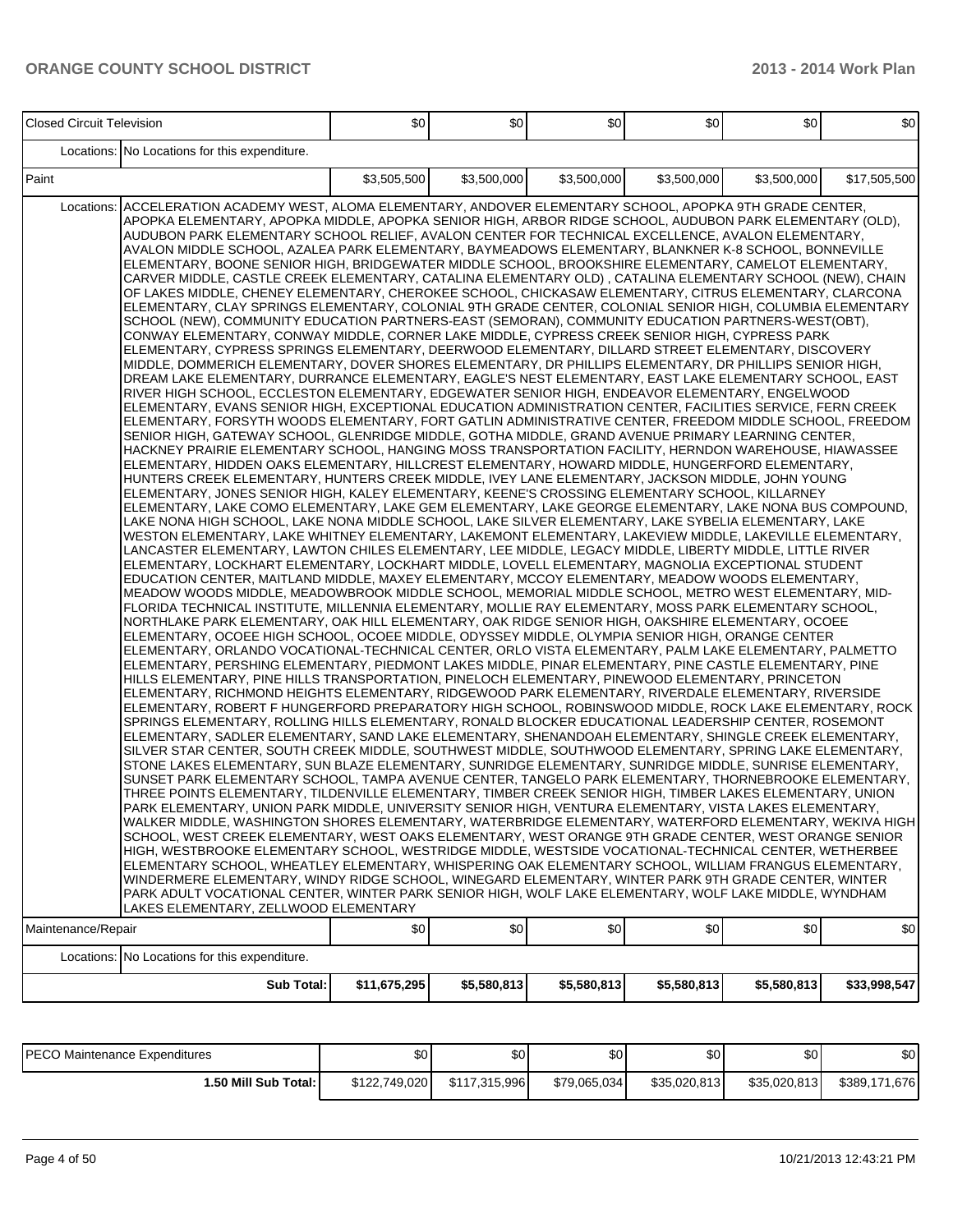| <b>Other Items</b>                                                                                                                                                                                                                                                                                                                                                                                                                                                                                                                                                                                                                                                                                                                                                                                                                                                                                                                                                                                                                                                                                                                                                                                                                                                                                                                                                                                                                                                                                                                                                                                                                                                                                                                                                                                                                                                                                                                                                                                                                                                                                                                                                                                                                                                                                                                                                                                                                                                                                                                                                                                                                                                                                                                                                                                                                                                                                                                                                                                                                                                                                                                                                                                                                                                                                                                                                                                                                                                                                                                                                                                                                                                                                                                                                                                                                                                                                                                                                                                                                                                                                                                                                                                                                                                                                                                                                                                                                                                                                                                                                                                                                                                                                                                                                                                                                                                                                                                                                                                                                                                                                                                                                                                                                                                                                                                                                                                 | 2013 - 2014<br><b>Actual Budget</b> | 2014 - 2015<br>Projected | $2015 - 2016$<br>Projected | 2016 - 2017<br>Projected | 2017 - 2018<br>Projected | Total         |
|----------------------------------------------------------------------------------------------------------------------------------------------------------------------------------------------------------------------------------------------------------------------------------------------------------------------------------------------------------------------------------------------------------------------------------------------------------------------------------------------------------------------------------------------------------------------------------------------------------------------------------------------------------------------------------------------------------------------------------------------------------------------------------------------------------------------------------------------------------------------------------------------------------------------------------------------------------------------------------------------------------------------------------------------------------------------------------------------------------------------------------------------------------------------------------------------------------------------------------------------------------------------------------------------------------------------------------------------------------------------------------------------------------------------------------------------------------------------------------------------------------------------------------------------------------------------------------------------------------------------------------------------------------------------------------------------------------------------------------------------------------------------------------------------------------------------------------------------------------------------------------------------------------------------------------------------------------------------------------------------------------------------------------------------------------------------------------------------------------------------------------------------------------------------------------------------------------------------------------------------------------------------------------------------------------------------------------------------------------------------------------------------------------------------------------------------------------------------------------------------------------------------------------------------------------------------------------------------------------------------------------------------------------------------------------------------------------------------------------------------------------------------------------------------------------------------------------------------------------------------------------------------------------------------------------------------------------------------------------------------------------------------------------------------------------------------------------------------------------------------------------------------------------------------------------------------------------------------------------------------------------------------------------------------------------------------------------------------------------------------------------------------------------------------------------------------------------------------------------------------------------------------------------------------------------------------------------------------------------------------------------------------------------------------------------------------------------------------------------------------------------------------------------------------------------------------------------------------------------------------------------------------------------------------------------------------------------------------------------------------------------------------------------------------------------------------------------------------------------------------------------------------------------------------------------------------------------------------------------------------------------------------------------------------------------------------------------------------------------------------------------------------------------------------------------------------------------------------------------------------------------------------------------------------------------------------------------------------------------------------------------------------------------------------------------------------------------------------------------------------------------------------------------------------------------------------------------------------------------------------------------------------------------------------------------------------------------------------------------------------------------------------------------------------------------------------------------------------------------------------------------------------------------------------------------------------------------------------------------------------------------------------------------------------------------------------------------------------------------------------------------------------------|-------------------------------------|--------------------------|----------------------------|--------------------------|--------------------------|---------------|
| Portable Moves and Installations                                                                                                                                                                                                                                                                                                                                                                                                                                                                                                                                                                                                                                                                                                                                                                                                                                                                                                                                                                                                                                                                                                                                                                                                                                                                                                                                                                                                                                                                                                                                                                                                                                                                                                                                                                                                                                                                                                                                                                                                                                                                                                                                                                                                                                                                                                                                                                                                                                                                                                                                                                                                                                                                                                                                                                                                                                                                                                                                                                                                                                                                                                                                                                                                                                                                                                                                                                                                                                                                                                                                                                                                                                                                                                                                                                                                                                                                                                                                                                                                                                                                                                                                                                                                                                                                                                                                                                                                                                                                                                                                                                                                                                                                                                                                                                                                                                                                                                                                                                                                                                                                                                                                                                                                                                                                                                                                                                   | \$8,807,584                         | \$6,000,000              | \$6,000,000                | \$6,000,000              | \$6,000,000              | \$32,807,584  |
| Locations ACCELERATION ACADEMY WEST, ALOMA ELEMENTARY, ANDOVER ELEMENTARY SCHOOL, APOPKA 9TH GRADE CENTER,<br>APOPKA ELEMENTARY, APOPKA MIDDLE, APOPKA SENIOR HIGH, ARBOR RIDGE SCHOOL, AUDUBON PARK ELEMENTARY<br>(OLD), AUDUBON PARK ELEMENTARY SCHOOL RELIEF, AVALON CENTER FOR TECHNICAL EXCELLENCE, AVALON<br>ELEMENTARY, AVALON MIDDLE SCHOOL, AZALEA PARK ELEMENTARY, BAYMEADOWS ELEMENTARY, BLANKNER K-8 SCHOOL,<br>BONNEVILLE ELEMENTARY, BOONE SENIOR HIGH, BRIDGEWATER MIDDLE SCHOOL, BROOKSHIRE ELEMENTARY, CAMELOT<br>ELEMENTARY, CARVER MIDDLE, CASTLE CREEK ELEMENTARY, CATALINA ELEMENTARY OLD), CATALINA ELEMENTARY<br>SCHOOL (NEW), CHAIN OF LAKES MIDDLE, CHENEY ELEMENTARY, CHEROKEE SCHOOL, CHICKASAW ELEMENTARY, CITRUS<br>ELEMENTARY, CLARCONA ELEMENTARY, CLAY SPRINGS ELEMENTARY, COLONIAL 9TH GRADE CENTER, COLONIAL SENIOR<br>HIGH, COLUMBIA ELEMENTARY SCHOOL (NEW), COMMUNITY EDUCATION PARTNERS-EAST (SEMORAN), COMMUNITY<br>EDUCATION PARTNERS-WEST(OBT), CONWAY ELEMENTARY, CONWAY MIDDLE, CORNER LAKE MIDDLE, CYPRESS CREEK<br>SENIOR HIGH, CYPRESS PARK ELEMENTARY, CYPRESS SPRINGS ELEMENTARY, DEERWOOD ELEMENTARY, DILLARD STREET<br>ELEMENTARY, DISCOVERY MIDDLE, DOMMERICH ELEMENTARY, DOVER SHORES ELEMENTARY, DR PHILLIPS ELEMENTARY,<br>DR PHILLIPS SENIOR HIGH, DREAM LAKE ELEMENTARY, DURRANCE ELEMENTARY, EAGLE'S NEST ELEMENTARY, EAST LAKE<br>ELEMENTARY SCHOOL, EAST RIVER HIGH SCHOOL, ECCLESTON ELEMENTARY, EDGEWATER SENIOR HIGH, ENDEAVOR<br>ELEMENTARY, ENGELWOOD ELEMENTARY, EVANS SENIOR HIGH, EXCEPTIONAL EDUCATION ADMINISTRATION CENTER,<br>FACILITIES SERVICE, FERN CREEK ELEMENTARY, FORSYTH WOODS ELEMENTARY, FORT GATLIN ADMINISTRATIVE CENTER,<br>FREEDOM MIDDLE SCHOOL, FREEDOM SENIOR HIGH, GATEWAY SCHOOL, GLENRIDGE MIDDLE, GOTHA MIDDLE, GRAND<br>AVENUE PRIMARY LEARNING CENTER, HACKNEY PRAIRIE ELEMENTARY SCHOOL, HANGING MOSS TRANSPORTATION<br>FACILITY, HERNDON WAREHOUSE, HIAWASSEE ELEMENTARY, HIDDEN OAKS ELEMENTARY, HILLCREST ELEMENTARY,<br>HOWARD MIDDLE, HUNGERFORD ELEMENTARY, HUNTERS CREEK ELEMENTARY, HUNTERS CREEK MIDDLE, IVEY LANE<br>ELEMENTARY, JACKSON MIDDLE, JOHN YOUNG ELEMENTARY, JONES SENIOR HIGH, KALEY ELEMENTARY, KEENE'S<br>CROSSING ELEMENTARY SCHOOL, KILLARNEY ELEMENTARY, LAKE COMO ELEMENTARY, LAKE GEM ELEMENTARY, LAKE<br>GEORGE ELEMENTARY, LAKE NONA BUS COMPOUND, LAKE NONA HIGH SCHOOL, LAKE NONA MIDDLE SCHOOL, LAKE SILVER<br>ELEMENTARY, LAKE SYBELIA ELEMENTARY, LAKE WESTON ELEMENTARY, LAKE WHITNEY ELEMENTARY, LAKEMONT<br>ELEMENTARY, LAKEVIEW MIDDLE, LAKEVILLE ELEMENTARY, LANCASTER ELEMENTARY, LAWTON CHILES ELEMENTARY, LEE<br>MIDDLE, LEGACY MIDDLE, LIBERTY MIDDLE, LITTLE RIVER ELEMENTARY, LOCKHART ELEMENTARY, LOCKHART MIDDLE,<br>LOVELL ELEMENTARY, MAGNOLIA EXCEPTIONAL STUDENT EDUCATION CENTER, MAITLAND MIDDLE, MAXEY ELEMENTARY,<br>MCCOY ELEMENTARY, MEADOW WOODS ELEMENTARY, MEADOW WOODS MIDDLE, MEADOWBROOK MIDDLE SCHOOL,<br>MEMORIAL MIDDLE SCHOOL, METRO WEST ELEMENTARY, MID-FLORIDA TECHNICAL INSTITUTE, MILLENNIA ELEMENTARY,<br>MOLLIE RAY ELEMENTARY, MOSS PARK ELEMENTARY SCHOOL, NORTHLAKE PARK ELEMENTARY, OAK HILL ELEMENTARY,<br>OAK RIDGE SENIOR HIGH, OAKSHIRE ELEMENTARY, OCOEE ELEMENTARY, OCOEE HIGH SCHOOL, OCOEE MIDDLE, ODYSSEY<br>MIDDLE, OLYMPIA SENIOR HIGH, ORANGE CENTER ELEMENTARY, ORLANDO VOCATIONAL-TECHNICAL CENTER, ORLO VISTA<br>ELEMENTARY, PALM LAKE ELEMENTARY, PALMETTO ELEMENTARY, PERSHING ELEMENTARY, PIEDMONT LAKES MIDDLE,<br>PINAR ELEMENTARY, PINE CASTLE ELEMENTARY, PINE HILLS ELEMENTARY, PINE HILLS TRANSPORTATION, PINELOCH<br>ELEMENTARY, PINEWOOD ELEMENTARY, PRINCETON ELEMENTARY, RICHMOND HEIGHTS ELEMENTARY, RIDGEWOOD PARK<br>ELEMENTARY, RIVERDALE ELEMENTARY, RIVERSIDE ELEMENTARY, ROBERT F HUNGERFORD PREPARATORY HIGH SCHOOL,<br>ROBINSWOOD MIDDLE, ROCK LAKE ELEMENTARY, ROCK SPRINGS ELEMENTARY, ROLLING HILLS ELEMENTARY, RONALD<br>BLOCKER EDUCATIONAL LEADERSHIP CENTER, ROSEMONT ELEMENTARY, SADLER ELEMENTARY, SAND LAKE ELEMENTARY,<br>SHENANDOAH ELEMENTARY, SHINGLE CREEK ELEMENTARY, SILVER STAR CENTER, SOUTH CREEK MIDDLE, SOUTHWEST<br>MIDDLE, SOUTHWOOD ELEMENTARY, SPRING LAKE ELEMENTARY, STONE LAKES ELEMENTARY, SUN BLAZE ELEMENTARY,<br>SUNRIDGE ELEMENTARY, SUNRIDGE MIDDLE, SUNRISE ELEMENTARY, SUNSET PARK ELEMENTARY SCHOOL, TAMPA AVENUE<br>CENTER, TANGELO PARK ELEMENTARY, THORNEBROOKE ELEMENTARY, THREE POINTS ELEMENTARY, TILDENVILLE<br>ELEMENTARY, TIMBER CREEK SENIOR HIGH, TIMBER LAKES ELEMENTARY, UNION PARK ELEMENTARY, UNION PARK MIDDLE,<br>UNIVERSITY SENIOR HIGH, VENTURA ELEMENTARY, VISTA LAKES ELEMENTARY, WALKER MIDDLE, WASHINGTON SHORES<br>ELEMENTARY, WATERBRIDGE ELEMENTARY, WATERFORD ELEMENTARY, WEKIVA HIGH SCHOOL, WEST CREEK ELEMENTARY,<br>WEST OAKS ELEMENTARY, WEST ORANGE 9TH GRADE CENTER, WEST ORANGE SENIOR HIGH, WESTBROOKE ELEMENTARY<br>SCHOOL, WESTRIDGE MIDDLE, WESTSIDE VOCATIONAL-TECHNICAL CENTER, WETHERBEE ELEMENTARY SCHOOL, WHEATLEY<br>ELEMENTARY, WHISPERING OAK ELEMENTARY SCHOOL, WILLIAM FRANGUS ELEMENTARY, WINDERMERE ELEMENTARY,<br>WINDY RIDGE SCHOOL, WINEGARD ELEMENTARY, WINTER PARK 9TH GRADE CENTER, WINTER PARK ADULT VOCATIONAL<br>CENTER, WINTER PARK SENIOR HIGH, WOLF LAKE ELEMENTARY, WOLF LAKE MIDDLE, WYNDHAM LAKES ELEMENTARY,<br>ZELLWOOD ELEMENTARY<br><b>Capital Renewal Reserve</b> | \$77,690,818                        | \$82,295,183             | \$44,044,221               | \$0                      | \$0                      | \$204,030,222 |
|                                                                                                                                                                                                                                                                                                                                                                                                                                                                                                                                                                                                                                                                                                                                                                                                                                                                                                                                                                                                                                                                                                                                                                                                                                                                                                                                                                                                                                                                                                                                                                                                                                                                                                                                                                                                                                                                                                                                                                                                                                                                                                                                                                                                                                                                                                                                                                                                                                                                                                                                                                                                                                                                                                                                                                                                                                                                                                                                                                                                                                                                                                                                                                                                                                                                                                                                                                                                                                                                                                                                                                                                                                                                                                                                                                                                                                                                                                                                                                                                                                                                                                                                                                                                                                                                                                                                                                                                                                                                                                                                                                                                                                                                                                                                                                                                                                                                                                                                                                                                                                                                                                                                                                                                                                                                                                                                                                                                    |                                     |                          |                            |                          |                          |               |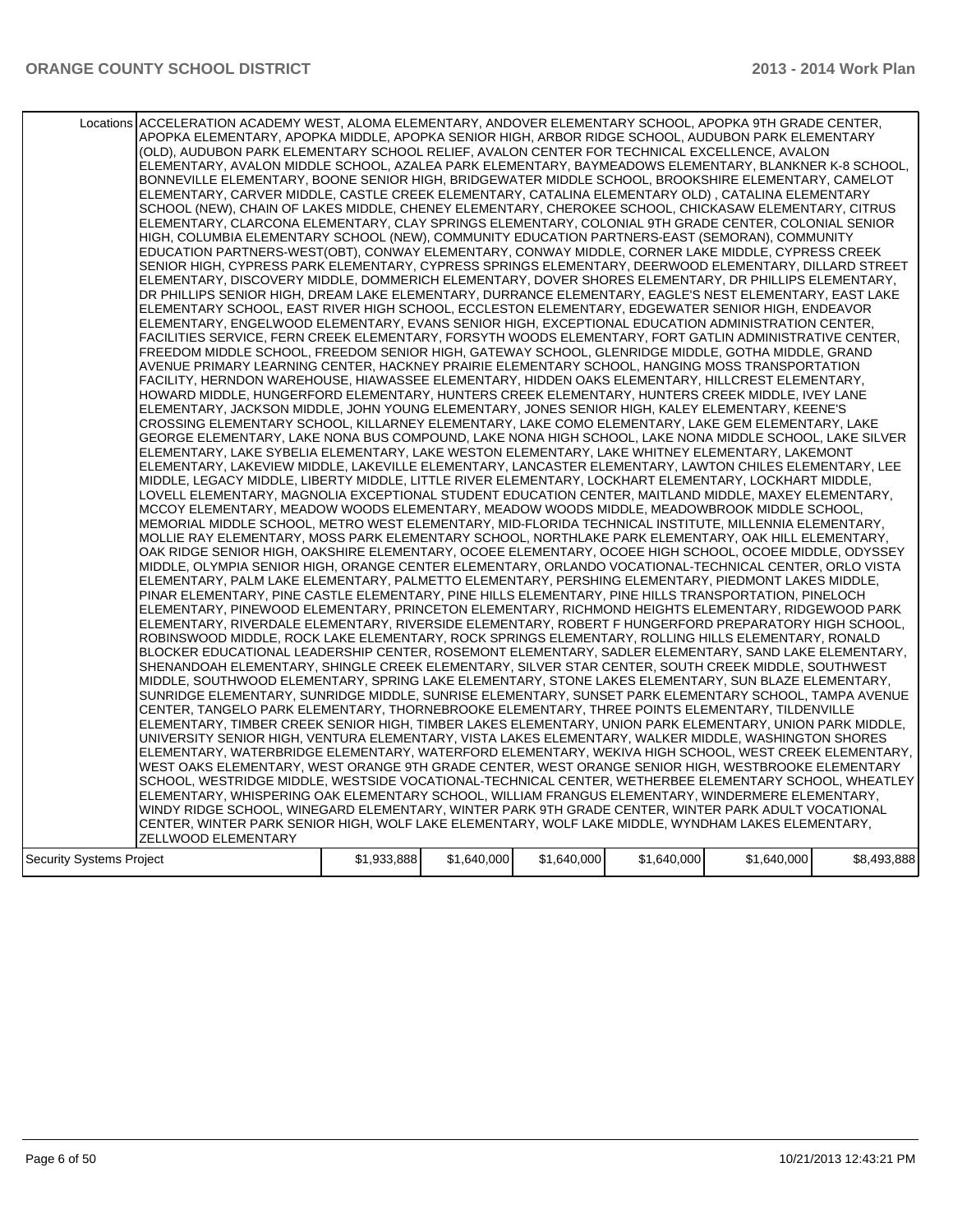| Capital Renewal Program | Locations ACCELERATION ACADEMY WEST, ALOMA ELEMENTARY, ANDOVER ELEMENTARY SCHOOL, APOPKA 9TH GRADE CENTER,<br>APOPKA ELEMENTARY, APOPKA MIDDLE, APOPKA SENIOR HIGH, ARBOR RIDGE SCHOOL, AUDUBON PARK ELEMENTARY<br>(OLD), AUDUBON PARK ELEMENTARY SCHOOL RELIEF, AVALON CENTER FOR TECHNICAL EXCELLENCE, AVALON<br>ELEMENTARY, AVALON MIDDLE SCHOOL, AZALEA PARK ELEMENTARY, BAYMEADOWS ELEMENTARY, BLANKNER K-8 SCHOOL,<br>BONNEVILLE ELEMENTARY, BOONE SENIOR HIGH, BRIDGEWATER MIDDLE SCHOOL, BROOKSHIRE ELEMENTARY, CAMELOT<br>ELEMENTARY, CARVER MIDDLE, CASTLE CREEK ELEMENTARY, CATALINA ELEMENTARY OLD), CATALINA ELEMENTARY<br>SCHOOL (NEW), CHAIN OF LAKES MIDDLE, CHENEY ELEMENTARY, CHEROKEE SCHOOL, CHICKASAW ELEMENTARY, CITRUS<br>ELEMENTARY, CLARCONA ELEMENTARY, CLAY SPRINGS ELEMENTARY, COLONIAL 9TH GRADE CENTER, COLONIAL SENIOR<br>HIGH, COLUMBIA ELEMENTARY SCHOOL (NEW), COMMUNITY EDUCATION PARTNERS-EAST (SEMORAN), COMMUNITY<br>EDUCATION PARTNERS-WEST(OBT), CONWAY ELEMENTARY, CONWAY MIDDLE, CORNER LAKE MIDDLE, CYPRESS CREEK<br>SENIOR HIGH, CYPRESS PARK ELEMENTARY, CYPRESS SPRINGS ELEMENTARY, DEERWOOD ELEMENTARY, DILLARD STREET<br>ELEMENTARY, DISCOVERY MIDDLE, DOMMERICH ELEMENTARY, DOVER SHORES ELEMENTARY, DR PHILLIPS ELEMENTARY,<br>DR PHILLIPS SENIOR HIGH, DREAM LAKE ELEMENTARY, DURRANCE ELEMENTARY, EAGLE'S NEST ELEMENTARY, EAST LAKE<br>ELEMENTARY SCHOOL, EAST RIVER HIGH SCHOOL, ECCLESTON ELEMENTARY, EDGEWATER SENIOR HIGH, ENDEAVOR<br>ELEMENTARY, ENGELWOOD ELEMENTARY, EVANS SENIOR HIGH, EXCEPTIONAL EDUCATION ADMINISTRATION CENTER,<br>FACILITIES SERVICE, FERN CREEK ELEMENTARY, FORSYTH WOODS ELEMENTARY, FORT GATLIN ADMINISTRATIVE CENTER,<br>FREEDOM MIDDLE SCHOOL, FREEDOM SENIOR HIGH, GATEWAY SCHOOL, GLENRIDGE MIDDLE, GOTHA MIDDLE, GRAND<br>AVENUE PRIMARY LEARNING CENTER, HACKNEY PRAIRIE ELEMENTARY SCHOOL, HANGING MOSS TRANSPORTATION<br>FACILITY, HERNDON WAREHOUSE, HIAWASSEE ELEMENTARY, HIDDEN OAKS ELEMENTARY, HILLCREST ELEMENTARY,<br>HOWARD MIDDLE, HUNGERFORD ELEMENTARY, HUNTERS CREEK ELEMENTARY, HUNTERS CREEK MIDDLE, IVEY LANE<br>ELEMENTARY, JACKSON MIDDLE, JOHN YOUNG ELEMENTARY, JONES SENIOR HIGH, KALEY ELEMENTARY, KEENE'S<br>CROSSING ELEMENTARY SCHOOL, KILLARNEY ELEMENTARY, LAKE COMO ELEMENTARY, LAKE GEM ELEMENTARY, LAKE<br>GEORGE ELEMENTARY, LAKE NONA BUS COMPOUND, LAKE NONA HIGH SCHOOL, LAKE NONA MIDDLE SCHOOL, LAKE SILVER<br>ELEMENTARY, LAKE SYBELIA ELEMENTARY, LAKE WESTON ELEMENTARY, LAKE WHITNEY ELEMENTARY, LAKEMONT<br>ELEMENTARY, LAKEVIEW MIDDLE, LAKEVILLE ELEMENTARY, LANCASTER ELEMENTARY, LAWTON CHILES ELEMENTARY, LEE<br>MIDDLE, LEGACY MIDDLE, LIBERTY MIDDLE, LITTLE RIVER ELEMENTARY, LOCKHART ELEMENTARY, LOCKHART MIDDLE,<br>LOVELL ELEMENTARY, MAGNOLIA EXCEPTIONAL STUDENT EDUCATION CENTER, MAITLAND MIDDLE, MAXEY ELEMENTARY,<br>MCCOY ELEMENTARY, MEADOW WOODS ELEMENTARY, MEADOW WOODS MIDDLE, MEADOWBROOK MIDDLE SCHOOL,<br>MEMORIAL MIDDLE SCHOOL. METRO WEST ELEMENTARY. MID-FLORIDA TECHNICAL INSTITUTE. MILLENNIA ELEMENTARY.<br>MOLLIE RAY ELEMENTARY, MOSS PARK ELEMENTARY SCHOOL, NORTHLAKE PARK ELEMENTARY, OAK HILL ELEMENTARY,<br>OAK RIDGE SENIOR HIGH, OAKSHIRE ELEMENTARY, OCOEE ELEMENTARY, OCOEE HIGH SCHOOL, OCOEE MIDDLE, ODYSSEY<br>MIDDLE, OLYMPIA SENIOR HIGH, ORANGE CENTER ELEMENTARY, ORLANDO VOCATIONAL-TECHNICAL CENTER, ORLO VISTA<br>ELEMENTARY, PALM LAKE ELEMENTARY, PALMETTO ELEMENTARY, PERSHING ELEMENTARY, PIEDMONT LAKES MIDDLE,<br>PINAR ELEMENTARY, PINE CASTLE ELEMENTARY, PINE HILLS ELEMENTARY, PINE HILLS TRANSPORTATION, PINELOCH<br>ELEMENTARY, PINEWOOD ELEMENTARY, PRINCETON ELEMENTARY, RICHMOND HEIGHTS ELEMENTARY, RIDGEWOOD PARK<br>ELEMENTARY, RIVERDALE ELEMENTARY, RIVERSIDE ELEMENTARY, ROBERT F HUNGERFORD PREPARATORY HIGH SCHOOL,<br>ROBINSWOOD MIDDLE, ROCK LAKE ELEMENTARY, ROCK SPRINGS ELEMENTARY, ROLLING HILLS ELEMENTARY, RONALD<br>BLOCKER EDUCATIONAL LEADERSHIP CENTER, ROSEMONT ELEMENTARY, SADLER ELEMENTARY, SAND LAKE ELEMENTARY,<br>SHENANDOAH ELEMENTARY, SHINGLE CREEK ELEMENTARY, SILVER STAR CENTER, SOUTH CREEK MIDDLE, SOUTHWEST<br>MIDDLE, SOUTHWOOD ELEMENTARY, SPRING LAKE ELEMENTARY, STONE LAKES ELEMENTARY, SUN BLAZE ELEMENTARY,<br>SUNRIDGE ELEMENTARY, SUNRIDGE MIDDLE, SUNRISE ELEMENTARY, SUNSET PARK ELEMENTARY SCHOOL, TAMPA AVENUE<br>CENTER, TANGELO PARK ELEMENTARY, THORNEBROOKE ELEMENTARY, THREE POINTS ELEMENTARY, TILDENVILLE<br>ELEMENTARY, TIMBER CREEK SENIOR HIGH, TIMBER LAKES ELEMENTARY, UNION PARK ELEMENTARY, UNION PARK MIDDLE,<br>UNIVERSITY SENIOR HIGH, VENTURA ELEMENTARY, VISTA LAKES ELEMENTARY, WALKER MIDDLE, WASHINGTON SHORES<br>ELEMENTARY, WATERBRIDGE ELEMENTARY, WATERFORD ELEMENTARY, WEKIVA HIGH SCHOOL, WEST CREEK ELEMENTARY,<br>WEST OAKS ELEMENTARY, WEST ORANGE 9TH GRADE CENTER, WEST ORANGE SENIOR HIGH, WESTBROOKE ELEMENTARY<br>SCHOOL, WESTRIDGE MIDDLE, WESTSIDE VOCATIONAL-TECHNICAL CENTER, WETHERBEE ELEMENTARY SCHOOL, WHEATLEY<br>ELEMENTARY, WHISPERING OAK ELEMENTARY SCHOOL, WILLIAM FRANGUS ELEMENTARY, WINDERMERE ELEMENTARY,<br>WINDY RIDGE SCHOOL, WINEGARD ELEMENTARY, WINTER PARK 9TH GRADE CENTER, WINTER PARK ADULT VOCATIONAL<br>CENTER, WINTER PARK SENIOR HIGH, WOLF LAKE ELEMENTARY, WOLF LAKE MIDDLE, WYNDHAM LAKES ELEMENTARY,<br>ZELLWOOD ELEMENTARY | \$22,641,435 | \$21,800,000 | \$21,800,000 | \$21,800,000 | \$21,800,000 | \$109,841,435 |
|-------------------------|------------------------------------------------------------------------------------------------------------------------------------------------------------------------------------------------------------------------------------------------------------------------------------------------------------------------------------------------------------------------------------------------------------------------------------------------------------------------------------------------------------------------------------------------------------------------------------------------------------------------------------------------------------------------------------------------------------------------------------------------------------------------------------------------------------------------------------------------------------------------------------------------------------------------------------------------------------------------------------------------------------------------------------------------------------------------------------------------------------------------------------------------------------------------------------------------------------------------------------------------------------------------------------------------------------------------------------------------------------------------------------------------------------------------------------------------------------------------------------------------------------------------------------------------------------------------------------------------------------------------------------------------------------------------------------------------------------------------------------------------------------------------------------------------------------------------------------------------------------------------------------------------------------------------------------------------------------------------------------------------------------------------------------------------------------------------------------------------------------------------------------------------------------------------------------------------------------------------------------------------------------------------------------------------------------------------------------------------------------------------------------------------------------------------------------------------------------------------------------------------------------------------------------------------------------------------------------------------------------------------------------------------------------------------------------------------------------------------------------------------------------------------------------------------------------------------------------------------------------------------------------------------------------------------------------------------------------------------------------------------------------------------------------------------------------------------------------------------------------------------------------------------------------------------------------------------------------------------------------------------------------------------------------------------------------------------------------------------------------------------------------------------------------------------------------------------------------------------------------------------------------------------------------------------------------------------------------------------------------------------------------------------------------------------------------------------------------------------------------------------------------------------------------------------------------------------------------------------------------------------------------------------------------------------------------------------------------------------------------------------------------------------------------------------------------------------------------------------------------------------------------------------------------------------------------------------------------------------------------------------------------------------------------------------------------------------------------------------------------------------------------------------------------------------------------------------------------------------------------------------------------------------------------------------------------------------------------------------------------------------------------------------------------------------------------------------------------------------------------------------------------------------------------------------------------------------------------------------------------------------------------------------------------------------------------------------------------------------------------------------------------------------------------------------------------------------------------------------------------------------------------------------------------------------------------------------------------------------------------------------------------------------------------------------------------------------------------------------------------------|--------------|--------------|--------------|--------------|--------------|---------------|
|                         |                                                                                                                                                                                                                                                                                                                                                                                                                                                                                                                                                                                                                                                                                                                                                                                                                                                                                                                                                                                                                                                                                                                                                                                                                                                                                                                                                                                                                                                                                                                                                                                                                                                                                                                                                                                                                                                                                                                                                                                                                                                                                                                                                                                                                                                                                                                                                                                                                                                                                                                                                                                                                                                                                                                                                                                                                                                                                                                                                                                                                                                                                                                                                                                                                                                                                                                                                                                                                                                                                                                                                                                                                                                                                                                                                                                                                                                                                                                                                                                                                                                                                                                                                                                                                                                                                                                                                                                                                                                                                                                                                                                                                                                                                                                                                                                                                                                                                                                                                                                                                                                                                                                                                                                                                                                                                                                                                                  |              |              |              |              |              |               |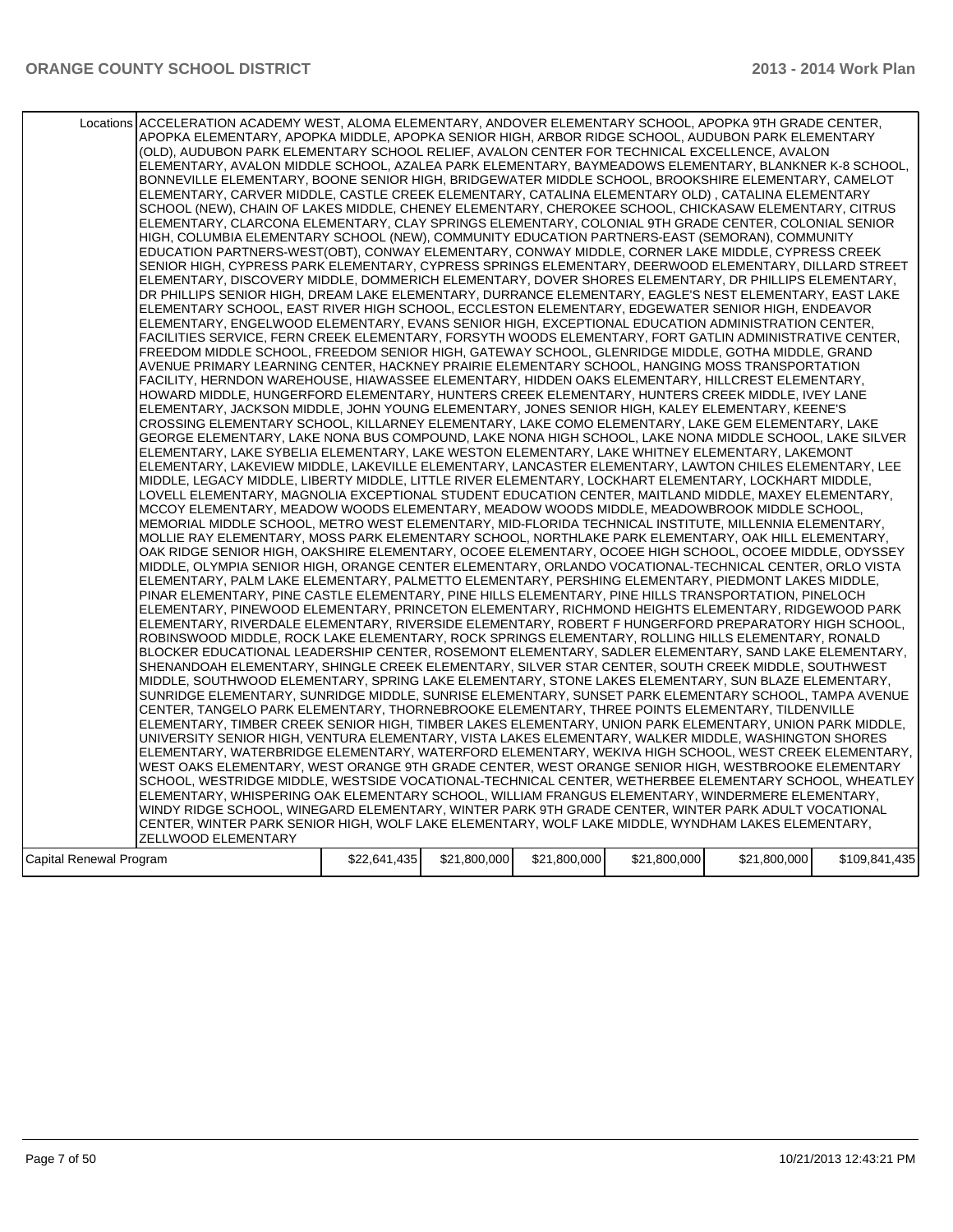| Total:                                                                                                     | \$122,749,020 | \$117,315,996 | \$79,065,034 | \$35,020,813 | \$35,020,813 | \$389,171,676 |
|------------------------------------------------------------------------------------------------------------|---------------|---------------|--------------|--------------|--------------|---------------|
| ZELLWOOD ELEMENTARY                                                                                        |               |               |              |              |              |               |
|                                                                                                            |               |               |              |              |              |               |
| CENTER, WINTER PARK SENIOR HIGH, WOLF LAKE ELEMENTARY, WOLF LAKE MIDDLE, WYNDHAM LAKES ELEMENTARY,         |               |               |              |              |              |               |
| WINDY RIDGE SCHOOL, WINEGARD ELEMENTARY, WINTER PARK 9TH GRADE CENTER, WINTER PARK ADULT VOCATIONAL        |               |               |              |              |              |               |
| ELEMENTARY, WHISPERING OAK ELEMENTARY SCHOOL, WILLIAM FRANGUS ELEMENTARY, WINDERMERE ELEMENTARY,           |               |               |              |              |              |               |
| SCHOOL, WESTRIDGE MIDDLE, WESTSIDE VOCATIONAL-TECHNICAL CENTER, WETHERBEE ELEMENTARY SCHOOL, WHEATLEY      |               |               |              |              |              |               |
| WEST OAKS ELEMENTARY, WEST ORANGE 9TH GRADE CENTER, WEST ORANGE SENIOR HIGH, WESTBROOKE ELEMENTARY         |               |               |              |              |              |               |
| ELEMENTARY, WATERBRIDGE ELEMENTARY, WATERFORD ELEMENTARY, WEKIVA HIGH SCHOOL, WEST CREEK ELEMENTARY,       |               |               |              |              |              |               |
| UNIVERSITY SENIOR HIGH, VENTURA ELEMENTARY, VISTA LAKES ELEMENTARY, WALKER MIDDLE, WASHINGTON SHORES       |               |               |              |              |              |               |
|                                                                                                            |               |               |              |              |              |               |
| ELEMENTARY, TIMBER CREEK SENIOR HIGH, TIMBER LAKES ELEMENTARY, UNION PARK ELEMENTARY, UNION PARK MIDDLE,   |               |               |              |              |              |               |
| CENTER, TANGELO PARK ELEMENTARY, THORNEBROOKE ELEMENTARY, THREE POINTS ELEMENTARY, TILDENVILLE             |               |               |              |              |              |               |
| SUNRIDGE ELEMENTARY, SUNRIDGE MIDDLE, SUNRISE ELEMENTARY, SUNSET PARK ELEMENTARY SCHOOL, TAMPA AVENUE      |               |               |              |              |              |               |
| MIDDLE, SOUTHWOOD ELEMENTARY, SPRING LAKE ELEMENTARY, STONE LAKES ELEMENTARY, SUN BLAZE ELEMENTARY,        |               |               |              |              |              |               |
| SHENANDOAH ELEMENTARY, SHINGLE CREEK ELEMENTARY, SILVER STAR CENTER, SOUTH CREEK MIDDLE, SOUTHWEST         |               |               |              |              |              |               |
| BLOCKER EDUCATIONAL LEADERSHIP CENTER, ROSEMONT ELEMENTARY, SADLER ELEMENTARY, SAND LAKE ELEMENTARY,       |               |               |              |              |              |               |
| ROBINSWOOD MIDDLE, ROCK LAKE ELEMENTARY, ROCK SPRINGS ELEMENTARY, ROLLING HILLS ELEMENTARY, RONALD         |               |               |              |              |              |               |
| ELEMENTARY, RIVERDALE ELEMENTARY, RIVERSIDE ELEMENTARY, ROBERT F HUNGERFORD PREPARATORY HIGH SCHOOL,       |               |               |              |              |              |               |
| ELEMENTARY, PINEWOOD ELEMENTARY, PRINCETON ELEMENTARY, RICHMOND HEIGHTS ELEMENTARY, RIDGEWOOD PARK         |               |               |              |              |              |               |
| PINAR ELEMENTARY, PINE CASTLE ELEMENTARY, PINE HILLS ELEMENTARY, PINE HILLS TRANSPORTATION, PINELOCH       |               |               |              |              |              |               |
| ELEMENTARY, PALM LAKE ELEMENTARY, PALMETTO ELEMENTARY, PERSHING ELEMENTARY, PIEDMONT LAKES MIDDLE,         |               |               |              |              |              |               |
| MIDDLE, OLYMPIA SENIOR HIGH, ORANGE CENTER ELEMENTARY, ORLANDO VOCATIONAL-TECHNICAL CENTER, ORLO VISTA     |               |               |              |              |              |               |
| OAK RIDGE SENIOR HIGH, OAKSHIRE ELEMENTARY, OCOEE ELEMENTARY, OCOEE HIGH SCHOOL, OCOEE MIDDLE, ODYSSEY     |               |               |              |              |              |               |
|                                                                                                            |               |               |              |              |              |               |
| MOLLIE RAY ELEMENTARY, MOSS PARK ELEMENTARY SCHOOL, NORTHLAKE PARK ELEMENTARY, OAK HILL ELEMENTARY,        |               |               |              |              |              |               |
| MEMORIAL MIDDLE SCHOOL, METRO WEST ELEMENTARY, MID-FLORIDA TECHNICAL INSTITUTE, MILLENNIA ELEMENTARY,      |               |               |              |              |              |               |
| MCCOY ELEMENTARY, MEADOW WOODS ELEMENTARY, MEADOW WOODS MIDDLE, MEADOWBROOK MIDDLE SCHOOL,                 |               |               |              |              |              |               |
| LOVELL ELEMENTARY, MAGNOLIA EXCEPTIONAL STUDENT EDUCATION CENTER, MAITLAND MIDDLE, MAXEY ELEMENTARY,       |               |               |              |              |              |               |
| MIDDLE, LEGACY MIDDLE, LIBERTY MIDDLE, LITTLE RIVER ELEMENTARY, LOCKHART ELEMENTARY, LOCKHART MIDDLE,      |               |               |              |              |              |               |
| ELEMENTARY. LAKEVIEW MIDDLE. LAKEVILLE ELEMENTARY. LANCASTER ELEMENTARY. LAWTON CHILES ELEMENTARY. LEE     |               |               |              |              |              |               |
| ELEMENTARY, LAKE SYBELIA ELEMENTARY, LAKE WESTON ELEMENTARY, LAKE WHITNEY ELEMENTARY, LAKEMONT             |               |               |              |              |              |               |
| GEORGE ELEMENTARY, LAKE NONA BUS COMPOUND, LAKE NONA HIGH SCHOOL, LAKE NONA MIDDLE SCHOOL, LAKE SILVER     |               |               |              |              |              |               |
| CROSSING ELEMENTARY SCHOOL, KILLARNEY ELEMENTARY, LAKE COMO ELEMENTARY, LAKE GEM ELEMENTARY, LAKE          |               |               |              |              |              |               |
| ELEMENTARY, JACKSON MIDDLE, JOHN YOUNG ELEMENTARY, JONES SENIOR HIGH, KALEY ELEMENTARY, KEENE'S            |               |               |              |              |              |               |
| HOWARD MIDDLE, HUNGERFORD ELEMENTARY, HUNTERS CREEK ELEMENTARY, HUNTERS CREEK MIDDLE, IVEY LANE            |               |               |              |              |              |               |
|                                                                                                            |               |               |              |              |              |               |
| FACILITY, HERNDON WAREHOUSE, HIAWASSEE ELEMENTARY, HIDDEN OAKS ELEMENTARY, HILLCREST ELEMENTARY,           |               |               |              |              |              |               |
| AVENUE PRIMARY LEARNING CENTER, HACKNEY PRAIRIE ELEMENTARY SCHOOL, HANGING MOSS TRANSPORTATION             |               |               |              |              |              |               |
| FREEDOM MIDDLE SCHOOL, FREEDOM SENIOR HIGH, GATEWAY SCHOOL, GLENRIDGE MIDDLE, GOTHA MIDDLE, GRAND          |               |               |              |              |              |               |
| FACILITIES SERVICE, FERN CREEK ELEMENTARY, FORSYTH WOODS ELEMENTARY, FORT GATLIN ADMINISTRATIVE CENTER,    |               |               |              |              |              |               |
| ELEMENTARY, ENGELWOOD ELEMENTARY, EVANS SENIOR HIGH, EXCEPTIONAL EDUCATION ADMINISTRATION CENTER,          |               |               |              |              |              |               |
| ELEMENTARY SCHOOL, EAST RIVER HIGH SCHOOL, ECCLESTON ELEMENTARY, EDGEWATER SENIOR HIGH, ENDEAVOR           |               |               |              |              |              |               |
| DR PHILLIPS SENIOR HIGH, DREAM LAKE ELEMENTARY, DURRANCE ELEMENTARY, EAGLE'S NEST ELEMENTARY, EAST LAKE    |               |               |              |              |              |               |
| ELEMENTARY, DISCOVERY MIDDLE, DOMMERICH ELEMENTARY, DOVER SHORES ELEMENTARY, DR PHILLIPS ELEMENTARY,       |               |               |              |              |              |               |
| SENIOR HIGH, CYPRESS PARK ELEMENTARY, CYPRESS SPRINGS ELEMENTARY, DEERWOOD ELEMENTARY, DILLARD STREET      |               |               |              |              |              |               |
| EDUCATION PARTNERS-WEST(OBT), CONWAY ELEMENTARY, CONWAY MIDDLE, CORNER LAKE MIDDLE, CYPRESS CREEK          |               |               |              |              |              |               |
| HIGH, COLUMBIA ELEMENTARY SCHOOL (NEW), COMMUNITY EDUCATION PARTNERS-EAST (SEMORAN), COMMUNITY             |               |               |              |              |              |               |
| ELEMENTARY, CLARCONA ELEMENTARY, CLAY SPRINGS ELEMENTARY, COLONIAL 9TH GRADE CENTER, COLONIAL SENIOR       |               |               |              |              |              |               |
| SCHOOL (NEW), CHAIN OF LAKES MIDDLE, CHENEY ELEMENTARY, CHEROKEE SCHOOL, CHICKASAW ELEMENTARY, CITRUS      |               |               |              |              |              |               |
|                                                                                                            |               |               |              |              |              |               |
| ELEMENTARY, CARVER MIDDLE, CASTLE CREEK ELEMENTARY, CATALINA ELEMENTARY OLD), CATALINA ELEMENTARY          |               |               |              |              |              |               |
| BONNEVILLE ELEMENTARY, BOONE SENIOR HIGH, BRIDGEWATER MIDDLE SCHOOL, BROOKSHIRE ELEMENTARY, CAMELOT        |               |               |              |              |              |               |
| ELEMENTARY, AVALON MIDDLE SCHOOL, AZALEA PARK ELEMENTARY, BAYMEADOWS ELEMENTARY, BLANKNER K-8 SCHOOL,      |               |               |              |              |              |               |
| (OLD), AUDUBON PARK ELEMENTARY SCHOOL RELIEF, AVALON CENTER FOR TECHNICAL EXCELLENCE, AVALON               |               |               |              |              |              |               |
| APOPKA ELEMENTARY, APOPKA MIDDLE, APOPKA SENIOR HIGH, ARBOR RIDGE SCHOOL, AUDUBON PARK ELEMENTARY          |               |               |              |              |              |               |
| Locations ACCELERATION ACADEMY WEST, ALOMA ELEMENTARY, ANDOVER ELEMENTARY SCHOOL, APOPKA 9TH GRADE CENTER, |               |               |              |              |              |               |
|                                                                                                            |               |               |              |              |              |               |

#### **Local 1.50 Mill Expenditure For Maintenance, Repair and Renovation**

Anticipated expenditures expected from local funding sources over the years covered by the current work plan.

| <b>Item</b>                               | $2013 - 2014$<br><b>Actual Budget</b> | $2014 - 2015$<br>Projected | $2015 - 2016$<br>Projected | 2016 - 2017<br>Projected | $2017 - 2018$<br>Projected | <b>Total</b>  |
|-------------------------------------------|---------------------------------------|----------------------------|----------------------------|--------------------------|----------------------------|---------------|
| Remaining Maint and Repair from 1.5 Mills | \$122,749,020                         | \$117,315,996              | \$79,065,034               | \$35,020,813             | \$35,020,813               | \$389,171,676 |
| Maintenance/Repair Salaries               | \$0                                   | \$0                        | \$0                        | \$0                      | \$0                        | \$0           |
| School Bus Purchases                      | \$16,557,666                          | \$12,483,162               | \$12,857,726               | \$13,365,650             | \$15,257,473               | \$70,521,677  |
| Other Vehicle Purchases                   | \$0                                   | \$0                        | \$0                        | \$0                      | \$0 <sub>1</sub>           | \$0           |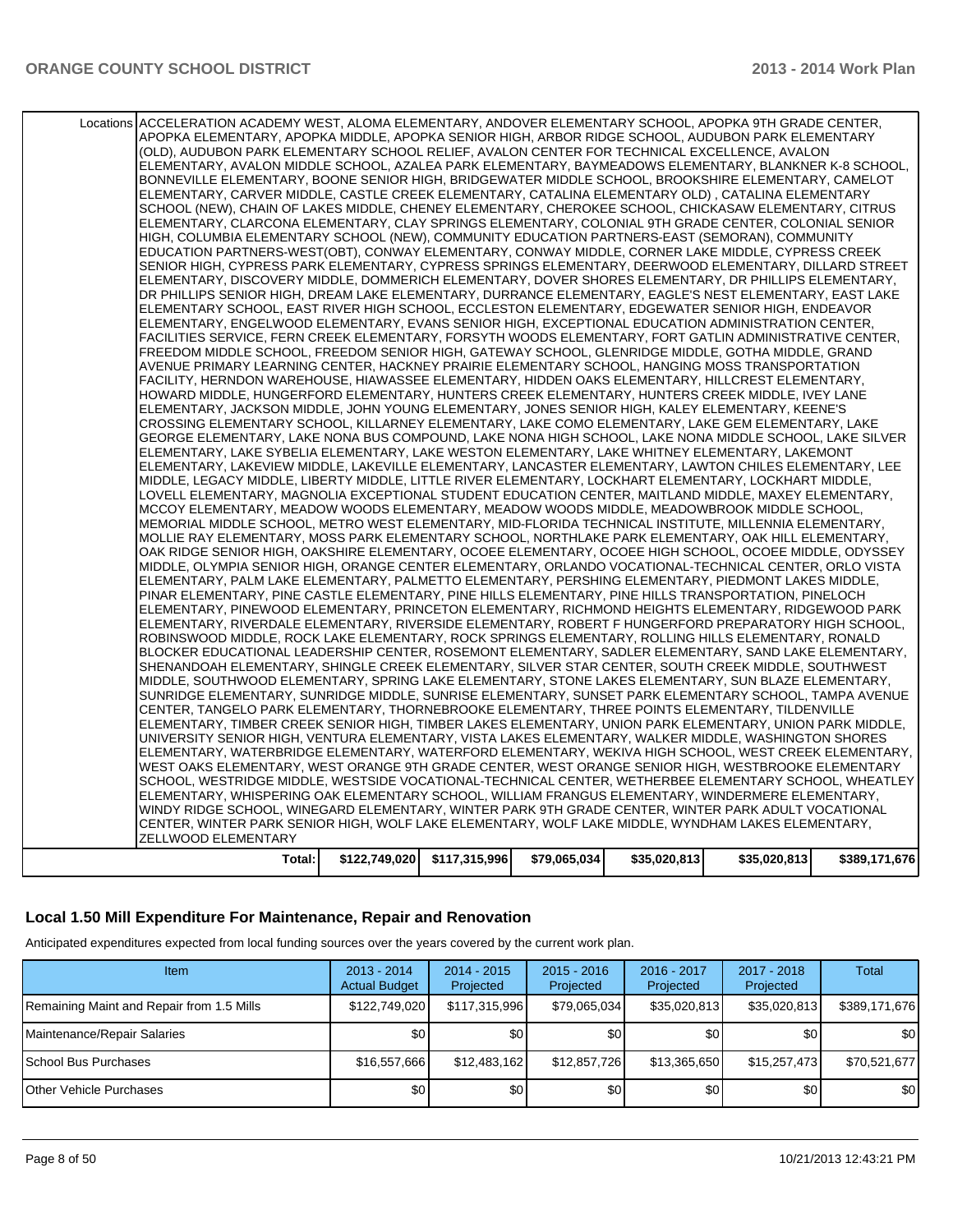| \$0           | \$0                              | \$0           | \$0           |               | \$0                                                                                    |
|---------------|----------------------------------|---------------|---------------|---------------|----------------------------------------------------------------------------------------|
| \$7,682,946   | \$6,105,577                      | \$1,978,843   | \$1,978,843   |               | \$17,746,209                                                                           |
| \$95,514,399  | \$95,068,776                     | \$95,823,871  | \$95,580,163  |               | \$477,300,487                                                                          |
| \$10,000,000  | \$10,000,000                     | \$10,000,000  | \$10,000,000  |               | \$50,000,000                                                                           |
| \$113,366     | \$60,000                         | \$60,000      | \$60,000      | \$60,000      | \$353,366                                                                              |
| \$0           | \$0                              | \$0           | \$0           | \$0           | \$0                                                                                    |
| \$0           | \$0                              | \$0           | \$0           | \$0           | \$0                                                                                    |
| \$0           | \$0                              | \$0           | \$0           | \$0           | \$0                                                                                    |
| \$0           | \$0                              | \$0           | \$0           | \$0           | \$0                                                                                    |
| \$0           | \$0                              | \$0           | \$0           |               | \$0                                                                                    |
| \$189,865     | \$0                              | \$0           | \$0           | \$0           | \$189,865                                                                              |
| \$2,740,588   | \$2,500,000                      | \$2,500,000   | \$2,500,000   |               | \$12,740,588                                                                           |
| \$4,658,405   | \$2,500,000                      | \$2,500,000   | \$2,500,000   |               | \$14,658,405                                                                           |
| \$2,025,893   | \$0                              | \$0           | \$0           | \$0           | \$2,025,893                                                                            |
| \$37,988,444  | \$0                              | \$5,000,000   | \$0           |               | \$42,988,444                                                                           |
| \$24,951,406  | \$1,919,187                      | \$1,919,187   | \$1,919,187   | \$1,919,187   | \$32,628,154                                                                           |
| \$325,171,998 | \$247,952,698                    | \$211,704,661 | \$162,924,656 | \$162,570,751 | \$1,110,324,764                                                                        |
|               | <b>Local Expenditure Totals:</b> |               |               |               | \$0<br>\$0<br>\$95,313,278<br>\$10,000,000<br>\$0<br>\$2,500,000<br>\$2,500,000<br>\$0 |

#### **1.50 Mill Revenue Source**

Schedule of Estimated Capital Outlay Revenue from each currently approved source which is estimated to be available for expenditures on the projects included in the tentative district facilities work program. All amounts are NET after considering carryover balances, interest earned, new COP's, 1011.14 and 1011.15 loans, etc. Districts cannot use 1.5-Mill funds for salaries except for those explicitly associated with maintenance/repair projects. (1011.71 (5), F.S.)

| <b>Item</b>                                                                         | Fund | $2013 - 2014$<br><b>Actual Value</b> | $2014 - 2015$<br>Projected | $2015 - 2016$<br>Projected | $2016 - 2017$<br>Projected | $2017 - 2018$<br>Projected | <b>Total</b>      |
|-------------------------------------------------------------------------------------|------|--------------------------------------|----------------------------|----------------------------|----------------------------|----------------------------|-------------------|
| (1) Non-exempt property<br>assessed valuation                                       |      | \$89,427,537,844                     | \$92,778,500,340           | \$96,079,200,329           | \$99,808,800,340           | \$104,208,200,330          | \$482,302,239,183 |
| (2) The Millege projected for<br>discretionary capital outlay per<br>ls.1011.71     |      | 1.50                                 | 1.50                       | 1.50                       | 1.50                       | 1.50                       |                   |
| $(3)$ Full value of the 1.50-Mill<br>discretionary capital outlay per<br>ls.1011.71 |      | \$150,238,264                        | \$155,867,881              | \$161,413,057              | \$167,678,785              | \$175,069,777              | \$810,267,764     |
| (4) Value of the portion of the 1.50<br>-Mill ACTUALLY levied                       | 370  | \$128,775,654                        | \$133.601.040              | \$138,354,048              | \$143,724,672              | \$150,059,808              | \$694,515,222     |
| $(5)$ Difference of lines $(3)$ and $(4)$                                           |      | \$21,462,610                         | \$22,266,841               | \$23,059,009               | \$23,954,113               | \$25,009,969               | \$115,752,542     |

#### **PECO Revenue Source**

The figure in the row designated "PECO Maintenance" will be subtracted from funds available for new construction because PECO maintenance dollars cannot be used for new construction.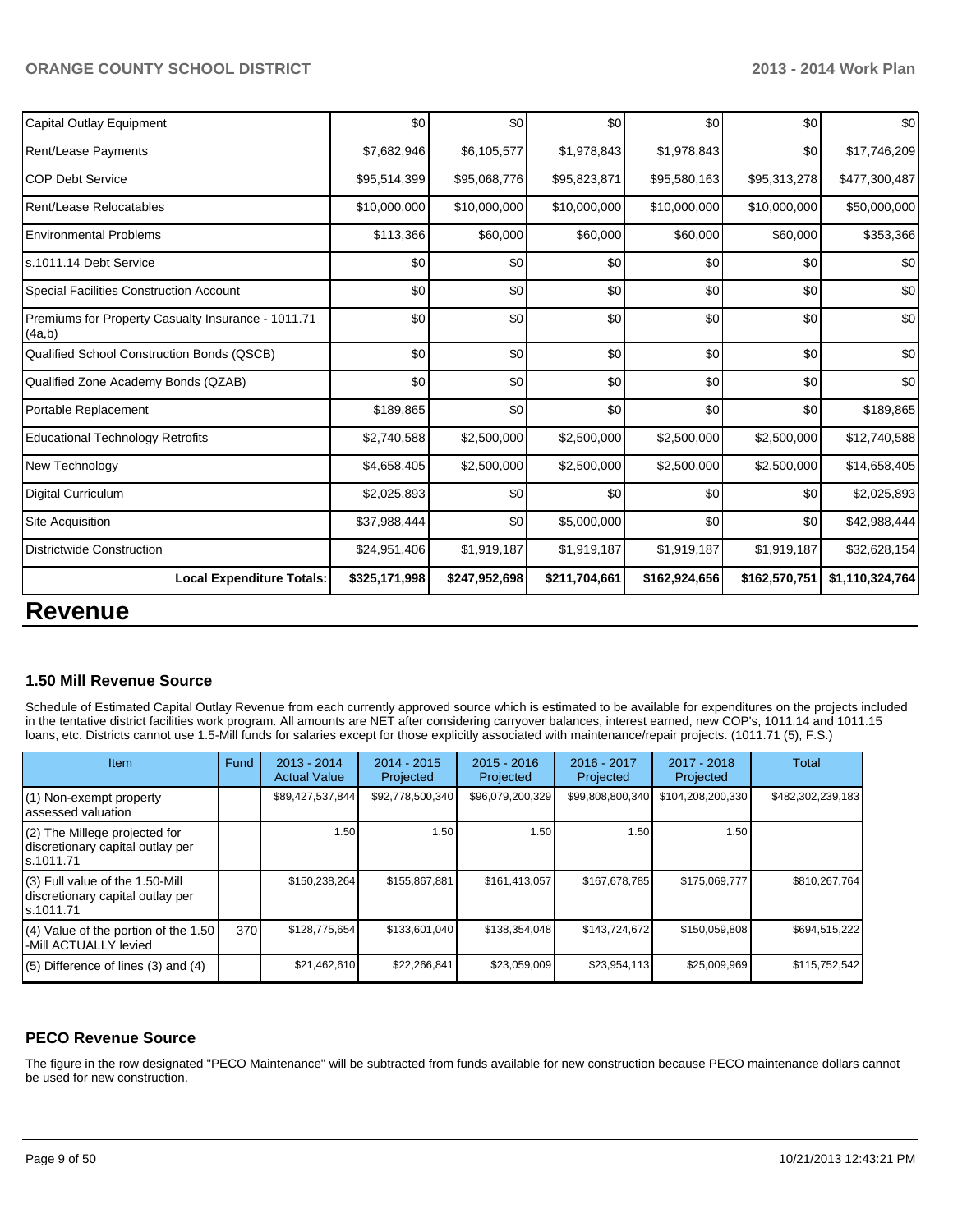| <b>Item</b>                   | Fund | $2013 - 2014$<br><b>Actual Budget</b> | $2014 - 2015$<br>Projected | $2015 - 2016$<br>Projected | 2016 - 2017<br>Projected | 2017 - 2018<br>Projected | <b>Total</b> |
|-------------------------------|------|---------------------------------------|----------------------------|----------------------------|--------------------------|--------------------------|--------------|
| PECO New Construction         | 340  | \$0                                   | \$0                        | \$0                        | \$0                      | \$0                      | \$0          |
| PECO Maintenance Expenditures |      | \$0                                   | \$0                        | \$0                        | \$0                      | \$0                      | \$0          |
|                               |      | \$0 <sub>1</sub>                      | \$0                        | \$0                        | \$0                      | \$0                      | \$0          |

#### **CO & DS Revenue Source**

Revenue from Capital Outlay and Debt Service funds.

| Item                                               | Fund | $2013 - 2014$<br><b>Actual Budget</b> | $2014 - 2015$<br>Projected | $2015 - 2016$<br>Projected | $2016 - 2017$<br>Projected | $2017 - 2018$<br>Projected | Total        |
|----------------------------------------------------|------|---------------------------------------|----------------------------|----------------------------|----------------------------|----------------------------|--------------|
| ICO & DS Cash Flow-through<br><b>I</b> Distributed | 360  | \$2.014.654                           | \$2,014,654                | \$2,014,654                | \$2.014.654                | \$2,014,654                | \$10,073,270 |
| ICO & DS Interest on<br>Undistributed CO           | 360  | \$62.403                              | \$62,403                   | \$62.403                   | \$62,403                   | \$62.403                   | \$312,015    |
|                                                    |      | \$2.077.057                           | \$2.077.057                | \$2,077,057                | \$2,077,057                | \$2,077,057                | \$10,385,285 |

#### **Fair Share Revenue Source**

All legally binding commitments for proportionate fair-share mitigation for impacts on public school facilities must be included in the 5-year district work program.

Nothing reported for this section.

#### **Sales Surtax Referendum**

Specific information about any referendum for a 1-cent or ½-cent surtax referendum during the previous year.

No **Did the school district hold a surtax referendum during the past fiscal year 2012 - 2013?**

#### **Additional Revenue Source**

Any additional revenue sources

| <b>Item</b>                                                                                             | 2013 - 2014<br><b>Actual Value</b> | $2014 - 2015$<br>Projected | $2015 - 2016$<br>Projected | $2016 - 2017$<br>Projected | $2017 - 2018$<br>Projected | Total    |
|---------------------------------------------------------------------------------------------------------|------------------------------------|----------------------------|----------------------------|----------------------------|----------------------------|----------|
| Proceeds from a s.1011.14/15 F.S. Loans                                                                 | \$0 <sub>1</sub>                   | \$0                        | \$0                        | \$0                        | \$0                        | \$0      |
| District Bonds - Voted local bond<br>referendum proceeds per s.9, Art VII<br><b>S</b> tate Constitution | \$0 <sub>1</sub>                   | \$0                        | \$0                        | \$0                        | \$0                        | \$0      |
| Proceeds from Special Act Bonds                                                                         | \$0                                | \$0                        | \$0                        | \$0                        | \$0                        | \$0      |
| <b>IEstimated Revenue from CO &amp; DS Bond</b><br>l Sale                                               | \$3,756                            | \$3,756                    | \$3.756                    | \$3,756                    | \$3,756                    | \$18,780 |
| Proceeds from Voted Capital<br>Improvements millage                                                     | \$0 <sub>1</sub>                   | \$0                        | \$0                        | \$0                        | \$0                        | \$0      |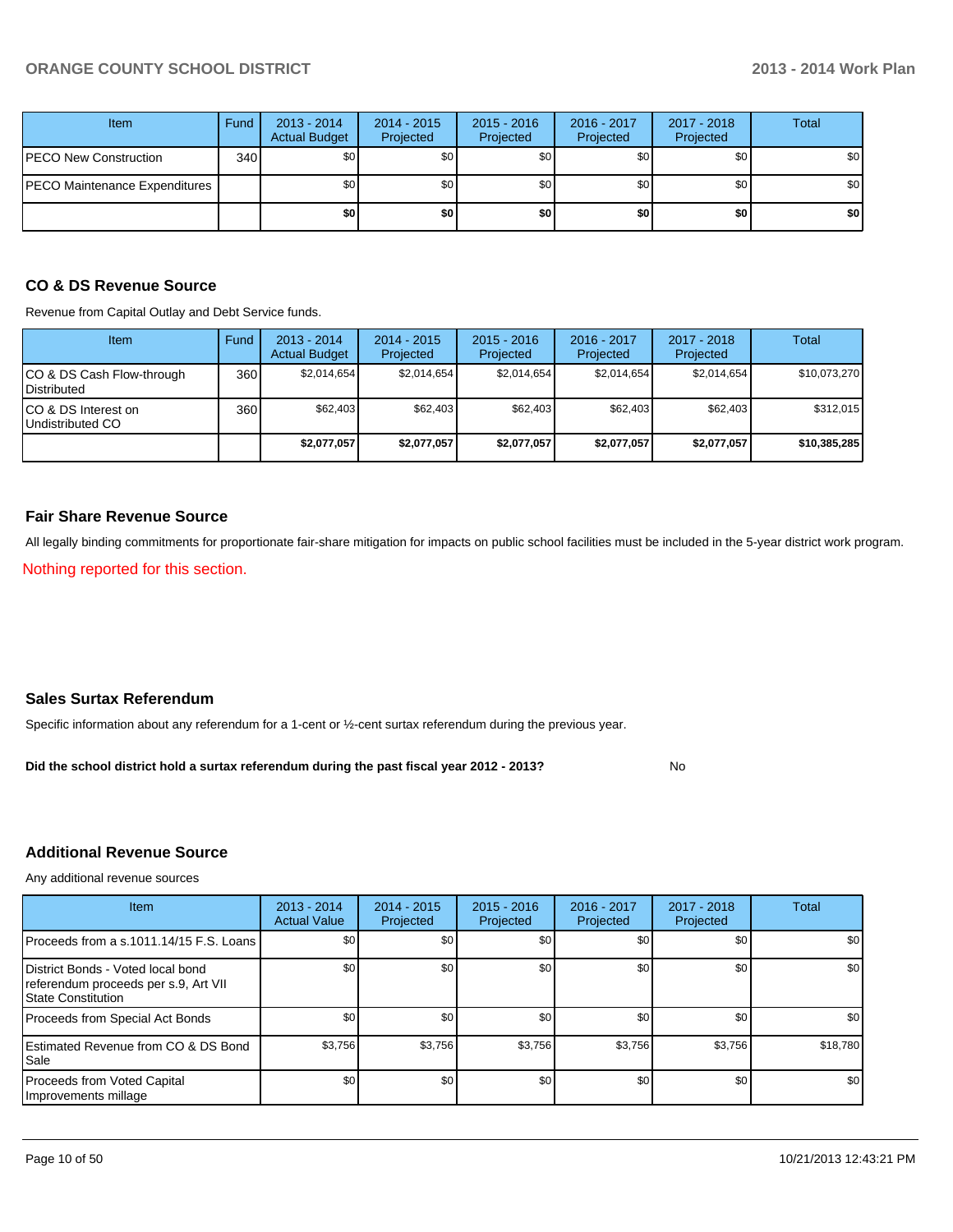| Other Revenue for Other Capital Projects                                                                                  | \$0             | \$1,000,000   | \$2,500,000   | \$0           | \$0           | \$3,500,000      |
|---------------------------------------------------------------------------------------------------------------------------|-----------------|---------------|---------------|---------------|---------------|------------------|
| Proceeds from 1/2 cent sales surtax<br>authorized by school board                                                         | \$183,286,510   | \$188,400,819 | \$96,828,918  | \$0           | \$0           | \$468,516,247    |
| Proceeds from local governmental<br>infrastructure sales surtax                                                           | \$0             | \$0           | \$0           | \$0           | \$0           | \$0 <sub>1</sub> |
| Proceeds from Certificates of<br>Participation (COP's) Sale                                                               | \$0             | \$0           | \$0           | \$0           | \$0           | \$0              |
| Classrooms First Bond proceeds amount<br>authorized in FY 1997-98                                                         | \$0             | \$0           | \$0           | \$0           | \$0           | \$0              |
| <b>Classrooms for Kids</b>                                                                                                | \$0             | \$0           | \$0           | \$0           | \$0           | \$0              |
| <b>District Equity Recognition</b>                                                                                        | \$0             | \$0           | \$0           | \$0           | \$0           | \$0              |
| <b>Federal Grants</b>                                                                                                     | \$0             | \$0           | \$0           | \$0           | \$0           | \$0              |
| Proportionate share mitigation (actual<br>cash revenue only, not in kind donations)                                       | \$0             | \$0           | \$0           | \$0           | \$0           | \$0              |
| Impact fees received                                                                                                      | \$21,689,000    | \$21,689,000  | \$23,200,000  | \$23,009,000  | \$23,700,000  | \$113,287,000    |
| Private donations                                                                                                         | \$0             | \$0           | \$0           | \$0           | \$0           | \$0              |
| Grants from local governments or not-for-<br>profit organizations                                                         | \$0             | \$0           | \$0           | \$0           | \$0           | \$0              |
| Interest, Including Profit On Investment                                                                                  | \$0             | \$0           | \$0           | \$0           | \$0           | \$0              |
| Revenue from Bonds pledging proceeds<br>from 1 cent or 1/2 cent Sales Surtax                                              | \$0             | \$0           | \$0           | \$0           | \$0           | \$0              |
| <b>Total Fund Balance Carried Forward</b>                                                                                 | \$1,006,961,930 | \$639,920,515 | \$553,374,430 | \$364,227,117 | \$356,358,489 | \$2,920,842,481  |
| General Capital Outlay Obligated Fund<br><b>Balance Carried Forward From Total</b><br><b>Fund Balance Carried Forward</b> | \$0             | \$0           | \$0           | \$0           | \$0           | \$0              |
| Special Facilities Construction Account                                                                                   | \$0             | \$0           | \$0           | \$0           | \$0           | \$0              |
| One Cent - 1/2 Cent Sales Surtax Debt<br>Service From Total Fund Balance Carried<br>Forward                               | \$0             | \$0           | \$0           | \$0           | \$0           | \$0              |
| Capital Outlay Projects Funds Balance<br>Carried Forward From Total Fund<br><b>Balance Carried Forward</b>                | \$0             | \$0           | \$0           | \$0           | \$0           | \$0              |
| Charter Schools (pass-through)                                                                                            | \$2,120,447     | \$2,120,447   | \$2,120,447   | \$2,120,447   | \$2,120,447   | \$10,602,235     |
| <b>Subtotal</b>                                                                                                           | \$1,214,061,643 | \$853,134,537 | \$678,027,551 | \$389,360,320 | \$382,182,692 | \$3,516,766,743  |

## **Total Revenue Summary**

| <b>Item Name</b>                                            | $2013 - 2014$<br><b>Budget</b> | $2014 - 2015$<br>Projected | $2015 - 2016$<br>Projected | $2016 - 2017$<br>Projected | $2017 - 2018$<br>Projected | <b>Five Year Total</b> |
|-------------------------------------------------------------|--------------------------------|----------------------------|----------------------------|----------------------------|----------------------------|------------------------|
| Local 1.5 Mill Discretionary Capital Outlay<br>IRevenue     | \$128,775,654                  | \$133,601,040              | \$138,354,048              | \$143,724,672              | \$150,059,808              | \$694,515,222          |
| IPECO and 1.5 Mill Maint and Other 1.5<br>Mill Expenditures | (\$325,171,998)                | (S247, 952, 698)           | (S211, 704, 661)           | (\$162,924,656)            | (\$162,570,751)            | (\$1,110,324,764)      |
| IPECO Maintenance Revenue                                   | \$0 <sub>1</sub>               | \$0                        | \$0                        | \$0                        | \$0 <sub>1</sub>           | \$0                    |
| Available 1.50 Mill for New l<br>l Construction             | ( \$196, 396, 344)             | $($ \$114,351,658)         | (\$73,350,613)             | ( \$19, 199, 984)          | $($ \$12,510,943)          | ( \$415, 809, 542]     |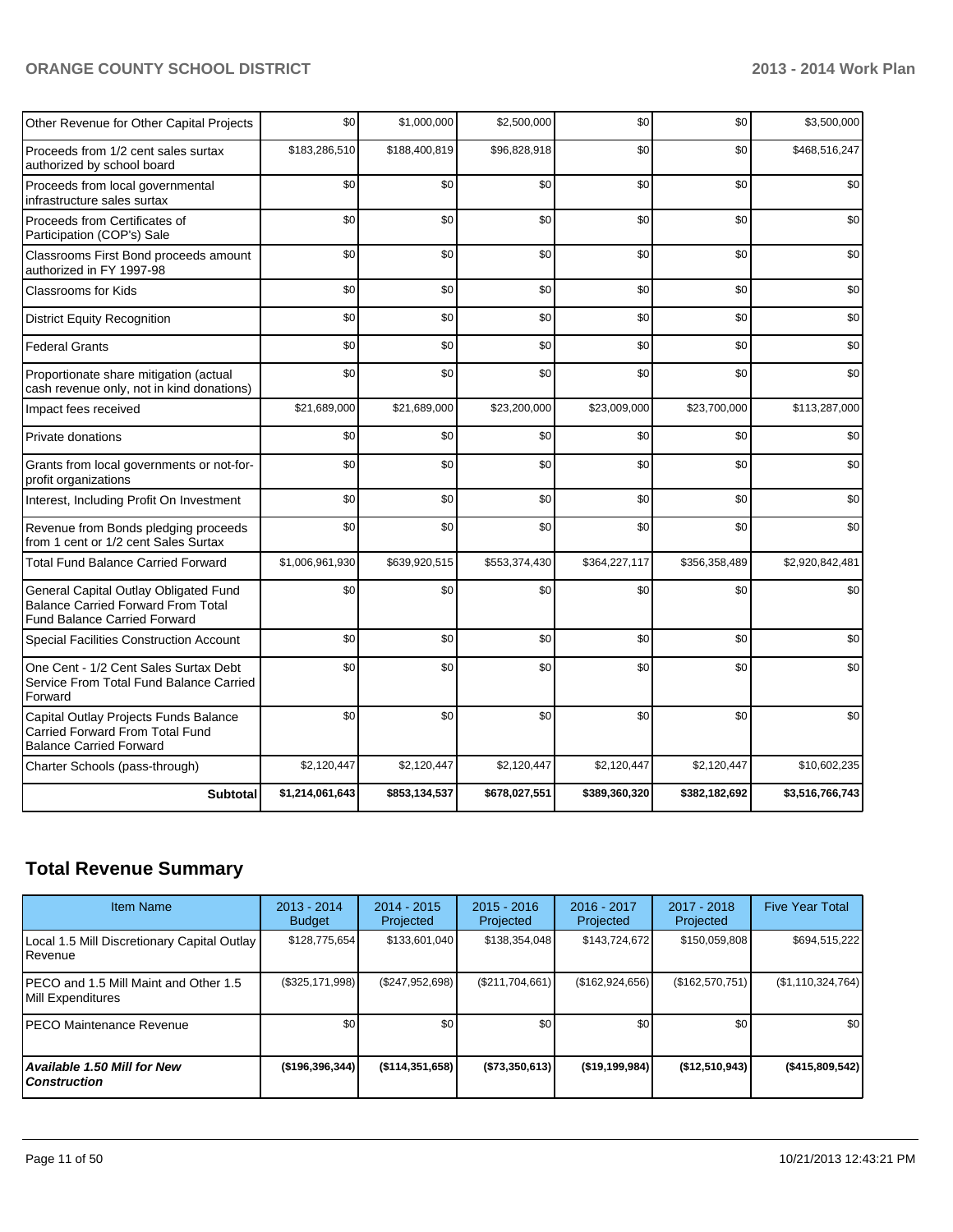| <b>Item Name</b>                     | $2013 - 2014$<br><b>Budget</b> | $2014 - 2015$<br>Projected | $2015 - 2016$<br>Projected | 2016 - 2017<br>Projected | 2017 - 2018<br>Projected | <b>Five Year Total</b> |
|--------------------------------------|--------------------------------|----------------------------|----------------------------|--------------------------|--------------------------|------------------------|
| CO & DS Revenue                      | \$2,077,057                    | \$2,077,057                | \$2,077,057                | \$2,077,057              | \$2,077,057              | \$10,385,285           |
| <b>PECO New Construction Revenue</b> | \$0                            | \$0                        | \$0                        | \$0 <sub>1</sub>         | \$0                      | \$0 <sub>1</sub>       |
| Other/Additional Revenue             | \$1,214,061,643                | \$853,134,537              | \$678,027,551              | \$389,360,320            | \$382,182,692            | \$3,516,766,743        |
| <b>Total Additional Revenuel</b>     | \$1,216,138,700                | \$855,211,594              | \$680,104,608              | \$391,437,377            | \$384,259,749            | \$3,527,152,028        |
| <b>Total Available Revenue</b>       | \$1,019,742,356                | \$740,859,936              | \$606,753,995              | \$372,237,393            | \$371,748,806            | \$3,111,342,486        |

## **Project Schedules**

#### **Capacity Project Schedules**

A schedule of capital outlay projects necessary to ensure the availability of satisfactory classrooms for the projected student enrollment in K-12 programs.

| <b>Project Description</b>                                                               | Location                                 |                          | 2013 - 2014 | 2014 - 2015  | 2015 - 2016  | 2016 - 2017  | 2017 - 2018 | <b>Total</b>     | Funded |
|------------------------------------------------------------------------------------------|------------------------------------------|--------------------------|-------------|--------------|--------------|--------------|-------------|------------------|--------|
| 41-E-SE-2 Eagle<br><b>I</b> Creek Area/New<br>Facility D1- North<br>Lake Park Relief III | Location not<br>specified                | Planned<br>Cost:         | \$994,477   | \$15,328,590 | \$0          | \$0          | \$0         | \$16,323,067 Yes |        |
|                                                                                          |                                          | <b>Student Stations:</b> | $\mathbf 0$ | $\Omega$     | 832          | $\Omega$     | $\Omega$    | 832              |        |
|                                                                                          |                                          | <b>Total Classrooms:</b> | 0           | 0            | 49           | 0            | 0           | 49               |        |
|                                                                                          |                                          | Gross Sq Ft:             | $\Omega$    | $\Omega$     | 86,619       | $\Omega$     | $\Omega$    | 86,619           |        |
| 27-H-W-4 Beck<br>Property/535 North<br>Ficquette                                         | Location not<br>specified                | Planned<br>Cost:         | \$2,540,632 | \$8,000,000  | \$75,573,916 | \$5,400,000  | \$0         | \$91,514,548 Yes |        |
|                                                                                          |                                          | <b>Student Stations:</b> | $\mathbf 0$ | $\mathbf 0$  | 0            | 0            | 2,922       | 2,922            |        |
|                                                                                          | <b>Total Classrooms:</b><br>Gross Sq Ft: |                          | $\Omega$    | 0            | $\mathbf{0}$ | $\Omega$     | 117         | 117              |        |
|                                                                                          |                                          |                          | $\mathbf 0$ | $\Omega$     | 0            | $\mathbf{0}$ | 375,777     | 375,777          |        |
| 63-E-W-4<br>Summerport<br>(Independence)                                                 | Location not<br>specified                | Planned<br>Cost:         | \$998,391   | \$15,328,590 | \$0          | \$0          | \$0         | \$16,326,981 Yes |        |
|                                                                                          |                                          | <b>Student Stations:</b> | $\Omega$    | $\Omega$     | 832          | $\mathbf{0}$ | $\Omega$    | 832              |        |
|                                                                                          |                                          | <b>Total Classrooms:</b> | $\mathbf 0$ | $\Omega$     | 49           | $\Omega$     | 0           | 49               |        |
|                                                                                          |                                          | Gross Sq Ft:             | $\mathbf 0$ | $\Omega$     | 86,619       | $\Omega$     | 0           | 86,619           |        |
| 81-E-SW-5, Millenia<br>Garden                                                            | Location not<br>specified                | Planned<br>Cost:         | \$1,415,722 | \$0          | \$17,264,620 | \$0          | \$0         | \$18,680,342 Yes |        |
|                                                                                          |                                          | <b>Student Stations:</b> | $\mathbf 0$ | $\Omega$     | 0            | 832          | 0           | 832              |        |
|                                                                                          |                                          | <b>Total Classrooms:</b> | $\mathbf 0$ | $\Omega$     | $\Omega$     | 49           | $\Omega$    | 49               |        |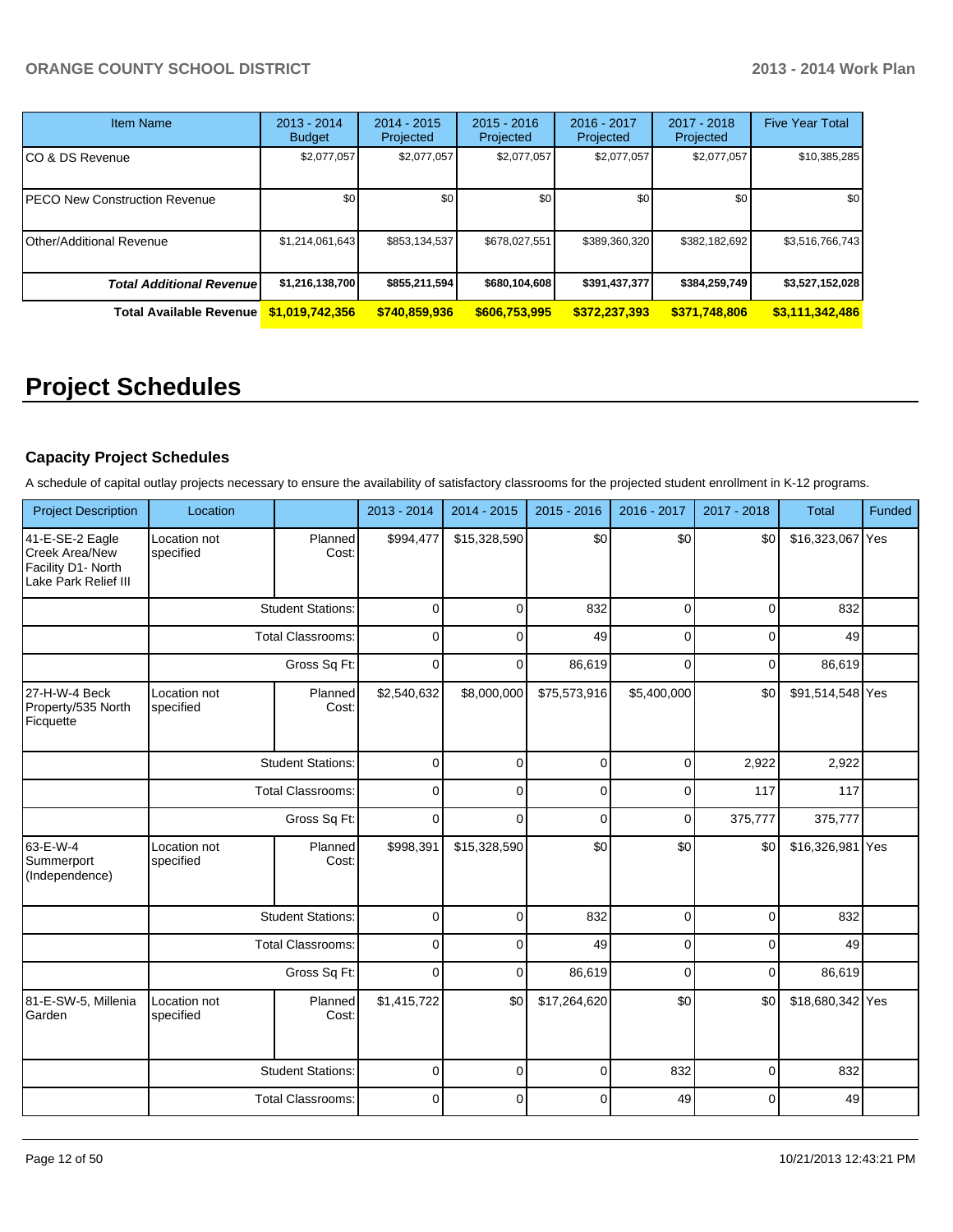|                                 |                           | Gross Sq Ft:             | 0           | $\mathbf 0$  | $\overline{0}$ | 86,619      | $\overline{0}$ | 86,619           |  |
|---------------------------------|---------------------------|--------------------------|-------------|--------------|----------------|-------------|----------------|------------------|--|
| 133-K8-E-6 Audubon<br>Park Area | Location not<br>specified | Planned<br>Cost:         | \$0         | \$0          | \$0            | \$1,500,000 | \$30,848,371   | \$32,348,371 Yes |  |
|                                 |                           | <b>Student Stations:</b> | 0           | 1,144        | $\mathbf 0$    | 0           | $\mathbf 0$    | 1,144            |  |
|                                 |                           | <b>Total Classrooms:</b> | 0           | 59           | $\mathbf 0$    | $\mathbf 0$ | $\mathbf 0$    | 59               |  |
|                                 |                           | Gross Sq Ft:             | 0           | 136,387      | $\mathbf 0$    | $\mathbf 0$ | 0              | 136,387          |  |
| 2-K8-E-1 Wedgefield<br>Area     | Location not<br>specified | Planned<br>Cost:         | \$1,500,000 | \$29,768,858 | \$1,700,000    | \$0         | \$0            | \$32,968,858 Yes |  |
|                                 |                           | <b>Student Stations:</b> | $\mathbf 0$ | $\mathbf 0$  | $\mathbf 0$    | 1,144       | $\mathbf 0$    | 1,144            |  |
|                                 | <b>Total Classrooms:</b>  |                          | $\pmb{0}$   | $\mathbf 0$  | $\mathbf 0$    | 59          | $\mathbf 0$    | 59               |  |
|                                 | Gross Sq Ft:              |                          | $\pmb{0}$   | $\mathbf 0$  | $\mathbf 0$    | 136,387     | $\pmb{0}$      | 136,387          |  |
| 21-M-E-2 Avalon<br>Park Area    | Location not<br>specified | Planned<br>Cost:         | \$1,500,000 | \$32,394,650 | \$1,800,000    | \$0         | \$0            | \$35,694,650 Yes |  |
|                                 |                           | <b>Student Stations:</b> | $\mathbf 0$ | $\mathbf 0$  | $\mathbf 0$    | 1,350       | $\mathbf 0$    | 1,350            |  |
|                                 |                           | <b>Total Classrooms:</b> | 0           | 0            | $\mathbf 0$    | 56          | $\mathbf 0$    | 56               |  |
|                                 |                           | Gross Sq Ft:             | $\mathbf 0$ | $\mathbf 0$  | $\mathbf 0$    | 176,732     | $\mathbf 0$    | 176,732          |  |
| 84-E-W-4 Metro<br>West Area     | Location not<br>specified | Planned<br>Cost:         | \$0         | \$0          | \$0            | \$0         | \$1,000,000    | \$1,000,000 Yes  |  |
|                                 |                           | <b>Student Stations:</b> | $\pmb{0}$   | $\mathbf 0$  | $\mathbf 0$    | $\mathbf 0$ | $\mathbf 0$    | $\mathbf{0}$     |  |
|                                 |                           | <b>Total Classrooms:</b> | $\pmb{0}$   | $\mathbf 0$  | $\pmb{0}$      | $\mathbf 0$ | $\mathbf 0$    | $\mathbf{0}$     |  |
|                                 |                           | Gross Sq Ft:             | $\pmb{0}$   | $\mathbf 0$  | $\mathbf 0$    | $\mathbf 0$ | 86,619         | 86,619           |  |

| <b>Planned Cost:</b>       | \$8,949,222   \$100,820,688 | \$96,338,536 | \$6,900,000 |         | \$31,848,371   \$244,856,817 |
|----------------------------|-----------------------------|--------------|-------------|---------|------------------------------|
| <b>Student Stations:</b>   | 1,144                       | 1.664        | 3,326       | 2,922   | 9,056                        |
| <b>Total Classrooms: I</b> | 59                          | 98           | 164         | 117     | 438                          |
| Gross Sq Ft:               | 136,387                     | 173,238      | 399,738     | 462,396 | 1,171,759                    |

#### **Other Project Schedules**

Major renovations, remodeling, and additions of capital outlay projects that do not add capacity to schools.

| <b>Project Description</b>  | Location                           | $2013 - 2014$<br>Actual Budget | 2014 - 2015<br>Projected | $2015 - 2016$<br>Projected | 2016 - 2017<br>Projected | 2017 - 2018<br>Projected | Total            | Funded |
|-----------------------------|------------------------------------|--------------------------------|--------------------------|----------------------------|--------------------------|--------------------------|------------------|--------|
| I Comprehensive Needs       | ISPRING LAKE<br><b>IELEMENTARY</b> | \$13,982,767                   | \$0                      | \$0                        | \$0                      | \$01                     | \$13.982.767 Yes |        |
| <b>IComprehensive Needs</b> | LITTLE RIVER<br><b>IELEMENTARY</b> | \$12,328,609                   | \$0                      | \$0 <sub>0</sub>           | \$0                      | \$01                     | \$12,328,609 Yes |        |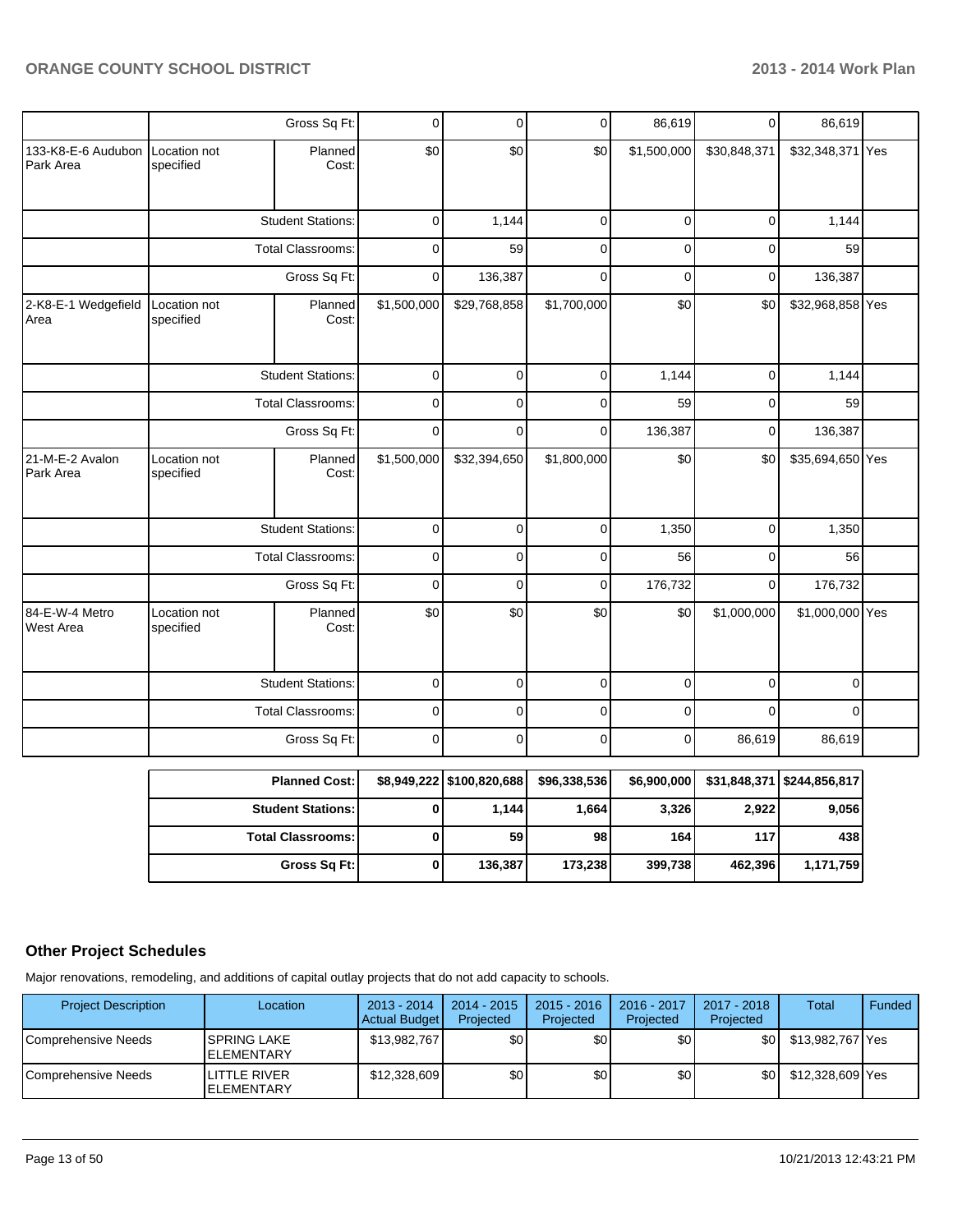| <b>Comprehensive Needs</b>      | <b>SHINGLE CREEK</b><br><b>ELEMENTARY</b>                | \$16,323,150 | \$0          | \$0                                                     | \$0 | \$0           | \$16,323,150 Yes        |  |
|---------------------------------|----------------------------------------------------------|--------------|--------------|---------------------------------------------------------|-----|---------------|-------------------------|--|
| <b>Comprehensive Needs</b>      | <b>LAKE SILVER</b><br><b>ELEMENTARY</b>                  | \$14,781,363 | \$0          | \$0                                                     | \$0 | \$0           | \$14,781,363 Yes        |  |
| <b>Comprehensive Needs</b>      | <b>DR PHILLIPS</b><br><b>ELEMENTARY</b>                  | \$12,942,021 | \$0          | \$0                                                     | \$0 | \$0           | \$12,942,021 Yes        |  |
| <b>Comprehensive Needs</b>      | <b>OCOEE ELEMENTARY</b>                                  | \$14,391,617 | \$0          | \$0                                                     | \$0 | \$0           | \$14,391,617 Yes        |  |
| <b>Comprehensive Needs</b>      | <b>GRAND AVENUE</b><br>PRIMARY LEARNING<br><b>CENTER</b> | \$7,337,317  | \$0          | \$29,029,634                                            | \$0 | \$0           | \$36,366,951 Yes        |  |
| <b>Comprehensive Needs</b>      | <b>LAKE WESTON</b><br><b>ELEMENTARY</b>                  | \$1,976,279  | \$13,389,599 | \$0                                                     | \$0 | \$0           | \$15,365,878 Yes        |  |
| <b>Comprehensive Needs</b>      | <b>WATERFORD</b><br><b>ELEMENTARY</b>                    | \$13,113,186 | \$0          | \$0                                                     | \$0 | \$0           | \$13,113,186 Yes        |  |
| <b>Comprehensive Needs</b>      | <b>CYPRESS CREEK</b><br><b>SENIOR HIGH</b>               | \$56,099,730 | \$0          | \$0                                                     | \$0 | \$0           | \$56,099,730 Yes        |  |
| <b>Comprehensive Needs</b>      | PINELOCH<br><b>ELEMENTARY</b>                            | \$14,899,253 | \$0          | \$0                                                     | \$0 | \$0           | \$14,899,253 Yes        |  |
| <b>Comprehensive Needs</b>      | <b>LAKE WHITNEY</b><br><b>ELEMENTARY</b>                 | \$1,002,500  | \$10,479,777 | \$0                                                     | \$0 | \$0           | \$11,482,277 Yes        |  |
| <b>Comprehensive Needs</b>      | <b>JOHN YOUNG</b><br><b>ELEMENTARY</b>                   | \$14,985,872 | \$0          | \$0                                                     | \$0 | \$0           | \$14,985,872 Yes        |  |
| <b>Comprehensive Needs</b>      | <b>CLAY SPRINGS</b><br><b>ELEMENTARY</b>                 | \$1,002,500  | \$16,919,500 | \$0                                                     | \$0 | \$0           | \$17,922,000 Yes        |  |
| <b>Comprehensive Needs</b>      | <b>LOVELL ELEMENTARY</b>                                 | \$1,000,000  | \$14,965,000 | \$0                                                     | \$0 | \$0           | \$15,965,000 Yes        |  |
| <b>Comprehensive Needs</b>      | APOPKA ELEMENTARY                                        | \$1,000,000  | \$14,229,590 | \$0                                                     | \$0 | \$0           | \$15,229,590 Yes        |  |
| <b>Comprehensive Needs</b>      | <b>WHEATLEY</b><br><b>ELEMENTARY</b>                     | \$14,956,964 | \$0          | \$0                                                     | \$0 | \$0           | \$14,956,964 Yes        |  |
| <b>Comprehensive Needs</b>      | LOCKHART<br><b>ELEMENTARY</b>                            | \$100,000    | \$1,000,000  | \$12,862,505                                            | \$0 | \$0           | \$13,962,505 Yes        |  |
| <b>Comprehensive Needs</b>      | <b>RIVERSIDE</b><br><b>ELEMENTARY</b>                    | \$100,000    | \$1,000,000  | \$13,089,538                                            | \$0 | \$0           | \$14,189,538 Yes        |  |
| <b>Comprehensive Needs</b>      | <b>DREAM LAKE</b><br><b>ELEMENTARY</b>                   | \$100,000    | \$1,000,000  | \$17,147,480                                            | \$0 | \$0           | \$18,247,480 Yes        |  |
| <b>Future Project Reserves</b>  | Location not specified                                   |              |              | \$627,042,950 \$540,014,326 \$350,391,712 \$341,986,021 |     | \$315,761,075 | \$2,175,196,0 Yes<br>84 |  |
| <b>New School</b>               | <b>SUNRIDGE</b><br><b>ELEMENTARY</b>                     | \$381,062    | \$0          | \$0                                                     | \$0 | \$0           | \$381,062 Yes           |  |
| Comprehensive Renovation        | <b>CARVER MIDDLE</b>                                     | \$150,000    | \$2,000,000  | \$30,162,411                                            | \$0 | \$0           | \$32,312,411 Yes        |  |
| Immediate Needs Various         | <b>CYPRESS PARK</b><br><b>ELEMENTARY</b>                 | \$100,000    | \$1,000,000  | \$7,754,271                                             | \$0 | \$0           | \$8,854,271 Yes         |  |
| <b>Comprehensive Needs</b>      | <b>TANGELO PARK</b><br><b>ELEMENTARY</b>                 | \$100,000    | \$1,000,000  | \$11,613,826                                            | \$0 | \$0           | \$12,713,826 Yes        |  |
| <b>Comprehensive Needs</b>      | <b>DOVER SHORES</b><br><b>ELEMENTARY</b>                 | \$100,000    | \$1,000,000  | \$15,700,412                                            | \$0 | \$0           | \$16,800,412 Yes        |  |
| <b>Comprehensive Needs</b>      | <b>WASHINGTON SHORES</b><br>ELEMENTARY                   | \$14,247,545 | \$0          | \$0                                                     | \$0 | \$0           | \$14,247,545 Yes        |  |
| <b>Replacement School</b>       | APOPKA SENIOR HIGH                                       | \$7,436      | \$0          | \$0                                                     | \$0 | \$0           | \$7,436 Yes             |  |
| <b>District Wide Capital</b>    | Location not specified                                   | \$63,459,550 | \$0          | \$0                                                     | \$0 | \$0           | \$63,459,550 Yes        |  |
| <b>Comprehensive Renovation</b> | <b>METRO WEST</b><br><b>ELEMENTARY</b>                   | \$32,884     | \$0          | \$0                                                     | \$0 | \$0           | \$32,884 Yes            |  |
| Comprehensive Renovation        | <b>CONWAY MIDDLE</b>                                     | \$149,402    | \$0          | \$0                                                     | \$0 | \$0           | \$149,402 Yes           |  |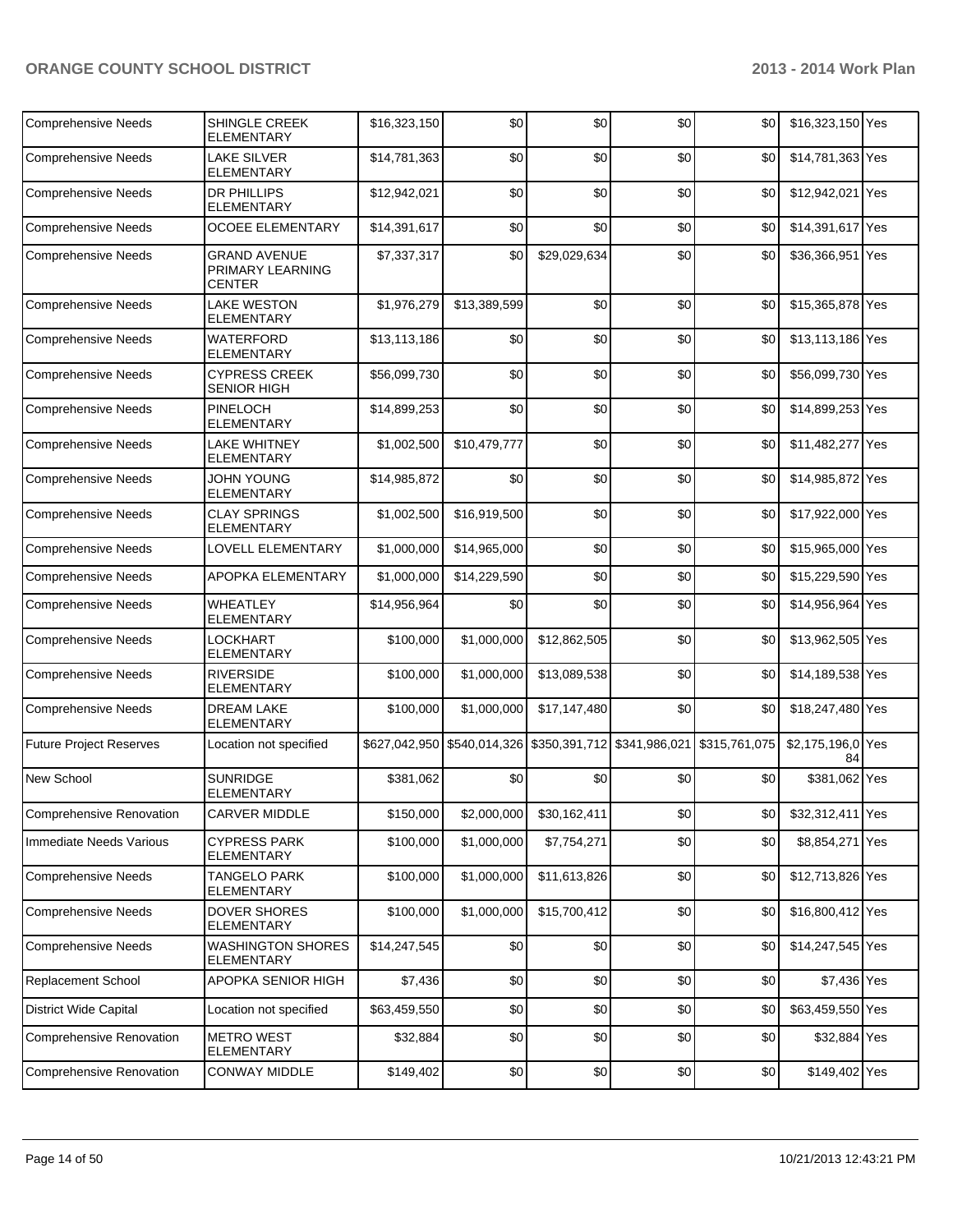| Comprehensive Renovation        | <b>PALM LAKE</b><br><b>ELEMENTARY</b>        | \$460        | \$0 | \$0  | \$0 | \$0 | \$460 Yes        |  |
|---------------------------------|----------------------------------------------|--------------|-----|------|-----|-----|------------------|--|
| Comprehensive Renovation        | APOPKA MIDDLE                                | \$249        | \$0 | \$0  | \$0 | \$0 | \$249 Yes        |  |
| <b>Comprehensive Renovation</b> | <b>EDGEWATER SENIOR</b><br><b>HIGH</b>       | \$443,304    | \$0 | \$0  | \$0 | \$0 | \$443,304 Yes    |  |
| <b>Comprehensive Renovation</b> | UNIVERSITY SENIOR<br><b>HIGH</b>             | \$1,730,208  | \$0 | \$0  | \$0 | \$0 | \$1,730,208 Yes  |  |
| Comprehensive Renovation        | <b>WALKER MIDDLE</b>                         | \$114,317    | \$0 | \$0  | \$0 | \$0 | \$114,317 Yes    |  |
| <b>Comprehensive Renovation</b> | <b>LAKE SYBELIA</b><br><b>ELEMENTARY</b>     | \$122,660    | \$0 | \$0  | \$0 | \$0 | \$122,660 Yes    |  |
| <b>Comprehensive Renovation</b> | PIEDMONT LAKES<br><b>MIDDLE</b>              | \$25,226     | \$0 | \$0  | \$0 | \$0 | \$25,226 Yes     |  |
| Comprehensive Renovation        | <b>AZALEA PARK</b><br><b>ELEMENTARY</b>      | \$518        | \$0 | \$0  | \$0 | \$0 | \$518 Yes        |  |
| Comprehensive Reno              | <b>HUNTERS CREEK</b><br><b>MIDDLE</b>        | \$4,690      | \$0 | \$0  | \$0 | \$0 | \$4,690 Yes      |  |
| Comprehensive Reno              | <b>CHICKASAW</b><br><b>ELEMENTARY</b>        | \$266        | \$0 | \$0  | \$0 | \$0 | \$266 Yes        |  |
| Comprehensive Reno              | <b>ORANGE CENTER</b><br><b>ELEMENTARY</b>    | \$3,815      | \$0 | \$0  | \$0 | \$0 | \$3,815 Yes      |  |
| Comprehensive Reno              | <b>RIVERDALE</b><br><b>ELEMENTARY</b>        | \$2,966      | \$0 | \$0  | \$0 | \$0 | \$2,966 Yes      |  |
| Comprehensive Reno              | <b>GOTHA MIDDLE</b>                          | \$35,399     | \$0 | \$0  | \$0 | \$0 | \$35,399 Yes     |  |
| <b>Comprehensive Renovation</b> | <b>WESTRIDGE MIDDLE</b>                      | \$2,095,007  | \$0 | \$0  | \$0 | \$0 | \$2,095,007 Yes  |  |
| <b>Comprehensive Renovation</b> | ZELLWOOD<br><b>ELEMENTARY</b>                | \$257,780    | \$0 | \$0  | \$0 | \$0 | \$257,780 Yes    |  |
| <b>Comprehensive Renovation</b> | <b>CYPRESS SPRINGS</b><br><b>ELEMENTARY</b>  | \$191,064    | \$0 | \$0  | \$0 | \$0 | \$191,064 Yes    |  |
| <b>Comprehensive Renovation</b> | <b>PRINCETON</b><br><b>ELEMENTARY</b>        | \$522,026    | \$0 | \$0  | \$0 | \$0 | \$522,026 Yes    |  |
| <b>Comprehensive Renovation</b> | DR PHILLIPS SENIOR<br><b>HIGH</b>            | \$36,803,928 | \$0 | \$0  | \$0 | \$0 | \$36,803,928 Yes |  |
| Replacement School              | <b>ROCK SPRINGS</b><br><b>ELEMENTARY</b>     | \$429,553    | \$0 | \$0  | \$0 | \$0 | \$429,553 Yes    |  |
| Comprehensive Renovation        | <b>ALOMA ELEMENTARY</b>                      | \$397,166    | \$0 | \$0  | \$0 | \$0 | \$397,166 Yes    |  |
| <b>Comprehensive Renovation</b> | ARBOR RIDGE SCHOOL                           | \$2,589,853  | \$0 | \$0  | \$0 | \$0 | \$2,589,853 Yes  |  |
| <b>Replacement School</b>       | <b>ECCLESTON</b><br><b>ELEMENTARY</b>        | \$3,794,404  | \$0 | \$0] | \$0 | \$0 | \$3,794,404 Yes  |  |
| Replacement School              | OAK RIDGE SENIOR<br>HIGH                     | \$10,079,916 | \$0 | \$0  | \$0 | \$0 | \$10,079,916 Yes |  |
| Replacement School              | LANCASTER<br>ELEMENTARY                      | \$645,328    | \$0 | \$0  | \$0 | \$0 | \$645,328 Yes    |  |
| <b>Comprehensive Renovation</b> | <b>BROOKSHIRE</b><br><b>ELEMENTARY</b>       | \$2,003,233  | \$0 | \$0  | \$0 | \$0 | \$2,003,233 Yes  |  |
| New School                      | <b>KEENE'S CROSSING</b><br>ELEMENTARY SCHOOL | \$1,041      | \$0 | \$0  | \$0 | \$0 | $$1,041$ Yes     |  |
| <b>New School</b>               | <b>SUNRIDGE MIDDLE</b>                       | \$741,258    | \$0 | \$0  | \$0 | \$0 | \$741,258 Yes    |  |
| <b>New School</b>               | <b>HACKNEY PRAIRIE</b><br>ELEMENTARY SCHOOL  | \$2,406,888  | \$0 | \$0  | \$0 | \$0 | \$2,406,888 Yes  |  |
| New School                      | LAKE NONA HIGH<br><b>SCHOOL</b>              | \$5,576      | \$0 | \$0  | \$0 | \$0 | \$5,576 Yes      |  |
| New School                      | LAKE NONA MIDDLE<br><b>SCHOOL</b>            | \$12,443     | \$0 | \$0  | \$0 | \$0 | \$12,443 Yes     |  |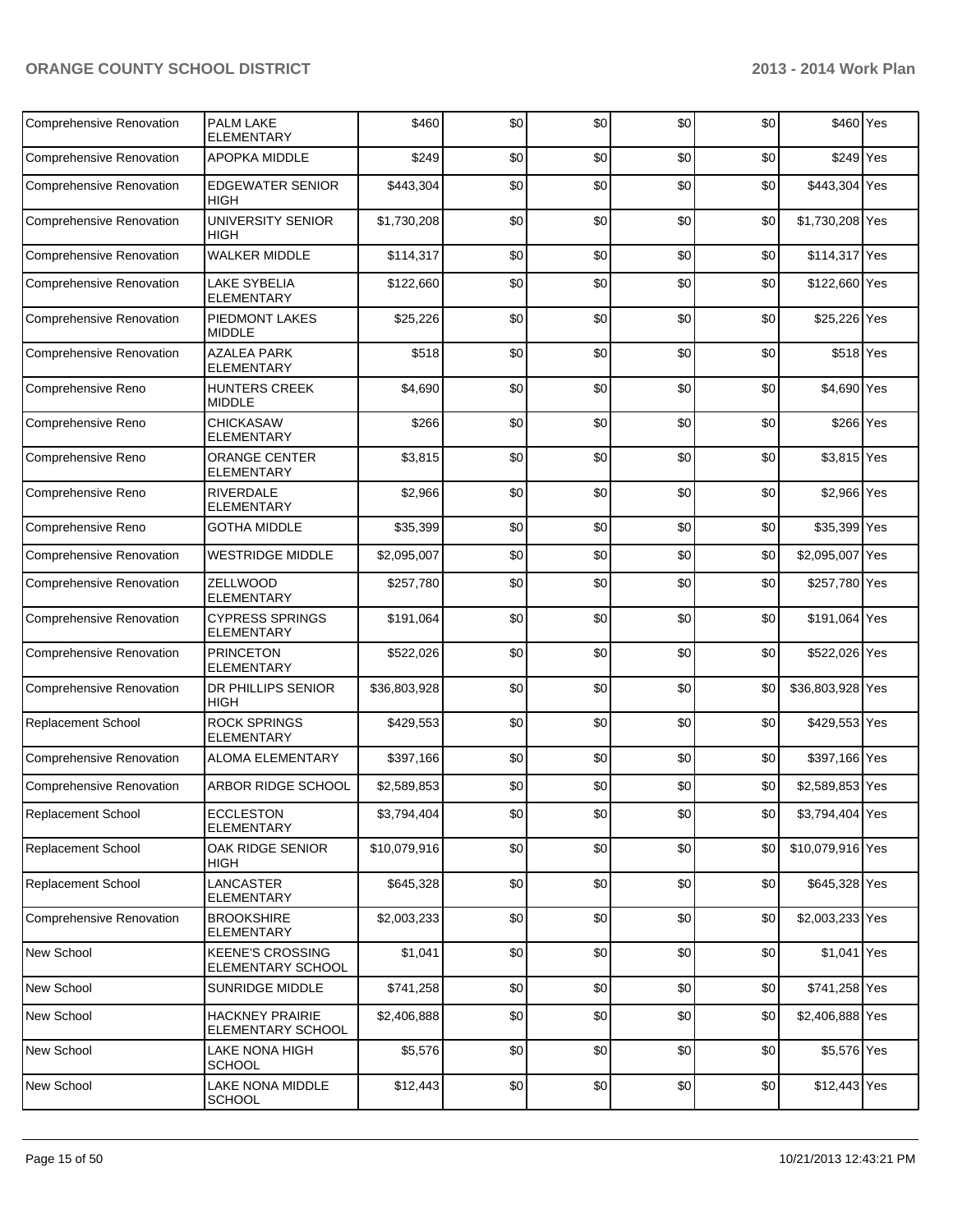| Charter Schools (Pass-through) Location not specified |                                                                                    | \$2,120,447 | \$2,120,447 | \$2,120,447 | \$2,120,447       | \$2,120,447 | \$10,602,235 Yes    |  |
|-------------------------------------------------------|------------------------------------------------------------------------------------|-------------|-------------|-------------|-------------------|-------------|---------------------|--|
| <b>OCPS Project Management</b>                        | Location not specified                                                             | \$6,417,602 | \$6,560,904 | \$6,707,819 | \$6,858,457       | \$7,012,932 | \$33,557,714 Yes    |  |
| New School                                            | <b>SUN BLAZE</b><br>ELEMENTARY                                                     | \$2,829,304 | \$0         | \$0         | \$0               | \$0         | \$2,829,304 Yes     |  |
| <b>Comprehensive Renovation</b>                       | <b>EVANS SENIOR HIGH</b>                                                           | \$895,080   | \$0         | \$0         | \$0               | \$0         | \$895,080 Yes       |  |
| Comprehensive                                         | APOPKA 9TH GRADE<br>CENTER                                                         | \$0         | \$0         | \$0         | \$21,700,000      | \$0         | \$21,700,000 No     |  |
| Comprehensive                                         | <b>ACCELERATION</b><br>ACADEMY WEST                                                | \$0         | \$0         | \$0         | \$20,800,000      | \$0         | \$20,800,000 No     |  |
| Comprehensive                                         | <b>WEST ORANGE 9TH</b><br><b>GRADE CENTER</b>                                      | \$0         | \$0         | \$0         | \$23,100,000      | \$0         | \$23,100,000 No     |  |
| Comprehensive                                         | ENGELWOOD<br><b>ELEMENTARY</b>                                                     | \$0         | \$0         | \$0         | \$16,200,000      | \$0         | \$16,200,000 No     |  |
| Comprehensive                                         | OAK HILL ELEMENTARY                                                                | \$0         | \$0         | \$0         | \$14,500,000      | \$0         | \$14,500,000 No     |  |
| Comprehensive                                         | LAKE COMO<br><b>ELEMENTARY</b>                                                     | \$0         | \$0         | \$0         | \$9,600,000       | \$0         | \$9,600,000 No      |  |
| Comprehensive                                         | <b>HILLCREST</b><br><b>ELEMENTARY</b>                                              | \$0         | \$0         | \$0         | \$12,200,000      | \$0         | \$12,200,000 No     |  |
| Comprehensive                                         | <b>CORNER LAKE MIDDLE</b>                                                          | \$0         | \$0         | \$0         | \$20,000,000      | \$0         | \$20,000,000 No     |  |
| Comprehensive                                         | <b>FERN CREEK</b><br><b>ELEMENTARY</b>                                             | \$0         | \$0         | \$0         | \$12,600,000      | \$0         | \$12,600,000 No     |  |
| Comprehensive                                         | <b>ROCK LAKE</b><br><b>ELEMENTARY</b>                                              | \$0         | \$0         | \$0         | \$11,300,000      | \$0         | \$11,300,000 No     |  |
| Comprehensive                                         | <b>DURRANCE</b><br><b>ELEMENTARY</b>                                               | \$0         | \$0         | \$0         | \$11,800,000      | \$0         | \$11,800,000 No     |  |
| Comprehensive                                         | KALEY ELEMENTARY                                                                   | \$0         | \$0         | \$0         | \$10,300,000      | \$0         | \$10,300,000 No     |  |
| Comprehensive                                         | <b>UNION PARK</b><br>ELEMENTARY                                                    | \$0         | \$0         | \$0         | \$13,700,000      | \$0         | \$13,700,000 No     |  |
| Comprehensive                                         | <b>PINE HILLS</b><br><b>ELEMENTARY</b>                                             | \$0         | \$0         | \$0         | \$17,800,000      | \$0         | \$17,800,000 No     |  |
| Comprehensive                                         | SOUTHWEST MIDDLE                                                                   | \$0         | \$0         | \$0         | \$28,300,000      | \$0         | \$28,300,000 No     |  |
| Comprehensive                                         | PINE CASTLE<br><b>ELEMENTARY</b>                                                   | \$0         | \$0         | \$0         | \$10,000,000      | \$0         | \$10,000,000 No     |  |
| Comprehensive                                         | LAKE GEORGE<br>ELEMENTARY                                                          | \$0         | \$0         | \$0         | \$10,300,000      | \$0         | \$10,300,000 No     |  |
| Comprehensive                                         | CHEROKEE SCHOOL                                                                    | $$0$$       | $$0$$       |             | $$0$ \$12,500,000 |             | \$0 \$12,500,000 No |  |
| Comprehensive                                         | <b>MAGNOLIA</b><br><b>EXCEPTIONAL</b><br><b>STUDENT EDUCATION</b><br><b>CENTER</b> | \$0         | \$0         | \$0         | \$15,600,000      | \$0         | \$15,600,000 No     |  |
| Comprehensive                                         | MOLLIE RAY<br>ELEMENTARY                                                           | \$0         | \$0         | \$0         | \$14,300,000      | \$0         | \$14,300,000 No     |  |
| Comprehensive                                         | SILVER STAR CENTER                                                                 | \$0         | \$0         | \$0         | \$4,200,000       | \$0         | \$4,200,000 No      |  |
| Comprehensive                                         | <b>SUNRISE ELEMENTARY</b>                                                          | \$0         | \$0         | \$0         | \$9,200,000       | \$0         | \$9,200,000 No      |  |
| Comprehensive                                         | <b>IVEY LANE</b><br><b>ELEMENTARY</b>                                              | \$0         | \$0         | \$0         | \$11,700,000      | \$0         | \$11,700,000 No     |  |
| Comprehensive                                         | LAKE GEM<br><b>ELEMENTARY</b>                                                      | \$0         | \$0         | \$0         | \$13,100,000      | \$0         | \$13,100,000 No     |  |
| Comprehensive                                         | <b>DEERWOOD</b><br>ELEMENTARY                                                      | \$0         | \$0         | \$0         | \$12,700,000      | \$0         | \$12,700,000 No     |  |
| Comprehensive                                         | <b>PERSHING</b><br>ELEMENTARY                                                      | \$0         | \$0         | \$0         | \$12,800,000      | \$0         | \$12,800,000 No     |  |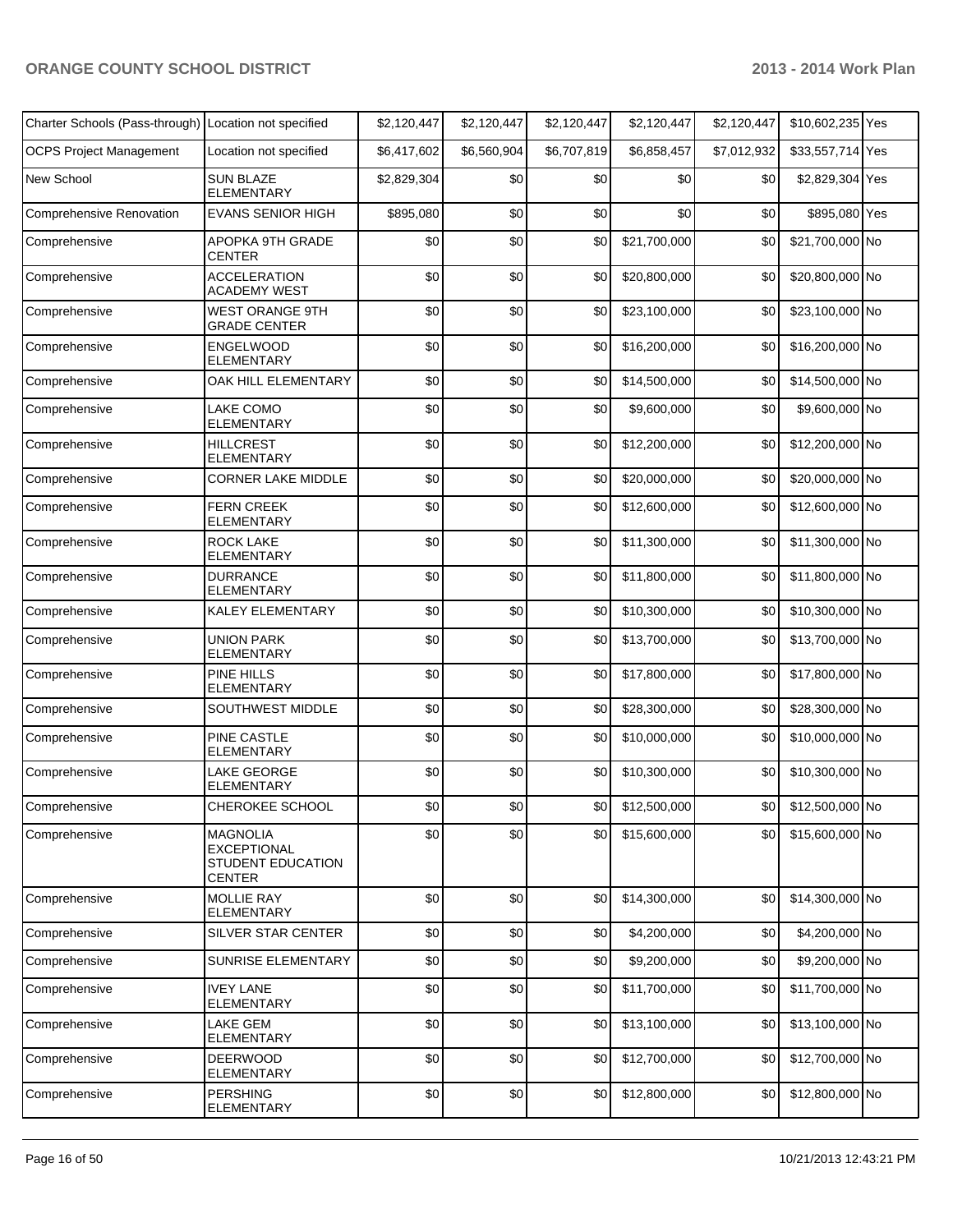| Comprehensive               | ROLLING HILLS<br><b>ELEMENTARY</b>                        | \$0                 | \$0          | \$0                           | \$14,800,000        | \$0           | \$14,800,000 No     |  |
|-----------------------------|-----------------------------------------------------------|---------------------|--------------|-------------------------------|---------------------|---------------|---------------------|--|
| Comprehensive               | <b>MEADOW WOODS</b><br><b>ELEMENTARY</b>                  | \$0                 | \$0          | \$0                           | \$14,300,000        | \$0           | \$14,300,000 No     |  |
| Comprehensive               | <b>VENTURA ELEMENTARY</b>                                 | \$0                 | \$0          | \$0                           | \$20,200,000        | \$0           | \$20,200,000 No     |  |
| Comprehensive               | <b>WILLIAM FRANGUS</b><br><b>ELEMENTARY</b>               | \$0                 | \$0          | \$0                           | \$16,900,000        | \$0           | \$16,900,000 No     |  |
| Comprehensive               | <b>WINEGARD</b><br><b>ELEMENTARY</b>                      | \$0                 | \$0          | \$0                           | \$8,400,000         | \$0           | \$8,400,000 No      |  |
| Comprehensive               | <b>CLARCONA</b><br><b>ELEMENTARY</b>                      | \$0                 | \$0          | \$0                           | \$19,600,000        | \$0           | \$19,600,000 No     |  |
| Comprehensive               | <b>MAXEY ELEMENTARY</b>                                   | \$0                 | \$0          | \$0                           | \$10,000,000        | \$0           | \$10,000,000 No     |  |
| Comprehensive               | PINAR ELEMENTARY                                          | \$0                 | \$0          | \$0                           | \$10,800,000        | \$0           | \$10,800,000 No     |  |
| Comprehensive               | <b>GATEWAY SCHOOL</b>                                     | \$0                 | \$0          | \$0                           | \$8,300,000         | \$0           | \$8,300,000 No      |  |
| Comprehensive               | <b>HIDDEN OAKS</b><br><b>ELEMENTARY</b>                   | \$0                 | \$0          | \$0                           | \$16,400,000        | \$0           | \$16,400,000 No     |  |
| Comprehensive               | <b>MEADOW WOODS</b><br><b>MIDDLE</b>                      | \$0                 | \$0          | \$0                           | \$18,400,000        | \$0           | \$18,400,000 No     |  |
| Comprehensive               | <b>MID-FLORIDA</b><br>TECHNICAL INSTITUTE                 | \$0                 | \$0          | \$0                           | \$61,600,000        | \$0           | \$61,600,000 No     |  |
| Comprehensive               | <b>WESTSIDE</b><br>VOCATIONAL-<br><b>TECHNICAL CENTER</b> | \$0                 | \$0          | \$0                           | \$18,500,000        | \$0           | \$18,500,000 No     |  |
| Comprehensive               | <b>WINTER PARK ADULT</b><br><b>VOCATIONAL CENTER</b>      | \$0                 | \$0          | \$0                           | \$11,700,000        | \$0           | \$11,700,000 No     |  |
| Comprehensive               | ORLANDO VOCATIONAL<br>-TECHNICAL CENTER                   | \$0                 | \$0          | \$0                           | \$21,400,000        | \$0           | \$21,400,000 No     |  |
| Comprehensive               | <b>HUNGERFORD</b><br><b>ELEMENTARY</b>                    | \$0                 | \$0          | \$0                           | \$10,600,000        | \$0           | \$10,600,000 No     |  |
| <b>Contingency Reserve</b>  | Location not specified                                    | \$12,877,562        | \$13,360,105 | \$13,835,404                  | \$14,372,468        | \$15,005,981  | \$69,451,520 Yes    |  |
| <b>Ancillary Facilities</b> | Location not specified                                    | \$1,998,640         | \$0          | \$0                           | \$0                 | \$0           | \$1,998,640 Yes     |  |
|                             |                                                           | \$1,010,793,1<br>34 |              | \$640,039,248   \$510,415,459 | \$1,017,537,3<br>93 | \$339,900,435 | \$3,518,685,6<br>69 |  |

#### **Additional Project Schedules**

Any projects that are not identified in the last approved educational plant survey.

| <b>Project Description</b>           | Location                         | <b>Num</b> | 2013 - 2014<br>Classroom   Actual Budget | 2014 - 2015<br>Projected | $2015 - 2016$<br>Projected | 2016 - 2017<br>Projected | 2017 - 2018<br>Projected | <b>Total</b> | <b>Funded</b> |
|--------------------------------------|----------------------------------|------------|------------------------------------------|--------------------------|----------------------------|--------------------------|--------------------------|--------------|---------------|
| Project description not<br>specified | <b>Location not</b><br>specified |            | \$0                                      | \$0                      | \$0                        | \$0                      | \$0                      |              | \$0 No        |
|                                      |                                  |            | \$0                                      | \$0                      | \$0                        | \$0                      | \$0                      | \$O          |               |

#### **Non Funded Growth Management Project Schedules**

Schedule indicating which projects, due to planned development, that CANNOT be funded from current revenues projected over the next five years.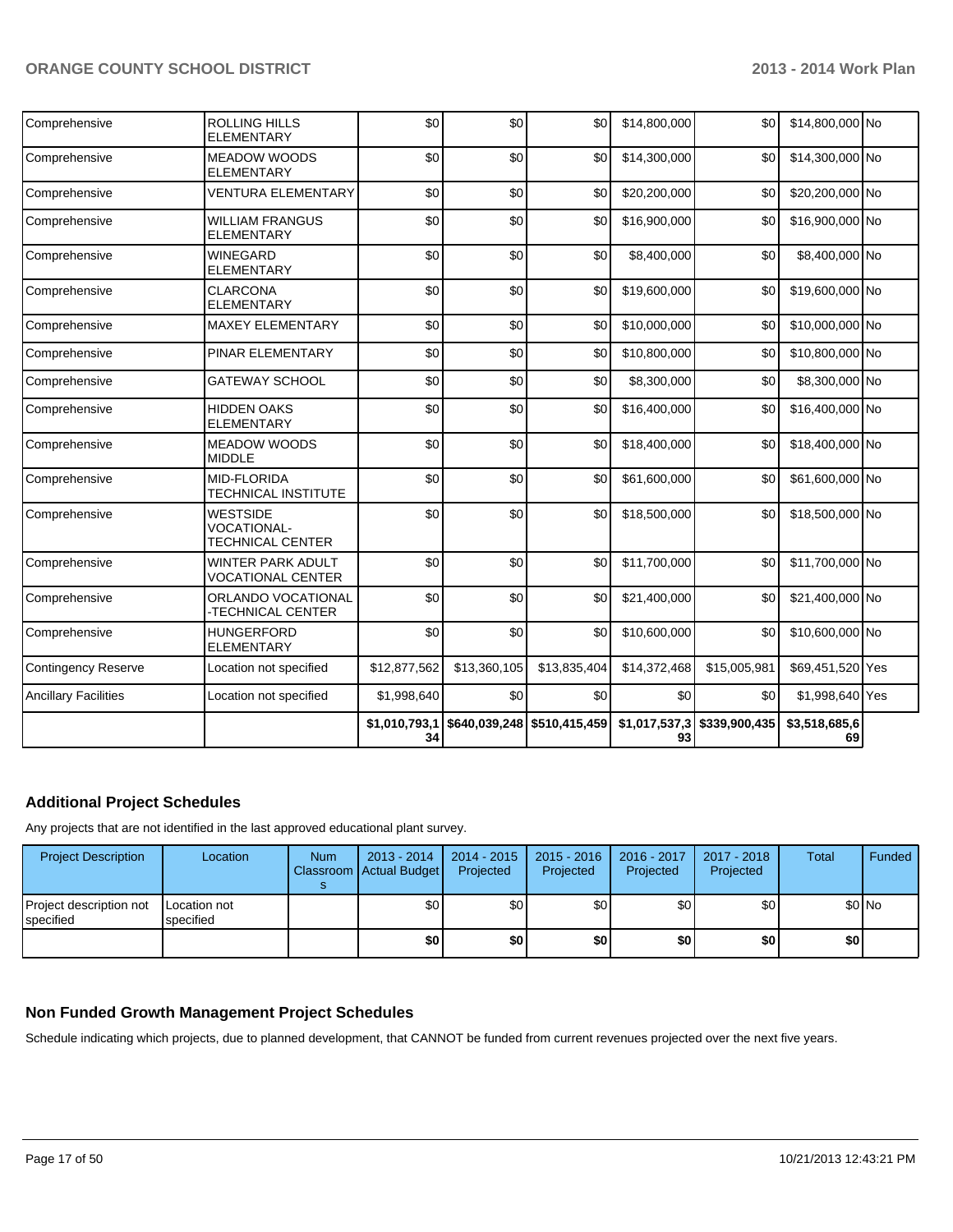Nothing reported for this section.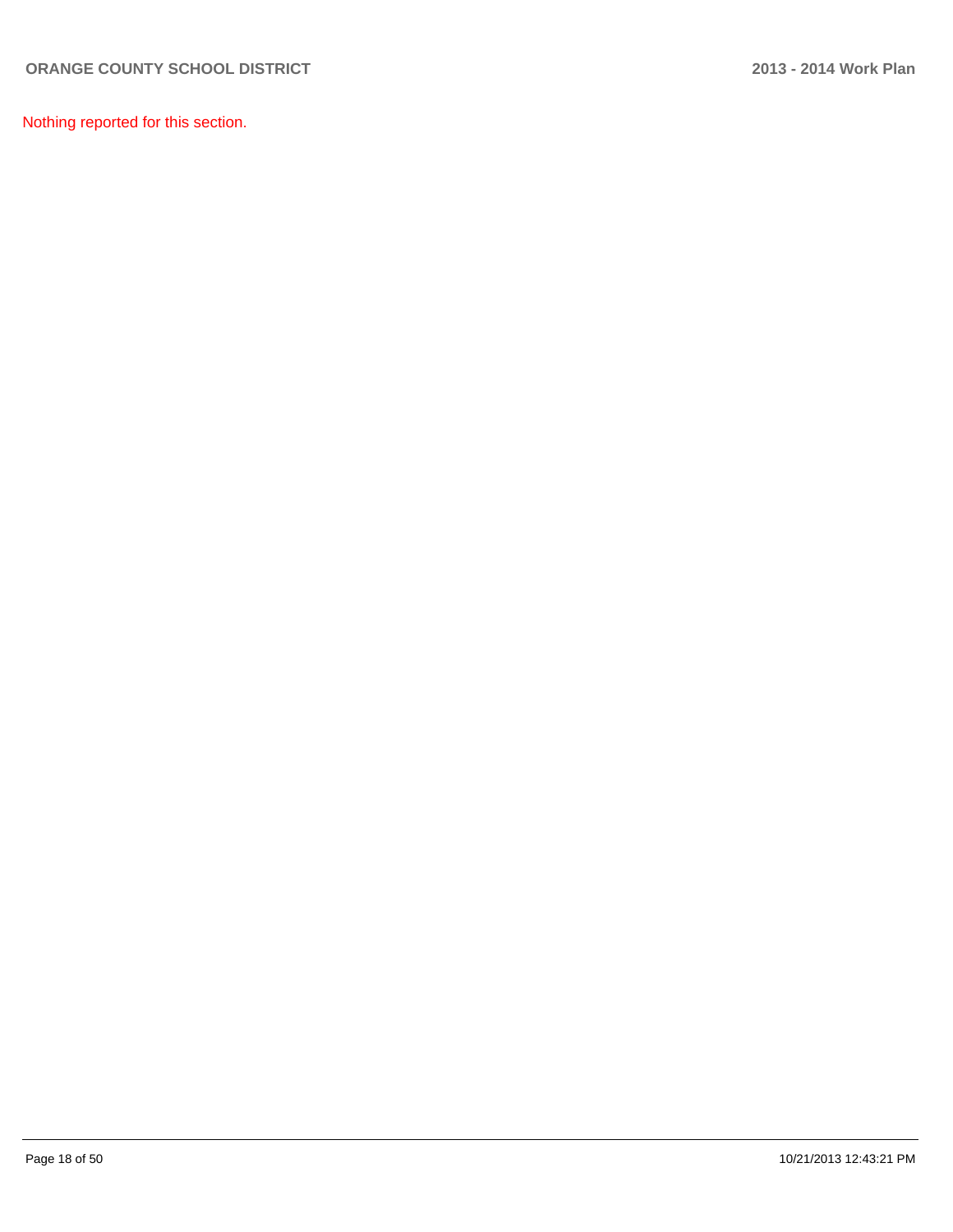### **Capacity Tracking**

| Location                                                          | $2013 -$<br>2014 Satis.<br>Stu. Sta. | Actual<br>$2013 -$<br><b>2014 FISH</b><br>Capacity | Actual<br>$2012 -$<br>2013<br><b>COFTE</b> | # Class<br><b>Rooms</b> | Actual<br>Average<br>$2013 -$<br>2014 Class<br><b>Size</b> | Actual<br>$2013 -$<br>2014<br><b>Utilization</b> | <b>New</b><br>Stu.<br>Capacity | <b>New</b><br>Rooms to<br>be<br>Added/Re<br>moved | Projected<br>$2017 -$<br>2018<br><b>COFTE</b> | Projected<br>$2017 -$<br>2018<br><b>Utilization</b> | Projected<br>$2017 -$<br>2018 Class<br><b>Size</b> |
|-------------------------------------------------------------------|--------------------------------------|----------------------------------------------------|--------------------------------------------|-------------------------|------------------------------------------------------------|--------------------------------------------------|--------------------------------|---------------------------------------------------|-----------------------------------------------|-----------------------------------------------------|----------------------------------------------------|
| <b>BOONE SENIOR HIGH</b>                                          | 3,469                                | 3,295                                              | 2,750                                      | 144                     | 19                                                         | 83.00 %                                          | $-166$                         | $-7$                                              | 2,790                                         | 89.00 %                                             | 20                                                 |
| <b>EDGEWATER SENIOR</b><br>HIGH                                   | 2,440                                | 2,318                                              | 1,665                                      | 104                     | 16                                                         | 72.00 %                                          | $\Omega$                       | $\Omega$                                          | 1,800                                         | 78.00 %                                             | 17                                                 |
| <b>HOWARD MIDDLE</b>                                              | 1,305                                | 1,174                                              | 907                                        | 53                      | 17                                                         | 77.00 %                                          | $\Omega$                       | $\Omega$                                          | 1,180                                         | 101.00%                                             | 22                                                 |
| CHEROKEE SCHOOL                                                   | 359                                  | 359                                                | 56                                         | 35                      | 2                                                          | 16.00 %                                          | 0                              | $\Omega$                                          | 75                                            | 21.00%                                              | $\overline{2}$                                     |
| <b>MEMORIAL MIDDLE</b><br><b>SCHOOL</b>                           | 1,324                                | 1,191                                              | 760                                        | 54                      | 14                                                         | 64.00 %                                          | $\Omega$                       | $\Omega$                                          | 851                                           | 71.00%                                              | 16                                                 |
| <b>FERN CREEK</b><br><b>ELEMENTARY</b>                            | 594                                  | 594                                                | 342                                        | 31                      | 11                                                         | 57.00 %                                          | -54                            | -3                                                | 405                                           | 75.00 %                                             | 14                                                 |
| <b>SUN BLAZE</b><br>ELEMENTARY                                    | 852                                  | $\Omega$                                           | $\Omega$                                   | 47                      | $\mathbf 0$                                                | 0.00 %                                           | 886                            | $\mathbf{3}$                                      | 855                                           | 97.00 %                                             | 17                                                 |
| <b>HACKNEY PRAIRIE</b><br>ELEMENTARY SCHOOL                       | 884                                  | $\Omega$                                           | $\Omega$                                   | 51                      | 0                                                          | 0.00%                                            | 1,072                          | 12                                                | 1,060                                         | 99.00 %                                             | 17                                                 |
| <b>KEENE'S CROSSING</b><br><b>ELEMENTARY SCHOOL</b>               | 895                                  | 895                                                | 800                                        | 49                      | 16                                                         | 89.00 %                                          | 0                              | $\Omega$                                          | 1,049                                         | 117.00 %                                            | 21                                                 |
| FORSYTH WOODS<br><b>ELEMENTARY</b>                                | 862                                  | 862                                                | 654                                        | 47                      | 14                                                         | 76.00 %                                          | $\Omega$                       | $\Omega$                                          | 661                                           | 77.00 %                                             | 14                                                 |
| <b>WETHERBEE</b><br>ELEMENTARY SCHOOL                             | 827                                  | 827                                                | 703                                        | 45                      | 16                                                         | 85.00 %                                          | 54                             | $\mathbf{3}$                                      | 790                                           | 90.00 %                                             | 16                                                 |
| LAKE NONA MIDDLE<br><b>SCHOOL</b>                                 | 1,504                                | 1,353                                              | 1,280                                      | 62                      | 21                                                         | 95.00 %                                          | 436                            | 22                                                | 1,646                                         | 92.00 %                                             | 20                                                 |
| <b>SUNRIDGE</b><br><b>ELEMENTARY</b>                              | 859                                  | 859                                                | 705                                        | 47                      | 15                                                         | 82.00 %                                          | 252                            | 14                                                | 1,021                                         | 92.00 %                                             | 17                                                 |
| SUNRIDGE MIDDLE                                                   | 1,352                                | 1,216                                              | 1,103                                      | 55                      | 20                                                         | 91.00 %                                          | 297                            | 15                                                | 1,353                                         | 89.00 %                                             | 19                                                 |
| <b>CATALINA</b><br>ELEMENTARY SCHOOL<br>(NEW)                     | 824                                  | 824                                                | 642                                        | 42                      | 15                                                         | 78.00 %                                          | 72                             | 4                                                 | 850                                           | 95.00 %                                             | 18                                                 |
| <b>AVALON CENTER FOR</b><br><b>TECHNICAL</b><br><b>EXCELLENCE</b> | 496                                  | 496                                                | 19                                         | 22                      | 1                                                          | 4.00 %                                           | $\Omega$                       | $\Omega$                                          | $\Omega$                                      | 0.00%                                               | 0                                                  |
| <b>WESTBROOKE</b><br>ELEMENTARY SCHOOL                            | 842                                  | 842                                                | 644                                        | 43                      | 15                                                         | 77.00 %                                          | 0                              | $\Omega$                                          | 606                                           | 72.00%                                              | 14                                                 |
| TIMBER LAKES<br>ELEMENTARY                                        | 838                                  | 838                                                | 780                                        | 43                      | 18                                                         | 93.00 %                                          | 36                             | $\overline{2}$                                    | 776                                           | 89.00 %                                             | 17                                                 |
| LAKE NONA HIGH<br><b>SCHOOL</b>                                   | 2,955                                | 2,807                                              | 1,786                                      | 120                     | 15                                                         | 64.00 %                                          | 0                              | $\overline{0}$                                    | 2,300                                         | 82.00 %                                             | 19                                                 |
| <b>EAST RIVER HIGH</b><br><b>SCHOOL</b>                           | 3,161                                | 3,002                                              | 1,739                                      | 128                     | 14                                                         | 58.00 %                                          | $\overline{0}$                 | $\overline{0}$                                    | 1,500                                         | 50.00 %                                             | 12                                                 |
| <b>SUNSET PARK</b><br>ELEMENTARY SCHOOL                           | 1,324                                | 1,324                                              | 1,059                                      | 70                      | 15                                                         | 80.00 %                                          | 0                              | $\overline{0}$                                    | 1,505                                         | 114.00 %                                            | 22                                                 |
| <b>MOSS PARK</b><br><b>ELEMENTARY SCHOOL</b>                      | 1,130                                | 1,130                                              | 1,131                                      | 59                      | 19                                                         | 100.00 %                                         | 0                              | $\overline{0}$                                    | 1,281                                         | 113.00 %                                            | 22                                                 |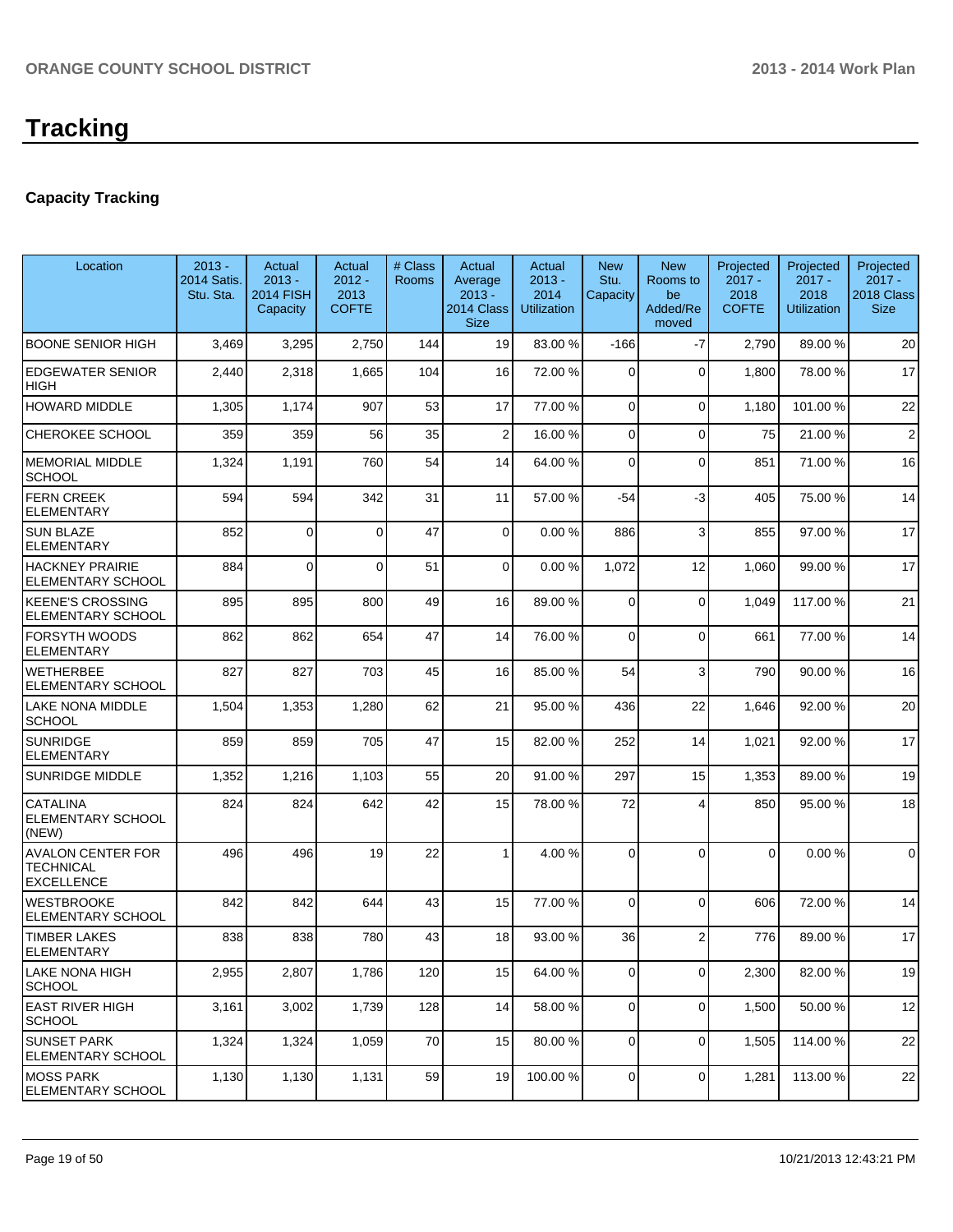| <b>BRIDGEWATER MIDDLE</b><br><b>SCHOOL</b>                  | 1,725 | 1,552 | 1,105 | 70  | 16              | 71.00 % | 337            | 17             | 1,700 | 90.00 % | 20             |
|-------------------------------------------------------------|-------|-------|-------|-----|-----------------|---------|----------------|----------------|-------|---------|----------------|
| AUDUBON PARK<br><b>ELEMENTARY SCHOOL</b><br><b>RELIEF</b>   | 1,310 | 1,310 | 1,154 | 69  | 17              | 88.00 % | $\Omega$       | $\mathbf 0$    | 1,230 | 94.00 % | 18             |
| <b>WEKIVA HIGH SCHOOL</b>                                   | 2,945 | 2,797 | 2,061 | 120 | 17              | 74.00 % | $\Omega$       | $\mathbf 0$    | 2,050 | 73.00 % | 17             |
| <b>COLUMBIA</b><br><b>ELEMENTARY SCHOOL</b><br>(NEW)        | 1,130 | 1,130 | 1,088 | 59  | 18 <sup>1</sup> | 96.00 % | $\Omega$       | $\Omega$       | 1.040 | 92.00%  | 18             |
| <b>SOUTH CREEK MIDDLE</b>                                   | 1,250 | 1,125 | 1,010 | 52  | 19              | 90.00 % | 198            | 10             | 1,195 | 90.00 % | 19             |
| <b>VISTA LAKES</b><br><b>ELEMENTARY</b>                     | 1,116 | 1,116 | 1,015 | 59  | 17              | 91.00 % | -216           | $-12$          | 750   | 83.00 % | 16             |
| WYNDHAM LAKES<br><b>ELEMENTARY</b>                          | 990   | 990   | 858   | 52  | 17              | 87.00 % | 54             | 3              | 944   | 90.00%  | 17             |
| <b>WOLF LAKE MIDDLE</b>                                     | 1,387 | 1,248 | 1,153 | 58  | 20 <sub>l</sub> | 92.00 % | 142            | 8              | 1,295 | 93.00%  | 20             |
| MILLENNIA<br>ELEMENTARY                                     | 1,152 | 1,152 | 937   | 61  | 15              | 81.00 % | $\Omega$       | 0              | 1,067 | 93.00 % | 17             |
| <b>AVALON MIDDLE</b><br><b>SCHOOL</b>                       | 1,806 | 1,625 | 1,621 | 75  | 22              | 100.00% | 475            | 24             | 1,910 | 91.00%  | 19             |
| <b>SAND LAKE</b><br><b>ELEMENTARY</b>                       | 828   | 828   | 429   | 43  | 10 <sup>1</sup> | 52.00 % | $\Omega$       | $\mathbf 0$    | 529   | 64.00 % | 12             |
| <b>EAST LAKE</b><br><b>ELEMENTARY SCHOOL</b>                | 792   | 792   | 620   | 40  | 16              | 78.00 % | -36            | $-2$           | 607   | 80.00%  | 16             |
| WHISPERING OAK<br><b>ELEMENTARY SCHOOL</b>                  | 947   | 947   | 722   | 49  | 15              | 76.00 % | $-72$          | -4             | 718   | 82.00 % | 16             |
| <b>I</b> WOLF LAKE<br><b>ELEMENTARY</b>                     | 1,278 | 1,278 | 1,099 | 68  | 16              | 86.00 % | $-54$          | -3             | 1,064 | 87.00 % | 16             |
| <b>STONE LAKES</b><br>ELEMENTARY                            | 882   | 882   | 781   | 46  | 17              | 89.00 % | $-54$          | -3             | 591   | 71.00 % | 14             |
| <b>CASTLE CREEK</b><br>ELEMENTARY                           | 828   | 828   | 774   | 43  | 18              | 93.00 % | 126            | $\overline{7}$ | 830   | 87.00 % | 17             |
| IWEST OAKS<br>ELEMENTARY                                    | 898   | 898   | 605   | 47  | 13              | 67.00 % | -144           | -8             | 509   | 68.00%  | 13             |
| <b>WEST CREEK</b><br><b>ELEMENTARY</b>                      | 938   | 938   | 705   | 49  | 14              | 75.00 % | -162           | -9             | 561   | 72.00 % | 14             |
| <b>ANDOVER</b><br><b>ELEMENTARY SCHOOL</b>                  | 954   | 954   | 717   | 49  | 15              | 75.00 % | $-36$          | $-2$           | 745   | 81.00%  | 16             |
| OCOEE HIGH SCHOOL                                           | 2,974 | 2,825 | 2,222 | 123 | 18              | 79.00 % | $-48$          | $-2$           | 2,390 | 86.00 % | 20             |
| <b>FREEDOM MIDDLE</b><br><b>SCHOOL</b>                      | 1,414 | 1,272 | 1,065 | 59  | 18 <sup>l</sup> | 84.00 % | $-59$          | $-3$           | 1,060 | 87.00%  | 19             |
| <b>LEGACY MIDDLE</b>                                        | 1,264 | 1,137 | 841   | 51  | 16              | 74.00 % | $\Omega$       | $\mathbf 0$    | 766   | 67.00%  | 15             |
| <b>THORNEBROOKE</b><br><b>ELEMENTARY</b>                    | 870   | 870   | 718   | 45  | 16              | 82.00 % | $-126$         | $-7$           | 499   | 67.00%  | 13             |
| <b>BLANKNER K-8 SCHOOL</b>                                  | 1,249 | 1,124 | 984   | 60  | 16              | 88.00 % | 20             | 1              | 1,047 | 92.00%  | 17             |
| <b>COMMUNITY</b><br><b>EDUCATION PARTNERS</b><br>-WEST(OBT) | 684   | 684   | 167   | 30  | $6 \mid$        | 24.00 % | 0              | 0              | 271   | 40.00 % | 9              |
| COMMUNITY<br><b>EDUCATION PARTNERS</b><br>-EAST (SEMORAN)   | 618   | 618   | 275   | 27  | 10 <sup>1</sup> | 44.00 % | $\overline{0}$ | $\mathbf 0$    | 190   | 31.00%  | $\overline{7}$ |
| <b>FREEDOM SENIOR</b><br> HIGH                              | 3,362 | 3,193 | 3,011 | 137 | 22              | 94.00 % | $\overline{0}$ | 0              | 2,880 | 90.00%  | 21             |
| <b>EAGLE'S NEST</b><br><b>ELEMENTARY</b>                    | 758   | 758   | 643   | 39  | 16              | 85.00 % | 18             | 1              | 658   | 85.00%  | 16             |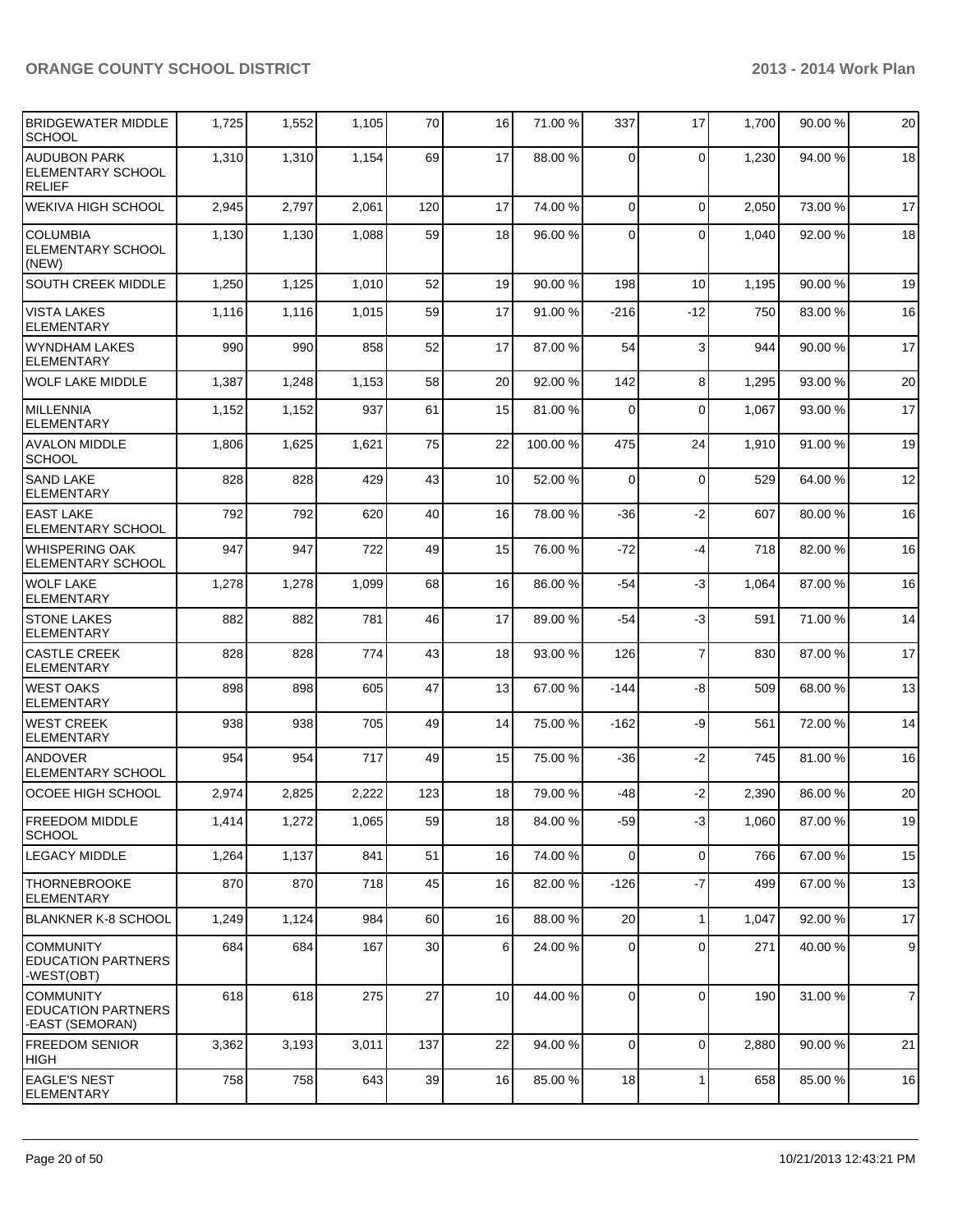| TIMBER CREEK SENIOR<br><b>HIGH</b>          | 3,671 | 3,487 | 2,943 | 149 | 20 <sub>l</sub> | 84.00 %  | $-190$          | -8             | 3,000          | 91.00 %  | 21             |
|---------------------------------------------|-------|-------|-------|-----|-----------------|----------|-----------------|----------------|----------------|----------|----------------|
| <b>OLYMPIA SENIOR HIGH</b>                  | 3,546 | 3,368 | 2,736 | 145 | 19              | 81.00 %  | $\Omega$        | $\overline{0}$ | 3,081          | 91.00%   | 21             |
| <b>ODYSSEY MIDDLE</b>                       | 1,371 | 1,233 | 958   | 56  | 17              | 78.00 %  | -99             | $-5$           | 1,035          | 91.00%   | 20             |
| <b>THREE POINTS</b><br><b>ELEMENTARY</b>    | 830   | 830   | 679   | 43  | 16              | 82.00 %  | $-72$           | $-4$           | 558            | 74.00%   | 14             |
| <b>AVALON ELEMENTARY</b>                    | 1,006 | 1,006 | 926   | 53  | 17              | 92.00 %  | 108             | 6              | 930            | 83.00 %  | 16             |
| <b>CAMELOT</b><br><b>ELEMENTARY</b>         | 754   | 754   | 561   | 39  | 14              | 74.00 %  | $\Omega$        | 0              | 630            | 84.00%   | 16             |
| <b>CHAIN OF LAKES</b><br><b>MIDDLE</b>      | 1,636 | 1,472 | 1,396 | 66  | 21              | 95.00 %  | 20              | $\overline{2}$ | 1,380          | 92.00 %  | 20             |
| <b>LAWTON CHILES</b><br><b>ELEMENTARY</b>   | 979   | 979   | 714   | 50  | 14              | 73.00 %  | $-162$          | -9             | 602            | 74.00%   | 15             |
| <b>OAKSHIRE</b><br>ELEMENTARY               | 968   | 968   | 616   | 50  | 12              | 64.00 %  | $-216$          | $-12$          | 582            | 77.00 %  | 15             |
| NORTHLAKE PARK<br><b>ELEMENTARY</b>         | 878   | 878   | 1,183 | 46  | 26              | 135.00 % | $\Omega$        | $\mathbf 0$    | 1,008          | 115.00 % | 22             |
| <b>ENDEAVOR</b><br><b>ELEMENTARY</b>        | 938   | 938   | 762   | 49  | 16              | 81.00%   | $-54$           | $-3$           | 653            | 74.00%   | 14             |
| <b>CITRUS ELEMENTARY</b>                    | 902   | 902   | 708   | 47  | 15              | 78.00 %  | $-144$          | -8             | 535            | 71.00%   | 14             |
| MEADOW WOODS<br>MIDDLE                      | 1,697 | 1,527 | 1,177 | 71  | 17              | 77.00 %  | $-317$          | $-16$          | 964            | 80.00%   | 18             |
| <b>RIVERDALE</b><br><b>ELEMENTARY</b>       | 715   | 715   | 655   | 39  | 17              | 92.00 %  | 126             | $\overline{7}$ | 758            | 90.00%   | 16             |
| <b>LAKE GEM</b><br><b>ELEMENTARY</b>        | 964   | 964   | 903   | 53  | 17              | 94.00 %  | $-18$           | $-1$           | 843            | 89.00 %  | 16             |
| <b>PINEWOOD</b><br><b>ELEMENTARY</b>        | 853   | 853   | 607   | 46  | 13              | 71.00 %  | $-126$          | $-7$           | 591            | 81.00%   | 15             |
| <b>LAKE GEORGE</b><br><b>ELEMENTARY</b>     | 689   | 689   | 606   | 38  | 16              | 88.00 %  | 54              | 3              | 645            | 87.00%   | 16             |
| LAKEVILLE<br><b>ELEMENTARY</b>              | 913   | 913   | 882   | 50  | 18              | 97.00 %  | $-18$           | $-1$           | 765            | 85.00 %  | 16             |
| <b>DISCOVERY MIDDLE</b>                     | 1,410 | 1,269 | 847   | 60  | 14              | 67.00 %  | $-218$          | $-11$          | 710            | 68.00 %  | 14             |
| LAKE WHITNEY<br><b>ELEMENTARY</b>           | 874   | 874   | 622   | 48  | 13              | 71.00 %  | $-241$          | $-14$          | 458            | 72.00 %  | 13             |
| <b>SUNRISE ELEMENTARY</b>                   | 663   | 663   | 470   | 37  | 13              | 71.00 %  | $\overline{0}$  | 0              | 336            | 51.00 %  | 9              |
| SOUTHWOOD<br> ELEMENTARY                    | 715   | 715   | 674   | 39  | 17 <sup>1</sup> | 94.00 %  | $-72$           | $-4$           | 492            | 77.00 %  | 14             |
| <b>ROSEMONT</b><br> ELEMENTARY              | 932   | 932   | 837   | 51  | 16              | 90.00 %  | -72             | $-4$           | 739            | 86.00%   | 16             |
| <b>CORNER LAKE MIDDLE</b>                   | 1,373 | 1,235 | 1,228 | 58  | 21              | 99.00 %  | 80              | 4              | 1,200          | 91.00%   | 19             |
| HUNTERS CREEK<br><b>ELEMENTARY</b>          | 898   | 898   | 821   | 49  | 17              | 91.00 %  | 18 <sup>1</sup> | 1              | 743            | 81.00%   | 15             |
| ICYPRESS SPRINGS<br><b>ELEMENTARY</b>       | 832   | 832   | 728   | 46  | 16              | 87.00 %  | $\overline{0}$  | 0              | 645            | 78.00 %  | 14             |
| <b>GOTHA MIDDLE</b>                         | 1,655 | 1,489 | 1,328 | 70  | 19              | 89.00 %  | $-60$           | $-3$           | 1,280          | 90.00 %  | 19             |
| <b>IACCELERATION</b><br><b>ACADEMY WEST</b> | 1,447 | 1,447 | 131   | 57  | $\overline{2}$  | 9.00%    | $\Omega$        | 0              | 134            | 9.00%    | $\mathbf{2}$   |
| WEST ORANGE 9TH<br><b>GRADE CENTER</b>      | 1,334 | 1,200 | 880   | 52  | 17              | 73.00 %  | $\overline{0}$  | $\mathbf 0$    | 1,200          | 100.00%  | 23             |
| APOPKA 9TH GRADE<br><b>CENTER</b>           | 1,216 | 1,216 | 426   | 53  | 8 <sup>1</sup>  | 35.00 %  | $-300$          | $-12$          | $\overline{0}$ | 0.00%    | $\overline{0}$ |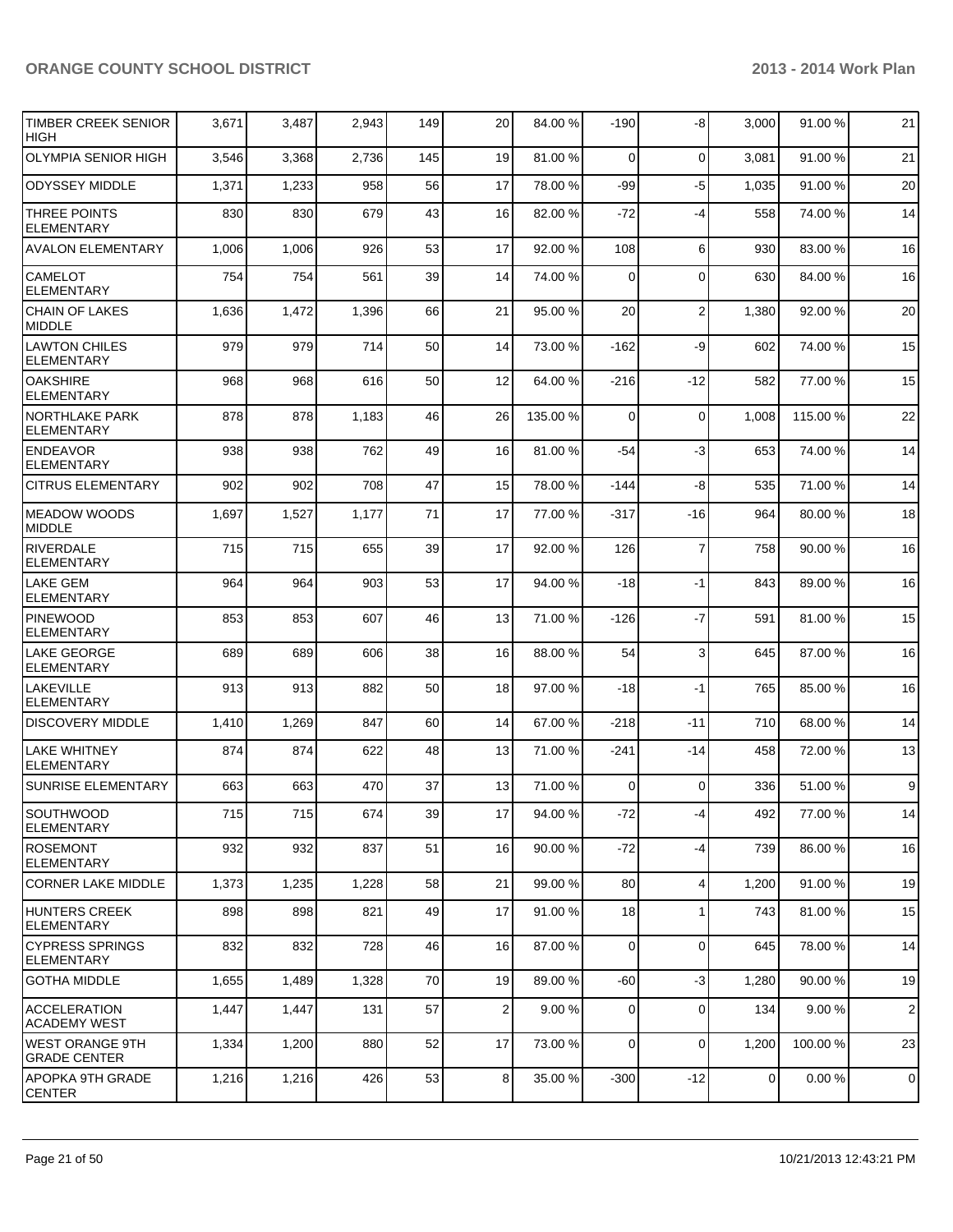| <b>ECCLESTON</b><br><b>ELEMENTARY</b>                                       | 1,216    | 1,216    | 431      | 64  | $\overline{7}$ | 35.00 %  | $-532$   | $-30$          | 656         | 96.00%  | 19             |
|-----------------------------------------------------------------------------|----------|----------|----------|-----|----------------|----------|----------|----------------|-------------|---------|----------------|
| <b>WINTER PARK ADULT</b><br><b>VOCATIONAL CENTER</b>                        | 961      | 1,441    | 5        | 42  | $\Omega$       | 0.00%    | $\Omega$ | $\mathbf 0$    | 13          | 1.00%   | $\overline{0}$ |
| <b>WASHINGTON SHORES</b><br><b>ELEMENTARY</b>                               | 547      | 547      | 467      | 29  | 16             | 85.00 %  | 137      | $\overline{7}$ | 505         | 74.00%  | 14             |
| <b>CARVER MIDDLE</b>                                                        | 1,470    | 1,323    | 773      | 62  | 12             | 58.00 %  | $-323$   | $-14$          | 780         | 78.00 % | 16             |
| <b>RICHMOND HEIGHTS</b><br><b>ELEMENTARY</b>                                | 687      | 687      | 266      | 37  | $\overline{7}$ | 39.00 %  | $\Omega$ | $\Omega$       | $\Omega$    | 0.00%   | $\mathbf 0$    |
| <b>HUNTERS CREEK</b><br><b>MIDDLE</b>                                       | 1,077    | 969      | 1,136    | 48  | 24             | 117.00 % | 198      | 10             | 1,081       | 93.00 % | 19             |
| SHINGLE CREEK<br><b>ELEMENTARY</b>                                          | $\Omega$ | $\Omega$ | 1,102    | 0   | $\Omega$       | 0.00%    | 1,349    | 72             | 1,349       | 100.00% | 19             |
| <b>CYPRESS CREEK</b><br><b>SENIOR HIGH</b>                                  | 3,827    | 3,635    | 3,034    | 160 | 19             | 83.00 %  | 68       | 3              | 3,229       | 87.00 % | 20             |
| <b>PIEDMONT LAKES</b><br><b>MIDDLE</b>                                      | 1,809    | 1,628    | 1,190    | 76  | 16             | 73.00 %  | $-336$   | $-17$          | 1,131       | 88.00%  | 19             |
| JONES SENIOR HIGH                                                           | 1,693    | 1,608    | 790      | 69  | 11             | 49.00 %  | $\Omega$ | $\mathbf 0$    | 750         | 47.00%  | 11             |
| <b>WESTSIDE</b><br><b>VOCATIONAL-</b><br><b>TECHNICAL CENTER</b>            | 1,432    | 1,718    | 61       | 63  | 1              | 4.00 %   | $\Omega$ | $\Omega$       | 0           | 0.00%   | $\mathbf 0$    |
| <b>ROBERT F</b><br><b>HUNGERFORD</b><br>PREPARATORY HIGH<br><b>SCHOOL</b>   | 622      | $\Omega$ | $\Omega$ | 30  | $\Omega$       | 0.00%    | $-119$   | -5             | $\Omega$    | 0.00%   | $\overline{0}$ |
| <b>LIBERTY MIDDLE</b>                                                       | 1,753    | 1,577    | 1,073    | 75  | 14             | 68.00 %  | $-88$    | $-4$           | 989         | 66.00 % | 14             |
| MAGNOLIA<br><b>EXCEPTIONAL</b><br><b>STUDENT EDUCATION</b><br><b>CENTER</b> | 519      | 519      | 171      | 50  | $\overline{3}$ | 33.00 %  | $\Omega$ | $\Omega$       | 151         | 29.00 % | $\mathbf{3}$   |
| ORLANDO VOCATIONAL<br>-TECHNICAL CENTER                                     | 446      | 535      | 98       | 27  | 4              | 18.00 %  | $\Omega$ | $\Omega$       | $\mathbf 0$ | 0.00%   | $\overline{0}$ |
| <b>DR PHILLIPS</b><br><b>ELEMENTARY</b>                                     | 896      | 896      | 622      | 48  | 13             | 69.00 %  | $-246$   | $-15$          | 613         | 94.00%  | 19             |
| <b>DEERWOOD</b><br><b>ELEMENTARY</b>                                        | 812      | 812      | 499      | 44  | 11             | 61.00 %  | $-306$   | $-17$          | 409         | 81.00%  | 15             |
| <b>WILLIAM FRANGUS</b><br><b>ELEMENTARY</b>                                 | 882      | 882      | 637      | 49  | 13             | 72.00 %  | $-126$   | $-7$           | 621         | 82.00 % | 15             |
| PALMETTO<br><b>ELEMENTARY</b>                                               | 1,271    | 1,271    | 1,065    | 69  | 15             | 84.00 %  | $\Omega$ | $\Omega$       | 1,130       | 89.00 % | 16             |
| OAK HILL ELEMENTARY                                                         | 480      | 480      | 490      | 27  | 18             | 102.00%  | 108      | 6              | 507         | 86.00%  | 15             |
| WEST ORANGE SENIOR<br><b>HIGH</b>                                           | 3,152    | 2,994    | 2,475    | 128 | 19             | 83.00 %  | 309      | 13             | 2,870       | 87.00 % | 20             |
| <b>APOPKA SENIOR HIGH</b>                                                   | 3,402    | 3,231    | 2,833    | 139 | 20             | 88.00 %  | $\Omega$ | $\mathbf 0$    | 3,100       | 96.00%  | 22             |
| <b>OCOEE ELEMENTARY</b>                                                     | 746      | 746      | 812      | 39  | 21             | 109.00%  | 86       | $\overline{7}$ | 783         | 94.00%  | 17             |
| PINAR ELEMENTARY                                                            | 673      | 673      | 496      | 36  | 14             | 74.00 %  | $\Omega$ | $\mathbf 0$    | 462         | 69.00 % | 13             |
| <b>ALOMA ELEMENTARY</b>                                                     | 806      | 806      | 492      | 41  | 12             | 61.00 %  | $-162$   | -9             | 456         | 71.00 % | 14             |
| <b>WINTER PARK SENIOR</b><br> HIGH                                          | 3,027    | 2,875    | 2,318    | 125 | 19             | 81.00 %  | $-142$   | $-6$           | 2,117       | 77.00 % | 18             |
| <b>IVEY LANE</b><br><b>ELEMENTARY</b>                                       | 658      | 658      | 316      | 35  | 9              | 48.00 %  | $-162$   | -9             | 344         | 69.00 % | 13             |
| <b>RIDGEWOOD PARK</b><br><b>ELEMENTARY</b>                                  | 896      | 896      | 761      | 48  | 16             | 85.00 %  | 18       | $\mathbf{1}$   | 820         | 90.00%  | 17             |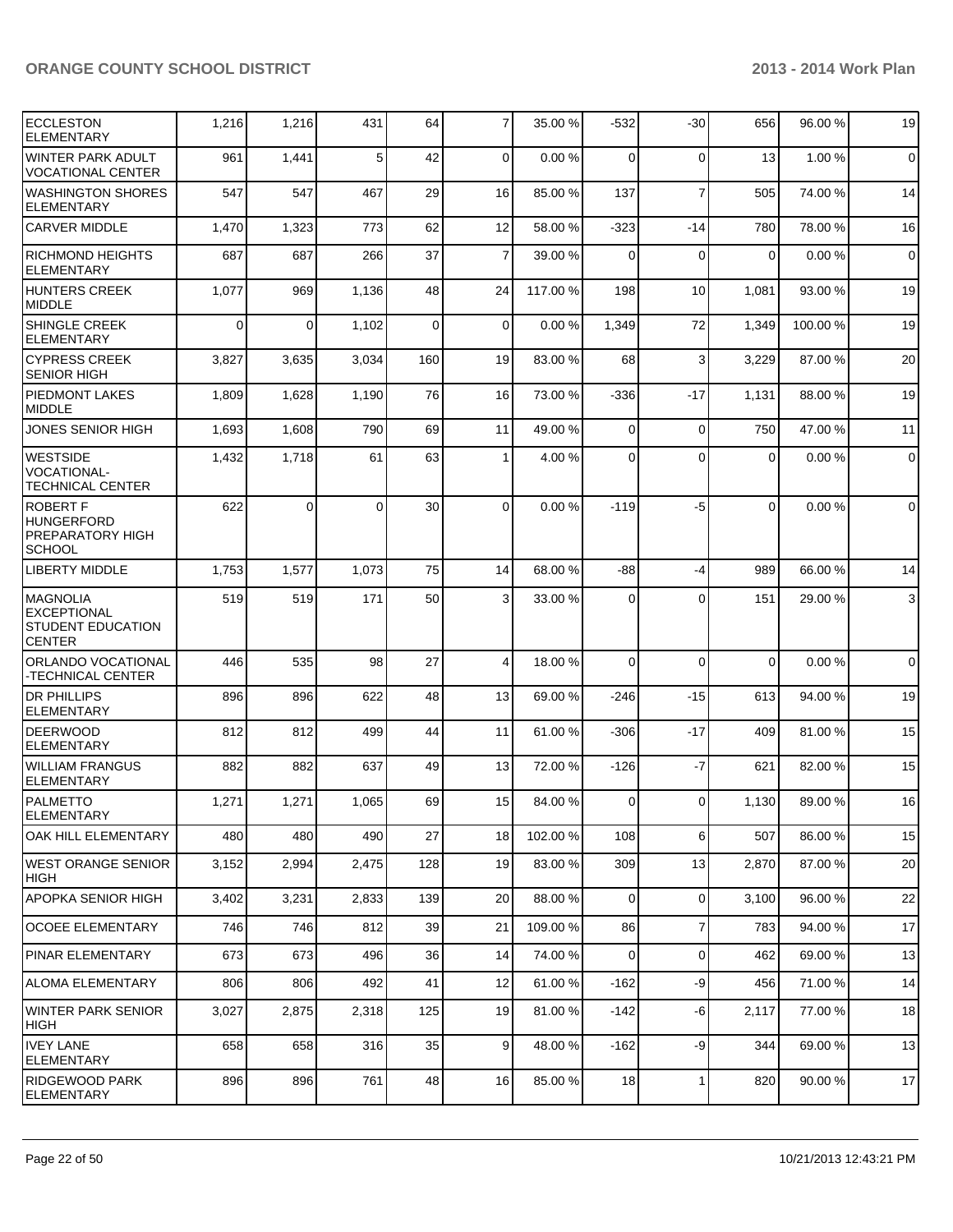| SHENANDOAH<br><b>ELEMENTARY</b>                  | 810   | 810         | 552      | 43  | 13              | 68.00 % | $-90$          | $-5$           | 456   | 63.00 % | 12             |
|--------------------------------------------------|-------|-------------|----------|-----|-----------------|---------|----------------|----------------|-------|---------|----------------|
| <b>HIDDEN OAKS</b><br><b>ELEMENTARY</b>          | 936   | 936         | 507      | 52  | 10              | 54.00 % | $-216$         | $-12$          | 545   | 76.00 % | 14             |
| APOPKA ELEMENTARY                                | 1,046 | 1,046       | 708      | 54  | 13              | 68.00 % | $-214$         | -8             | 788   | 95.00 % | 17             |
| <b>MAXEY ELEMENTARY</b>                          | 560   | 560         | 265      | 30  | $\mathsf{g}$    | 47.00 % | $-252$         | $-14$          | 236   | 77.00 % | 15             |
| <b>ORANGE CENTER</b><br><b>ELEMENTARY</b>        | 483   | 483         | 225      | 26  | $\mathsf{g}$    | 47.00 % | $\Omega$       | $\mathbf 0$    | 189   | 39.00 % | $\overline{7}$ |
| <b>HUNGERFORD</b><br><b>ELEMENTARY</b>           | 594   | 594         | 266      | 33  | 8 <sup>1</sup>  | 45.00 % | $-90$          | $-5$           | 321   | 64.00%  | 11             |
| <b>WHEATLEY</b><br><b>ELEMENTARY</b>             | 815   | 815         | 281      | 43  | $\overline{7}$  | 34.00 % | $-315$         | $-18$          | 297   | 59.00 % | 12             |
| <b>CONWAY MIDDLE</b>                             | 1,465 | 1,318       | 1,058    | 62  | 17              | 80.00 % | $\Omega$       | $\mathbf 0$    | 1,110 | 84.00%  | 18             |
| <b>DOMMERICH</b><br><b>ELEMENTARY</b>            | 747   | 747         | 612      | 41  | 15              | 82.00 % | $-108$         | -6             | 497   | 78.00 % | 14             |
| <b>LAKE SYBELIA</b><br><b>ELEMENTARY</b>         | 717   | 717         | 618      | 41  | 15              | 86.00 % | $-54$          | $-3$           | 576   | 87.00 % | 15             |
| <b>WINDERMERE</b><br><b>ELEMENTARY</b>           | 1,004 | 1,004       | 774      | 53  | 15              | 77.00 % | $-162$         | -9             | 576   | 68.00 % | 13             |
| <b>MEADOWBROOK</b><br>MIDDLE SCHOOL              | 1,581 | 1,422       | 1,057    | 64  | 17              | 74.00 % | $-178$         | -9             | 923   | 74.00 % | 17             |
| <b>RIVERSIDE</b><br><b>ELEMENTARY</b>            | 918   | 918         | 582      | 47  | 12              | 63.00 % | $-88$          | $-1$           | 579   | 70.00%  | 13             |
| SADLER ELEMENTARY                                | 885   | 885         | 740      | 46  | 16              | 84.00 % | $\overline{0}$ | $\mathbf 0$    | 820   | 93.00 % | 18             |
| <b>JACKSON MIDDLE</b>                            | 1,559 | 1,403       | 1,349    | 65  | 21              | 96.00 % | $\overline{0}$ | $\mathbf 0$    | 1,359 | 97.00 % | 21             |
| <b>MID-FLORIDA</b><br><b>TECHNICAL INSTITUTE</b> | 2,029 | 2,434       | 136      | 105 | 1 <sup>1</sup>  | 6.00%   | $\Omega$       | $\Omega$       | 0     | 0.00%   | $\overline{0}$ |
| <b>WESTRIDGE MIDDLE</b>                          | 2,915 | 2,623       | 1,174    | 126 | $\vert 9 \vert$ | 45.00 % | $-1,232$       | $-57$          | 1,379 | 99.00 % | 20             |
| <b>LITTLE RIVER</b><br><b>ELEMENTARY</b>         | 1,016 | 1,016       | 424      | 56  | 8 <sup>1</sup>  | 42.00 % | $-516$         | -31            | 425   | 85.00 % | 17             |
| <b>WALKER MIDDLE</b>                             | 1,293 | 1,163       | 959      | 56  | 17              | 82.00 % | $\Omega$       | 0              | 990   | 85.00 % | 18             |
| <b>WINEGARD</b><br><b>ELEMENTARY</b>             | 904   | 904         | 611      | 48  | 13              | 68.00 % | $-126$         | $-7$           | 489   | 63.00 % | 12             |
| <b>MEADOW WOODS</b><br><b>ELEMENTARY</b>         | 918   | 918         | 573      | 51  | 11              | 62.00 % | $-360$         | $-20$          | 459   | 82.00%  | 15             |
| <b>WATERBRIDGE</b><br><b>ELEMENTARY</b>          | 1,149 | 1,149       | 1,077    | 62  | 17              | 94.00 % | 126            | $\overline{7}$ | 1,159 | 91.00%  | $17\,$         |
| <b>WINDY RIDGE SCHOOL</b>                        | 1,586 | 1,427       | 1,159    | 82  | 14              | 81.00%  | $\overline{0}$ | $\mathbf 0$    | 1,253 | 88.00%  | 15             |
| <b>BAYMEADOWS</b><br><b>ELEMENTARY</b>           | 848   | 848         | 550      | 45  | 12              | 65.00 % | $\overline{0}$ | $\mathbf 0$    | 440   | 52.00 % | 10             |
| <b>JOHN YOUNG</b><br><b>ELEMENTARY</b>           | 980   | 980         | 710      | 54  | 13              | 72.00 % | $-150$         | -8             | 537   | 65.00 % | 12             |
| <b>WATERFORD</b><br><b>ELEMENTARY</b>            | 754   | 754         | 714      | 40  | 18              | 95.00 % | 36             | $\overline{2}$ | 617   | 78.00 % | 15             |
| ARBOR RIDGE SCHOOL                               | 921   | $\mathbf 0$ | $\Omega$ | 50  | $\overline{0}$  | 0.00%   | 804            | $-2$           | 709   | 88.00 % | 15             |
| <b>CLAY SPRINGS</b><br>ELEMENTARY                | 940   | 940         | 779      | 52  | 15              | 83.00 % | $-110$         | $-6$           | 807   | 97.00 % | 18             |
| UNIVERSITY SENIOR<br><b>HIGH</b>                 | 4,690 | 4,221       | 3,631    | 187 | 19              | 86.00 % | $-712$         | $-30$          | 2,970 | 85.00 % | 19             |
| <b>ROCK SPRINGS</b><br><b>ELEMENTARY</b>         | 850   | 850         | 378      | 47  | 8 <sup>1</sup>  | 44.00 % | $\overline{0}$ | $\mathbf 0$    | 620   | 73.00%  | 13             |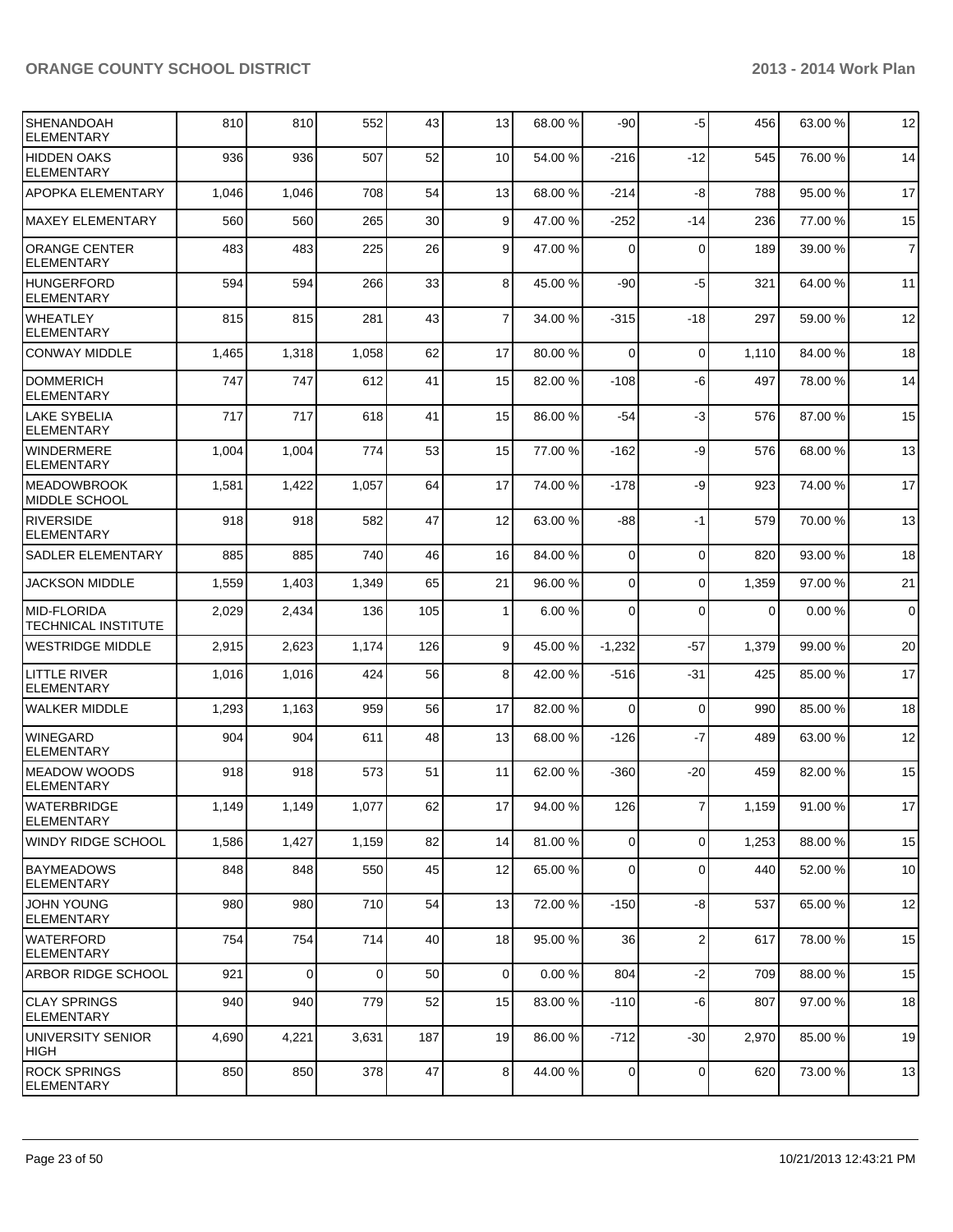| <b>IMETRO WEST</b><br><b>ELEMENTARY</b>    | 1,579 | 1,579          | 1,482 | 87  | 17              | 94.00 %  | 342    | 19             | 1,858       | 97.00 % | 18          |
|--------------------------------------------|-------|----------------|-------|-----|-----------------|----------|--------|----------------|-------------|---------|-------------|
| SOUTHWEST MIDDLE                           | 1,476 | 1,328          | 1,201 | 65  | 18              | 90.00 %  | 198    | 10             | 1,394       | 91.00%  | 19          |
| ROBINSWOOD MIDDLE                          | 1,555 | 1,399          | 1,296 | 64  | 20              | 93.00 %  | $-79$  | $-4$           | 1,204       | 91.00%  | 20          |
| <b>DR PHILLIPS SENIOR</b><br><b>HIGH</b>   | 5,352 | 5,084          | 3,547 | 220 | 16              | 70.00 %  | $-665$ | -28            | 3,881       | 88.00 % | 20          |
| <b>CLARCONA</b><br><b>ELEMENTARY</b>       | 1,146 | 1,146          | 946   | 61  | 16              | 83.00 %  | $-588$ | $-32$          | $\mathbf 0$ | 0.00%   | $\mathbf 0$ |
| <b>COLONIAL 9TH GRADE</b><br><b>CENTER</b> | 1,204 | 1,083          | 820   | 50  | 16              | 76.00 %  | 0      | $\Omega$       | 880         | 81.00 % | 18          |
| <b>PALM LAKE</b><br><b>ELEMENTARY</b>      | 767   | 767            | 600   | 41  | 15              | 78.00 %  | 0      | $\Omega$       | 518         | 68.00 % | 13          |
| <b>VENTURA ELEMENTARY</b>                  | 1,042 | 1,042          | 700   | 57  | 12              | 67.00 %  | $-180$ | $-10$          | 846         | 98.00%  | 18          |
| <b>ROLLING HILLS</b><br><b>ELEMENTARY</b>  | 852   | 852            | 542   | 43  | 13              | 64.00 %  | -36    | $-2$           | 474         | 58.00 % | 12          |
| <b>BONNEVILLE</b><br><b>ELEMENTARY</b>     | 938   | 938            | 502   | 50  | 10              | 54.00 %  | 0      | 0              | 480         | 51.00 % | 10          |
| <b>HIAWASSEE</b><br><b>ELEMENTARY</b>      | 794   | 794            | 734   | 41  | 18              | 92.00 %  | 18     |                | 683         | 84.00%  | 16          |
| <b>MCCOY ELEMENTARY</b>                    | 824   | 824            | 700   | 42  | 17              | 85.00 %  | 0      | $\Omega$       | 723         | 88.00 % | 17          |
| <b>PERSHING</b><br><b>ELEMENTARY</b>       | 601   | 601            | 371   | 32  | 12              | 62.00 %  | $-72$  | $-4$           | 382         | 72.00 % | 14          |
| <b>UNION PARK MIDDLE</b>                   | 1,643 | 1,478          | 922   | 68  | 14              | 62.00 %  | 0      | $\mathbf 0$    | 807         | 55.00 % | 12          |
| <b>DURRANCE</b><br><b>ELEMENTARY</b>       | 810   | 810            | 416   | 43  | 10              | 51.00 %  | $-252$ | $-14$          | 330         | 59.00 % | 11          |
| <b>TANGELO PARK</b><br><b>ELEMENTARY</b>   | 575   | 575            | 328   | 31  | 11              | 57.00 %  | -90    | $-5$           | 393         | 81.00%  | 15          |
| LOVELL ELEMENTARY                          | 1,022 | 1,022          | 694   | 55  | 13              | 68.00 %  | -192   | -9             | 740         | 89.00 % | 16          |
| <b>CHICKASAW</b><br><b>ELEMENTARY</b>      | 942   | 942            | 744   | 50  | 15              | 79.00 %  | $-72$  | -4             | 750         | 86.00 % | 16          |
| <b>SPRING LAKE</b><br><b>ELEMENTARY</b>    | 424   | 424            | 517   | 22  | 24              | 122.00 % | 203    | 10             | 478         | 76.00 % | 15          |
| LANCASTER<br><b>ELEMENTARY</b>             | 819   | 819            | 838   | 45  | 19              | 102.00 % | 72     | $\overline{4}$ | 854         | 96.00 % | 17          |
| <b>LOCKHART MIDDLE</b>                     | 1,070 | 963            | 766   | 46  | 17              | 80.00 %  | -99    | $-5$           | 799         | 92.00%  | 19          |
| MAITLAND MIDDLE                            | 1,267 | 1,140          | 976   | 53  | 18              | 86.00 %  | $-119$ | 6              | 904         | 89.00%  | 19          |
| <b>CYPRESS PARK</b><br><b>ELEMENTARY</b>   | 536   | 536            | 280   | 28  | 10 <sup>1</sup> | 52.00 %  | $-198$ | $-18$          | 196         | 58.00 % | 20          |
| <b>BROOKSHIRE</b><br><b>ELEMENTARY</b>     | 718   | $\overline{0}$ | 0     | 42  | 0               | 0.00%    | 680    | $\mathbf 0$    | 505         | 74.00 % | 12          |
| DOVER SHORES<br><b>IELEMENTARY</b>         | 824   | 824            | 586   | 44  | 13              | 71.00 %  | $-36$  | $-2$           | 592         | 75.00 % | 14          |
| MOLLIE RAY<br>ELEMENTARY                   | 972   | 972            | 580   | 52  | 11              | 60.00 %  | $-252$ | $-14$          | 589         | 82.00%  | 16          |
| <b>LAKE WESTON</b><br>ELEMENTARY           | 944   | 944            | 582   | 50  | 12              | 62.00 %  | $-126$ | $-7$           | 700         | 86.00%  | 16          |
| COLONIAL SENIOR<br>HIGH                    | 3,217 | 3,056          | 2,497 | 141 | 18              | 82.00 %  | $-380$ | -16            | 2,020       | 75.00 % | 16          |
| <b>EVANS SENIOR HIGH</b>                   | 2,799 | 2,659          | 2,297 | 116 | 20              | 86.00 %  | $-190$ | $-8$           | 2,100       | 85.00 % | 19          |
| <b>ENGELWOOD</b><br>ELEMENTARY             | 974   | 974            | 524   | 51  | 10              | 54.00 %  | $-216$ | $-12$          | 614         | 81.00%  | 16          |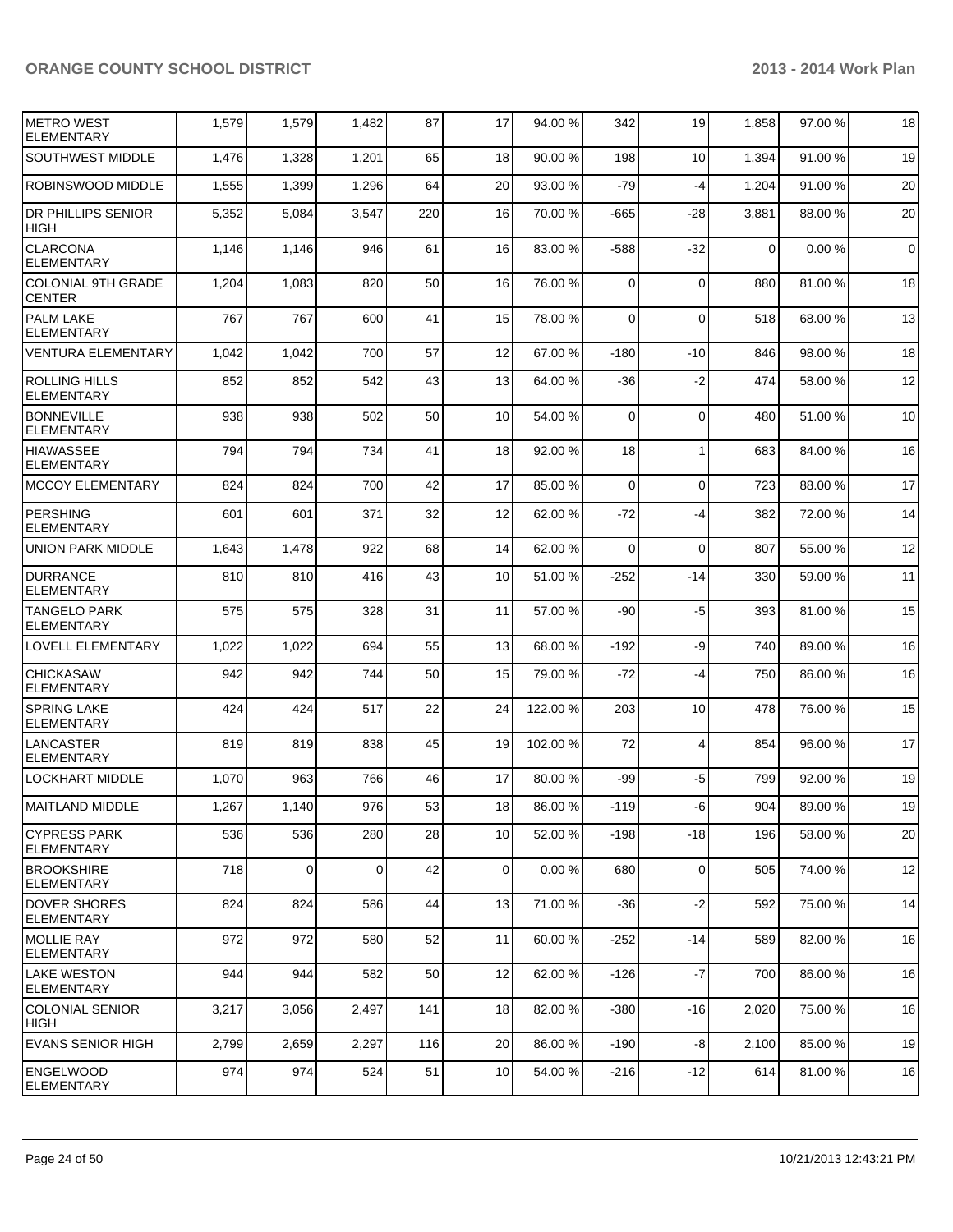| OAK RIDGE SENIOR<br><b>HIGH</b>                          | 2,360 | 2,242 | 1,974 | 96 | 21              | 88.00 %  | 713             | 30              | 2,641          | 89.00 %  | 21             |
|----------------------------------------------------------|-------|-------|-------|----|-----------------|----------|-----------------|-----------------|----------------|----------|----------------|
| <b>CHENEY ELEMENTARY</b>                                 | 754   | 754   | 562   | 41 | 14              | 75.00 %  | $\Omega$        | $\mathbf 0$     | 480            | 64.00%   | 12             |
| <b>GLENRIDGE MIDDLE</b>                                  | 1,676 | 1,508 | 1,357 | 70 | 19              | 90.00 %  | 154             | 10 <sup>1</sup> | 1,610          | 97.00%   | 20             |
| LEE MIDDLE                                               | 1,311 | 1,179 | 961   | 55 | 17              | 82.00 %  | $-119$          | $-6$            | 950            | 90.00%   | 19             |
| <b>GATEWAY SCHOOL</b>                                    | 431   | 431   | 63    | 42 | 1               | 15.00 %  | $\Omega$        | $\mathbf 0$     | 57             | 13.00 %  | 1              |
| <b>AZALEA PARK</b><br><b>ELEMENTARY</b>                  | 696   | 696   | 618   | 38 | 16              | 89.00 %  | 162             | 9               | 750            | 87.00 %  | 16             |
| <b>PINE HILLS</b><br><b>ELEMENTARY</b>                   | 984   | 984   | 700   | 53 | 13              | 71.00 %  | $-54$           | $-3$            | 772            | 83.00 %  | 15             |
| <b>ROCK LAKE</b><br><b>ELEMENTARY</b>                    | 529   | 529   | 266   | 28 | 10 <sup>1</sup> | 50.00 %  | $-130$          | $-7$            | 317            | 79.00 %  | 15             |
| <b>DILLARD STREET</b><br><b>ELEMENTARY</b>               | 1,038 | 1,038 | 749   | 55 | 14              | 72.00 %  | 0               | $\mathbf 0$     | 813            | 78.00 %  | 15             |
| LAKE SILVER<br><b>ELEMENTARY</b>                         | 762   | 762   | 649   | 41 | 16              | 85.00 %  | $\Omega$        | $\overline{0}$  | 594            | 78.00%   | 14             |
| <b>AUDUBON PARK</b><br>ELEMENTARY (OLD)                  | 914   | 914   | 514   | 49 | 10 <sup>1</sup> | 56.00 %  | $\overline{0}$  | $\mathbf 0$     | $\overline{0}$ | 0.00%    | $\overline{0}$ |
| <b>DREAM LAKE</b><br><b>ELEMENTARY</b>                   | 1,170 | 1,170 | 771   | 65 | 12              | 66.00 %  | $-340$          | $-19$           | 742            | 89.00 %  | 16             |
| <b>CONWAY ELEMENTARY</b>                                 | 735   | 735   | 602   | 40 | 15              | 82.00 %  | $-54$           | $-3$            | 550            | 81.00%   | 15             |
| <b>LAKEMONT</b><br><b>ELEMENTARY</b>                     | 856   | 856   | 712   | 46 | 15              | 83.00 %  | -90             | -5              | 647            | 84.00 %  | 16             |
| <b>TILDENVILLE</b><br><b>ELEMENTARY</b>                  | 792   | 792   | 514   | 42 | 12              | 65.00 %  | $\overline{0}$  | $\mathbf 0$     | 578            | 73.00 %  | 14             |
| <b>SILVER STAR CENTER</b>                                | 202   | 202   | 54    | 18 | $\overline{3}$  | 27.00 %  | $\Omega$        | $\mathbf 0$     | 45             | 22.00 %  | 3              |
| <b>PINE CASTLE</b><br><b>ELEMENTARY</b>                  | 529   | 529   | 259   | 28 | $\vert 9 \vert$ | 49.00 %  | $-72$           | $-4$            | 280            | 61.00%   | 12             |
| <b>LOCKHART</b><br><b>ELEMENTARY</b>                     | 654   | 654   | 497   | 35 | 14              | 76.00 %  | $-18$           | -1              | 435            | 68.00 %  | 13             |
| <b>UNION PARK</b><br><b>ELEMENTARY</b>                   | 820   | 820   | 558   | 44 | 13              | 68.00 %  | $\Omega$        | $\mathbf 0$     | 525            | 64.00%   | 12             |
| <b>ZELLWOOD</b><br><b>ELEMENTARY</b>                     | 623   | 623   | 563   | 33 | 17              | 90.00 %  | 36              | $\overline{2}$  | 616            | 93.00 %  | 18             |
| <b>ORLO VISTA</b><br><b>ELEMENTARY</b>                   | 789   | 789   | 570   | 42 | 14              | 72.00 %  | $-54$           | -3              | 565            | 77.00 %  | 14             |
| <b>APOPKA MIDDLE</b>                                     | 1,306 | 1,175 | 1,007 | 54 | 19              | 86.00 %  | 01              | $\overline{0}$  | 990            | 84.00 %  | 18             |
| WINTER PARK 9TH<br><b>GRADE CENTER</b>                   | 1,093 | 983   | 761   | 46 | 17              | 77.00 %  | $\Omega$        | $\mathbf 0$     | 849            | 86.00 %  | 18             |
| KILLARNEY<br><b>ELEMENTARY</b>                           | 736   | 736   | 446   | 39 | 11              | 61.00 %  | $-72$           | -4              | 519            | 78.00 %  | 15             |
| <b>OCOEE MIDDLE</b>                                      | 1,847 | 1,662 | 1,445 | 79 | 18              | 87.00 %  | $-119$          | $-6$            | 1,417          | 92.00 %  | 19             |
| LAKEVIEW MIDDLE                                          | 1,452 | 1,306 | 905   | 65 | 14              | 69.00 %  | $-139$          | $-7$            | 993            | 85.00 %  | 17             |
| <b>GRAND AVENUE</b><br>PRIMARY LEARNING<br><b>CENTER</b> | 506   | 506   | 236   | 27 | 9 <sub>l</sub>  | 47.00 %  | $-216$          | $-12$           | 291            | 100.00 % | 19             |
| HILLCREST<br><b>ELEMENTARY</b>                           | 460   | 460   | 466   | 24 | 19              | 101.00 % | 90 <sup>°</sup> | 5               | 484            | 88.00%   | 17             |
| KALEY ELEMENTARY                                         | 470   | 470   | 200   | 25 | 8 <sup>1</sup>  | 42.00 %  | $-90$           | $-5$            | 181            | 48.00 %  | 9              |
| <b>LAKE COMO</b><br>ELEMENTARY                           | 528   | 528   | 255   | 28 | 9 <sup>1</sup>  | 48.00 %  | $-54$           | $-3$            | 206            | 43.00%   | 8              |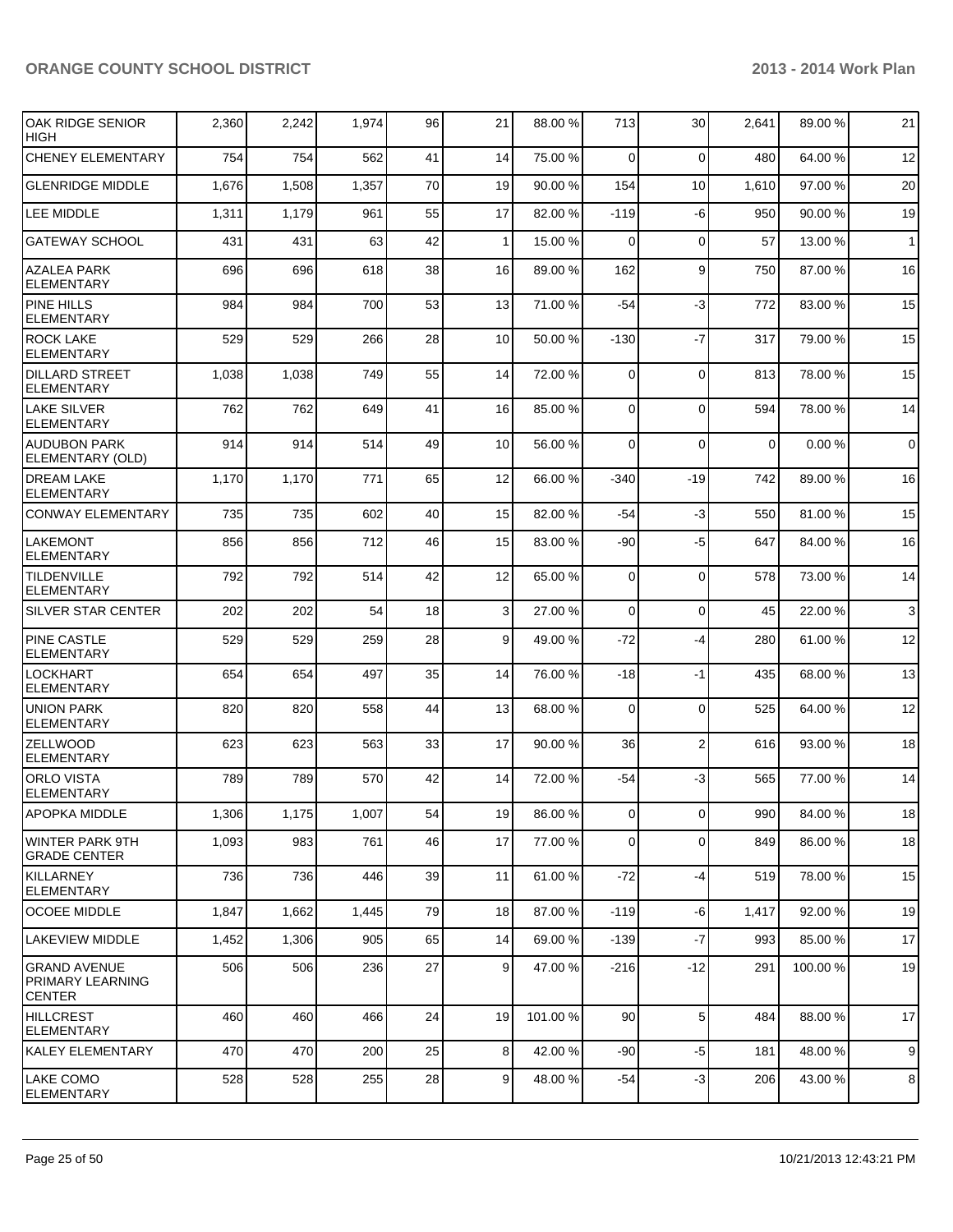| <b>IPINELOCH</b><br><b>IELEMENTARY</b>  | .080    | .080 <sub>1</sub> | 728 l   | 58              | 13 <sub>l</sub> | 67.00 %   |          |      | ا 022. ا | 95.00%    | 18 |
|-----------------------------------------|---------|-------------------|---------|-----------------|-----------------|-----------|----------|------|----------|-----------|----|
| <b>IPRINCETON</b><br><b>IELEMENTARY</b> | 545     | 545 <sup>I</sup>  | 437 I   | 30 <sup>1</sup> | 15 <sup>1</sup> | $80.00\%$ | 36       |      | 557      | $96.00\%$ | 17 |
|                                         | 240,111 | 228.064           | 170,172 | 11.388          | 15 I            | 74.62 %l  | $-5.760$ | -460 | 175.109  | 78.77 %   | 16 |

The COFTE Projected Total (175,109) for 2017 - 2018 must match the Official Forecasted COFTE Total (175,109 ) for 2017 - 2018 before this section can be completed. In the event that the COFTE Projected Total does not match the Official forecasted COFTE, then the Balanced Projected COFTE Table should be used to balance COFTE.

|                                 | 175,109 |  |  |  |  |
|---------------------------------|---------|--|--|--|--|
| High (9-12)                     | 50,960  |  |  |  |  |
| Middle (4-8)                    | 70,008  |  |  |  |  |
| Elementary (PK-3)               | 54,141  |  |  |  |  |
| Projected COFTE for 2017 - 2018 |         |  |  |  |  |

| <b>Grade Level Type</b> | <b>Balanced Projected</b><br>COFTE for 2017 - 2018 |
|-------------------------|----------------------------------------------------|
| Elementary (PK-3)       |                                                    |
| Middle $(4-8)$          |                                                    |
| High (9-12)             |                                                    |
|                         | 175,109                                            |

#### **Relocatable Replacement**

Number of relocatable classrooms clearly identified and scheduled for replacement in the school board adopted financially feasible 5-year district work program.

| Location                              | $2013 - 2014$ | 2014 - 2015 | $2015 - 2016$ | 2016 - 2017    | 2017 - 2018 | Year 5 Total    |
|---------------------------------------|---------------|-------------|---------------|----------------|-------------|-----------------|
| <b>IBOONE SENIOR HIGH</b>             | 0             | $\Omega$    | 0             | 0              |             | $\overline{7}$  |
| <b>FERN CREEK ELEMENTARY</b>          | 3             | 0           | $\Omega$      | $\Omega$       | 0           | 3               |
| IGRAND AVENUE PRIMARY LEARNING CENTER | $\Omega$      | 0           | $\Omega$      | 12             | 0           | 12              |
| <b>IKALEY ELEMENTARY</b>              | 5             | $\Omega$    | 0             | $\Omega$       | $\Omega$    | $5\phantom{.0}$ |
| <b>ILAKE COMO ELEMENTARY</b>          | 3             | $\Omega$    | 0             | 0              | 0           | $\mathbf{3}$    |
| <b>PINELOCH ELEMENTARY</b>            | 0             | 35          | 0             | $\Omega$       | 0           | 35              |
| <b>ORLO VISTA ELEMENTARY</b>          | 3             | $\Omega$    | $\Omega$      | $\Omega$       | $\Omega$    | $\mathbf{3}$    |
| IWINTER PARK 9TH GRADE CENTER         | 0             | $\Omega$    | <sup>0</sup>  | $\Omega$       |             | 6               |
| KILLARNEY ELEMENTARY                  | Δ             | $\Omega$    | 0             | $\Omega$       | n           | $\overline{4}$  |
| <b>OCOEE MIDDLE</b>                   |               |             | <sup>0</sup>  | $\Omega$       | 6           | 12              |
| LAKEVIEW MIDDLE                       |               | ∩           | n             | 0              | U           | $\overline{7}$  |
| <b>PINE CASTLE ELEMENTARY</b>         |               | ∩           | 0             | $\Omega$       | 0           | $\overline{4}$  |
| LOCKHART ELEMENTARY                   |               | ∩           | 0             | $\Omega$       | 0           | 1               |
| <b>IDREAM LAKE ELEMENTARY</b>         | 0             | 0           | 0             | 31             | 0           | 31              |
| <b>CONWAY ELEMENTARY</b>              | 0             | $\Omega$    | 3             | $\Omega$       | 0           | $\mathbf{3}$    |
| <b>LAKEMONT ELEMENTARY</b>            | 0             | 5           | $\Omega$      | $\Omega$       | 0           | $5\phantom{.0}$ |
| LEE MIDDLE                            | 6             | $\Omega$    | $\Omega$      | $\overline{0}$ | 0           | 6               |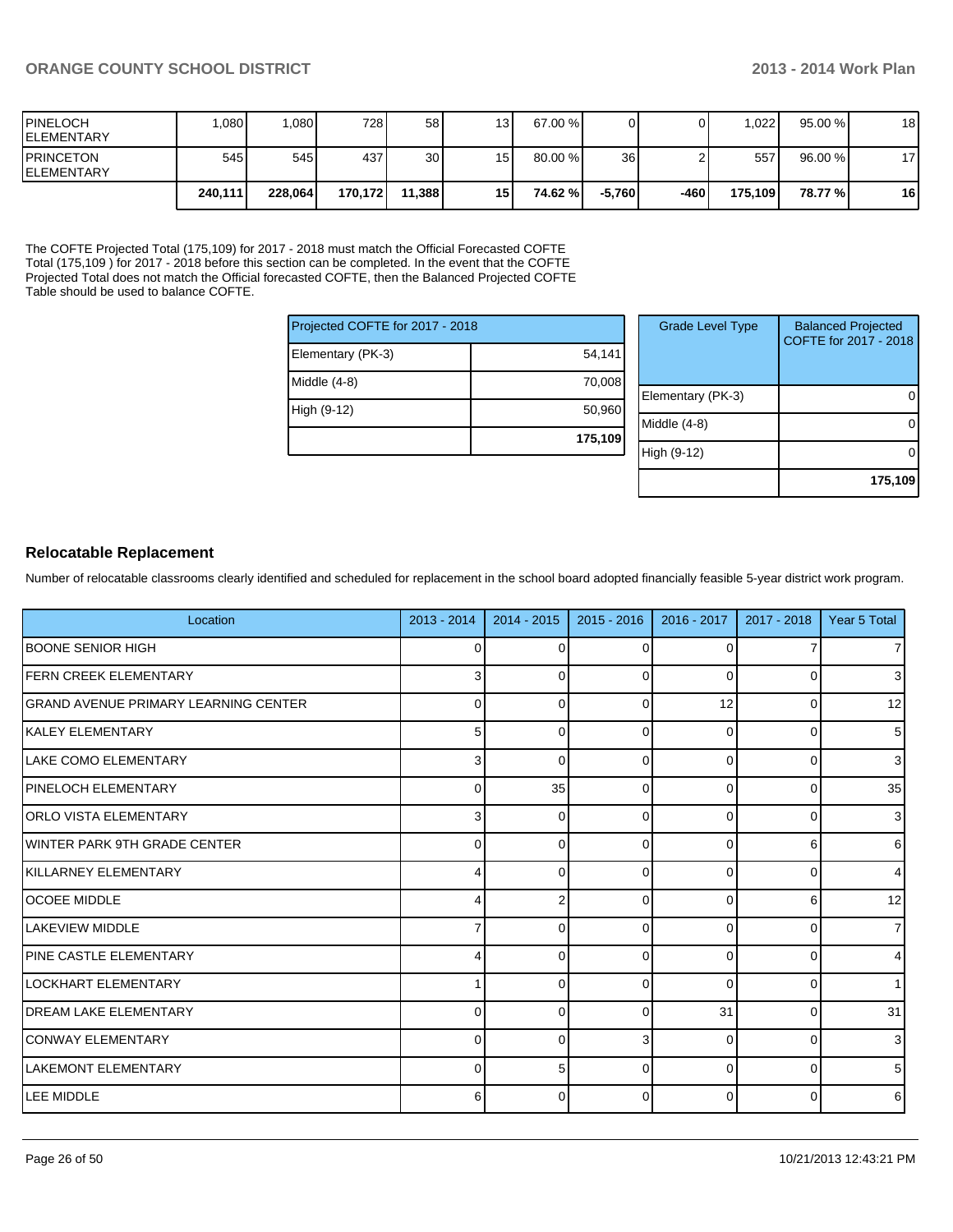| PINE HILLS ELEMENTARY          | $\overline{3}$ | $\mathbf 0$ | $\overline{0}$ | $\overline{0}$ | 0              | 3 <sup>1</sup> |
|--------------------------------|----------------|-------------|----------------|----------------|----------------|----------------|
| <b>ROCK LAKE ELEMENTARY</b>    | 7              | 0           | 0              | $\Omega$       | 0              | 7 <sup>1</sup> |
| LAKE WESTON ELEMENTARY         | 0              | 0           | 22             | $\Omega$       | 0              | 22             |
| <b>COLONIAL SENIOR HIGH</b>    | 0              | $\mathbf 0$ | 0              | $\Omega$       | 16             | 16             |
| <b>EVANS SENIOR HIGH</b>       | $\overline{2}$ | 2           | 3              |                | 0              | 8              |
| <b>ENGELWOOD ELEMENTARY</b>    | 12             | $\mathbf 0$ | 0              | $\Omega$       | 0              | 12             |
| <b>LOCKHART MIDDLE</b>         | 0              | 0           | 0              |                | 4              | 5              |
| <b>MAITLAND MIDDLE</b>         | 0              | 6           | 0              | $\Omega$       | 0              | 6              |
| <b>CYPRESS PARK ELEMENTARY</b> | 0              | 0           | $\Omega$       | 14             | 0              | 14             |
| DOVER SHORES ELEMENTARY        | 0              | $\mathbf 0$ | 0              | 12             | 0              | 12             |
| MOLLIE RAY ELEMENTARY          | 8              | 2           |                |                |                | 13             |
| <b>DURRANCE ELEMENTARY</b>     | 10             |             | 1              |                |                | 14             |
| <b>TANGELO PARK ELEMENTARY</b> | 5              | 0           | $\Omega$       | $\Omega$       | 0              | 5              |
| LOVELL ELEMENTARY              | 0              | $\mathbf 0$ | 31             | $\Omega$       | 0              | 31             |
| CHICKASAW ELEMENTARY           | 0              | 4           | 0              | $\Omega$       | 0              | 4              |
| ROLLING HILLS ELEMENTARY       | 2              | $\mathbf 0$ | 0              | $\Omega$       | 0              | $\overline{2}$ |
| PERSHING ELEMENTARY            | 4              | 0           | 0              | $\Omega$       | 0              | 4              |
| <b>ROBINSWOOD MIDDLE</b>       | 0              | 3           | 0              |                | 0              | 4              |
| <b>DR PHILLIPS SENIOR HIGH</b> | 0              | $\mathbf 0$ | 61             | $\Omega$       | 0              | 61             |
| <b>CLARCONA ELEMENTARY</b>     | 0              | 32          | 0              | $\Omega$       | 0              | 32             |
| <b>VENTURA ELEMENTARY</b>      | 10             | 0           | $\Omega$       | $\Omega$       | 0              | 10             |
| <b>CLAY SPRINGS ELEMENTARY</b> | 0              | $\mathbf 0$ | 56             | $\Omega$       | 0              | 56             |
| UNIVERSITY SENIOR HIGH         | 0              | 15          | 0              | $\Omega$       | 0              | 15             |
| <b>SOUTHWEST MIDDLE</b>        | 0              | $\mathbf 0$ | $\overline{2}$ | $\overline{2}$ | 6              | 10             |
| <b>MEADOW WOODS ELEMENTARY</b> | 11             | 2           |                | 2              | 3              | 20             |
| JOHN YOUNG ELEMENTARY          | 0              | 52          | $\overline{0}$ | $\overline{0}$ | $\overline{0}$ | 52             |
| <b>WATERFORD ELEMENTARY</b>    | 10             | $\mathbf 0$ | 0              | $\overline{0}$ | 0              | 10             |
| <b>WESTRIDGE MIDDLE</b>        | 0              | 10          | $\Omega$       | 0              | 0              | 10             |
| LITTLE RIVER ELEMENTARY        | 0              | 52          | 0              | $\overline{0}$ | 0              | 52             |
| WINEGARD ELEMENTARY            | 7              | 0           | $\Omega$       | 0              | 0              | $\overline{7}$ |
| DOMMERICH ELEMENTARY           | 1              | 3           |                |                |                | 7 <sup>1</sup> |
| LAKE SYBELIA ELEMENTARY        | 3              | 0           | $\Omega$       | $\Omega$       | $\Omega$       | 3              |
| WINDERMERE ELEMENTARY          | 8              |             | $\Omega$       | 0              | 0              | 9              |
| MEADOWBROOK MIDDLE SCHOOL      | 9              | 0           | 0              | $\Omega$       | 0              | 9              |
| <b>RIVERSIDE ELEMENTARY</b>    | 0              | 6           | 0              | $\overline{0}$ | 0              | 6              |
| <b>APOPKA ELEMENTARY</b>       | 0              | 0           | 8              | $\overline{0}$ | $\overline{0}$ | 8 <sup>1</sup> |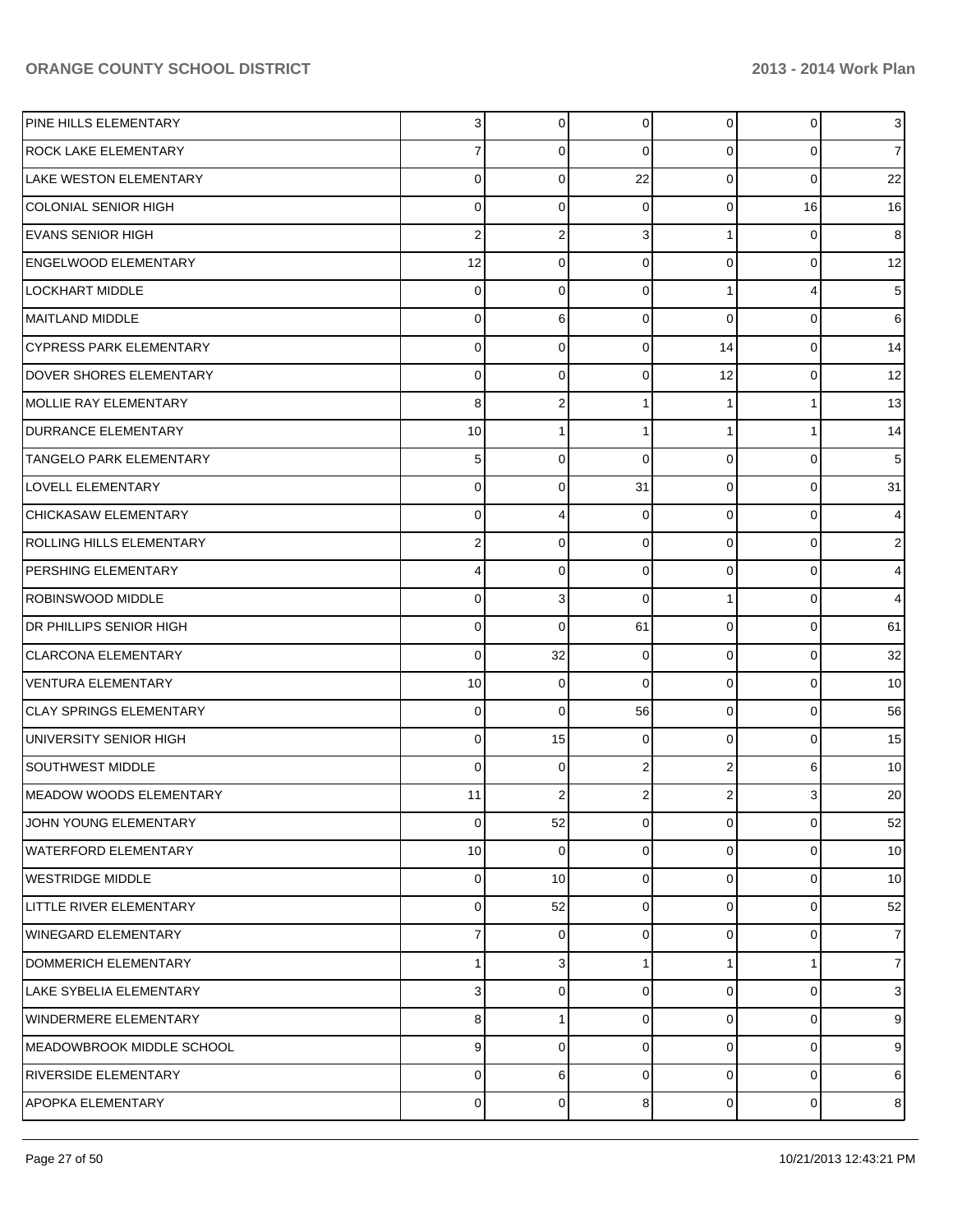| MAXEY ELEMENTARY                  | $\overline{0}$ | 7           | $\overline{0}$ | 1              | 6              | 14             |
|-----------------------------------|----------------|-------------|----------------|----------------|----------------|----------------|
| HUNGERFORD ELEMENTARY             | 5              | 0           | 0              | $\Omega$       | 0              | 5              |
| <b>ALOMA ELEMENTARY</b>           | 0              | 9           | $\Omega$       | $\Omega$       | 0              | 9              |
| WINTER PARK SENIOR HIGH           | 6              | 0           | 0              | $\Omega$       | $\Omega$       | 6              |
| <b>IVEY LANE ELEMENTARY</b>       | 9              | $\Omega$    | $\Omega$       | $\Omega$       | 0              | 9              |
| <b>RIDGEWOOD PARK ELEMENTARY</b>  | 0              | 0           | 0              | $\Omega$       |                | 1              |
| SHENANDOAH ELEMENTARY             | 5              | $\Omega$    | $\Omega$       | $\Omega$       | $\Omega$       | 5              |
| HIDDEN OAKS ELEMENTARY            | 12             | 0           | 0              | $\Omega$       | $\Omega$       | 12             |
| <b>PALMETTO ELEMENTARY</b>        | $\mathbf 0$    | 0           | $\Omega$       | 8              | 0              | 8              |
| <b>OCOEE ELEMENTARY</b>           | $\mathbf 0$    | 20          | 0              | $\Omega$       | $\Omega$       | 20             |
| <b>LIBERTY MIDDLE</b>             | 4              | $\Omega$    | $\Omega$       | 0              | $\Omega$       | $\overline{4}$ |
| <b>IDR PHILLIPS ELEMENTARY</b>    | $\mathbf 0$    | 27          | 0              | 0              | $\Omega$       | 27             |
| DEERWOOD ELEMENTARY               | 0              | 13          | 2              |                |                | 17             |
| <b>WILLIAM FRANGUS ELEMENTARY</b> | $\mathbf 0$    | 0           | $\Omega$       | $\Omega$       | 7              | $\overline{7}$ |
| CYPRESS CREEK SENIOR HIGH         | $\mathbf 0$    | $\Omega$    | $\Omega$       | 45             | 0              | 45             |
| PIEDMONT LAKES MIDDLE             | 13             |             | $\overline{2}$ | $\Omega$       |                | 17             |
| <b>CARVER MIDDLE</b>              | $\mathbf 0$    | $\Omega$    | $\Omega$       | $\Omega$       | 17             | 17             |
| <b>GOTHA MIDDLE</b>               | 3              | 0           | 0              | 0              | $\Omega$       | $\overline{3}$ |
| APOPKA 9TH GRADE CENTER           | $\mathbf 0$    | $\Omega$    | 0              | $\Omega$       | 12             | 12             |
| <b>DISCOVERY MIDDLE</b>           | 11             | 0           | $\Omega$       | $\mathbf 0$    | 0              | 11             |
| LAKE WHITNEY ELEMENTARY           | $\mathbf 0$    | $\Omega$    | 14             | $\Omega$       | $\Omega$       | 14             |
| SOUTHWOOD ELEMENTARY              | $\mathbf 0$    | 0           | 0              | $\overline{2}$ | 2              | 4              |
| <b>ROSEMONT ELEMENTARY</b>        | 1              |             |                |                | 0              | 4              |
| <b>MEADOW WOODS MIDDLE</b>        | 14             |             | $\Omega$       | $\Omega$       |                | 16             |
| <b>RIVERDALE ELEMENTARY</b>       | 0              | 6           | $\Omega$       | $\Omega$       | 0              | 6              |
| <b>LAKE GEM ELEMENTARY</b>        | $\pmb{0}$      | $\mathbf 0$ | $\mathbf 0$    | $\overline{0}$ |                | 1 <sup>1</sup> |
| PINEWOOD ELEMENTARY               | 7              | 0           | 0              | 0              | $\Omega$       | 7 <sup>1</sup> |
| LAKEVILLE ELEMENTARY              | 0              | $\Omega$    | $\Omega$       |                | 0              | 1 <sup>1</sup> |
| LAWTON CHILES ELEMENTARY          | 4              | 4           | 1              | 0              | $\Omega$       | 9              |
| <b>OAKSHIRE ELEMENTARY</b>        | 12             | 0           | 0              | $\Omega$       | $\Omega$       | 12             |
| <b>ENDEAVOR ELEMENTARY</b>        | 3              | 0           | 0              | $\overline{0}$ | $\Omega$       | 3 <sub>l</sub> |
| <b>CITRUS ELEMENTARY</b>          | $\mathbf 0$    |             |                | $\Omega$       | $\Omega$       | 8              |
| TIMBER CREEK SENIOR HIGH          | 8              | 0           | 0              | $\overline{0}$ | $\Omega$       | 8              |
| <b>ODYSSEY MIDDLE</b>             | 5              | 0           | $\Omega$       | 0              | 0              | 5              |
| THREE POINTS ELEMENTARY           | 3              |             | $\mathbf 0$    | 0              | 0              | $\overline{4}$ |
| THORNEBROOKE ELEMENTARY           | 3              | 2           | $\overline{2}$ | $\overline{0}$ | $\overline{0}$ | 7 <sup>1</sup> |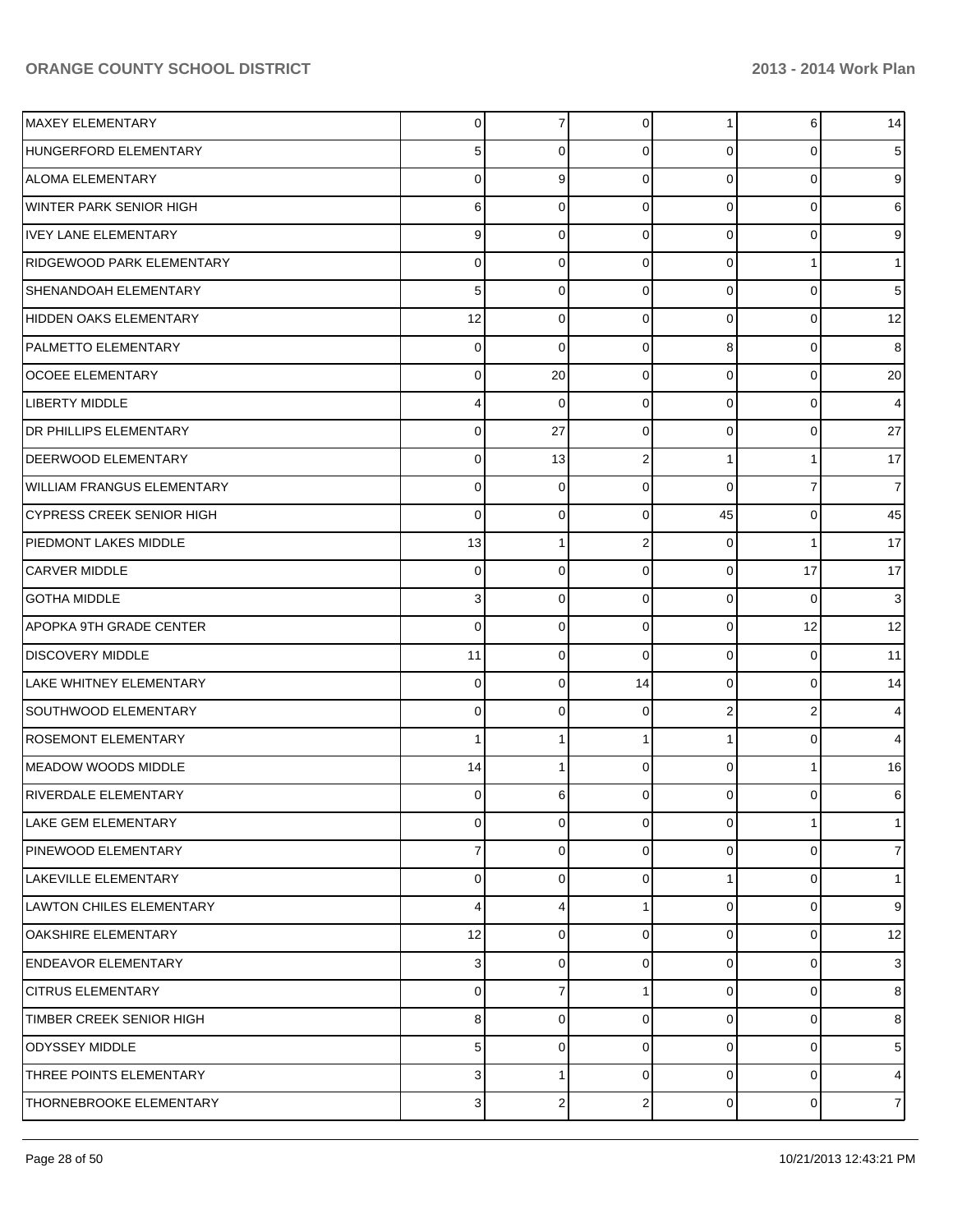| <b>IWEST OAKS ELEMENTARY</b>               | 8           |          | ∩        | 0        |          | 8 <sup>1</sup> |
|--------------------------------------------|-------------|----------|----------|----------|----------|----------------|
| IWEST CREEK ELEMENTARY                     | 8           | 0        | $\Omega$ | $\Omega$ |          | 9              |
| <b>ANDOVER ELEMENTARY SCHOOL</b>           | 0           | 0        | $\Omega$ |          |          | 2              |
| lOCOEE HIGH SCHOOL                         | 2           | 0        | $\Omega$ | $\Omega$ |          | 4              |
| <b>IFREEDOM MIDDLE SCHOOL</b>              | 3           | 0        | $\Omega$ | $\Omega$ | ∩        | 3              |
| IEAST LAKE ELEMENTARY SCHOOL               | 0           | 0        |          | $\Omega$ | 0        | 2              |
| IWHISPERING OAK ELEMENTARY SCHOOL          | 3           |          | $\Omega$ | $\Omega$ | C        | 4              |
| WOLF LAKE ELEMENTARY                       | 3           | O        | $\Omega$ | $\Omega$ | ∩        | 3              |
| <b>STONE LAKES ELEMENTARY</b>              | 0           |          |          | $\Omega$ |          | 3              |
| <b>SOUTH CREEK MIDDLE</b>                  | 0           | $\Omega$ |          |          |          | 10             |
| <b>VISTA LAKES ELEMENTARY</b>              | 8           | $\Omega$ |          |          |          | 12             |
| IMILLENNIA ELEMENTARY                      | 0           | ∩        | $\Omega$ | 21       |          | 21             |
| <b>SUNSET PARK ELEMENTARY SCHOOL</b>       | $\mathbf 0$ | ∩        | 5        | $\Omega$ |          | 5              |
| IMOSS PARK ELEMENTARY SCHOOL               | $\mathbf 0$ |          | 16       | $\Omega$ | C        | 16             |
| AUDUBON PARK ELEMENTARY SCHOOL RELIEF      | $\mathbf 0$ | 0        | $\Omega$ | $\Omega$ | 26       | 26             |
| COLUMBIA ELEMENTARY SCHOOL (NEW)           | 0           | 0        | $\Omega$ | 0        | 16       | 16             |
| <b>IKEENE'S CROSSING ELEMENTARY SCHOOL</b> | 0           | 0        | 6        | $\Omega$ | $\Omega$ | 6              |
| <b>Total Relocatable Replacements:</b>     | 315         | 334      | 248      | 164      | 153      | 1,214          |

#### **Charter Schools Tracking**

Information regarding the use of charter schools.

| Location-Type                                                                              | # Relocatable<br>units or<br>permanent<br>classrooms | Owner              | <b>Year Started or</b><br>Scheduled | <b>Student</b><br><b>Stations</b> | <b>Students</b><br>Enrolled | Years in<br>Contract | <b>Total Charter</b><br><b>Students</b><br>projected for<br>$2017 - 2018$ |
|--------------------------------------------------------------------------------------------|------------------------------------------------------|--------------------|-------------------------------------|-----------------------------------|-----------------------------|----------------------|---------------------------------------------------------------------------|
| Hope Charter, Inc.-K-8-1550 E.<br>Crown Point Rd. Ocoee, FL<br>34761                       |                                                      | 21 <b>IPRIVATE</b> | 2001                                | 420                               | 419                         | 5                    | 420                                                                       |
| Lake Eola Charter School, Inc. - K-<br>8-135 N. Magnolia Ave., Orlando,<br>FL 32801        |                                                      | 120 PRIVATE        | 1998                                | 240                               | 217                         | 12                   | 220                                                                       |
| Legacy High School-9-11- 1550<br>E. Crown Point Rd. Ocoee, FL<br>34761                     |                                                      | 9 PRIVATE          | 2005                                | 180                               | 162                         |                      | 160                                                                       |
| Prosperitus Learning Academy<br>Age 16-21- 4526 S. Orange<br>Blossom Trail- Orlando 32839  |                                                      | 10 <b>PRIVATE</b>  | 2007                                | 200                               | 194                         |                      | 150                                                                       |
| Nap Ford Community School, Inc.<br>-PK-5- 648 W. Livingston Street,<br>Orlando, FL 32801   |                                                      | 7 <b>PRIVATE</b>   | 2001                                | 140                               | 134                         |                      | 150                                                                       |
| Oakland Avenue Charter-K-5-<br>P.O. Box 949/456 E. Oakland<br>Ave., Oakland, FL 34760-0949 |                                                      | 28 PRIVATE         | 2002                                | 560                               | 524                         |                      | 600                                                                       |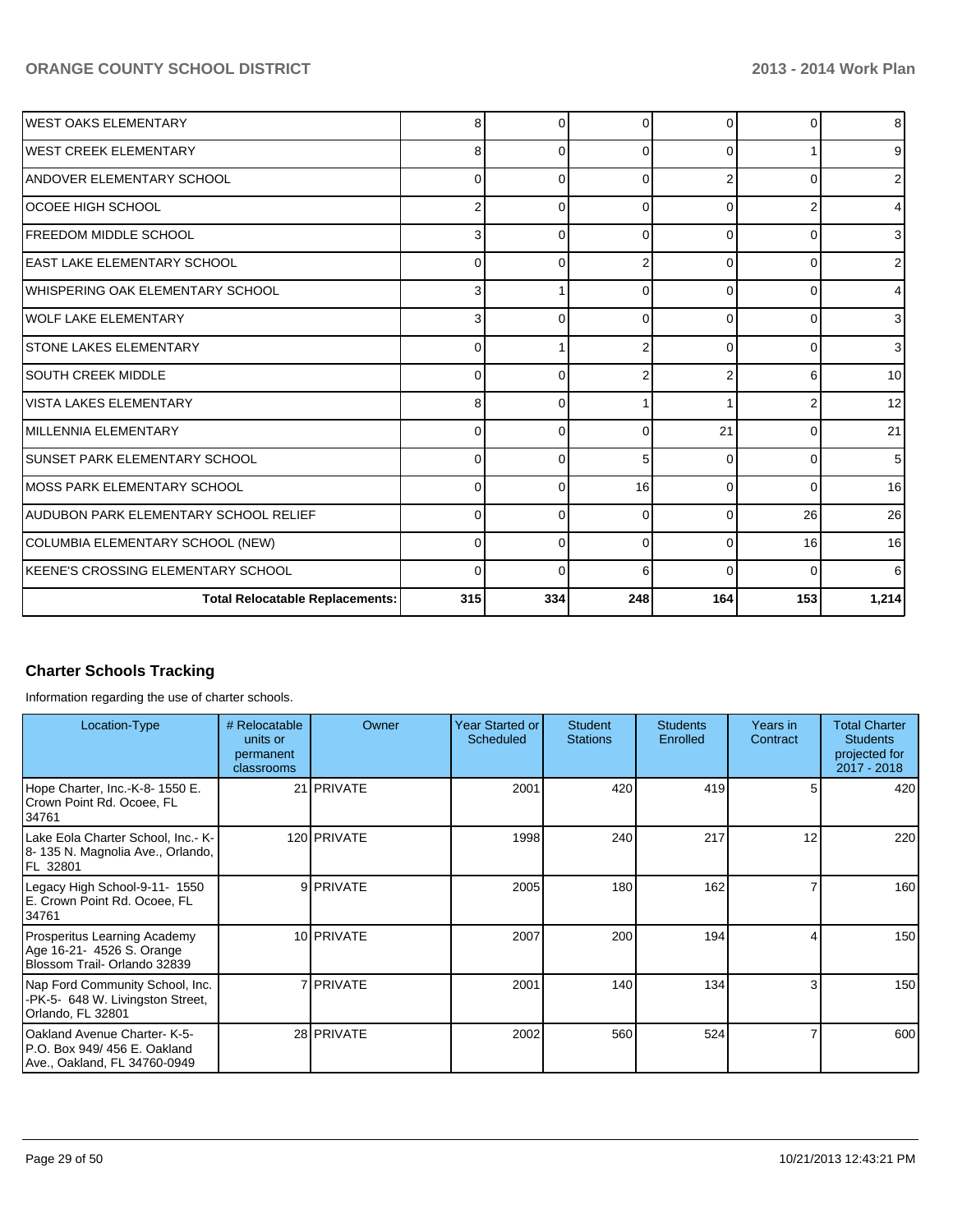| Passport Charter School - K-8-<br>5221 Curry Ford Rd., Orlando, FL<br>32812                                                                                                                            | 9 PRIVATE         | 1997 | 180   | 178   | 2              | 180   |
|--------------------------------------------------------------------------------------------------------------------------------------------------------------------------------------------------------|-------------------|------|-------|-------|----------------|-------|
| Princeton House Charter School -<br>autistic ages 3-18 1166 Lee Road,<br>Orlando, FL 32810                                                                                                             | 14 PRIVATE        | 1998 | 280   | 161   | 3              | 170   |
| <b>UCP Charter School, UCP</b><br>Downtown Campus- Birth-5-<br>developmentally delayed-3305 S.<br>Orange Avenue, Orlando, FL<br>32806 and West Orange 628 S.<br>Dillard St. Winter Garden FL.<br>34787 | 9 PRIVATE         | 2001 | 180   | 159   | 14             | 180   |
| <b>UCP Transitional Learning</b><br>Academy -3305 S. Orange<br>Avenue Orlando 32806                                                                                                                    | 3 PRIVATE         | 2007 | 60    | 57    | 8              | 25    |
| Workforce Advantage Academy-<br>2113 E. South St. Orlando 32803                                                                                                                                        | 10 <b>PRIVATE</b> | 2004 | 200   | 230   | 11             | 200   |
| Orlando Science Charter School<br>2427 Lynx Lane, Orlando, FL<br>32804                                                                                                                                 | 45 PRIVATE        | 2008 | 900   | 710   | 4              | 900   |
| <b>UCP Pine Hills Charter School</b><br>5800 Golf Club Parkway, Orlando,<br>FL 32818                                                                                                                   | 15 PRIVATE        | 2003 | 300   | 49    | 5              | 60    |
| UCP East Orange Charter School<br>12046 Collegiate Way, Orlando,<br>FL 32817                                                                                                                           | 15 PRIVATE        | 2008 | 300   | 212   | 5              | 250   |
| Aloma Charter School - 495 N<br>Semoran Blvd, Winter Park, FL<br>32807                                                                                                                                 | 20 PRIVATE        | 2008 | 400   | 389   | 15             | 300   |
| Chancery Charter High - 7001 S.<br>Orange Blossom Trail Orlando, FL<br>32809                                                                                                                           | 25 PRIVATE        | 2008 | 500   | 494   | 15             | 400   |
| Sheeler Charter - 871 E Semoran<br>Blvd, Apopka, FL 32703                                                                                                                                              | 25 PRIVATE        | 2008 | 500   | 477   | 15             | 350   |
| Innovations Middle School-2768<br>North Hiawasee Rd., Orlando, FL,<br>32801                                                                                                                            | 14 PRIVATE        | 2010 | 300   | 180   | 2              | 300   |
| Central Florida Leadership<br>Academy, 427 N. Primrose,<br>Orlando, FL 32803                                                                                                                           | 18 PRIVATE        | 2010 | 360   | 127   | $\overline{2}$ | 300   |
| Cornerstone Academy, 5903<br>Randolph Ave, Belle Isle, FL,<br>32809-4241                                                                                                                               | 68 PRIVATE        | 2010 | 1,360 | 1,343 | 14             | 1,300 |
| Pinecrest Preparatory K8, 8503<br>Daetwyler Dr., Orlando, FL, 32827                                                                                                                                    | 45 PRIVATE        | 2010 | 900   | 178   | $\overline{c}$ | 200   |
| Pinecrest Creek, 3032 Monte<br>Carlo Trail, Orlando, FL 32805                                                                                                                                          | 40 PRIVATE        | 2012 | 800   | 158   | 4              | 160   |
| Aspire Charter Academy, 5015<br>Goggard Avenue, Orlando, FL,<br>32810                                                                                                                                  | 10 PRIVATE        | 2011 | 200   | 56    | 3              | 100   |
| Access Charter School, 1100 Lee<br>Road, Orlando, FL, 32810                                                                                                                                            | 5 PRIVATE         | 2011 | 100   | 90    | $\mathbf{3}$   | 100   |
| Montessori of Winter Garden,<br>8545 E Plant Sreet, Winter<br>Garden, FL 34787                                                                                                                         | 18 PRIVATE        | 2011 | 360   | 133   | 3              | 250   |
| Kid's Community College (K-5)                                                                                                                                                                          | 12 PRIVATE        | 2012 | 240   | 120   | $\overline{4}$ | 230   |
| Renaissance at Chickasaw, 8203<br>Valencia College Lane, Orlando,<br>FL 32837                                                                                                                          | 75 PRIVATE        | 2012 | 1,500 | 727   | 4              | 1,400 |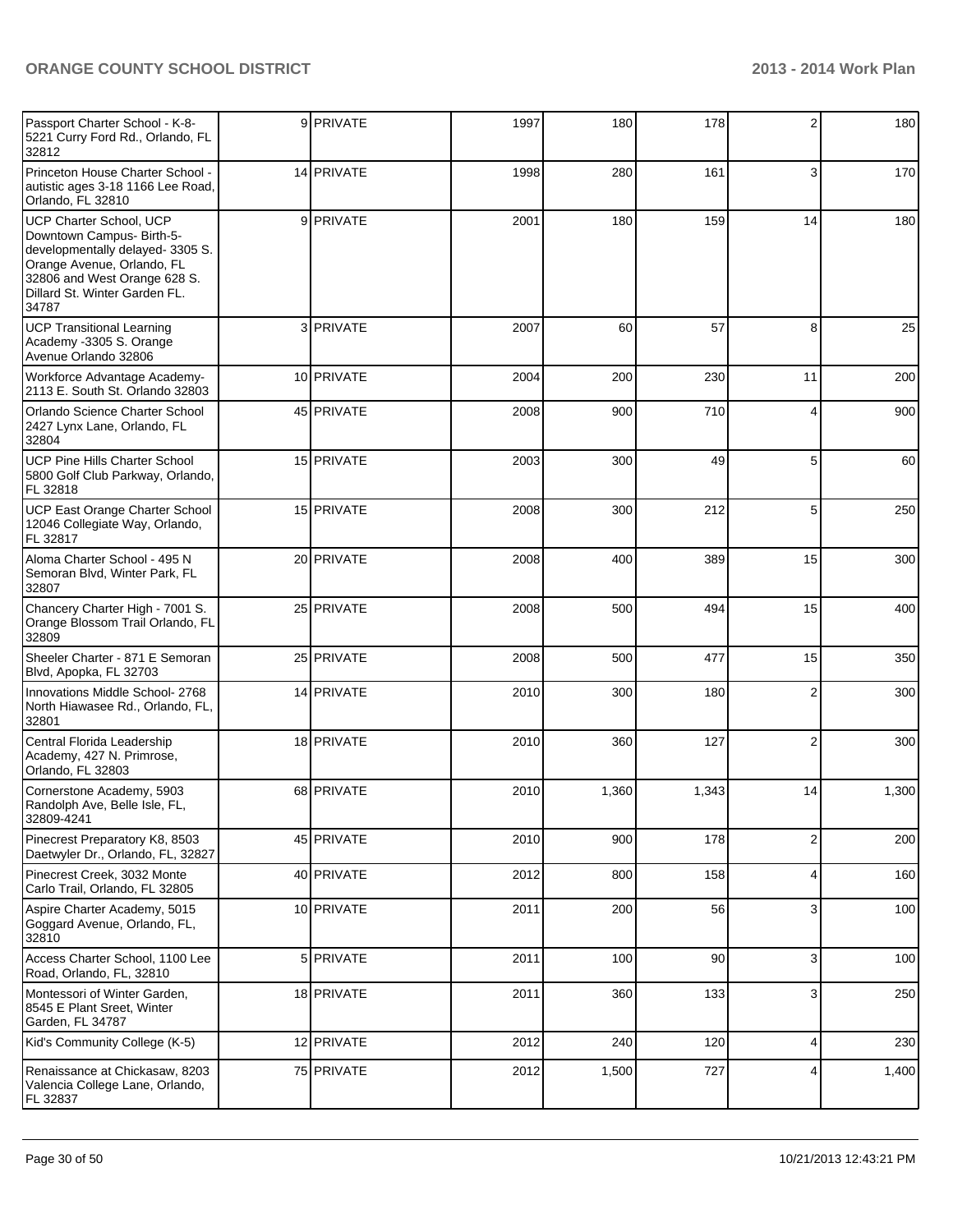| Sunshine High School                                                             |       | 30 <b>IPRIVATE</b> | 2012 | 600    | 170 <b>1</b> | 400    |
|----------------------------------------------------------------------------------|-------|--------------------|------|--------|--------------|--------|
| Renaissance at Hunter's Creek,<br>4140 Town Center Blvd, Orlando, I<br>IFL 32837 |       | 75 <b>PRIVATE</b>  | 2013 | 1,500  | 830          | ,500   |
|                                                                                  | 795 l |                    |      | 13.760 | 8,878        | 10,955 |

#### **Special Purpose Classrooms Tracking**

The number of classrooms that will be used for certain special purposes in the current year, by facility and type of classroom, that the district will, 1), not use for educational purposes, and 2), the co-teaching classrooms that are not open plan classrooms and will be used for educational purposes.

| School                                       | <b>School Type</b> | # of Elementary<br>K-3 Classrooms | # of Middle 4-8<br><b>Classrooms</b> | # of High 9-12<br>Classrooms | # of ESE<br><b>Classrooms</b> | # of Combo<br><b>Classrooms</b> | <b>Total</b><br><b>Classrooms</b> |
|----------------------------------------------|--------------------|-----------------------------------|--------------------------------------|------------------------------|-------------------------------|---------------------------------|-----------------------------------|
| LAKE COMO ELEMENTARY                         | Educational        | $\Omega$                          |                                      | 0                            | $\Omega$                      | $\Omega$                        |                                   |
| PINELOCH ELEMENTARY                          | Educational        | $\overline{2}$                    | $\Omega$                             | $\Omega$                     | $\Omega$                      | $\Omega$                        |                                   |
| PRINCETON ELEMENTARY                         | Educational        | $\Omega$                          | $\overline{0}$                       | $\Omega$                     |                               | $\overline{0}$                  | 1                                 |
| LOCKHART ELEMENTARY                          | Educational        | 4                                 | $\mathbf 0$                          | $\Omega$                     | $\Omega$                      | $\overline{0}$                  | 4                                 |
| <b>AUDUBON PARK ELEMENTARY</b><br>(OLD)      | Educational        |                                   | $\Omega$                             | $\Omega$                     | $\Omega$                      | $\Omega$                        |                                   |
| DREAM LAKE ELEMENTARY                        | Educational        |                                   | $\Omega$                             | 0                            | $\Omega$                      | $\Omega$                        | 1                                 |
| PINE HILLS ELEMENTARY                        | Educational        | $\Omega$                          | 5                                    | $\Omega$                     | $\overline{0}$                | $\Omega$                        | 5                                 |
| OAK RIDGE SENIOR HIGH                        | Educational        | $\Omega$                          | $\Omega$                             | 13                           | $\Omega$                      | $\Omega$                        | 13                                |
| LOCKHART MIDDLE                              | Educational        | $\Omega$                          | 12                                   | $\Omega$                     | $\Omega$                      | $\Omega$                        | 12                                |
| <b>BROOKSHIRE ELEMENTARY</b>                 | Educational        |                                   | $\overline{\mathbf{c}}$              | $\Omega$                     | $\Omega$                      | $\Omega$                        | 3                                 |
| DOVER SHORES ELEMENTARY                      | Educational        | 3                                 | $\mathbf 0$                          | $\Omega$                     | $\Omega$                      | 0                               | 3                                 |
| <b>LANCASTER ELEMENTARY</b>                  | Educational        |                                   | $\Omega$                             | 0                            | $\Omega$                      | $\Omega$                        | 1                                 |
| <b>BONNEVILLE ELEMENTARY</b>                 | Educational        | $\overline{2}$                    | 3                                    | $\Omega$                     | $\Omega$                      | $\Omega$                        | 5                                 |
| PERSHING ELEMENTARY                          | Educational        | 3                                 | 0                                    | $\Omega$                     | $\Omega$                      | 0                               | 3                                 |
| <b>UNION PARK MIDDLE</b>                     | Educational        | 7                                 | $\Omega$                             | 0                            | $\Omega$                      | $\Omega$                        | $\overline{7}$                    |
| ROBINSWOOD MIDDLE                            | Educational        | $\overline{0}$                    | 16                                   | $\Omega$                     | $\Omega$                      | $\Omega$                        | 16                                |
| <b>VENTURA ELEMENTARY</b>                    | Educational        |                                   | $\Omega$                             | $\Omega$                     | $\Omega$                      | $\Omega$                        | 1                                 |
| ARBOR RIDGE SCHOOL                           | Educational        | 5                                 | 3                                    | $\Omega$                     | $\Omega$                      | 0                               | 8                                 |
| UNIVERSITY SENIOR HIGH                       | Educational        | $\overline{0}$                    | $\Omega$                             |                              | $\Omega$                      | $\Omega$                        |                                   |
| <b>WATERBRIDGE ELEMENTARY</b>                | Educational        |                                   | $\Omega$                             | $\Omega$                     | $\Omega$                      | $\Omega$                        |                                   |
| JOHN YOUNG ELEMENTARY                        | Educational        |                                   | $\Omega$                             | $\Omega$                     | $\Omega$                      | $\Omega$                        |                                   |
| RIVERSIDE ELEMENTARY                         | Educational        |                                   | $\Omega$                             | $\Omega$                     | $\Omega$                      | $\Omega$                        |                                   |
| <b>MAXEY ELEMENTARY</b>                      | Educational        | 4                                 | $\Omega$                             | $\Omega$                     | $\Omega$                      | $\Omega$                        | 4                                 |
| JONES SENIOR HIGH                            | Educational        | 5                                 | $\overline{0}$                       | $\Omega$                     | $\Omega$                      | $\Omega$                        | 5                                 |
| <b>RICHMOND HEIGHTS</b><br><b>ELEMENTARY</b> | Educational        | 2                                 | $\Omega$                             | 0                            |                               | 0                               | 3                                 |
| <b>CORNER LAKE MIDDLE</b>                    | Educational        | $\Omega$                          |                                      | 0                            | 0                             | $\Omega$                        | 1                                 |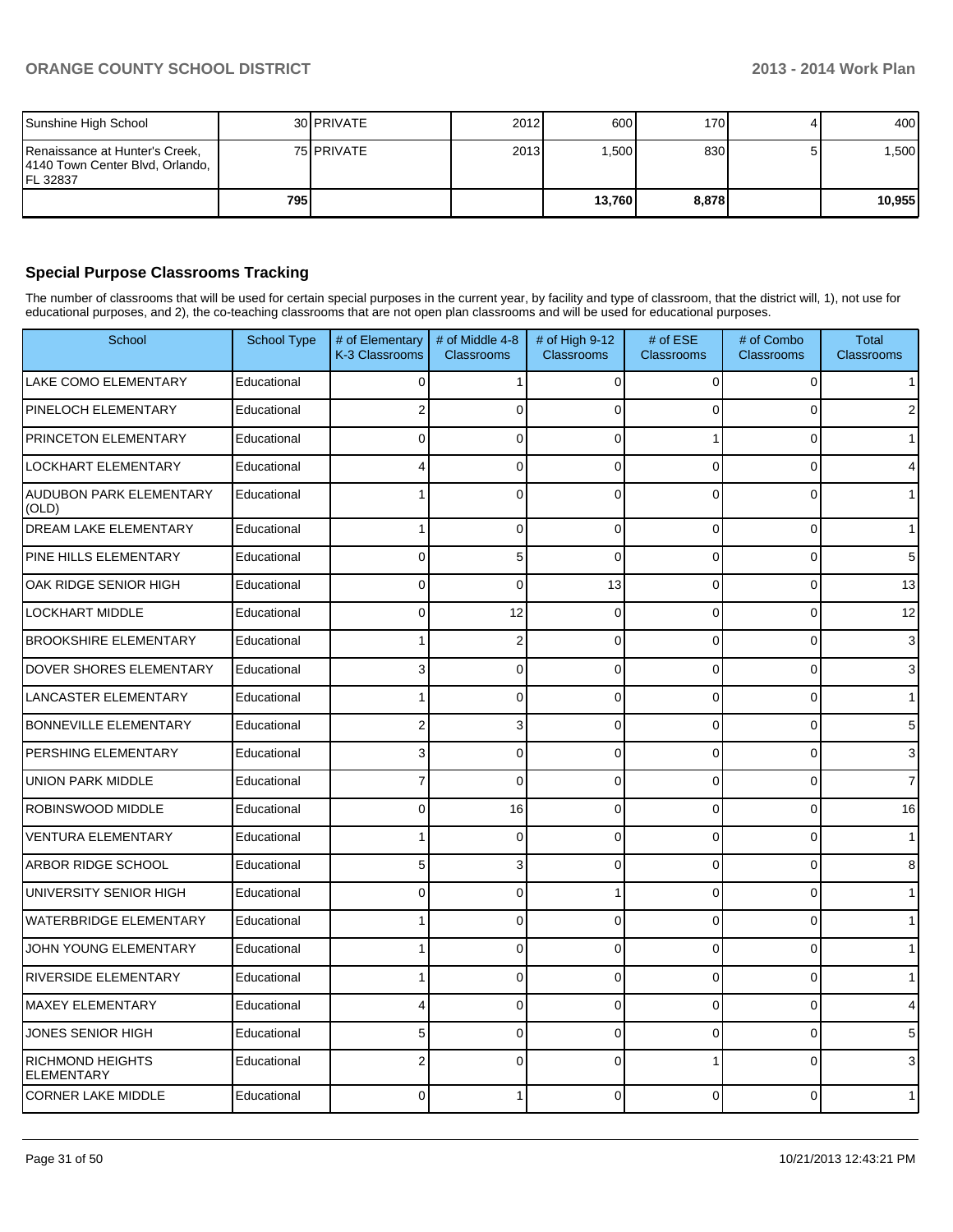| <b>CHAIN OF LAKES MIDDLE</b>                    | Educational                          | $\Omega$ | 6  |              | $\Omega$     | n        | $6 \mid$        |
|-------------------------------------------------|--------------------------------------|----------|----|--------------|--------------|----------|-----------------|
| <b>LAWTON CHILES ELEMENTARY</b>                 | Educational                          |          |    |              | 0            | 0        | 3 <sup>1</sup>  |
| lOAKSHIRE ELEMENTARY                            | Educational                          |          |    | 0            | 0            | 0        | $\overline{4}$  |
| INORTHLAKE PARK ELEMENTARY                      | Educational                          | 6        | U  | 0            |              | 0        | 71              |
| <b>THREE POINTS ELEMENTARY</b>                  | Educational                          |          |    |              | $\Omega$     | U        | 1 <sup>1</sup>  |
| ICAMELOT ELEMENTARY                             | Educational                          |          |    |              | U            | n        | 2 <sub>l</sub>  |
| IFREEDOM SENIOR HIGH                            | Educational                          | n        | ∩  |              | <sup>0</sup> | O        | $\overline{4}$  |
| <b>LEAGLE'S NEST ELEMENTARY</b>                 | Educational                          |          | 0  | <sup>0</sup> | $\Omega$     | 0        | 1 <sup>1</sup>  |
| <b>IWOLF LAKE ELEMENTARY</b>                    | Educational                          | 0        |    | 0            | 0            | 0        | 11              |
| <b>ISTONE LAKES ELEMENTARY</b>                  | Educational                          |          | n  | <sup>0</sup> | 0            | 0        | $\overline{2}$  |
| IVISTA LAKES ELEMENTARY                         | Educational                          |          | 0  | ∩            | $\Omega$     | $\Omega$ | 1 <sup>1</sup>  |
| <b>IWOLF LAKE MIDDLE</b>                        | Educational                          | U        | 5  |              | U            | n        | 5 <sup>5</sup>  |
| <b>IMOSS PARK ELEMENTARY</b><br><b>SCHOOL</b>   | Educational                          | 15       | 5  | O            | $\Omega$     | 0        | 20 <sup>1</sup> |
| AUDUBON PARK ELEMENTARY<br><b>SCHOOL RELIEF</b> | Educational                          |          | 0  | ∩            | $\Omega$     | $\Omega$ | 2 <sub>l</sub>  |
| <b>TIMBER LAKES ELEMENTARY</b>                  | Educational                          |          | 0  | $\Omega$     | $\Omega$     | $\Omega$ | 1 <sup>1</sup>  |
| LAKE NONA MIDDLE SCHOOL                         | Educational                          | 0        |    | <sup>0</sup> | $\Omega$     | 0        | 1 <sup>1</sup>  |
|                                                 | <b>Total Educational Classrooms:</b> | 80       | 64 | 18           |              | 0        | 165             |

| School                                    | <b>School Type</b>                   | # of Elementary<br>K-3 Classrooms | # of Middle 4-8<br><b>Classrooms</b> | # of High $9-12$<br><b>Classrooms</b> | # of $ESE$<br><b>Classrooms</b> | # of Combo<br><b>Classrooms</b> | Total<br><b>Classrooms</b> |
|-------------------------------------------|--------------------------------------|-----------------------------------|--------------------------------------|---------------------------------------|---------------------------------|---------------------------------|----------------------------|
| <b>IPALMETTO ELEMENTARY</b>               | Co-Teaching                          |                                   |                                      |                                       |                                 |                                 |                            |
| NORTHLAKE PARK ELEMENTARY Co-Teaching     |                                      | 161                               |                                      |                                       |                                 |                                 | 19                         |
| IMILLENNIA ELEMENTARY                     | Co-Teaching                          |                                   |                                      |                                       |                                 |                                 | 3                          |
| AUDUBON PARK ELEMENTARY<br>ISCHOOL RELIEF | Co-Teaching                          |                                   |                                      |                                       |                                 |                                 | 3                          |
|                                           | <b>Total Co-Teaching Classrooms:</b> | 23                                |                                      |                                       |                                 |                                 | 26                         |

#### **Infrastructure Tracking**

**Necessary offsite infrastructure requirements resulting from expansions or new schools. This section should include infrastructure information related to capacity project schedules and other project schedules (Section 4).**

New Schools:

1. Millenia Gardens ES - Traffic light in front of school, Road Improvements

2. Wedgefield K8, 2-K8-E-1 - Utilities

Existing Schools:

- 1. Dr. Phillips ES Roadway Improvements
- 2. Little River ES Utilities, Wetland Mitigation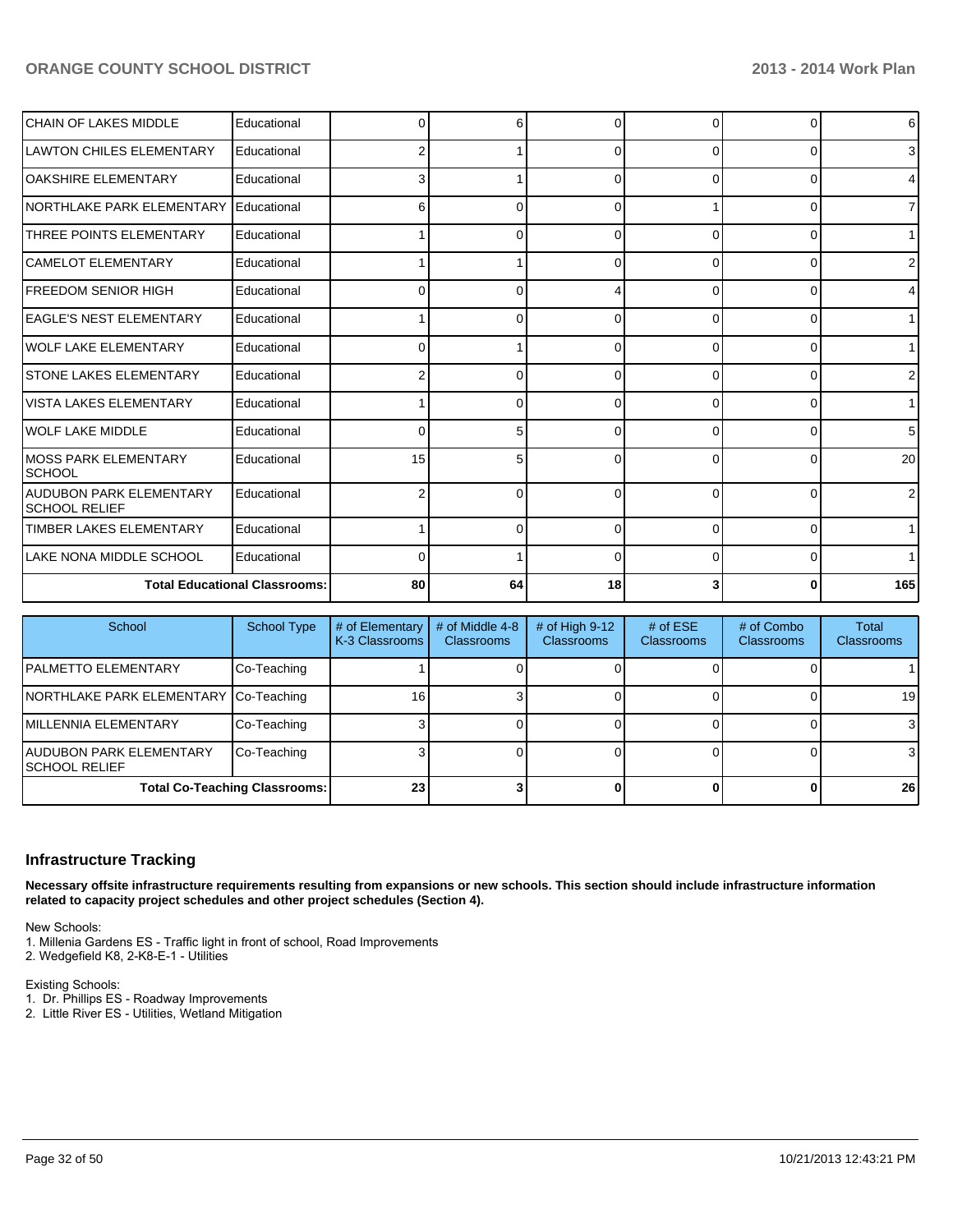**Proposed location of planned facilities, whether those locations are consistent with the comprehensive plans of all affected local governments, and recommendations for infrastructure and other improvements to land adjacent to existing facilities. Provisions of 1013.33(12), (13) and (14) and 1013.36 must be addressed for new facilities planned within the 1st three years of the plan (Section 5).**

1. Millenia Gardens ES - Corner of Millenia Blvd. and John Young Parkway in South Orlando. Florida

2. Wedgefield K8- Wedgefield area

in Southeast Orange County, Florida

**Consistent with Comp Plan?** Yes

#### **Net New Classrooms**

The number of classrooms, by grade level and type of construction, that were added during the last fiscal year.

| List the net new classrooms added in the 2012 - 2013 fiscal year.                                                                                       |                               |                                   |                                 |                        | Ivear.                                                                 |                            | List the net new classrooms to be added in the 2013 - 2014 fiscal |                        |
|---------------------------------------------------------------------------------------------------------------------------------------------------------|-------------------------------|-----------------------------------|---------------------------------|------------------------|------------------------------------------------------------------------|----------------------------|-------------------------------------------------------------------|------------------------|
| "Classrooms" is defined as capacity carrying classrooms that are added to increase<br>capacity to enable the district to meet the Class Size Amendment. |                               |                                   |                                 |                        | Totals for fiscal year 2013 - 2014 should match totals in Section 15A. |                            |                                                                   |                        |
| Location                                                                                                                                                | $2012 - 2013 \#$<br>Permanent | $2012 - 2013$ #<br><b>Modular</b> | $2012 - 2013 \#$<br>Relocatable | $2012 - 2013$<br>Total | $2013 - 2014$ #<br>Permanent                                           | $2013 - 2014$ #<br>Modular | $2013 - 2014$ #<br>Relocatable                                    | $2013 - 2014$<br>Total |
| Elementary (PK-3)                                                                                                                                       | 78                            |                                   |                                 | 78                     |                                                                        |                            |                                                                   | 0                      |
| Middle (4-8)                                                                                                                                            | 98                            |                                   |                                 | 102                    |                                                                        |                            |                                                                   | 0                      |
| High (9-12)                                                                                                                                             |                               |                                   |                                 |                        |                                                                        |                            |                                                                   | 0                      |
|                                                                                                                                                         | 176                           |                                   |                                 | 180                    |                                                                        |                            |                                                                   | 0                      |

#### **Relocatable Student Stations**

Number of students that will be educated in relocatable units, by school, in the current year, and the projected number of students for each of the years in the workplan.

| <b>Site</b>                          | $2013 - 2014$ | $2014 - 2015$ | $2015 - 2016$ | 2016 - 2017 | $2017 - 2018$ | 5 Year Average |
|--------------------------------------|---------------|---------------|---------------|-------------|---------------|----------------|
| IEAGLE'S NEST ELEMENTARY             | 0             |               | U             | 18          | 18            | 7              |
| BOONE SENIOR HIGH                    | 325           | 325           | 325           | 325         | 150           | 290            |
| IEDGEWATER SENIOR HIGH               | 0             | O.            | 0             | $\Omega$    |               | $\overline{0}$ |
| HOWARD MIDDLE                        | $\Omega$      | U             | 0             | $\Omega$    | 0             | $\overline{0}$ |
| CHEROKEE SCHOOL                      |               | U             | ∩             | $\Omega$    | n             | $\overline{0}$ |
| IMEMORIAL MIDDLE SCHOOL              | $\Omega$      | n             | $\Omega$      | $\Omega$    | 0             | $\overline{0}$ |
| <b>FERN CREEK ELEMENTARY</b>         | 90            | 36            | 36            | 36          | 36            | 47             |
| GRAND AVENUE PRIMARY LEARNING CENTER | 216           | 216           | 216           | $\Omega$    |               | 130            |
| HILLCREST ELEMENTARY                 | 36            | 36            | 36            | 36          | 126           | 54             |
| IKALEY ELEMENTARY                    | 90            | U             | $\Omega$      | $\Omega$    | 0             | 18             |
| LAKE COMO ELEMENTARY                 | 54            |               |               | $\Omega$    |               | 11             |
| <b>PINELOCH ELEMENTARY</b>           | 598           | 598           | $\Omega$      | $\Omega$    | $\Omega$      | 239            |
| <b>IPRINCETON ELEMENTARY</b>         | 0             |               | 0             | 18          | 36            | 11             |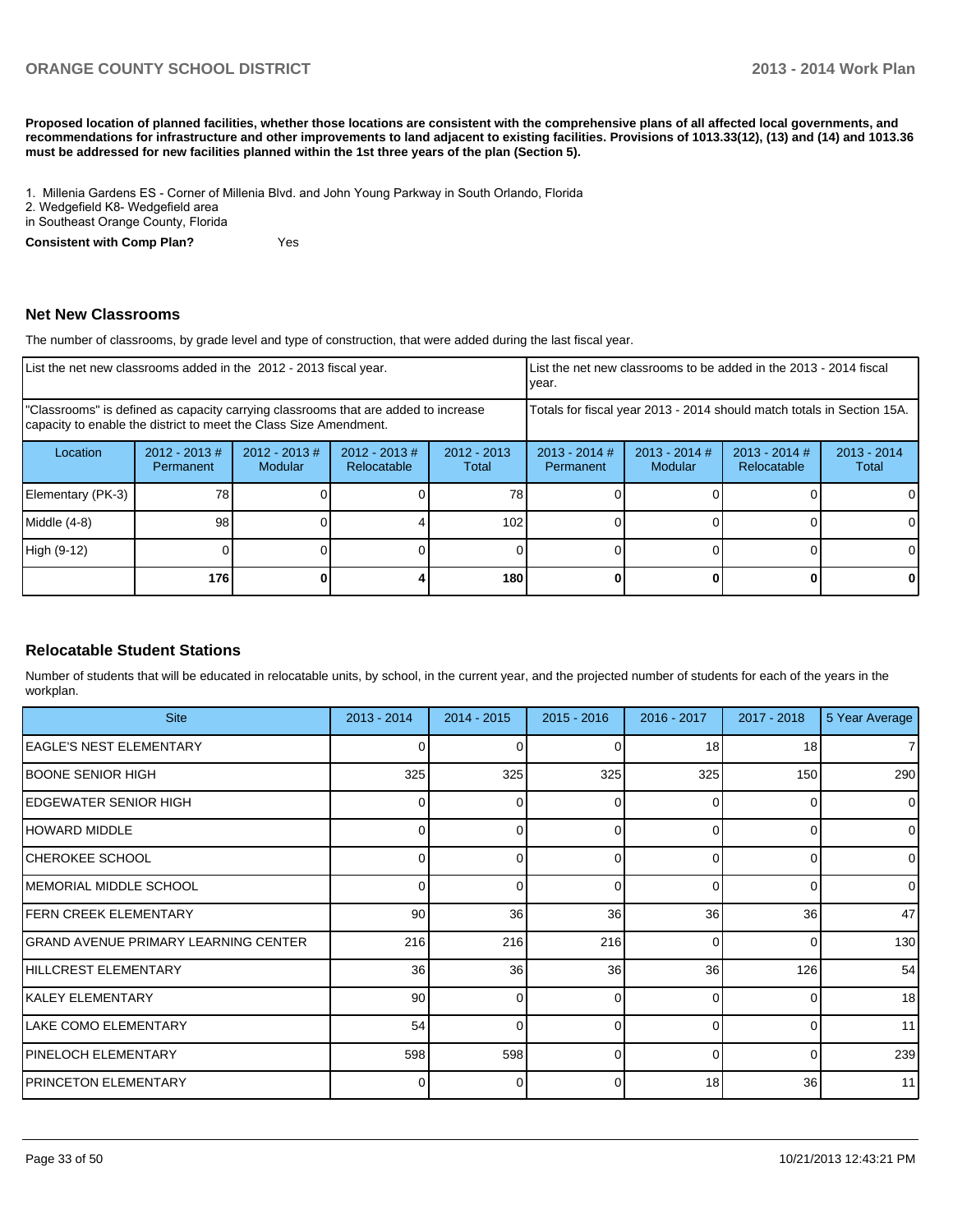| <b>ORLO VISTA ELEMENTARY</b>    | 54              | 0     | $\mathbf 0$ | $\overline{0}$ | $\mathbf 0$ | 11             |
|---------------------------------|-----------------|-------|-------------|----------------|-------------|----------------|
| APOPKA MIDDLE                   | 110             | 110   | 110         | 110            | 110         | 110            |
| WINTER PARK 9TH GRADE CENTER    | 0               | 0     | 0           | $\Omega$       | 0           | 0              |
| KILLARNEY ELEMENTARY            | 216             | 144   | 144         | 144            | 144         | 158            |
| <b>OCOEE MIDDLE</b>             | 264             | 132   | 132         | 132            | 132         | 158            |
| LAKEVIEW MIDDLE                 | 154             | 0     | 0           | 0              | 0           | 31             |
| <b>TILDENVILLE ELEMENTARY</b>   | 0               | 0     | 0           | $\Omega$       | $\mathbf 0$ | 0              |
| <b>SILVER STAR CENTER</b>       | 95              | 95    | 95          | 95             | 95          | 95             |
| <b>CYPRESS PARK ELEMENTARY</b>  | 162             | 198   | 198         | 0              | 0           | 112            |
| <b>BROOKSHIRE ELEMENTARY</b>    | $\mathbf 0$     | 0     | 0           | $\overline{0}$ | 0           | $\overline{0}$ |
| DOVER SHORES ELEMENTARY         | 216             | 216   | 216         | 0              | $\mathbf 0$ | 130            |
| <b>MOLLIE RAY ELEMENTARY</b>    | 274             | 22    | 22          | 22             | 22          | 72             |
| <b>DURRANCE ELEMENTARY</b>      | 270             | 90    | 72          | 54             | 18          | 101            |
| <b>TANGELO PARK ELEMENTARY</b>  | 90              | 0     | 0           | 0              | 0           | 18             |
| <b>LOVELL ELEMENTARY</b>        | 540             | 540   | 0           | $\overline{0}$ | 0           | 216            |
| CHICKASAW ELEMENTARY            | 72              | 0     | 0           | $\overline{0}$ | 0           | 14             |
| SPRING LAKE ELEMENTARY          | 0               | 0     | 0           | $\Omega$       | $\mathbf 0$ | $\overline{0}$ |
| <b>LANCASTER ELEMENTARY</b>     | 0               | 72    | 72          | 72             | 72          | 58             |
| <b>ROLLING HILLS ELEMENTARY</b> | 36              | 0     | 0           | 0              | 0           | $\overline{7}$ |
| <b>BONNEVILLE ELEMENTARY</b>    | 0               | 0     | 0           | $\Omega$       | $\mathbf 0$ | $\overline{0}$ |
| <b>HIAWASSEE ELEMENTARY</b>     | 36              | 54    | 54          | 54             | 54          | 50             |
| <b>MCCOY ELEMENTARY</b>         | 0               | 72    | 72          | 72             | 0           | 43             |
| PERSHING ELEMENTARY             | 72              | 0     | 0           | 0              | 0           | 14             |
| <b>UNION PARK MIDDLE</b>        | $\Omega$        | 0     | $\Omega$    | $\Omega$       | 0           | $\overline{0}$ |
| <b>ROBINSWOOD MIDDLE</b>        | 440             | 374   | 374         | 352            | 352         | 378            |
| DR PHILLIPS SENIOR HIGH         | 2,350           | 2,350 | 1,250       | 1,250          | 1,250       | 1,690          |
| <b>CLARCONA ELEMENTARY</b>      | 588             | 0     | 0           | $\overline{0}$ | 0           | 118            |
| COLONIAL 9TH GRADE CENTER       | 0               | 0     | 0           | 0              | 0           | $\overline{0}$ |
| PALM LAKE ELEMENTARY            | 0               | 0     | 0           | 0              | 0           | $\overline{0}$ |
| VENTURA ELEMENTARY              | 898             | 718   | 718         | 718            | 718         | 754            |
| ARBOR RIDGE SCHOOL              | 0               | 0     | 0           | 0              | 0           | $\overline{0}$ |
| ORANGE CENTER ELEMENTARY        | 0               | 0     | 0           | 0              | 0           | $\overline{0}$ |
| HUNGERFORD ELEMENTARY           | 90 <sub>0</sub> | 0     | 0           | $\overline{0}$ | 0           | 18             |
| <b>WHEATLEY ELEMENTARY</b>      | 0               | 0     | 0           | $\Omega$       | 0           | $\overline{0}$ |
| <b>CONWAY MIDDLE</b>            | 396             | 396   | 396         | 396            | 396         | 396            |
| ALOMA ELEMENTARY                | 162             | 0     | $\mathbf 0$ | $\overline{0}$ | 0           | 32             |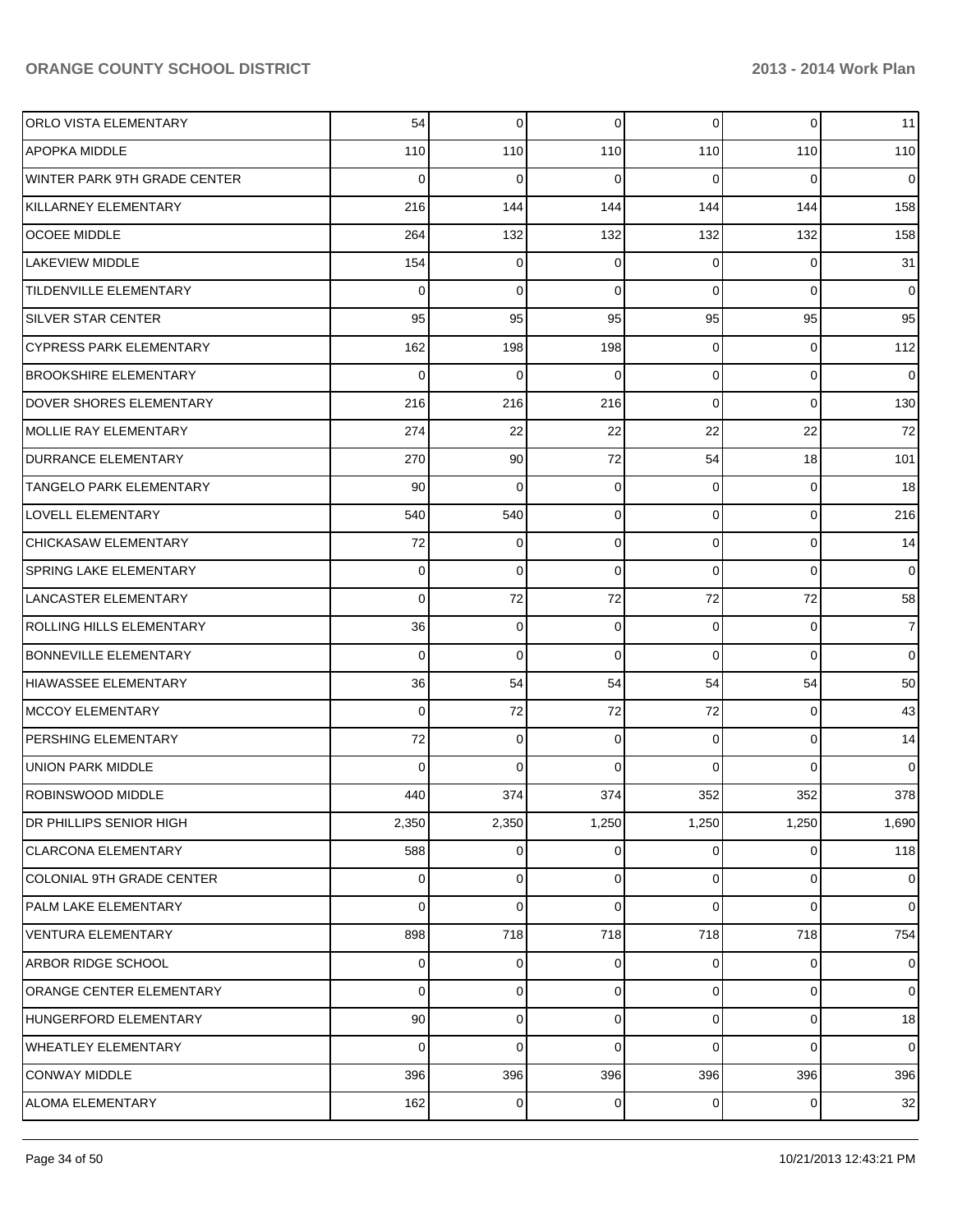| <b>WINTER PARK SENIOR HIGH</b>                          | 142            | 0           | 0           | $\overline{0}$ | 0           | 28             |
|---------------------------------------------------------|----------------|-------------|-------------|----------------|-------------|----------------|
| <b>IVEY LANE ELEMENTARY</b>                             | 162            | 0           | 0           | 0              | 0           | 32             |
| <b>RIDGEWOOD PARK ELEMENTARY</b>                        | 0              | 0           | 0           | $\Omega$       | 18          | $\overline{4}$ |
| SHENANDOAH ELEMENTARY                                   | 90             | 0           | 0           | $\Omega$       | 0           | 18             |
| <b>HIDDEN OAKS ELEMENTARY</b>                           | 936            | 720         | 720         | 720            | 720         | 763            |
| PALMETTO ELEMENTARY                                     | 108            | 108         | 108         | $\Omega$       | 0           | 65             |
| OAK HILL ELEMENTARY                                     | 87             | 195         | 195         | 195            | 195         | 173            |
| <b>WEST ORANGE SENIOR HIGH</b>                          | 0              | 0           | 0           | 125            | 325         | 90             |
| <b>APOPKA SENIOR HIGH</b>                               | $\Omega$       | 0           | 0           | $\Omega$       | 0           | $\mathbf 0$    |
| <b>OCOEE ELEMENTARY</b>                                 | 360            | 446         | 446         | 446            | 446         | 429            |
| <b>PINAR ELEMENTARY</b>                                 | 0              | 0           | 0           | $\Omega$       | 0           | 0              |
| <b>LIBERTY MIDDLE</b>                                   | 88             | 0           | 0           | $\Omega$       | 0           | 18             |
| MAGNOLIA EXCEPTIONAL STUDENT EDUCATION<br><b>CENTER</b> | 60             | 60          | 60          | 60             | 0           | 48             |
| ORLANDO VOCATIONAL-TECHNICAL CENTER                     | 0              | 0           | 0           | 0              | $\mathbf 0$ | $\overline{0}$ |
| <b>DR PHILLIPS ELEMENTARY</b>                           | 486            | 0           | 0           | 0              | 0           | 97             |
| <b>DEERWOOD ELEMENTARY</b>                              | 342            | 108         | 90          | 72             | 54          | 133            |
| <b>WILLIAM FRANGUS ELEMENTARY</b>                       | 882            | 756         | 756         | 756            | 756         | 781            |
| <b>APOPKA 9TH GRADE CENTER</b>                          | 980            | 980         | 980         | 980            | 680         | 920            |
| <b>DISCOVERY MIDDLE</b>                                 | 264            | 22          | 22          | 22             | 22          | 70             |
| LAKE WHITNEY ELEMENTARY                                 | 252            | 252         | 252         | 0              | $\mathbf 0$ | 151            |
| <b>SUNRISE ELEMENTARY</b>                               | $\mathbf 0$    | $\mathbf 0$ | $\mathbf 0$ | 0              | $\mathbf 0$ | $\overline{0}$ |
| <b>SOUTHWOOD ELEMENTARY</b>                             | 72             | 72          | 72          | 36             | $\mathbf 0$ | 50             |
| <b>ROSEMONT ELEMENTARY</b>                              | 72             | 36          | 18          | $\Omega$       | $\Omega$    | 25             |
| <b>CORNER LAKE MIDDLE</b>                               | 88             | 88          | 88          | 176            | 176         | 123            |
| IMEADOW WOODS MIDDLE                                    | 352            | 22          | 22          | 22             | 0           | 84             |
| RIVERDALE ELEMENTARY                                    | 108            | 162         | 180         | 198            | 234         | 176            |
| LAKE GEM ELEMENTARY                                     | 342            | 378         | 396         | 396            | 396         | 382            |
| PINEWOOD ELEMENTARY                                     | 198            | 72          | 72          | 72             | 72          | 97             |
| LAKE GEORGE ELEMENTARY                                  | $\overline{0}$ | 36          | 54          | 54             | 54          | 40             |
| LAKEVILLE ELEMENTARY                                    | 306            | 306         | 306         | 288            | 288         | 299            |
| CHAIN OF LAKES MIDDLE                                   | 374            | 396         | 396         | 396            | 396         | 392            |
| <b>LAWTON CHILES ELEMENTARY</b>                         | 221            | 149         | 77          | 59             | 59          | 113            |
| OAKSHIRE ELEMENTARY                                     | 216            | 0           | 0           | $\overline{0}$ | 0           | 43             |
| NORTHLAKE PARK ELEMENTARY                               | $\overline{0}$ | $\mathbf 0$ | 0           | $\overline{0}$ | 0           | $\overline{0}$ |
| <b>ENDEAVOR ELEMENTARY</b>                              | 180            | 126         | 126         | 126            | 126         | 137            |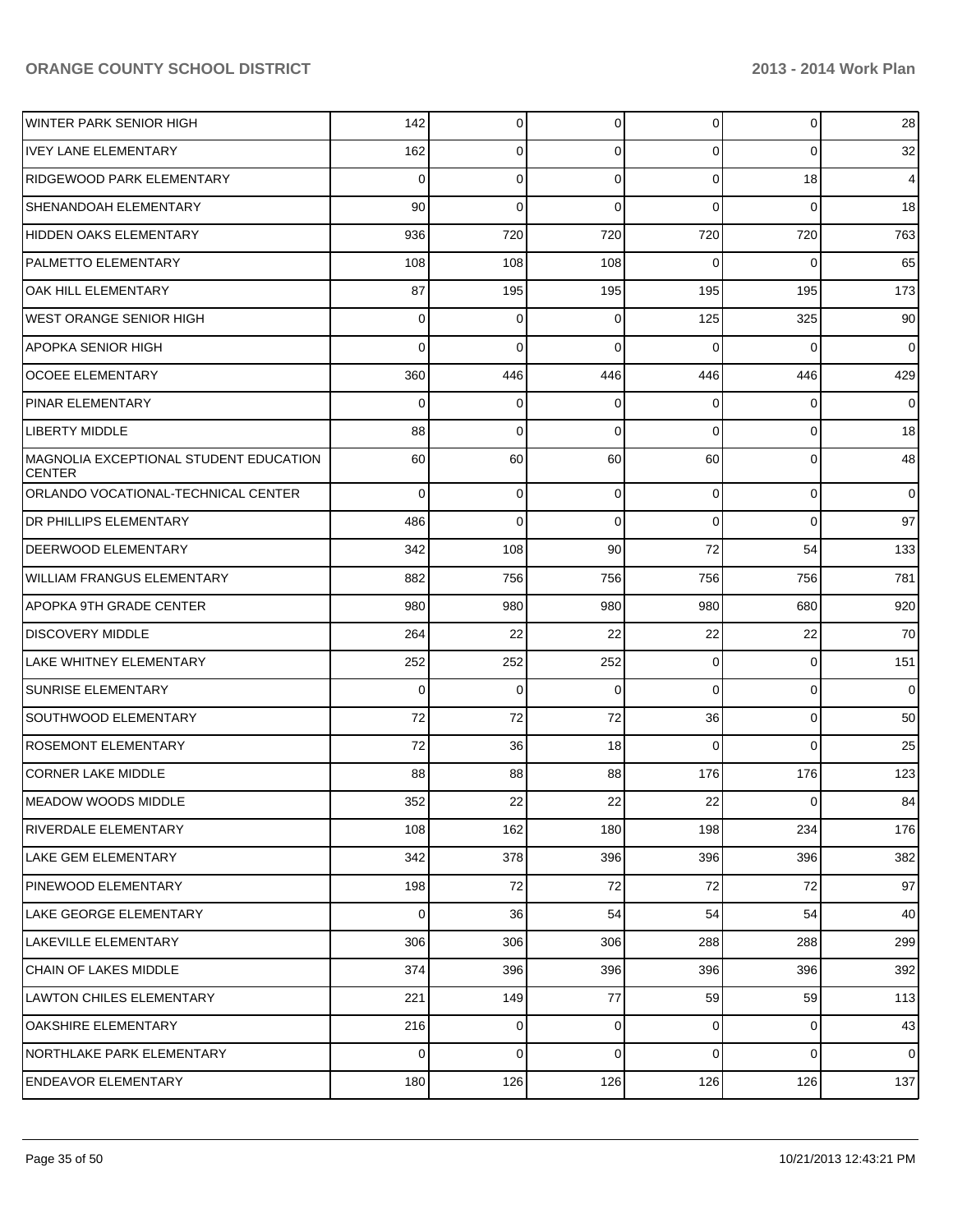| <b>CITRUS ELEMENTARY</b>                       | 144            | 18          | $\mathbf 0$ | $\Omega$       | $\overline{0}$ | 32             |
|------------------------------------------------|----------------|-------------|-------------|----------------|----------------|----------------|
| <b>TIMBER CREEK SENIOR HIGH</b>                | 800            | 600         | 600         | 600            | 600            | 640            |
| <b>OLYMPIA SENIOR HIGH</b>                     | $\Omega$       | 0           | $\Omega$    | $\Omega$       | 0              | $\overline{0}$ |
| <b>ODYSSEY MIDDLE</b>                          | 110            | 0           | $\Omega$    | $\Omega$       | $\overline{0}$ | 22             |
| THREE POINTS ELEMENTARY                        | 72             | 18          | $\Omega$    | $\Omega$       | $\overline{0}$ | 18             |
| THORNEBROOKE ELEMENTARY                        | 126            | 72          | 36          | $\Omega$       | $\mathbf 0$    | 47             |
| <b>BLANKNER K-8 SCHOOL</b>                     | 162            | 162         | 162         | 162            | 182            | 166            |
| COMMUNITY EDUCATION PARTNERS-WEST(OBT)         | 66             | 66          | 66          | 66             | 66             | 66             |
| COMMUNITY EDUCATION PARTNERS-EAST<br>(SEMORAN) | $\Omega$       | $\Omega$    | $\Omega$    | $\Omega$       | $\Omega$       | $\overline{0}$ |
| <b>FREEDOM SENIOR HIGH</b>                     | 550            | 550         | 550         | 550            | 550            | 550            |
| <b>WEST OAKS ELEMENTARY</b>                    | 144            | $\mathbf 0$ | $\mathbf 0$ | $\Omega$       | 0              | 29             |
| <b>WEST CREEK ELEMENTARY</b>                   | 180            | 72          | 72          | 72             | 18             | 83             |
| <b>ANDOVER ELEMENTARY SCHOOL</b>               | 180            | 162         | 144         | 144            | 144            | 155            |
| <b>OCOEE HIGH SCHOOL</b>                       | 50             | 0           | $\Omega$    | $\Omega$       | $\Omega$       | 10             |
| <b>IFREEDOM MIDDLE SCHOOL</b>                  | 176            | 110         | 110         | 110            | 110            | 123            |
| <b>LEGACY MIDDLE</b>                           | $\mathbf 0$    | 0           | $\mathbf 0$ | $\Omega$       | $\Omega$       | $\overline{0}$ |
| <b>SAND LAKE ELEMENTARY</b>                    | $\Omega$       | 0           | $\mathbf 0$ | $\Omega$       | 90             | 18             |
| <b>EAST LAKE ELEMENTARY SCHOOL</b>             | 36             | 36          | $\Omega$    | $\Omega$       | $\Omega$       | 14             |
| WHISPERING OAK ELEMENTARY SCHOOL               | 180            | 108         | 108         | 108            | 108            | 122            |
| <b>VISTA LAKES ELEMENTARY</b>                  | 288            | 144         | 126         | 108            | 72             | 148            |
| WYNDHAM LAKES ELEMENTARY                       | 162            | 162         | 162         | 180            | 216            | 176            |
| WOLF LAKE MIDDLE                               | 154            | 154         | 242         | 286            | 330            | 233            |
| MILLENNIA ELEMENTARY                           | 324            | 324         | 324         | $\Omega$       | $\Omega$       | 194            |
| <b>AVALON MIDDLE SCHOOL</b>                    | 528            | 660         | 792         | 924            | 1,056          | 792            |
| <b>SUNSET PARK ELEMENTARY SCHOOL</b>           | 486            | 486         | 180         | 180            | 180            | 302            |
| MOSS PARK ELEMENTARY SCHOOL                    | 288            | 288         | $\mathbf 0$ | $\Omega$       | $\overline{0}$ | 115            |
| <b>BRIDGEWATER MIDDLE SCHOOL</b>               | 418            | 506         | 594         | 682            | 792            | 598            |
| AUDUBON PARK ELEMENTARY SCHOOL RELIEF          | 468            | 468         | 468         | 468            | $\overline{0}$ | 374            |
| <b>WEKIVA HIGH SCHOOL</b>                      | $\mathbf 0$    | 0           | $\mathbf 0$ | $\overline{0}$ | $\overline{0}$ | $\overline{0}$ |
| COLUMBIA ELEMENTARY SCHOOL (NEW)               | 288            | 288         | 288         | 288            | $\overline{0}$ | 230            |
| CATALINA ELEMENTARY SCHOOL (NEW)               | $\mathbf 0$    | 0           | $\mathbf 0$ | 18             | 72             | 18             |
| WOLF LAKE ELEMENTARY                           | 450            | 396         | 396         | 396            | 396            | 407            |
| <b>STONE LAKES ELEMENTARY</b>                  | 54             | 36          | 18          | $\overline{0}$ | $\overline{0}$ | 22             |
| <b>CASTLE CREEK ELEMENTARY</b>                 | $\overline{0}$ | 54          | 72          | 108            | 126            | 72             |
| SOUTH CREEK MIDDLE                             | 0              | 0           | 44          | 88             | 220            | $70\,$         |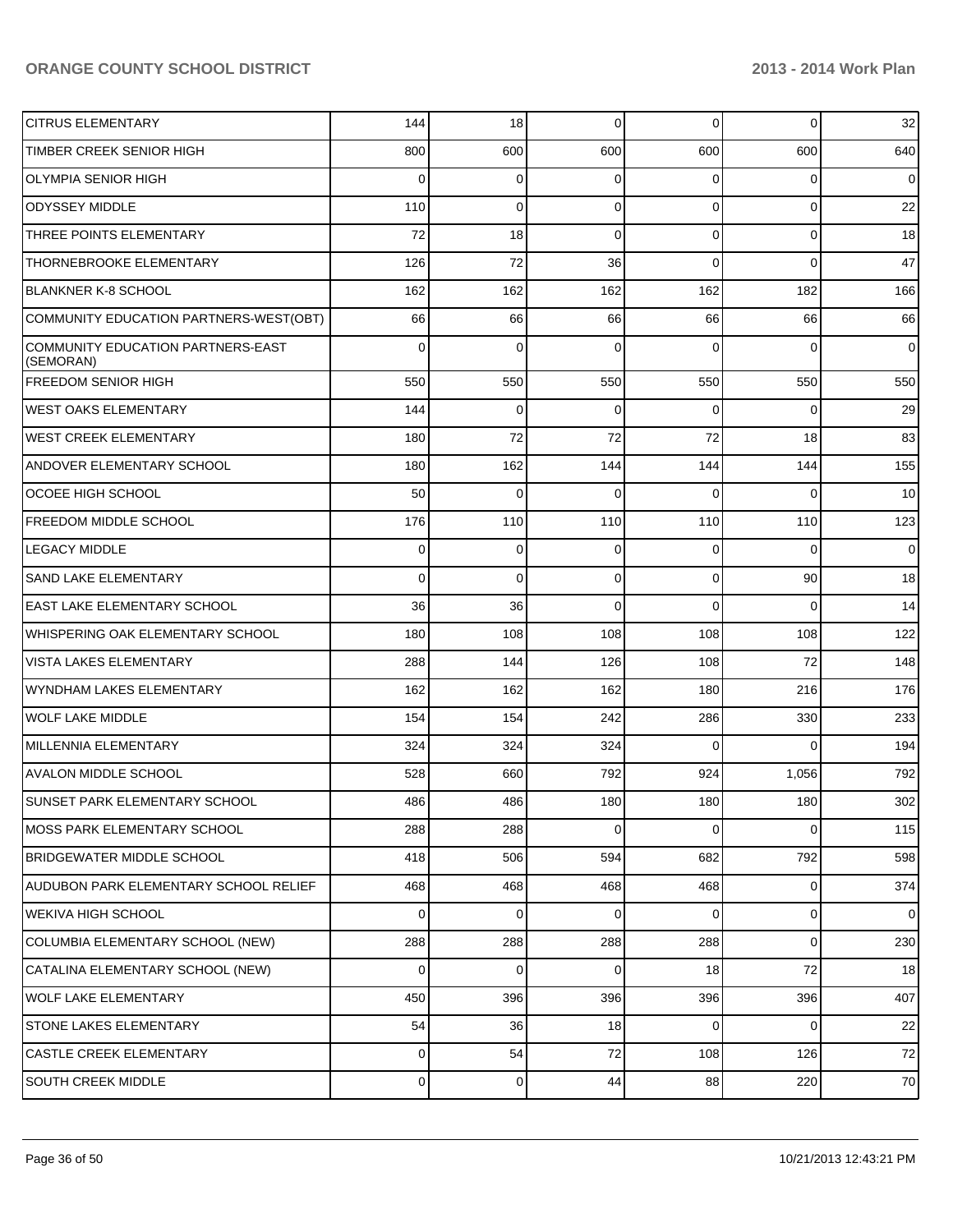| PINE CASTLE ELEMENTARY           | 72             | 0           | 0        | $\overline{0}$ | $\mathbf 0$    | 14             |
|----------------------------------|----------------|-------------|----------|----------------|----------------|----------------|
| LOCKHART ELEMENTARY              | 18             | 0           | 0        | $\overline{0}$ | $\overline{0}$ | $\overline{4}$ |
| <b>UNION PARK ELEMENTARY</b>     | 0              | $\mathbf 0$ | 0        | $\Omega$       | $\mathbf 0$    | $\overline{0}$ |
| <b>ZELLWOOD ELEMENTARY</b>       | $\mathbf 0$    | 36          | 36       | 36             | 36             | 29             |
| <b>DILLARD STREET ELEMENTARY</b> | 288            | 288         | 288      | 288            | 288            | 288            |
| LAKE SILVER ELEMENTARY           | 0              | 0           | 0        | $\Omega$       | 0              | $\overline{0}$ |
| AUDUBON PARK ELEMENTARY (OLD)    | 432            | 432         | 432      | 432            | 432            | 432            |
| DREAM LAKE ELEMENTARY            | 558            | 558         | 558      | 0              | 0              | 335            |
| <b>CONWAY ELEMENTARY</b>         | 108            | 108         | 54       | 54             | 54             | 76             |
| LAKEMONT ELEMENTARY              | 90             | 0           | 0        | $\Omega$       | 0              | 18             |
| <b>GLENRIDGE MIDDLE</b>          | 286            | 286         | 286      | 286            | 440            | 317            |
| <b>LEE MIDDLE</b>                | 440            | 308         | 308      | 308            | 308            | 334            |
| <b>GATEWAY SCHOOL</b>            | 240            | 240         | 240      | 240            | 240            | 240            |
| <b>AZALEA PARK ELEMENTARY</b>    | 0              | 126         | 144      | 144            | 162            | 115            |
| PINE HILLS ELEMENTARY            | 54             | 0           | 0        | $\Omega$       | 0              | 11             |
| <b>ROCK LAKE ELEMENTARY</b>      | 152            | 22          | 22       | 22             | 22             | 48             |
| <b>LAKE WESTON ELEMENTARY</b>    | 404            | 404         | 404      | $\Omega$       | $\mathbf 0$    | 242            |
| <b>COLONIAL SENIOR HIGH</b>      | 416            | 416         | 416      | 416            | $\mathbf 0$    | 333            |
| <b>EVANS SENIOR HIGH</b>         | 200            | 150         | 100      | 25             | $\Omega$       | 95             |
| <b>ENGELWOOD ELEMENTARY</b>      | 470            | 218         | 218      | 218            | 218            | 268            |
| OAK RIDGE SENIOR HIGH            | 0              | 125         | 350      | 525            | 750            | 350            |
| <b>CHENEY ELEMENTARY</b>         | $\mathbf 0$    | 0           | 0        | $\Omega$       | $\Omega$       | $\overline{0}$ |
| <b>LOCKHART MIDDLE</b>           | 176            | 176         | 176      | 176            | 66             | 154            |
| <b>MAITLAND MIDDLE</b>           | 132            | $\mathbf 0$ | $\Omega$ | $\Omega$       | 0              | 26             |
| <b>CLAY SPRINGS ELEMENTARY</b>   | 940            | 940         | 940      | $\overline{0}$ | $\overline{0}$ | 564            |
| UNIVERSITY SENIOR HIGH           | 1,875          | 1,125       | 1,125    | 1,125          | 1,125          | 1,275          |
| <b>ROCK SPRINGS ELEMENTARY</b>   | 0              | 0           | 0        | $\overline{0}$ | $\overline{0}$ | $\overline{0}$ |
| <b>METRO WEST ELEMENTARY</b>     | 270            | 270         | 360      | 504            | 612            | 403            |
| <b>SOUTHWEST MIDDLE</b>          | 132            | 132         | 176      | 264            | 352            | 211            |
| MEADOW WOODS ELEMENTARY          | 918            | 684         | 648      | 612            | 558            | 684            |
| <b>WATERBRIDGE ELEMENTARY</b>    | 288            | 360         | 360      | 396            | 414            | 364            |
| <b>WINDY RIDGE SCHOOL</b>        | 0              | 0           | 0        | $\Omega$       | $\mathbf 0$    | $\overline{0}$ |
| <b>BAYMEADOWS ELEMENTARY</b>     | 0              | 0           | 0        | $\overline{0}$ | $\mathbf 0$    | $\overline{0}$ |
| JOHN YOUNG ELEMENTARY            | 980            | 0           | 0        | $\overline{0}$ | $\mathbf 0$    | 196            |
| WATERFORD ELEMENTARY             | 0              | 0           | 0        | $\overline{0}$ | $\mathbf 0$    | $\overline{0}$ |
| <b>JACKSON MIDDLE</b>            | $\overline{0}$ | 0           | 0        | $\overline{0}$ | $\pmb{0}$      | $\overline{0}$ |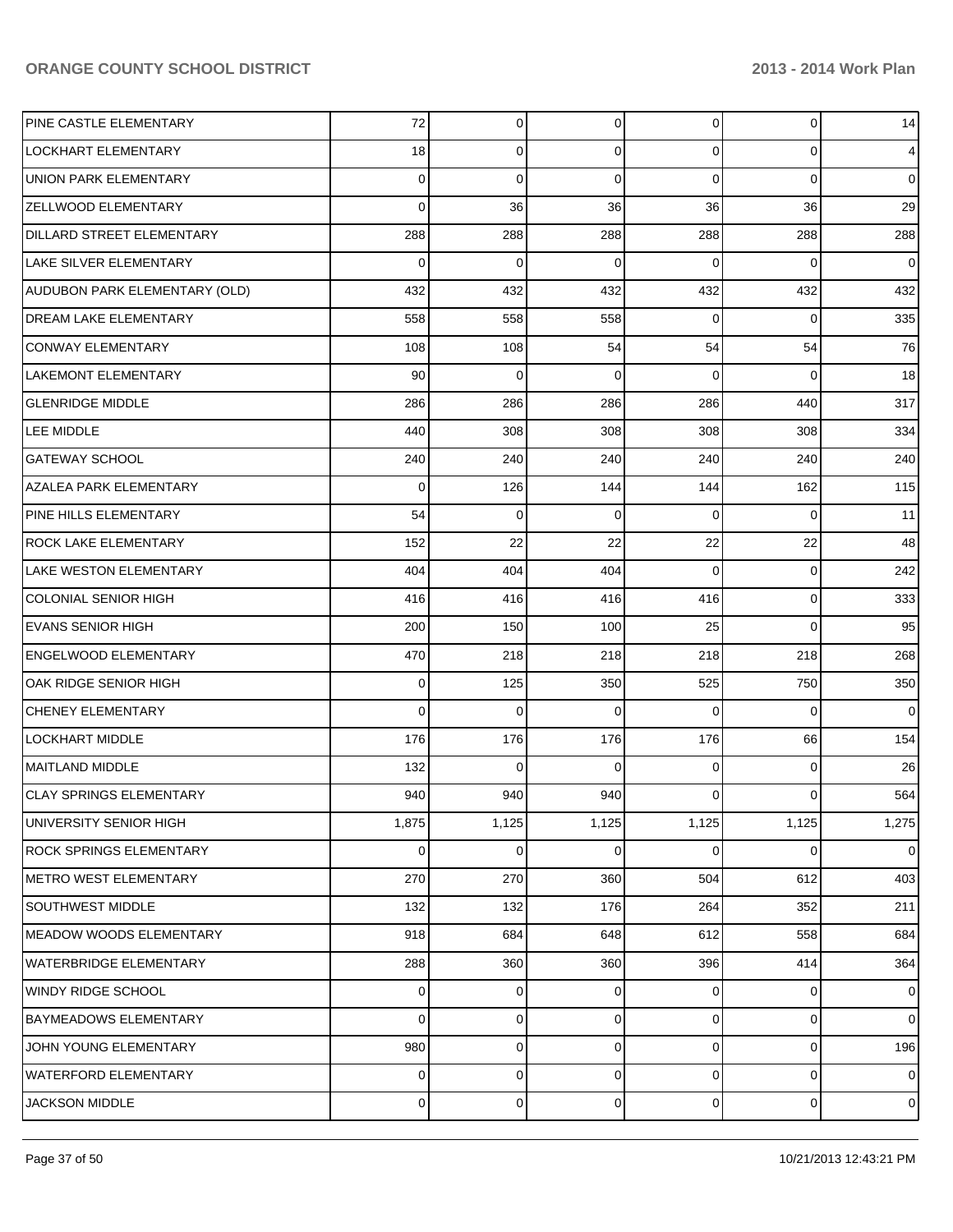| MID-FLORIDA TECHNICAL INSTITUTE                       | 236      | 236         | 236         | 236            | 236            | 236            |
|-------------------------------------------------------|----------|-------------|-------------|----------------|----------------|----------------|
| <b>WESTRIDGE MIDDLE</b>                               | 484      | 242         | 242         | 242            | 0              | 242            |
| LITTLE RIVER ELEMENTARY                               | 800      | 0           | $\Omega$    | 0              | $\overline{0}$ | 160            |
| <b>WALKER MIDDLE</b>                                  | 0        | 0           | $\Omega$    | 0              | $\overline{0}$ | $\overline{0}$ |
| <b>WINEGARD ELEMENTARY</b>                            | 126      | 0           | $\Omega$    | 0              | 0              | 25             |
| DOMMERICH ELEMENTARY                                  | 162      | 144         | 90          | 72             | 54             | 104            |
| LAKE SYBELIA ELEMENTARY                               | 72       | 18          | 18          | 18             | 18             | 29             |
| WINDERMERE ELEMENTARY                                 | 162      | 0           | $\Omega$    | 0              | $\overline{0}$ | 32             |
| <b>MEADOWBROOK MIDDLE SCHOOL</b>                      | 198      | 0           | $\Omega$    | 0              | 0              | 40             |
| <b>RIVERSIDE ELEMENTARY</b>                           | 90       | 90          | 0           | 0              | $\mathbf 0$    | 36             |
| <b>SADLER ELEMENTARY</b>                              | 0        | 0           | $\Omega$    | 0              | $\overline{0}$ | $\overline{0}$ |
| APOPKA ELEMENTARY                                     | 144      | 144         | $\Omega$    | 0              | $\mathbf 0$    | 58             |
| <b>MAXEY ELEMENTARY</b>                               | 252      | 126         | 126         | 108            | $\overline{0}$ | 122            |
| SHINGLE CREEK ELEMENTARY                              | 0        | 216         | 216         | 0              | 0              | 86             |
| <b>CYPRESS CREEK SENIOR HIGH</b>                      | 1,625    | 1,625       | 1,625       | 500            | 500            | 1,175          |
| PIEDMONT LAKES MIDDLE                                 | 572      | 264         | 220         | 220            | 198            | 295            |
| <b>JONES SENIOR HIGH</b>                              | 0        | 0           | $\Omega$    | 0              | $\Omega$       | $\overline{0}$ |
| <b>WESTSIDE VOCATIONAL-TECHNICAL CENTER</b>           | 1,021    | 1,021       | 1,021       | 1,021          | 1,021          | 1,021          |
| ROBERT F HUNGERFORD PREPARATORY HIGH<br><b>SCHOOL</b> | 0        | 0           | $\Omega$    | 0              | 0              | $\overline{0}$ |
| <b>ECCLESTON ELEMENTARY</b>                           | 0        | 0           | $\Omega$    | $\Omega$       | $\Omega$       | $\overline{0}$ |
| WINTER PARK ADULT VOCATIONAL CENTER                   | 736      | 736         | 736         | 736            | 736            | 736            |
| <b>WASHINGTON SHORES ELEMENTARY</b>                   | 0        | $\Omega$    | $\Omega$    | $\Omega$       | $\overline{0}$ | $\overline{0}$ |
| <b>CARVER MIDDLE</b>                                  | 374      | 374         | 374         | 374            | $\overline{0}$ | 299            |
| RICHMOND HEIGHTS ELEMENTARY                           | 0        | 0           | $\Omega$    | 0              | $\Omega$       | $\overline{0}$ |
| HUNTERS CREEK MIDDLE                                  | $\Omega$ | 110         | 154         | 198            | 220            | 136            |
| HUNTERS CREEK ELEMENTARY                              | 162      | 162         | 180         | 180            | 180            | 173            |
| <b>CYPRESS SPRINGS ELEMENTARY</b>                     | 0        | $\mathbf 0$ | $\mathbf 0$ | $\overline{0}$ | $\mathbf 0$    | $\mathbf 0$    |
| <b>GOTHA MIDDLE</b>                                   | 308      | 242         | 242         | 242            | 242            | 255            |
| <b>ACCELERATION ACADEMY WEST</b>                      | 1,300    | 1,300       | 1,300       | 1,300          | 1,300          | 1,300          |
| WEST ORANGE 9TH GRADE CENTER                          | 1,025    | 1,025       | 1,025       | 1,025          | 1,025          | 1,025          |
| <b>AVALON ELEMENTARY</b>                              | 252      | 360         | 360         | 360            | 360            | 338            |
| <b>CAMELOT ELEMENTARY</b>                             | 0        | 0           | 0           | $\overline{0}$ | $\overline{0}$ | $\mathbf 0$    |
| AVALON CENTER FOR TECHNICAL EXCELLENCE                | 0        | 0           | 0           | $\overline{0}$ | $\mathbf 0$    | $\overline{0}$ |
| WESTBROOKE ELEMENTARY SCHOOL                          | 0        | 0           | $\mathbf 0$ | $\overline{0}$ | $\overline{0}$ | $\mathbf 0$    |
| TIMBER LAKES ELEMENTARY                               | 0        | 0           | 18          | 36             | 36             | 18             |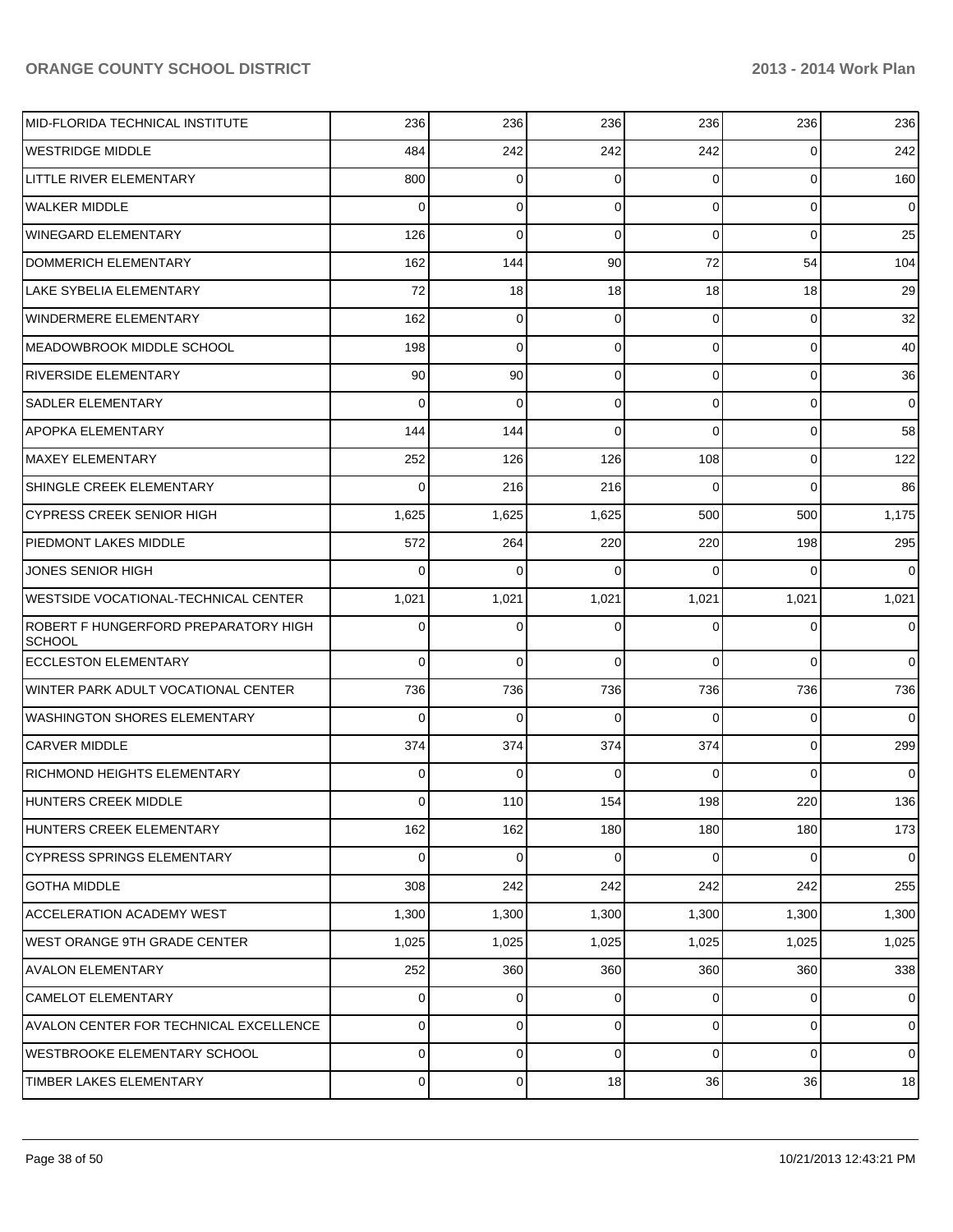| LAKE NONA HIGH SCHOOL              |     |     |     |     |     | 0               |
|------------------------------------|-----|-----|-----|-----|-----|-----------------|
| EAST RIVER HIGH SCHOOL             |     |     |     |     |     | 0               |
| KEENE'S CROSSING ELEMENTARY SCHOOL | 36  | 36  |     |     |     | 14              |
| FORSYTH WOODS ELEMENTARY           |     |     |     |     |     | 0               |
| WETHERBEE ELEMENTARY SCHOOL        |     |     |     | 36  | 54  | 18 <sup>1</sup> |
| LAKE NONA MIDDLE SCHOOL            | 176 | 286 | 396 | 506 | 660 | 405             |
| <b>SUNRIDGE ELEMENTARY</b>         |     | 54  | 108 | 180 | 252 | 119             |
| <b>SUNRIDGE MIDDLE</b>             |     | 154 | 198 | 242 | 330 | 185             |
| <b>SUN BLAZE ELEMENTARY</b>        |     |     | 54  | 54  | 54  | 32 <sub>l</sub> |
| HACKNEY PRAIRIE ELEMENTARY SCHOOL  |     | 54  | 108 | 162 | 216 | 108             |

| Totals for ORANGE COUNTY SCHOOL DISTRICT          |         |         |         |         |         |         |
|---------------------------------------------------|---------|---------|---------|---------|---------|---------|
| Total students in relocatables by year.           | 43,898  | 34,647  | 32,216  | 28.760  | 27,843  | 33,473  |
| Total number of COFTE students projected by year. | 172.261 | 173.621 | 174.063 | 174.695 | 175.109 | 173.950 |
| Percent in relocatables by year.                  | 25 %    | 20%     | 19 %    | 16%     | 16%     | 19 %    |

#### **Leased Facilities Tracking**

Exising leased facilities and plans for the acquisition of leased facilities, including the number of classrooms and student stations, as reported in the educational plant survey, that are planned in that location at the end of the five year workplan.

| Location                                    | # of Leased<br>Classrooms 2013 -<br>2014 | <b>FISH Student</b><br><b>Stations</b> | Owner             | # of Leased<br>Classrooms 2017 -<br>2018 | <b>FISH Student</b><br><b>Stations</b> |
|---------------------------------------------|------------------------------------------|----------------------------------------|-------------------|------------------------------------------|----------------------------------------|
| <b>BOONE SENIOR HIGH</b>                    | 13                                       |                                        | 325 Private Owner | 6                                        | 150                                    |
| <b>GRAND AVENUE PRIMARY LEARNING CENTER</b> | $\overline{2}$                           |                                        | 36 Private Owner  | 0                                        | $\Omega$                               |
| lKALEY ELEMENTARY                           | 5                                        |                                        | 90 Private Owner  | $\Omega$                                 | 0                                      |
| LAKE COMO ELEMENTARY                        |                                          |                                        | 18 Private Owner  | 0                                        | 0                                      |
| <b>PINELOCH ELEMENTARY</b>                  | 22                                       |                                        | 400 Private       | $\Omega$                                 | $\Omega$                               |
| IORLO VISTA ELEMENTARY                      | 2                                        |                                        | 36 Private Owner  | $\Omega$                                 | $\Omega$                               |
| IKILLARNEY ELEMENTARY                       | 12                                       |                                        | 216 Private Owner | 8                                        | 144                                    |
| <b>OCOEE MIDDLE</b>                         | 12                                       |                                        | 264 Private Owner | 6                                        | 132                                    |
| <b>SILVER STAR CENTER</b>                   | 8                                        |                                        | 95 Private Owner  | 8                                        | 95                                     |
| IMOLLIE RAY ELEMENTARY                      |                                          |                                        | 126 Private Owner | 0                                        | $\Omega$                               |
| <b>IDURRANCE ELEMENTARY</b>                 | 4                                        |                                        | 72 Private Owner  | 0                                        | 0                                      |
| <b>LOVELL ELEMENTARY</b>                    | 28                                       |                                        | 504 Private Owner | $\Omega$                                 | $\Omega$                               |
| <b>SPRING LAKE ELEMENTARY</b>               | $\Omega$                                 |                                        | 0 Private         | $\Omega$                                 | $\Omega$                               |
| HIAWASSEE ELEMENTARY                        | 2                                        |                                        | 36 Private Owner  | 3                                        | 54                                     |
| <b>PERSHING ELEMENTARY</b>                  | 4                                        |                                        | 72 Private Owner  | 0                                        | $\Omega$                               |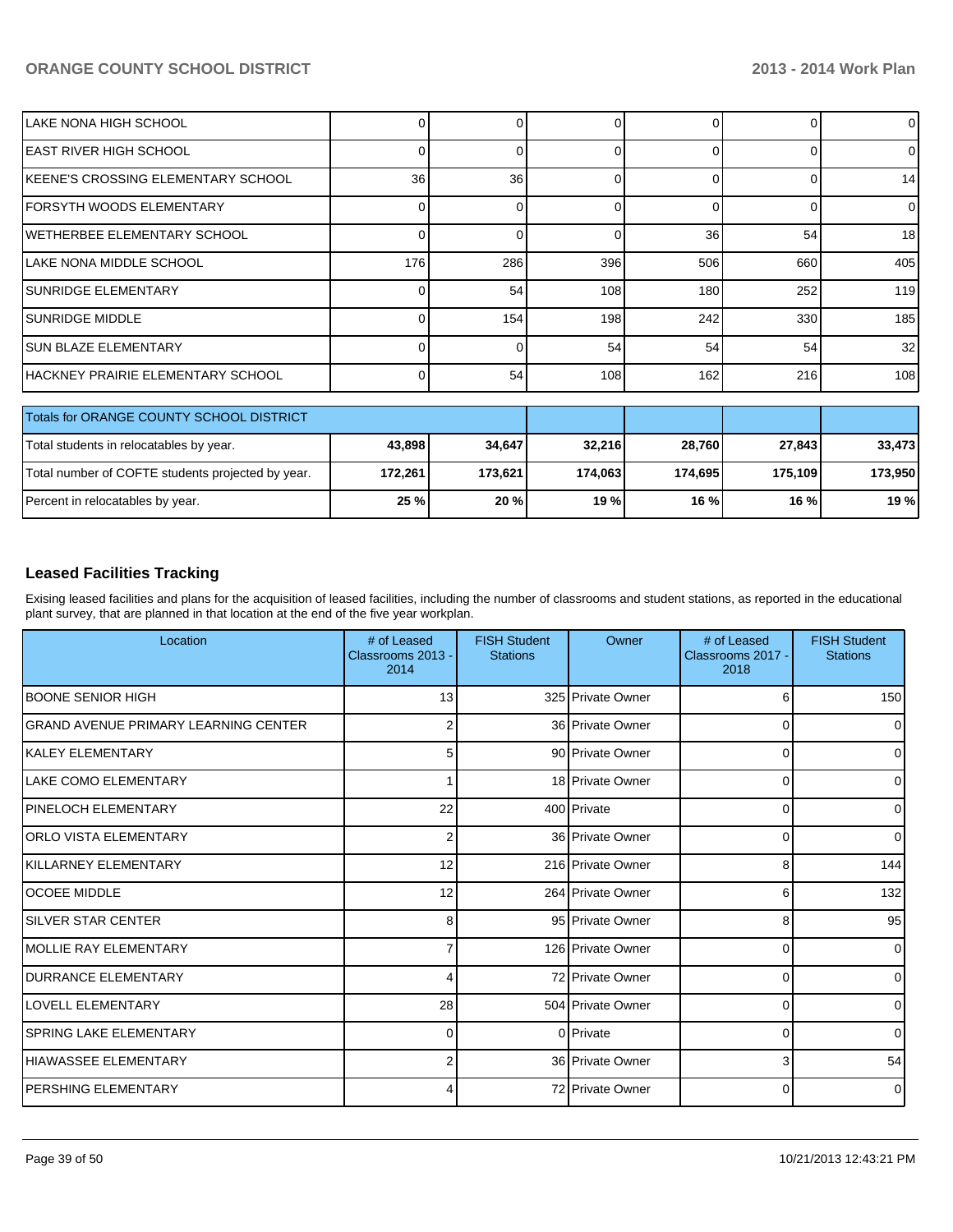| ROBINSWOOD MIDDLE                 | 20              | 440 Private       | 16 | 352            |
|-----------------------------------|-----------------|-------------------|----|----------------|
| <b>CLARCONA ELEMENTARY</b>        | 28              | 516 Private Owner | 0  | $\overline{0}$ |
| <b>VENTURA ELEMENTARY</b>         | 7               | 126 Private Owner | 0  | $\overline{0}$ |
| <b>CONWAY MIDDLE</b>              | 18              | 396 Private Owner | 18 | 396            |
| <b>ALOMA ELEMENTARY</b>           | 3               | 54 Private Owner  | 0  | $\overline{0}$ |
| <b>WINTER PARK SENIOR HIGH</b>    | 4               | 100 Private owner | 0  | $\overline{0}$ |
| HIDDEN OAKS ELEMENTARY            | 18              | 324 Private Owner | 6  | 108            |
| OAK HILL ELEMENTARY               | 0               | 0 Private         | 6  | 108            |
| <b>OCOEE ELEMENTARY</b>           | 4               | 72 Private        | 9  | 162            |
| <b>DR PHILLIPS ELEMENTARY</b>     | 19              | 342 Private Owner | 0  | $\overline{0}$ |
| <b>DEERWOOD ELEMENTARY</b>        | 3               | 54 Private Owner  | 0  | $\mathbf{O}$   |
| <b>WILLIAM FRANGUS ELEMENTARY</b> | 4               | 72 Private owner  | 0  | $\mathbf{O}$   |
| <b>APOPKA 9TH GRADE CENTER</b>    | 11              | 254 Private Owner | 0  | $\mathbf{O}$   |
| SOUTHWOOD ELEMENTARY              | 4               | 72 Private        | 0  | $\mathbf{O}$   |
| <b>ROSEMONT ELEMENTARY</b>        | 4               | 72 Private        | 0  | $\overline{0}$ |
| <b>CORNER LAKE MIDDLE</b>         | 3               | 66 Private Owner  | 7  | 154            |
| <b>MEADOW WOODS MIDDLE</b>        | 16              | 352 Private Owner | 0  | $\overline{0}$ |
| <b>LAKE GEM ELEMENTARY</b>        | 7               | 126 Private Owner | 10 | 180            |
| PINEWOOD ELEMENTARY               | 7               | 126 Private       | 0  | $\overline{0}$ |
| LAKEVILLE ELEMENTARY              | 17              | 306 Private Owner | 16 | 288            |
| CHAIN OF LAKES MIDDLE             | 15              | 330 Private Owner | 16 | 352            |
| <b>LAWTON CHILES ELEMENTARY</b>   | 11              | 221 Private Owner | 3  | 59             |
| <b>ENDEAVOR ELEMENTARY</b>        | 2               | 36 Private Owner  | 0  | $\overline{0}$ |
| <b>CITRUS ELEMENTARY</b>          | 8               | 144 Private Owner | 0  | $\overline{0}$ |
| TIMBER CREEK SENIOR HIGH          | 14              | 350 Private Owner | 6  | 150            |
| THORNEBROOKE ELEMENTARY           | 7               | 126 Private       | 0  | $\overline{0}$ |
| <b>BLANKNER K-8 SCHOOL</b>        | 6               | 108 Private Owner | 7  | 120            |
| <b>FREEDOM SENIOR HIGH</b>        | 12              | 300 Private Owner | 12 | 300            |
| <b>WEST OAKS ELEMENTARY</b>       | 8               | 144 Private       | 0  | $\overline{0}$ |
| <b>WEST CREEK ELEMENTARY</b>      | 6               | 108 Private Owner | 0  | $\overline{0}$ |
| <b>FREEDOM MIDDLE SCHOOL</b>      | 8               | 176 Private Owner | 5  | 110            |
| EAST LAKE ELEMENTARY SCHOOL       | $\mathbf 2$     | 36 Private Owner  | 0  | $\overline{0}$ |
| WHISPERING OAK ELEMENTARY SCHOOL  | 10 <sup>1</sup> | 180 Private Owner | 6  | 108            |
| VISTA LAKES ELEMENTARY            | 16              | 288 Private Owner | 4  | 72             |
| WYNDHAM LAKES ELEMENTARY          | 9               | 162 Private       | 12 | 216            |
| <b>WOLF LAKE MIDDLE</b>           | $\overline{7}$  | 154 Private       | 15 | 330            |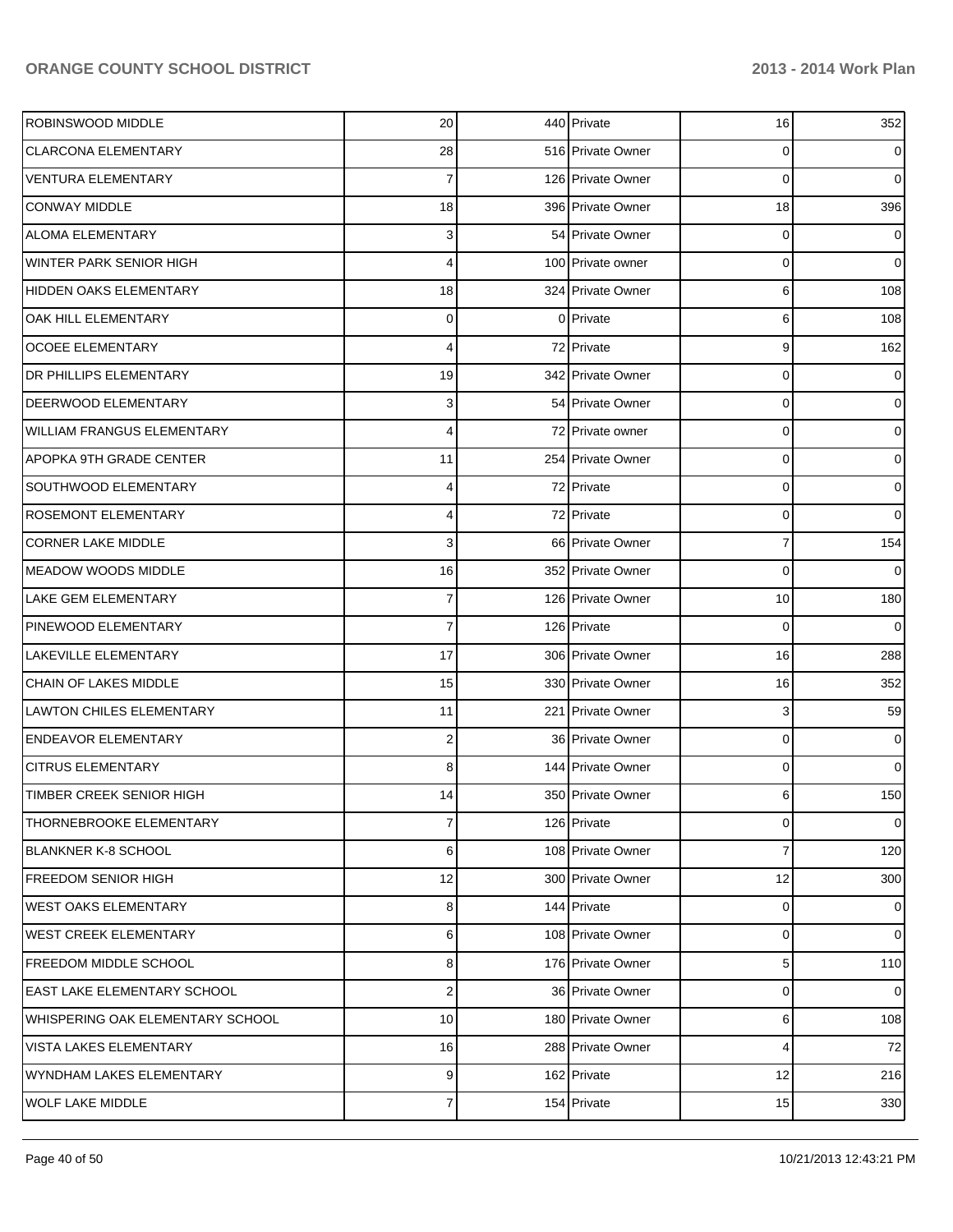| MILLENNIA ELEMENTARY                | 18                      | 324 Private Owner   | 0              | $\overline{0}$ |
|-------------------------------------|-------------------------|---------------------|----------------|----------------|
| <b>WOLF LAKE ELEMENTARY</b>         | 25                      | 450 Private         | 22             | 396            |
| <b>ZELLWOOD ELEMENTARY</b>          | 0                       | 0 Private Ownwr     | $\overline{2}$ | 36             |
| <b>DILLARD STREET ELEMENTARY</b>    | 16                      | 288 Private Owner   | 16             | 288            |
| AUDUBON PARK ELEMENTARY (OLD)       | 24                      | 432 Private Owner   | 24             | 432            |
| <b>DREAM LAKE ELEMENTARY</b>        | 14                      | 252 Private Owner   | 0              | $\overline{0}$ |
| <b>CONWAY ELEMENTARY</b>            | 6                       | 108 Private Owner   | 3              | 54             |
| <b>LAKEMONT ELEMENTARY</b>          | 5 <sup>1</sup>          | 90 Private Owner    | $\mathbf 0$    | $\overline{0}$ |
| <b>GLENRIDGE MIDDLE</b>             | 13                      | 286 Private Owner   | 20             | 440            |
| LEE MIDDLE                          | 20                      | 440 Private Owner   | 14             | 308            |
| PINE HILLS ELEMENTARY               | 3                       | 54 Private Owner    | 0              | $\overline{0}$ |
| <b>ENGELWOOD ELEMENTARY</b>         | 21                      | 398 Private Owner   | 8              | 146            |
| OAK RIDGE SENIOR HIGH               | 0                       | 0 Private           | 30             | 750            |
| LOCKHART MIDDLE                     | 8                       | 176 Private Owner   | 3              | 66             |
| <b>MAITLAND MIDDLE</b>              | 6                       | 132 Private         | 0              | $\overline{0}$ |
| <b>CLAY SPRINGS ELEMENTARY</b>      | 20                      | 360 Private Owner   | 0              | $\overline{0}$ |
| UNIVERSITY SENIOR HIGH              | 31                      | 775 Private Owner   | 1              | 25             |
| <b>METRO WEST ELEMENTARY</b>        | 0                       | 0 Private Owner     | 19             | 342            |
| SOUTHWEST MIDDLE                    | 6                       | 132 Private Owner   | 16             | 352            |
| <b>WATERBRIDGE ELEMENTARY</b>       | 8                       | 144 Private Owner   | 15             | 270            |
| <b>WINEGARD ELEMENTARY</b>          | 0                       | 0 Private Owner     | 0              | $\overline{0}$ |
| <b>LAKE SYBELIA ELEMENTARY</b>      | 4                       | 72 Private Owner    | 1              | 18             |
| <b>CYPRESS CREEK SENIOR HIGH</b>    | 48                      | 1,225 Private Owner | 20             | 500            |
| <b>PIEDMONT LAKES MIDDLE</b>        | 26                      | 572 Private         | 9              | 198            |
| <b>ECCLESTON ELEMENTARY</b>         | 0                       | 0 Private Owner     | 0              | $\overline{0}$ |
| WINTER PARK ADULT VOCATIONAL CENTER | $\overline{\mathbf{3}}$ | 75 Private owner    | 3              | 75             |
| <b>WASHINGTON SHORES ELEMENTARY</b> | $\mathbf 0$             | 0 Private Owner     | 0              | $\overline{0}$ |
| <b>CARVER MIDDLE</b>                | 11                      | 242 Private Owner   | 0              | $\overline{0}$ |
| HUNTERS CREEK MIDDLE                | 0                       | 0 Private Owner     | 10             | 220            |
| HUNTERS CREEK ELEMENTARY            | 9                       | 162 Private Owner   | 10             | 180            |
| <b>AVALON ELEMENTARY</b>            | 1                       | 18 Private Owner    | 6              | 108            |
| AVALON MIDDLE SCHOOL                | 24                      | 528 Private Owner   | 48             | 1,056          |
| <b>BRIDGEWATER MIDDLE SCHOOL</b>    | 19                      | 418 Private Owner   | 36             | 792            |
| SUNSET PARK ELEMENTARY SCHOOL       | 27                      | 486 Private         | 0              | $\overline{0}$ |
| WINDERMERE ELEMENTARY               | $\overline{9}$          | 162 Private Owner   | 0              | $\overline{0}$ |
| COLUMBIA ELEMENTARY SCHOOL (NEW)    | 16                      | 288 Private owner   | 0              | $\circ$        |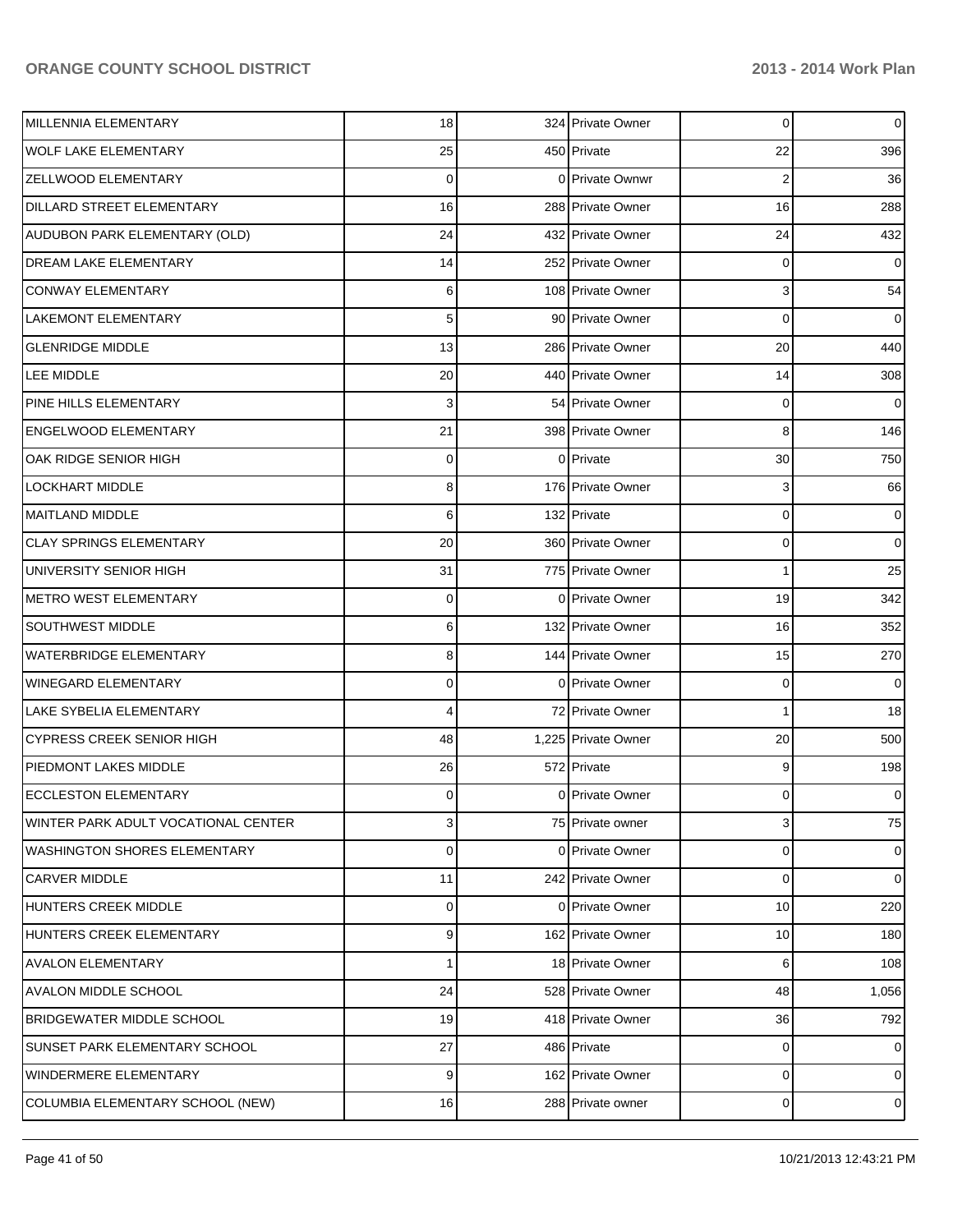| HILLCREST ELEMENTARY                  | $\overline{2}$ |          | 36 Private Owner    | 7              | 126              |
|---------------------------------------|----------------|----------|---------------------|----------------|------------------|
| <b>LOCKHART ELEMENTARY</b>            | 0              |          | 0 Private Owner     |                | 18               |
| AUDUBON PARK ELEMENTARY SCHOOL RELIEF | 14             |          | 252 Private Owner   | 0              | $\overline{0}$   |
| <b>ANDOVER ELEMENTARY SCHOOL</b>      | 10             |          | 180 Private Owner   | 8              | 144              |
| <b>STONE LAKES ELEMENTARY</b>         | 3              |          | 54 Private Owner    | 0              | $\overline{0}$   |
| <b>APOPKA MIDDLE</b>                  | 5 <sup>1</sup> |          | 110 Private owner   | 5              | 132              |
| <b>LAKEVIEW MIDDLE</b>                | 7              | 154      |                     | 0              | $\overline{0}$   |
| <b>LAKE SILVER ELEMENTARY</b>         | 0              | 0        |                     | 0              | $\overline{0}$   |
| <b>LAKE WESTON ELEMENTARY</b>         | 11             | 206      |                     | 0              | $\overline{0}$   |
| <b>EVANS SENIOR HIGH</b>              | 8              |          | 200 Privvate Owner  | 0              | $\overline{0}$   |
| <b>CYPRESS PARK ELEMENTARY</b>        | 9              |          | 162 Private Owner   | 0              | $\boldsymbol{0}$ |
| <b>TANGELO PARK ELEMENTARY</b>        | 5 <sup>1</sup> | 90       |                     | 0              | $\boldsymbol{0}$ |
| LANCASTER ELEMENTARY                  | 0              |          | 0 Private Owner     | 4              | 72               |
| DR PHILLIPS SENIOR HIGH               | 40             |          | 1,000 Private Owner | 0              | $\overline{0}$   |
| JOHN YOUNG ELEMENTARY                 | 14             |          | 252 Private Owner   | 0              | $\boldsymbol{0}$ |
| <b>WESTRIDGE MIDDLE</b>               | 21             |          | 462 Private owner   | 0              | $\boldsymbol{0}$ |
| LITTLE RIVER ELEMENTARY               |                | 18       |                     | 0              | $\boldsymbol{0}$ |
| MEADOWBROOK MIDDLE SCHOOL             | 9              |          | 198 Private Owner   | 0              | $\overline{0}$   |
| APOPKA ELEMENTARY                     | 4              |          | 72 Private Owner    | 0              | $\overline{0}$   |
| LAKE NONA MIDDLE SCHOOL               | 8              |          | 176 Private Owner   | 30             | 660              |
| <b>EDGEWATER SENIOR HIGH</b>          | 0              |          |                     | 0              | $\overline{0}$   |
| <b>HOWARD MIDDLE</b>                  | 0              | $\Omega$ |                     | 0              | $\overline{0}$   |
| CHEROKEE SCHOOL                       | 0              | 0        |                     | 0              | $\boldsymbol{0}$ |
| IMEMORIAL MIDDLE SCHOOL               | 0              | $\Omega$ |                     | 0              | $\overline{0}$   |
| <b>FERN CREEK ELEMENTARY</b>          | 0              | 0        |                     | 0              | $\overline{0}$   |
| PRINCETON ELEMENTARY                  | 0              |          | 0 Private Owner     | $\overline{2}$ | 36               |
| WINTER PARK 9TH GRADE CENTER          | 0              | 0        |                     | 0              | $\overline{0}$   |
| <b>TILDENVILLE ELEMENTARY</b>         | 0              | $\Omega$ |                     | 0              | $\overline{0}$   |
| PINE CASTLE ELEMENTARY                | 0              | 0        |                     | 0              | $\overline{0}$   |
| <b>UNION PARK ELEMENTARY</b>          | 0              | 0        |                     | 0              | $\overline{0}$   |
| <b>GATEWAY SCHOOL</b>                 | 0              | $\Omega$ |                     | 0              | $\overline{0}$   |
| <b>AZALEA PARK ELEMENTARY</b>         | 0              |          | 0 Private Owner     | 11             | 162              |
| <b>ROCK LAKE ELEMENTARY</b>           | 0              | 0        |                     | 0              | $\overline{0}$   |
| <b>COLONIAL SENIOR HIGH</b>           | $\Omega$       | $\Omega$ |                     | 0              | $\overline{0}$   |
| CHENEY ELEMENTARY                     | $\Omega$       | 0        |                     | 0              | $\overline{0}$   |
| <b>BROOKSHIRE ELEMENTARY</b>          | 0              | 0        |                     | 0              | $\overline{0}$   |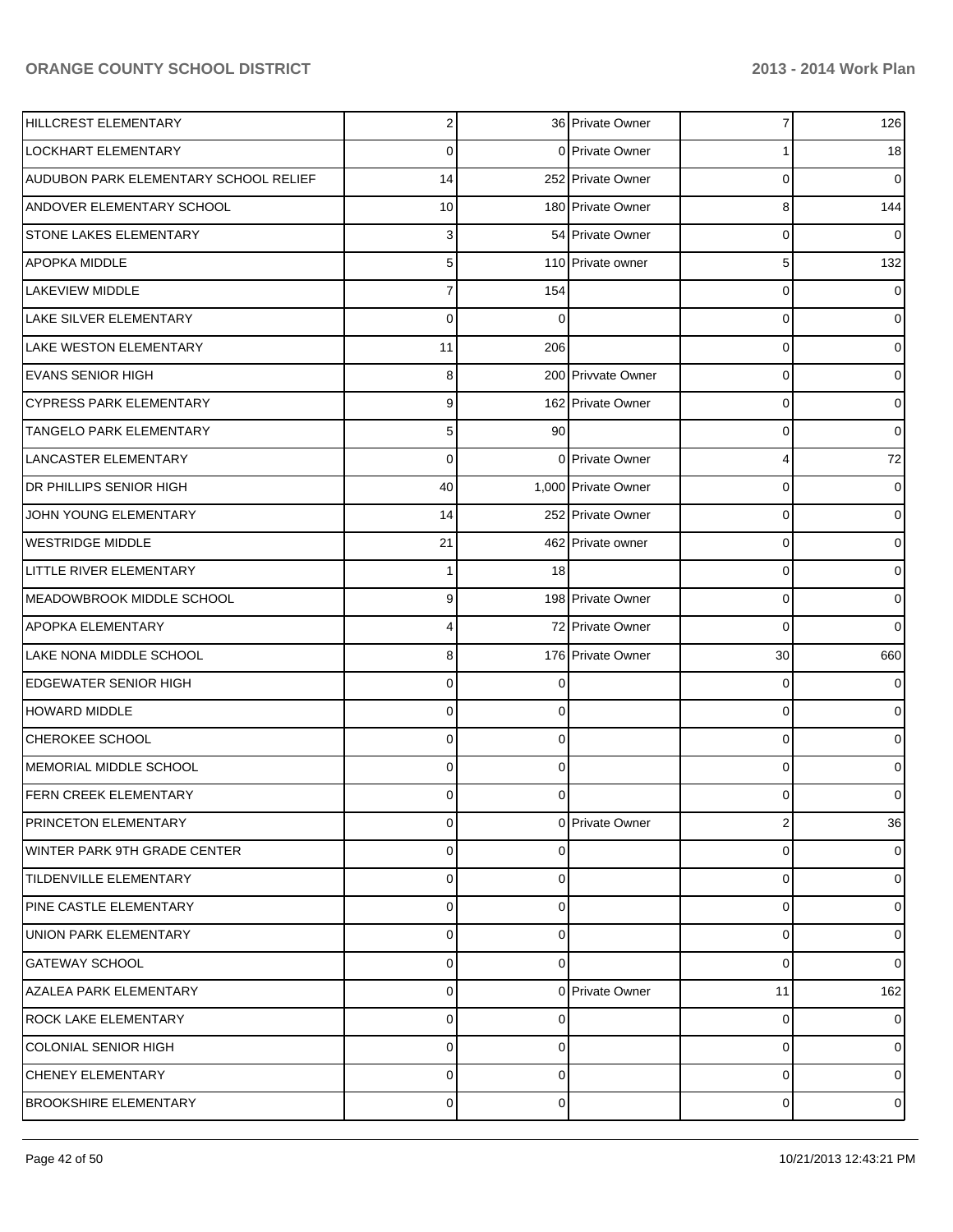| <b>DOVER SHORES ELEMENTARY</b>                          | $\Omega$       | 0        |                 | $\overline{0}$ |     |
|---------------------------------------------------------|----------------|----------|-----------------|----------------|-----|
| CHICKASAW ELEMENTARY                                    | 0              | 0        |                 | 0              |     |
| ROLLING HILLS ELEMENTARY                                | 0              |          |                 | 0              |     |
| <b>BONNEVILLE ELEMENTARY</b>                            | 0              | 0        |                 | 0              |     |
| <b>UNION PARK MIDDLE</b>                                | 0              | 0        |                 | 0              |     |
| <b>COLONIAL 9TH GRADE CENTER</b>                        | 0              | 0        |                 | 0              |     |
| PALM LAKE ELEMENTARY                                    | 0              | 0        |                 | 0              |     |
| <b>ARBOR RIDGE SCHOOL</b>                               | 0              | 0        |                 | 0              |     |
| <b>ROCK SPRINGS ELEMENTARY</b>                          | 0              | 0        |                 | 0              |     |
| <b>MEADOW WOODS ELEMENTARY</b>                          | 0              | 0        |                 | 0              |     |
| <b>WINDY RIDGE SCHOOL</b>                               | 0              | 0        |                 | 0              |     |
| <b>BAYMEADOWS ELEMENTARY</b>                            | 0              | 0        |                 | 0              |     |
| <b>WATERFORD ELEMENTARY</b>                             | 0              | 0        |                 | 0              |     |
| <b>JACKSON MIDDLE</b>                                   | 0              | 0        |                 | 0              |     |
| MID-FLORIDA TECHNICAL INSTITUTE                         | 0              | 0        |                 | 0              |     |
| <b>WALKER MIDDLE</b>                                    | 0              | 0        |                 | 0              |     |
| <b>RIVERSIDE ELEMENTARY</b>                             | 0              | 0        |                 | 0              |     |
| <b>SADLER ELEMENTARY</b>                                | 0              | 0        |                 | 0              |     |
| <b>ORANGE CENTER ELEMENTARY</b>                         | 0              | 0        |                 | 0              |     |
| HUNGERFORD ELEMENTARY                                   | 0              | 0        |                 | 0              |     |
| <b>WHEATLEY ELEMENTARY</b>                              | 0              | 0        |                 | 0              |     |
| <b>IVEY LANE ELEMENTARY</b>                             | 0              | 0        |                 | 0              | o   |
| RIDGEWOOD PARK ELEMENTARY                               | 0              |          | 0 Private Owner | 1              | 18  |
| SHENANDOAH ELEMENTARY                                   | 0              |          |                 | 0              |     |
| <b>PALMETTO ELEMENTARY</b>                              |                |          |                 | 0              |     |
| <b>WEST ORANGE SENIOR HIGH</b>                          | 0              |          | 0 Private Owner | 13             | 325 |
| <b>APOPKA SENIOR HIGH</b>                               | 0              | 0        |                 | 0              | 0   |
| <b>PINAR ELEMENTARY</b>                                 | $\mathbf 0$    | 0        |                 | 0              | 0   |
| LIBERTY MIDDLE                                          | 0              | 0        |                 | 0              | 0   |
| MAGNOLIA EXCEPTIONAL STUDENT EDUCATION<br><b>CENTER</b> | $\Omega$       | O        |                 | 0              | 0   |
| ORLANDO VOCATIONAL-TECHNICAL CENTER                     | $\overline{0}$ | $\Omega$ |                 | $\overline{0}$ | 0   |
| JONES SENIOR HIGH                                       | $\mathbf 0$    | 0        |                 | 0              | 0   |
| WESTSIDE VOCATIONAL-TECHNICAL CENTER                    | $\mathbf 0$    | $\Omega$ |                 | 0              | 0   |
| ROBERT F HUNGERFORD PREPARATORY HIGH<br><b>SCHOOL</b>   | $\Omega$       | $\Omega$ |                 | 0              | 0   |
| <b>RICHMOND HEIGHTS ELEMENTARY</b>                      | $\mathbf 0$    | 0        |                 | 0              | 0   |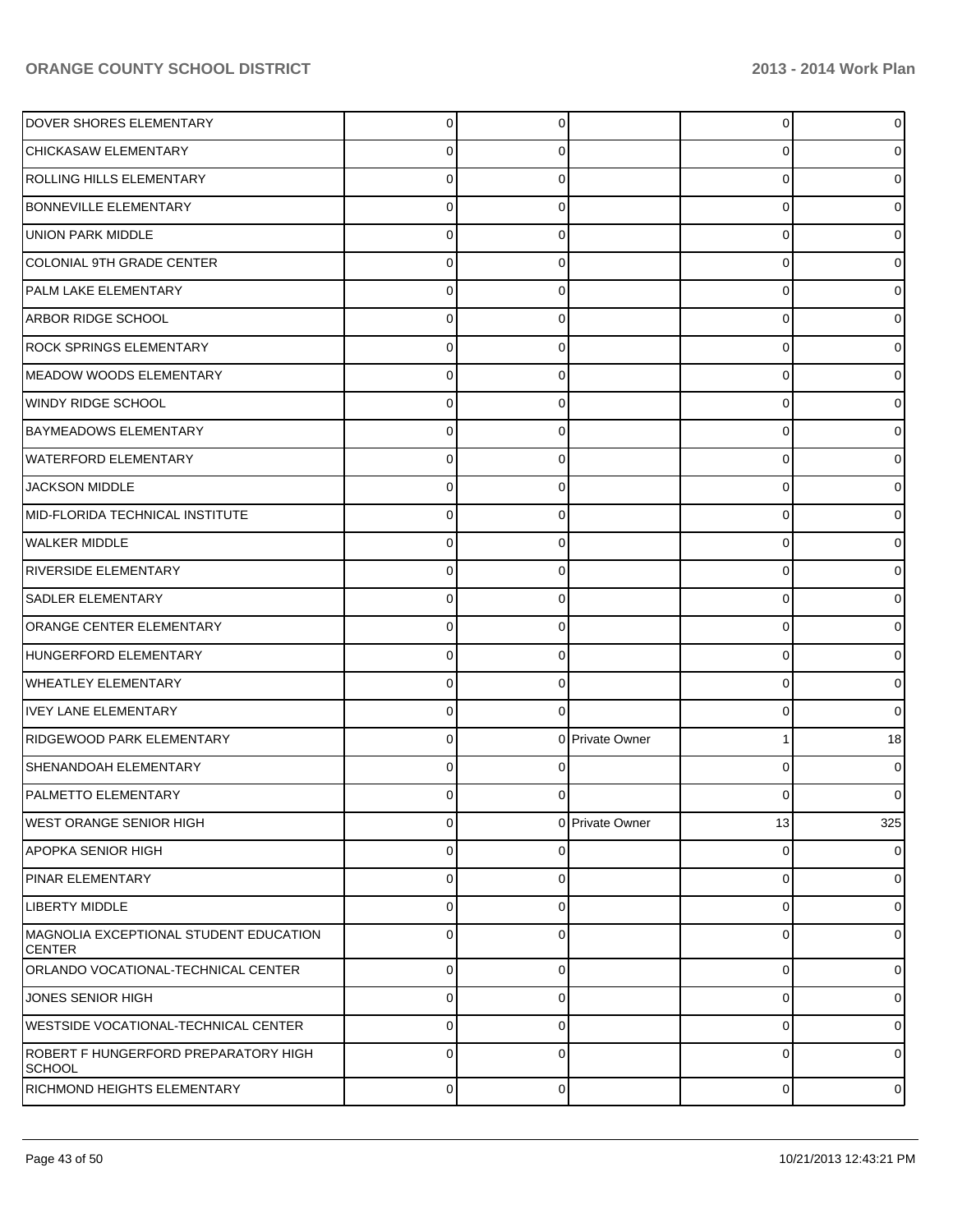| <b>CYPRESS SPRINGS ELEMENTARY</b>              | $\Omega$       | 0        |                  | 0  | U           |
|------------------------------------------------|----------------|----------|------------------|----|-------------|
| <b>GOTHA MIDDLE</b>                            | 0              | 0        |                  | 0  |             |
| <b>ACCELERATION ACADEMY WEST</b>               | $\Omega$       | 0        |                  | 0  |             |
| <b>WEST ORANGE 9TH GRADE CENTER</b>            | $\Omega$       | 0        |                  | 0  |             |
| <b>DISCOVERY MIDDLE</b>                        | $\Omega$       | 0        |                  | 0  |             |
| <b>LAKE WHITNEY ELEMENTARY</b>                 | $\Omega$       | 0        |                  | 0  | o           |
| <b>SUNRISE ELEMENTARY</b>                      | 0              | 0        |                  | 0  | 0           |
| <b>RIVERDALE ELEMENTARY</b>                    | 2              |          | 36 Private Owner | 9  | 162         |
| <b>LAKE GEORGE ELEMENTARY</b>                  | $\Omega$       |          | 0 Private Owner  | 3  | 54          |
| OAKSHIRE ELEMENTARY                            | $\Omega$       | 0        |                  | 0  | 0           |
| NORTHLAKE PARK ELEMENTARY                      | 0              | 0        |                  | 0  |             |
| <b>OLYMPIA SENIOR HIGH</b>                     | $\Omega$       | 0        |                  | 0  |             |
| <b>ODYSSEY MIDDLE</b>                          | 0              | 0        |                  | 0  |             |
| THREE POINTS ELEMENTARY                        | $\Omega$       | 0        |                  | 0  |             |
| COMMUNITY EDUCATION PARTNERS-WEST(OBT)         | $\Omega$       | 0        |                  | 0  |             |
| COMMUNITY EDUCATION PARTNERS-EAST<br>(SEMORAN) | $\Omega$       | $\Omega$ |                  | 0  | 0           |
| EAGLE'S NEST ELEMENTARY                        | $\mathbf 0$    |          | 0 Private Owner  | 1  | 18          |
| <b>OCOEE HIGH SCHOOL</b>                       | $\mathbf 0$    |          |                  | 0  | 0           |
| <b>LEGACY MIDDLE</b>                           | $\mathbf 0$    | 0        |                  | 0  | 0           |
| <b>SAND LAKE ELEMENTARY</b>                    | $\mathbf 0$    |          | 0 Private Owner  | 5  | 90          |
| <b>CASTLE CREEK ELEMENTARY</b>                 | $\mathbf 0$    |          | 0 Private Owner  | 7  | 126         |
| <b>SOUTH CREEK MIDDLE</b>                      | 0              |          | 0 Private Owner  | 10 | 220         |
| <b>WEKIVA HIGH SCHOOL</b>                      | $\mathbf 0$    | 0        |                  | 0  | 0           |
| CATALINA ELEMENTARY SCHOOL (NEW)               | 0              |          | 0 Private Owner  | 4  | $72\,$      |
| AVALON CENTER FOR TECHNICAL EXCELLENCE         | $\Omega$       | 0        |                  | 0  | 0           |
| <b>WESTBROOKE ELEMENTARY SCHOOL</b>            | $\mathbf 0$    | $\Omega$ |                  | 0  | 0           |
| TIMBER LAKES ELEMENTARY                        | $\mathbf 0$    |          | 0 Private Owner  | 2  | 36          |
| LAKE NONA HIGH SCHOOL                          | $\mathbf 0$    | 0        |                  | 0  | 0           |
| <b>EAST RIVER HIGH SCHOOL</b>                  | $\mathbf 0$    | $\Omega$ |                  | 0  | 0           |
| KEENE'S CROSSING ELEMENTARY SCHOOL             | $\overline{c}$ |          | 36 Private Owner | 0  | 0           |
| <b>FORSYTH WOODS ELEMENTARY</b>                | $\mathbf 0$    | $\Omega$ |                  | 0  | $\mathbf 0$ |
| <b>WETHERBEE ELEMENTARY SCHOOL</b>             | $\mathbf 0$    |          | 0 Private Owner  | 3  | 54          |
| <b>SUNRIDGE ELEMENTARY</b>                     | $\mathbf 0$    |          | 0 Private Owner  | 14 | 252         |
| <b>SUNRIDGE MIDDLE</b>                         | $\mathbf 0$    |          | 0 Private Owner  | 15 | 330         |
| <b>SUN BLAZE ELEMENTARY</b>                    | $\mathbf 0$    |          | 0 Private Owner  | 3  | 54          |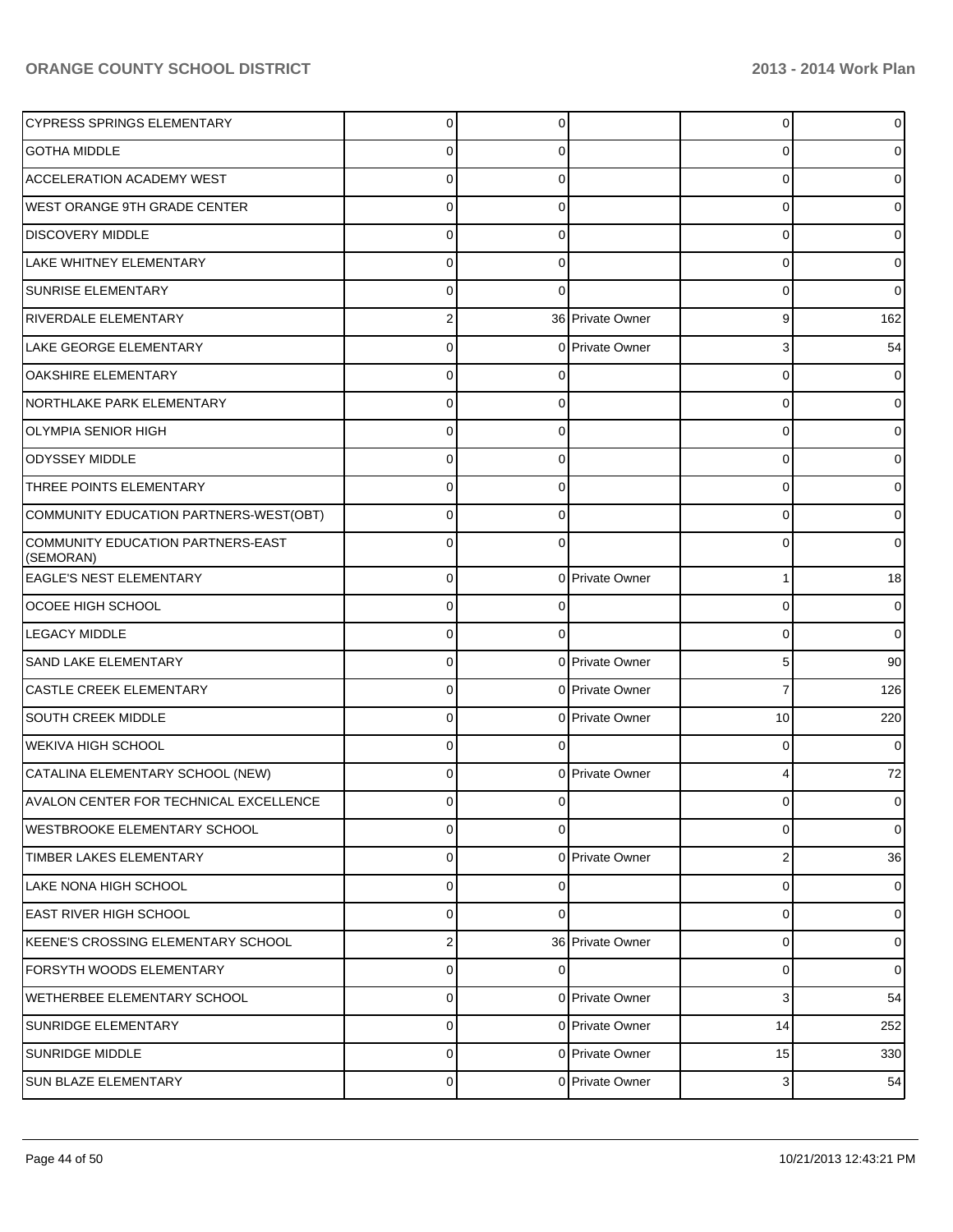| HACKNEY PRAIRIE ELEMENTARY SCHOOL |        |        | 0 Private Owner | 12  | 216    |
|-----------------------------------|--------|--------|-----------------|-----|--------|
| ICASTLE CREEK ELEMENTARY          |        |        | 0 Private Owner |     | 126    |
|                                   |        |        |                 |     |        |
|                                   | 1.076I | 21,806 |                 | 718 | 14,695 |

#### **Failed Standard Relocatable Tracking**

Relocatable units currently reported by school, from FISH, and the number of relocatable units identified as 'Failed Standards'.

Nothing reported for this section.

## **Planning**

#### **Class Size Reduction Planning**

**Plans approved by the school board that reduce the need for permanent student stations such as acceptable school capacity levels, redistricting, busing, year-round schools, charter schools, magnet schools, public-private partnerships, multitrack scheduling, grade level organization, block scheduling, or other alternatives.**

The Orange County School Board utilizes grade level organization at all new middle and high schools, at existing middle, combination and high schools where facilities support the concept and where existing middle, combination and high schools are being comprehensively updated. Multi-track scheduling is not being used in Orange County Public Schools. Block scheduling has been used but is being phased out.

#### **School Closure Planning**

**Plans for the closure of any school, including plans for disposition of the facility or usage of facility space, and anticipated revenues.**

Richmond Heights Elementary: As replacement schools are built, existing schools will be master planned to determine the highest and best use of the buildings.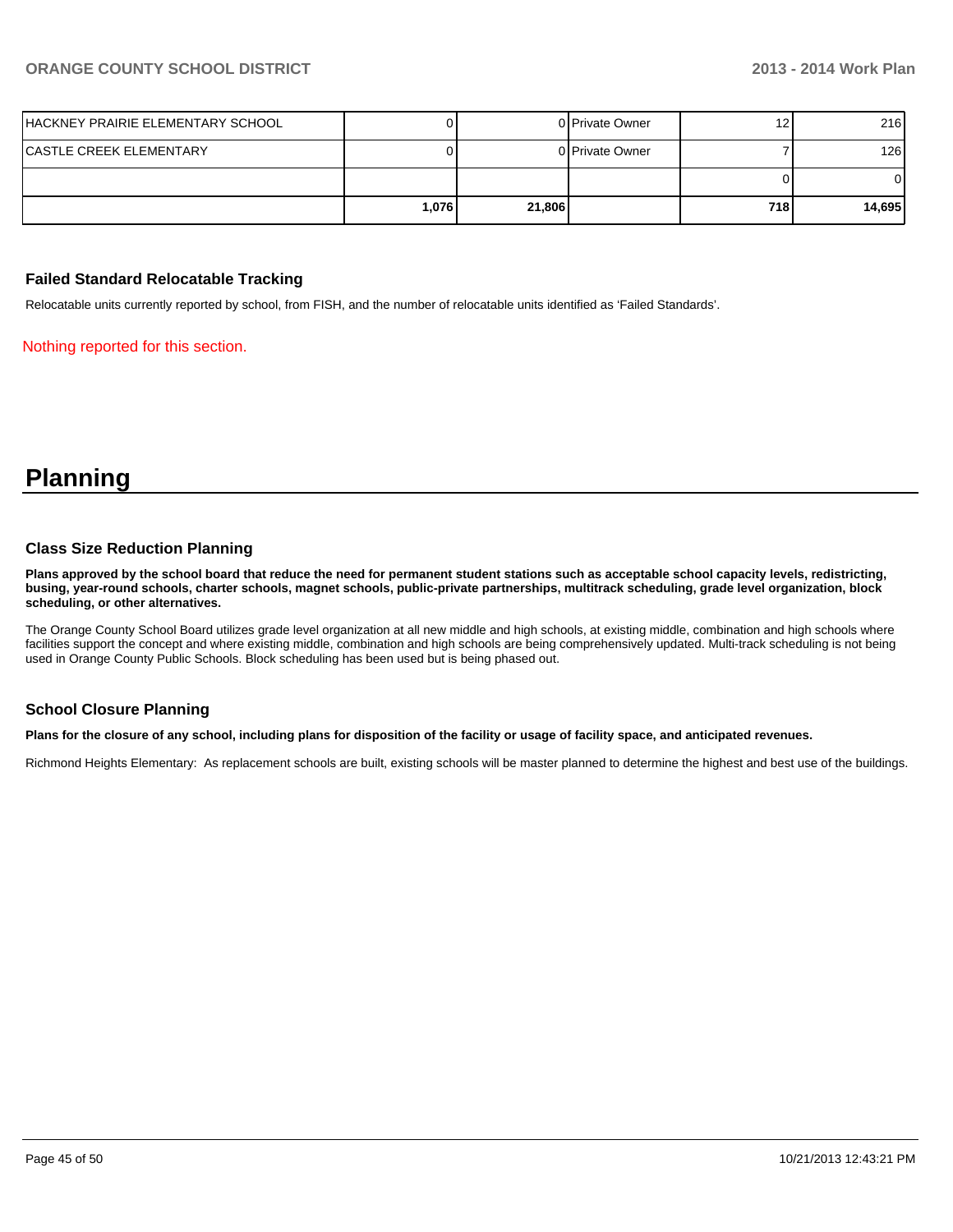## Five Year Survey - Ten Year Capacity ORANGE COUNTY SCHOOL DISTRICT

#### **10/21/2013**

**Schedule of capital outlay projects projected to ensure the availability of satisfactory student stations for the projected student enrollment in K - 12 programs for the future 5 years beyond the 5-year district facilities work program.**

| Project        | Location, Community, Quadrant or other general<br>location | <b>Projected Cost</b> |
|----------------|------------------------------------------------------------|-----------------------|
| Site 21-M--E-2 | <b>Avalon Park Are MS</b>                                  | \$30,927,825          |
| Site 30-E-SE-3 | Wyndham Lakes Area                                         | \$17,289,730          |
| Site 24-E-N-7  | Stoneybrook Hills                                          | \$18,778,750          |
| Site 52-M-SE-2 | <b>Innovation Place MS</b>                                 | \$30,927,825          |
| Site 16-E-W-4  | Summerport Area                                            | \$17,289,730          |
| Site 84-E-W-4  | site in Metrowest Area                                     | \$17,289,730          |
|                |                                                            | \$132,503,590         |

## Five Year Survey - Ten Year Infrastructure

ORANGE COUNTY SCHOOL DISTRICT

#### **10/21/2013**

**Proposed Location of Planned New, Remodeled, or New Additions to Facilities in 6 thru 10 out years (Section 28).**

Site 21-M-E-2, middle in Avalon Park Area; Site 24-E-N-7, middle in Stoneybrook Area; Site 30-E-SE-3, elementary in Wyndham Lakes/Boggy Creek area; Site 16-E-W-4, elementary in Summerport area; Site 52-M-SE-2, middle in Innovation Place area; Remodeling and new additions to Carver middle and Tangelo Park elementary

#### **Plans for closure of any school, including plans for disposition of the facility or usage of facility space, and anticipated revenues in the 6 thru 10 out years (Section 29).**

No schools presently planned for closure. As replacement schools are built, existing schools will be master planned to determine the highest and best use of the buildings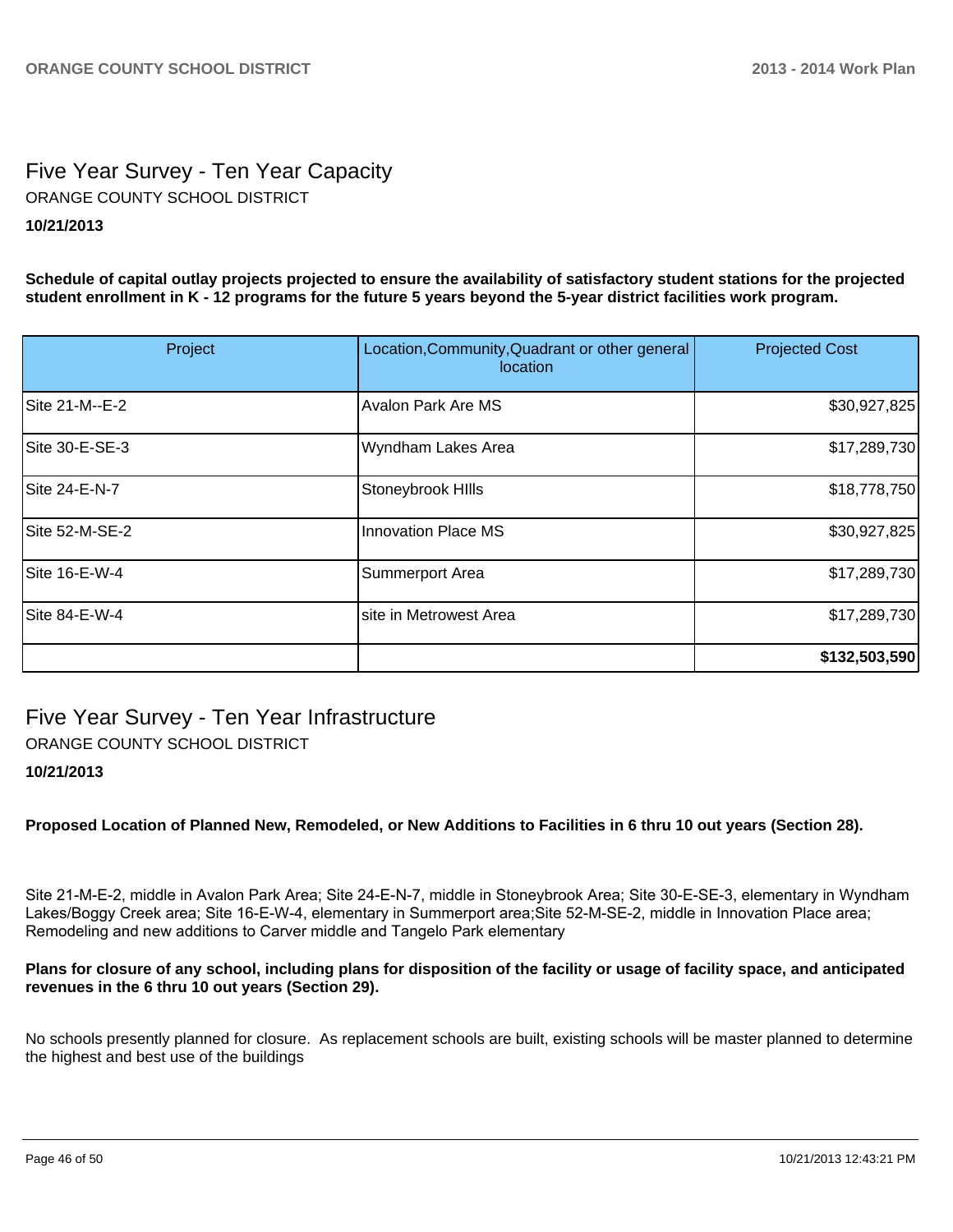### Five Year Survey - Ten Year Maintenance **10/21/2013** ORANGE COUNTY SCHOOL DISTRICT

**District projects and locations regarding the projected need for major renovation, repair, and maintenance projects within the district in years 6 - 10 beyond the projects plans detailed in the five years covered by the work plan.**

| Project                                  | <b>Projected Cost</b> |
|------------------------------------------|-----------------------|
| Educational Technology Retrofit          | \$12,500,000          |
| Network Technology                       | \$12,500,000          |
| Portable Moves and Installs              | \$35,000,000          |
| Life Safety Contingency                  | \$30,000,000          |
| Security Systems Project                 | \$5,000,000           |
| <b>Future Project Reserves</b>           | \$1,496,845,337       |
| Contingency Reserve                      | \$77,789,187          |
| <b>Buses and Equipment</b>               | \$81,301,421          |
| <b>Total Debt Service and Operations</b> | \$576,586,371         |
| Portable Leasing                         | \$50,000,000          |
| Land Acquisition                         | \$5,000,000           |
|                                          | \$2,382,522,316       |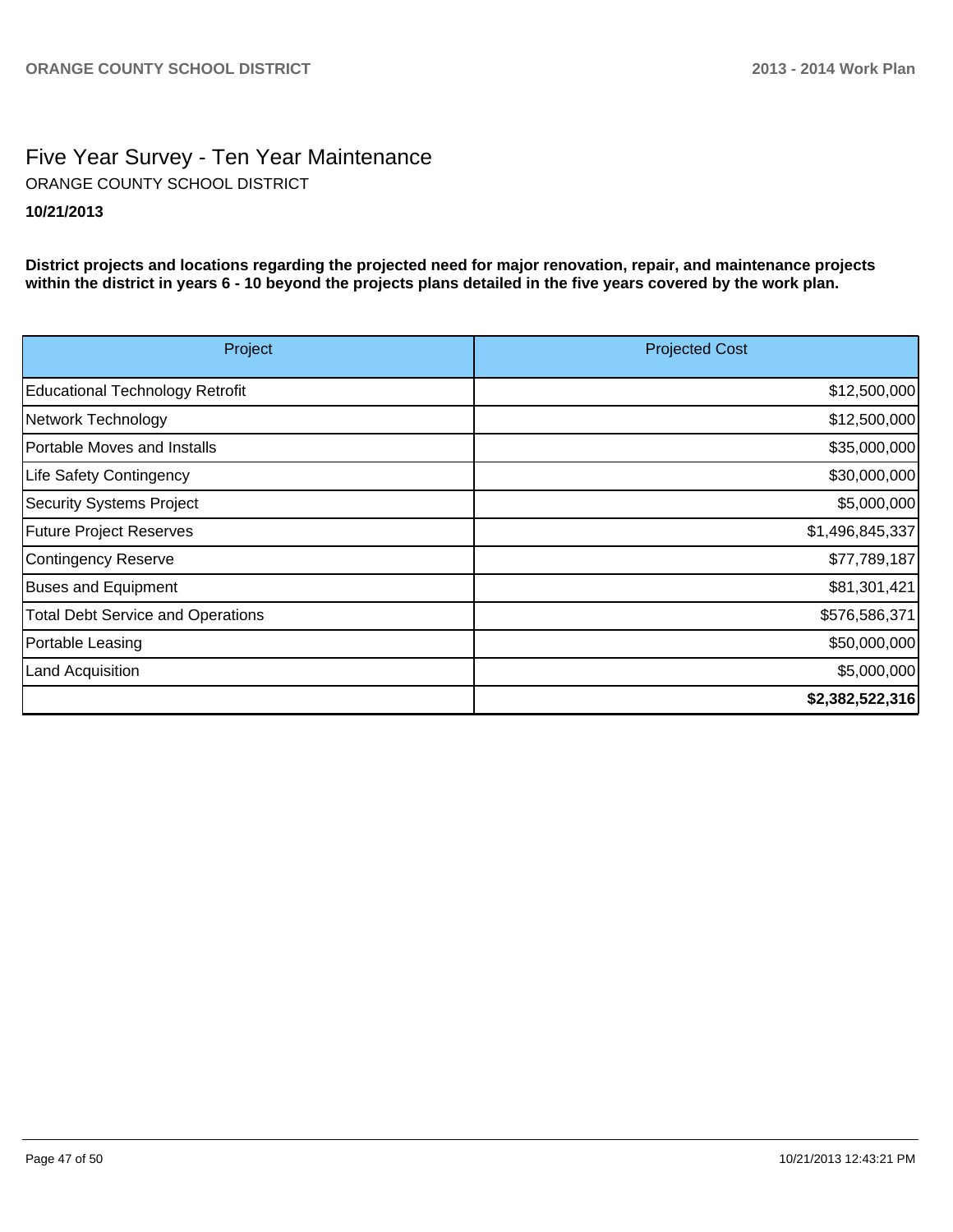### Five Year Survey - Ten Year Utilization **10/21/2013** ORANGE COUNTY SCHOOL DISTRICT

**Schedule of planned capital outlay projects identifying the standard grade groupings, capacities, and planned utilization rates of future educational facilities of the district for both permanent and relocatable facilities.**

| <b>Grade Level</b><br><b>Projections</b> | <b>FISH Student</b><br><b>Stations</b> | <b>Actual FISH</b><br>Capacity | Actual<br><b>COFTE</b> | Actual<br><b>Utilization</b> | Actual new<br><b>Student</b><br>Capacity to be<br>added/remove | Projected<br><b>COFTE</b> | Projected<br><b>Utilization</b> |
|------------------------------------------|----------------------------------------|--------------------------------|------------------------|------------------------------|----------------------------------------------------------------|---------------------------|---------------------------------|
| Elementary -<br>District Totals          | 114,943                                | 114,943                        | 77,086.72              | 67.07 %                      | 3,320                                                          | 78,404                    | 66.30 %                         |
| Middle - District<br>Totals              | 67,734                                 | 60,945                         | 42,847.54              | 70.31 %                      | 2,430                                                          | 41,635                    | 65.70 %                         |
| High - District<br>Totals                | 69,732                                 | 66,167                         | 44,025.50              | 66.54 %                      |                                                                | 46,037                    | 69.58 %                         |
| Other - ESE, etc                         | 23,347                                 | 9,750                          | 1,252.01               | 12.84 %                      |                                                                | 1,300                     | 13.33 %                         |
|                                          | 275,756                                | 251,805                        | 165,211.77             | 65.61 %                      | 5,750                                                          | 167,376                   | 64.99 %                         |

**Combination schools are included with the middle schools for student stations, capacity, COFTE and utilization purposes because these facilities all have a 90% utilization factor. Use this space to explain or define the grade groupings for combination schools.**

No comments to report.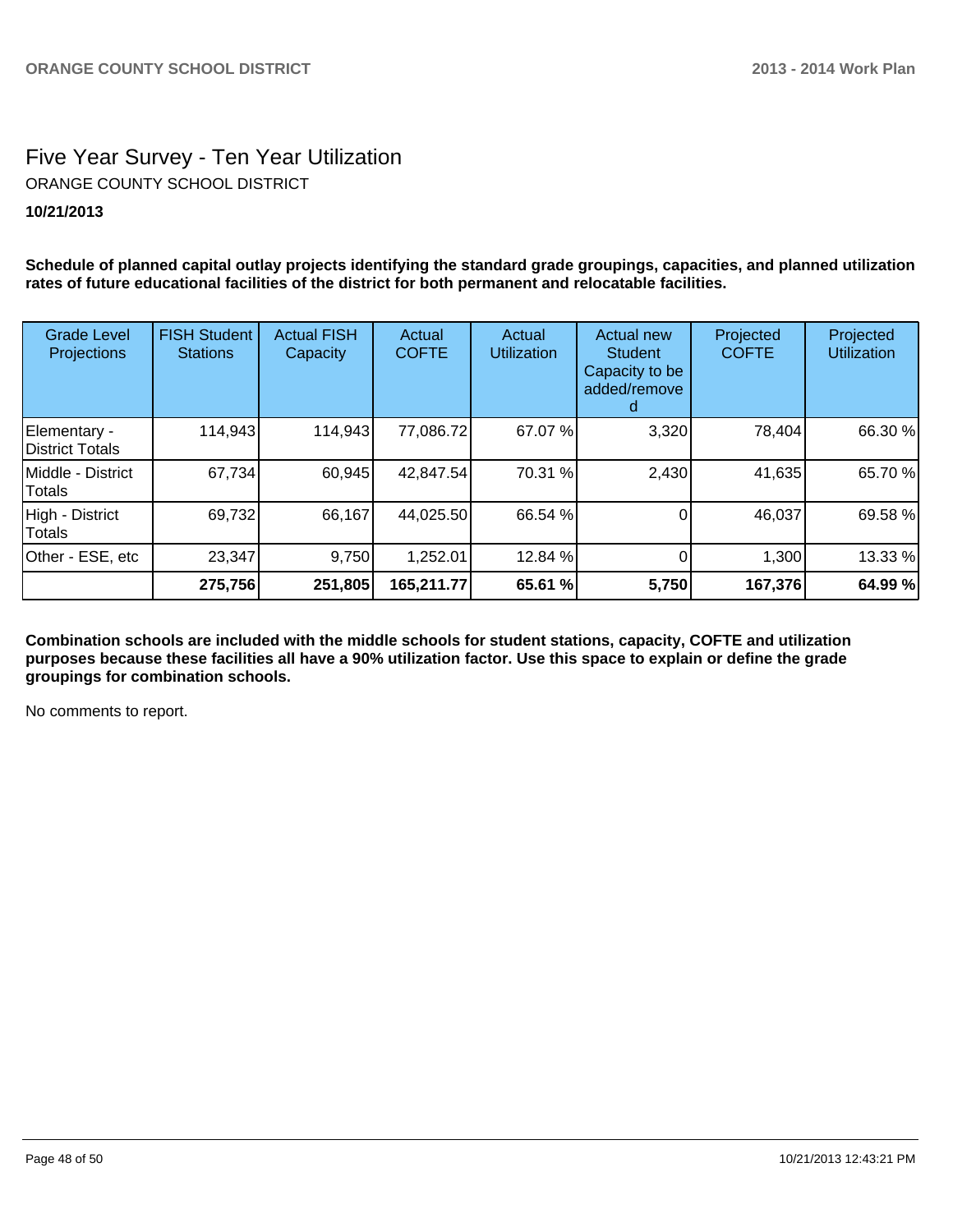### Five Year Survey - Twenty Year Capacity **10/21/2013** ORANGE COUNTY SCHOOL DISTRICT

**Schedule of capital outlay projects projected to ensure the availability of satisfactory student stations for the projected student enrollment in K - 12 programs for the future 11 - 20 years beyond the 5-year district facilities work program.**

| Project         | Location, Community, Quadrant or other<br>general location | <b>Projected Cost</b> |
|-----------------|------------------------------------------------------------|-----------------------|
| Site 80-H-SW-4  | Dr. Phillips Relief HS                                     | \$80,000,000          |
| Site 42-M-N-7   | Stoneybrook Hills Area                                     | \$48,201,264]         |
| Site 119-H-SE-3 | <b>Cypress Creek HS Relief</b>                             | \$80,000,000          |
| Site 72-E-W-7   | Ocoee Area Relief (Crown Point Site)                       | \$30,241,530          |
| Site 38-E-N-7   | Apopka Area CSA ES                                         | \$30,241,530          |
| Site 34-M-N-7   | Ingram Road Area ES                                        | \$30,241,530          |
|                 |                                                            | \$298,925,854         |

Five Year Survey - Twenty Year Infrastructure

ORANGE COUNTY SCHOOL DISTRICT

#### **10/21/2013**

**Proposed Location of Planned New, Remodeled, or New Additions to Facilities in the 11 through 20 out years (Section 28).**

Site 80-H-SW-4, Dr. Phillips High Relief Site 42-M-N-7. Stonevbrook Hills Area middle Site 72-E-W-7, Ocoee Area Relief (Crown Point Site) Site 119-H-SE-3, Cypress Creek High Relief Site 38-E-N-7, Apopka CSA elementary Site 34-M-N-7, Ingram Road Area elementary

**Plans for closure of any school, including plans for disposition of the facility or usage of facility space, and anticipated revenues in the 11 through 20 out years (Section 29).**

Not Specified